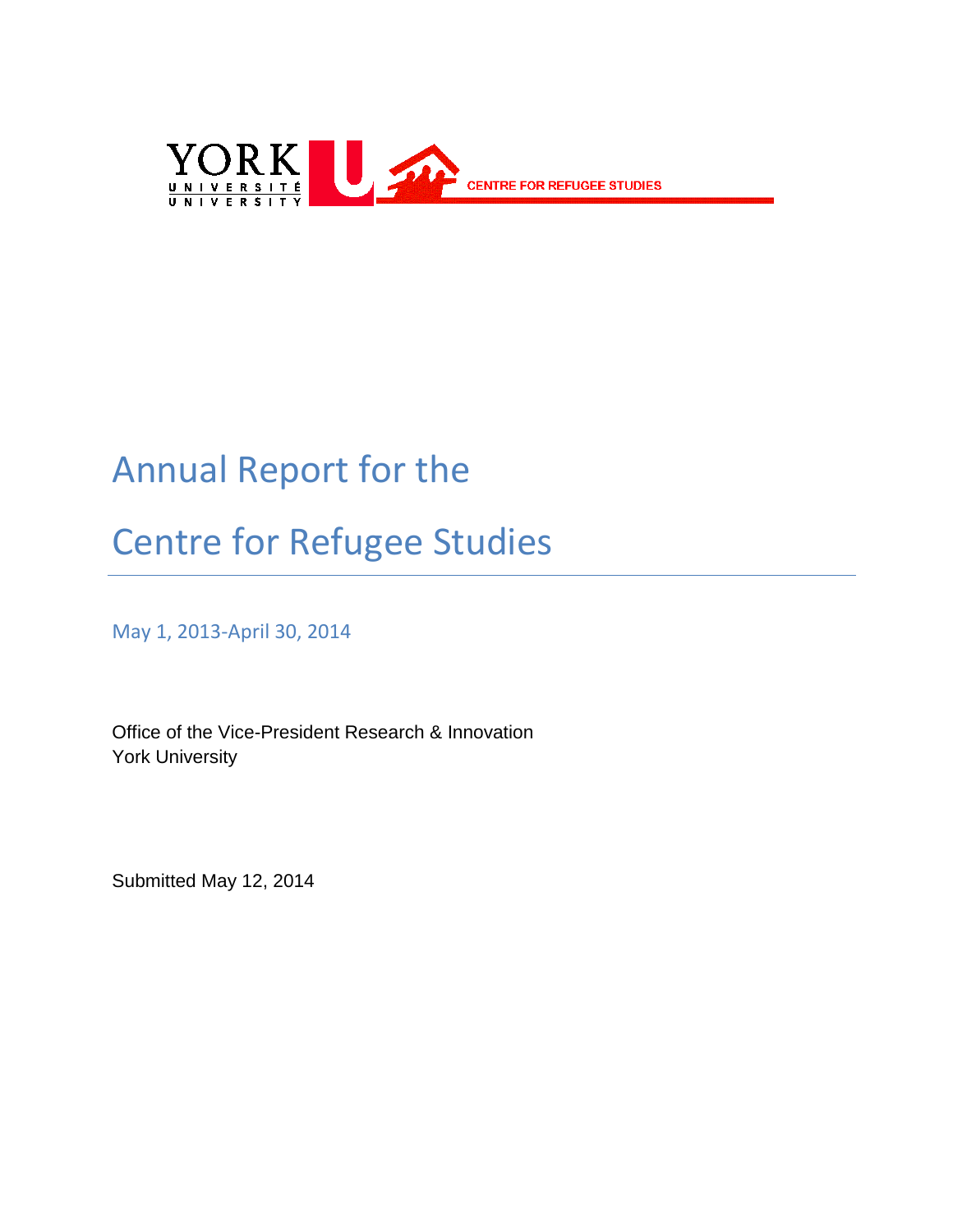#### **1. Contact Information**

| <b>Director</b> | Jennifer Hyndman       |
|-----------------|------------------------|
| Telephone       | 33689                  |
| Email           | jhyndman@yorku.ca      |
| Campus address  | 853 Kaneff Tower       |
| Admin contact   | <b>Michele Millard</b> |
| ORU Website     | www.yorku.ca/crs       |

2. **List Faculties that supplied active members** to the ORU, indicating the number of active members from each.

| Geography $-3$   | Sociology $-2$     | Anthropology $-2$     |
|------------------|--------------------|-----------------------|
| $SPPA-2$         | Glendon $-2$       | Political Science - 2 |
| Social Work $-2$ | Social Science - 2 | Health - 1            |
| $Osgoode - 1$    | $FES - 2$          | Education - 1         |

3. **Charter dates** First charter 05/1988; last renewal 05/2009

#### **4. Mandate**

The Centre for Refugee Studies produces knowledge in and disseminates research on refugee issues. CRS operates educational programming for the public, for graduate and undergraduate students, for front-line settlement workers, and for professionals and faculty focusing on refugee-related issues. CRS informs public discussion and promotes innovative policy development and practice by governmental, research and settlement organizations in local, provincial, national and international contexts. Refugee studies is conceived of in broad terms as being concerned with the disasters, natural and human-made, that create human displacement across and within borders, and the violation of fundamental human rights and their restoration through transitional justice. From displacement to asylum and on to repatriation or resettlement, CRS's research mandate spans all aspects of the migration continuum. Our approaches are necessarily interdisciplinary.

| York full-time faculty (active members only) |                   |                                                   |             |
|----------------------------------------------|-------------------|---------------------------------------------------|-------------|
| <b>Last Name</b>                             | <b>First Name</b> | <b>Faculty</b>                                    | <b>Term</b> |
| Adelman                                      | Howard            | Philosophy (emeritus)                             | Dec. 2015   |
| <b>Barutciski</b>                            | Michael           | <b>Public &amp; International Affairs/Glendon</b> | Sept 2016   |
| <b>Basu</b>                                  | Ranu              | Geography/LAPS                                    | Oct. 2015   |

#### **5. Membership and Governance**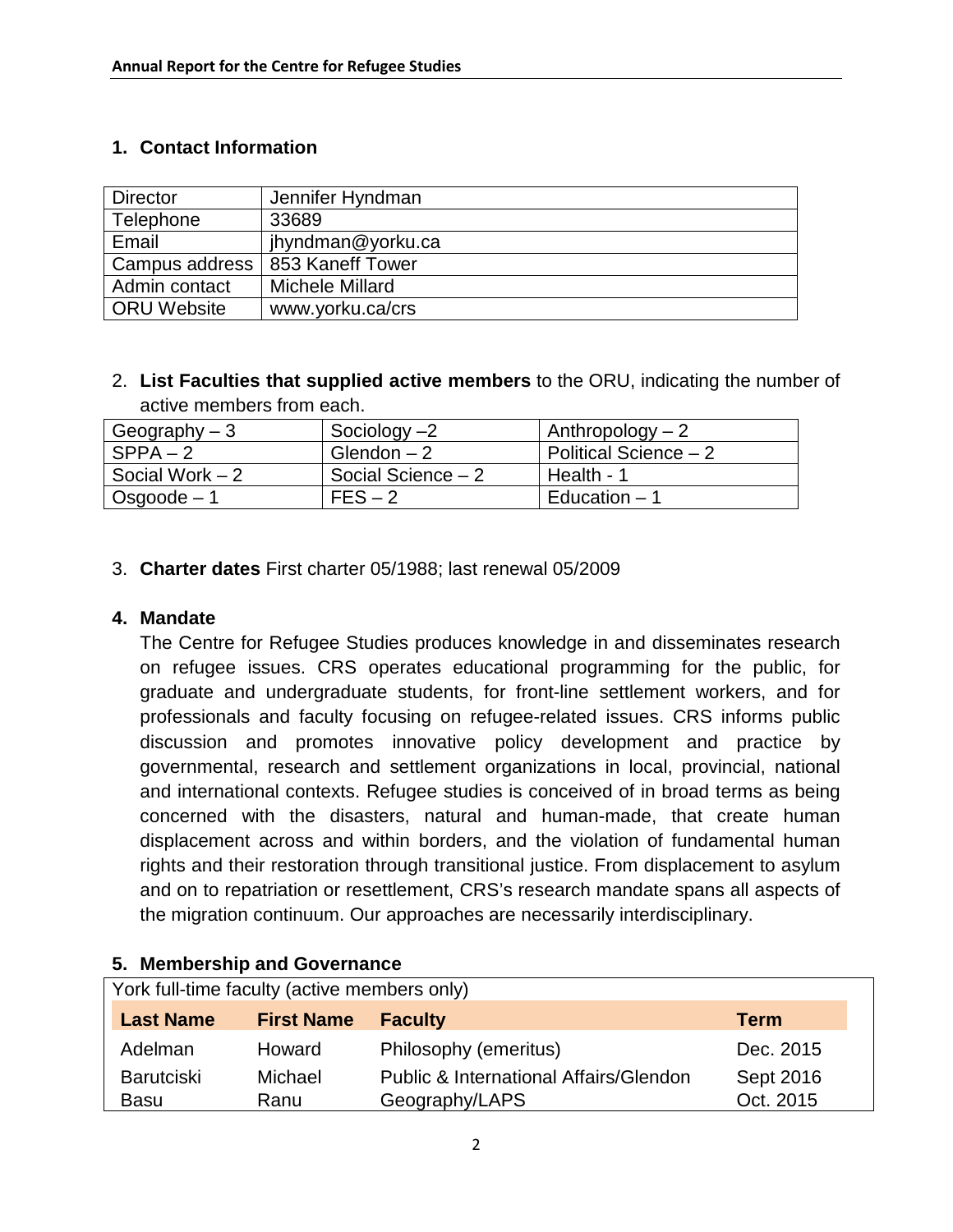| Canefe         | <b>Nergis</b>   | <b>SPPA/Political Science/LAPS</b>      | Dec. 2015         |
|----------------|-----------------|-----------------------------------------|-------------------|
| Clark-Kazak    | Christina       | International Studies/Glendon           | Sept 2015         |
| Creal          | Michael         | <b>Emeritus</b>                         | Dec. 2015         |
| Dippo          | Don             | Education                               | Oct. 2016         |
| <b>Giles</b>   | Wenona          | Anthropology/LAPS                       | Dec. 2015         |
| Goldring       | Luin            | Sociology/LAPS                          | Dec. 2015         |
| Good           |                 |                                         |                   |
| Gingrich       | Luann           | Social Work/LAPS                        | Jun. 2014         |
| Hyndman        | <b>Jennifer</b> | Geography/Social Science/LAPS           | Aug. 2015         |
| <b>Hynie</b>   | Michaela        | Psychology/Health                       | Jan 2015          |
| Kapoor         | <b>Ilan</b>     | <b>Faculty of Environmental Studies</b> | Dec. 2015         |
| Kernerman      | Gerald          | <b>Political Science/LAPS</b>           | Feb. 2015         |
| Lam            | Lawrence        | Sociology/LAPS                          | Dec. 2015         |
| Lunstrum       | Libby           | Geography/LAPS                          | Jun. 2015         |
| <b>McGrath</b> | Susan           | Social Work/LAPS                        | Dec. 2016         |
| Murray         | David           | Anthropology/LAPS                       | Feb. 2017         |
| Quadir         | Fahimul         | <b>Social Science/LAPS</b>              | Dec. 2015         |
| Rehaag         | Sean            | Osgoode                                 | May 2015          |
| Roth           | Robin           | Geography/LAPS                          | <b>March 2015</b> |
| Simeon         | James           | <b>SPPA/LAPS</b>                        | Jun. 2016         |
| Simmons        | Alan B.         | Sociology/LAPS (emeritus)               | Dec. 2015         |
| Zalik          | Anna            | <b>FES</b>                              | Sept. 2016        |
| Other members  |                 |                                         |                   |

Other members

| <b>Last Name</b>     | <b>First Name</b> | <b>Affiliation</b>                                                       | <b>Membership Term</b> |
|----------------------|-------------------|--------------------------------------------------------------------------|------------------------|
| Ahmed                | Iman              | Independent Researcher                                                   | Sept. 2013             |
| Aiken                | Sharryn           | <b>Queen's University</b>                                                | Jan. 2015              |
| Atak                 | Idil              | <b>Ryerson University</b>                                                | Sept. 2016             |
| <b>Baglay</b>        | Sasha             | <b>UOIT</b>                                                              | Sept, 2015             |
| <b>Bardouille</b>    | Raj               | Independent Researcher                                                   | Sept. 2016             |
| <b>Bose</b>          | Pablo             | University of Vermont                                                    | Sept. 2014             |
| Castrillon           | Zilia             | Independent Researcher                                                   | Sept. 2013             |
| Cheran               | Rudhramoorthy     | <b>Wilfrid Laurier University</b>                                        | Sept. 2014             |
| <b>Clark</b>         | Tom               | <b>Community Scholar</b>                                                 | Dec. 2015              |
| Cleveland            | Janet             | <b>McGill University</b>                                                 | Sept 2016              |
| Collet               | <b>Bruce</b>      | <b>Bowling Green State University</b><br>Government of India's Institute | Dec. 2015              |
| Das Kundu<br>Dryden- | <b>Nivedita</b>   | on Social Science Research                                               | Dec. 2016              |
| Peterson             | Sarah             | <b>Harvard University</b>                                                | Jan. 2016              |
| Gopikrishna          | S.                | <b>Community Scholar</b>                                                 | Apr. 2016              |
| Hossain              | Amzad             | <b>Independent Researcher</b>                                            | Sept. 2015             |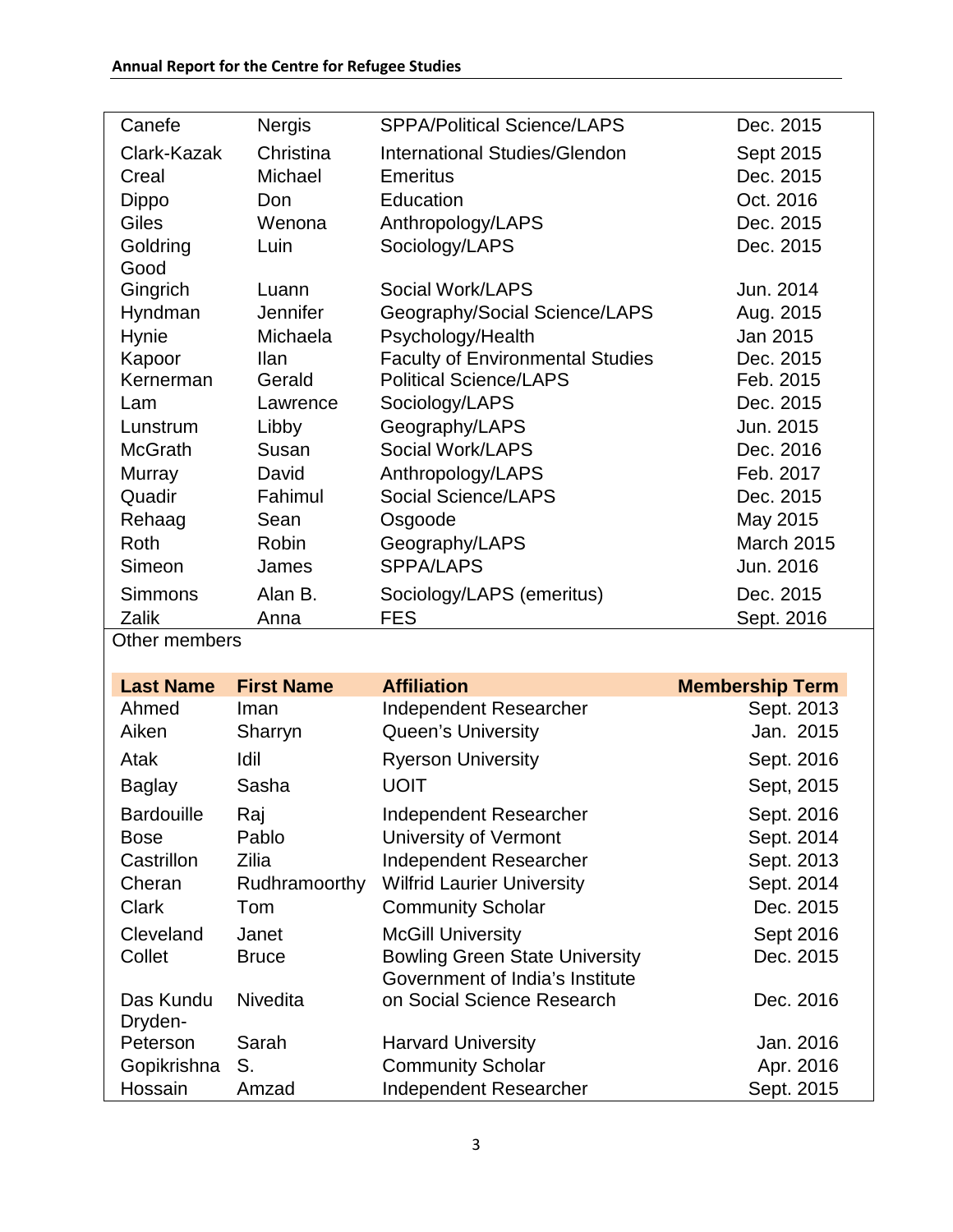| <b>Ilcan</b>   | Suzan          | University of Waterloo        | Apr. 2016  |
|----------------|----------------|-------------------------------|------------|
| Johnson        | Heather        | University of Belfast         | Apr. 2016  |
| Kalocsai       | Csilla         | University of Toronto         | Sept. 2015 |
| Karanja        | Lucy           | University of Western Ontario | Apr. 2017  |
| <b>Macklin</b> | Audrey         | University of Toronto         | Dec. 2015  |
| Manocchi       | <b>Michele</b> | University of Western Ontario | Apr. 2017  |
| Mata           | Fernando       | University of Ottawa          | Apr. 2016  |
| Milner         | James          | <b>Carleton University</b>    | Sept. 2014 |
| <b>Nyers</b>   | Peter          | <b>McMaster University</b>    | Dec. 2014  |
| Sadoway        | Geraldine      | Parkdale Legal Clinic/Osgoode | Apr. 2017  |
| Sharma         | <b>Nandita</b> | University of Hawaii          | Oct. 2015  |
| Vasquez        | <b>Natalia</b> | Independent Researcher        | Sept. 2013 |

Executive Committee members

#### **2013-2014 CRS Executive Committee**

Jennifer Hyndman, Director Wenona Giles, Faculty Representative NergisCanefe, Associate Director, Faculty Representative Christina Clark-Kazak, Faculty Representative Don Dippo, Faculty Representative FahimQuadir, Faculty Representative Luann Good Gingrich, Faculty Representative Susan McGrath, Faculty Representative Sean Rehaag, Faculty Representative James C. Simeon, Faculty Representative Monica Abdelkader, Dacia Douhaibi Student Representatives Michele Millard, Centre Coordinator (consulting member)

Executive Committee Subcommittee (name and members)(if any) N/A

External Advisory Body members (if any) N/A

#### **6. Annual Progress in Fulfilling Mandate** (details available in Appendix 1)

#### **a) New Funding Proposals and Grants Awarded in the Past Year**

CRS supported one LOI for a SSHRC Partnerships Grant (P.I.: Preston) on migrant resilience. Giles applied for a MacArthur Foundation Grant of \$500K. Simeon applied for a SSHRC Insight Grant for \$490K; Good Gingrich to same for \$295K; and Pilkington sought funding from IDRC for \$60K.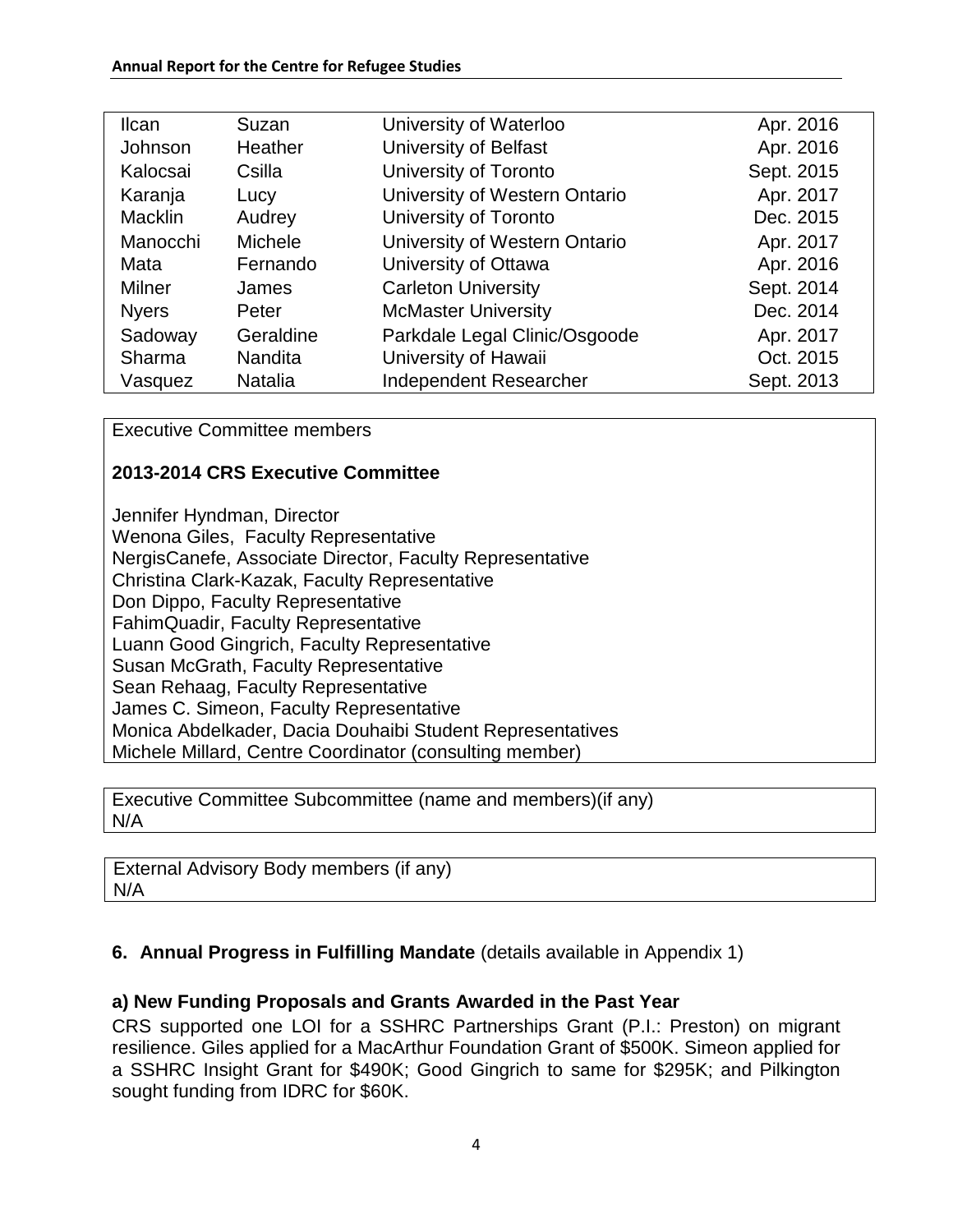Grants awarded in 2013-14 so far amounted to just over \$500,000 and include:

- Citizenship and Immigration Canada (CIC) Indochinese Refugee Sponsorship Conferences (\$235,074) P.I.: Simeon
- CIC Synthesizing Knowledge on Five Themes of Canadian Immigration (\$136,647) P.I.: Turegun
- National Science Foundation Forecasting the Break: Big Data in Forced Migration Studies (US\$90,000) P.I.: Martin (Georgetown), Co-applicant: McGrath
- Connections Grant Indochinese Refugee Sponsorship (\$37,000) P.I.: Simeon
- Ministry of Aboriginal Affairs Conference Encounters in Canada (\$5,000) P.I.: **Dalton**

#### **b) Total Number of Events Hosted or Organized**

The Centre for Refugee Studies hosted or co-hosted a total of 30 seminars, workshops and conferences this year. Detailed information is in Appendix 1.

#### **c)Knowledge Mobilization/Outreach/Engagement**

#### i) **Joint Projects with Non-Academic Partners**

The **Norwegian Refugee Council** requested CRS to host the North American consultation on the Cartegena Declaration of 1984; CRS accepted the request in December 2013.

CRS supports two **student bursaries**, one developed with UNHCR Canada and a second administered entirely by CRS, for York students who are refugee claimants but have not yet secured status.

#### ii) **New Texts, Tools, Web Features or Other Products**

CRS hosts a number of listserves, both internal to York and to support the wider refugee research community. These include CRSNEWS, CRSSTUDENTS, and MIGRATION MATTERS. Listserves supporting NGOs that serve refugees include CCRLIST, CCRTOR, and the REF-SPONSORLIST. Those we have developed through the Refugee Research Network include AGEMIGNEWS, CARFMSLIST, IASFM, and REFUGEERESEARCH.

Taken together with our external networks (e.g. Refugee Studies Centre's Forced Migration Online, the RRN Facebook and Twitter Feeds), CRS is connected to substantial national and international networks of 5,000-7,000 individuals working in refugee studies as academics, practitioners or policy makers. CRS maintains a YouTube channel which currently hosts 75 videos.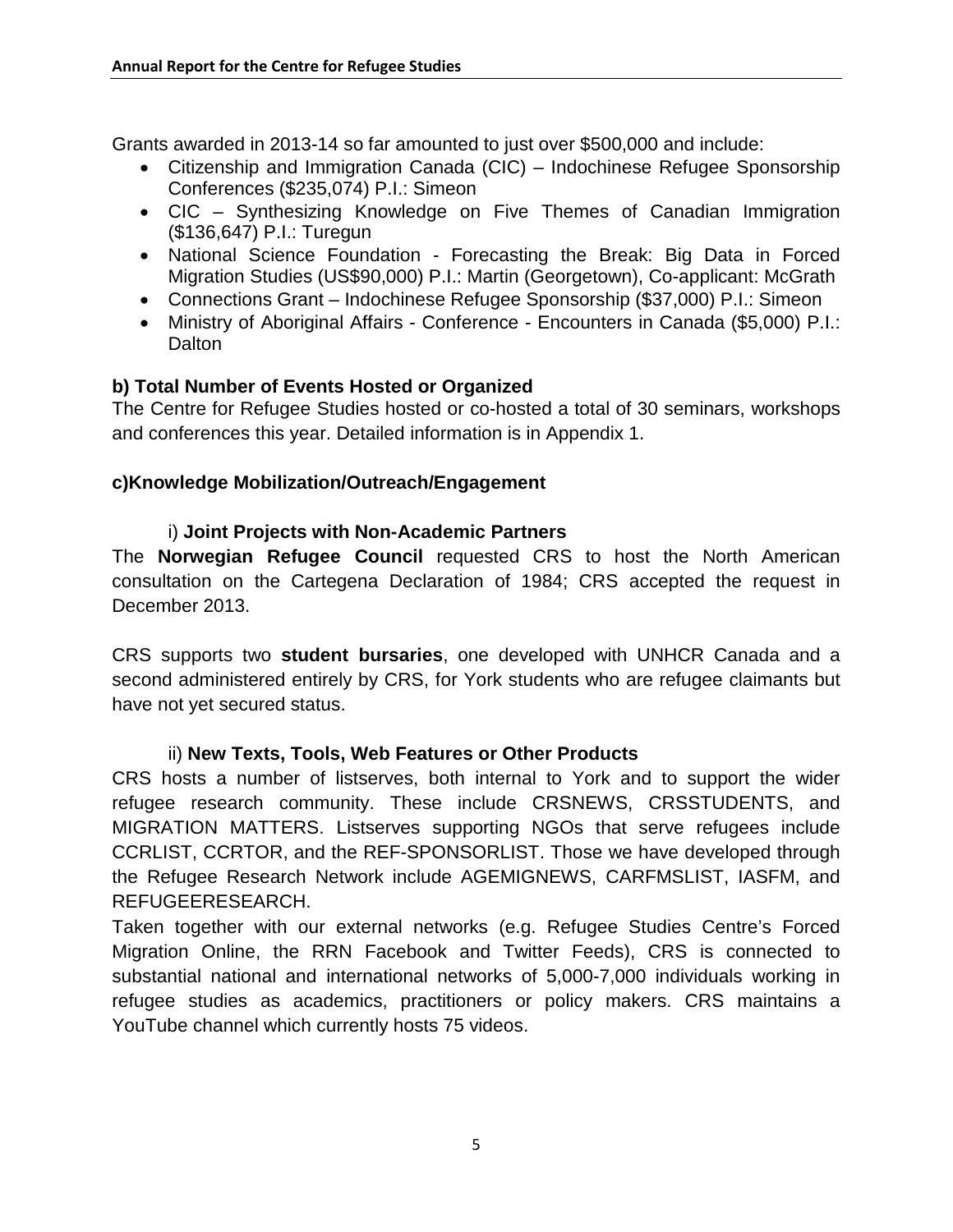This past year the CRS website saw 14,674 unique visitors, and 60,326 pageviews. The majority of users are located in Canada (58%), with significant numbers from the US, and many visitors from the Global South.

The Andrew Forbes Resource Centre is on the  $6<sup>th</sup>$  floor, Kaneff Tower, led by Resource Centre Coordinator, Dr. Faida Abu-Ghazeleh. The activity report is in **Appendix 1**.

*Refuge: Canada's Periodical on Refugees* is edited by CRS member Christina Clark-Kazak. Refuge published two editions this year: one special edition subtitled *Environmentally Induced Displacement and Forced Migration* and a general issue. Refuge has moved to an online open access policy at www.yorku.ca/refuge.

In 2013-2014, *Refuge* had 20,433 unique users, who engaged in 26,428 sessions. Visitors accessed the online journal from 167 countries, with Canada (34%), the US (16%), the UK (9%) and Australia (7%) identified as the top 4 countries.

#### iii) **Media Engagement**

CRS engages and prioritizes media interactions, often by request. This year we participated in a number of TV and radio programs, as well as news stories. **See Appendix 1 for a detailed list.**

#### iv) **Provision of Research Expertise to Non-Academic Users**

CRS provided expertise to Citizenship and Immigration Canada via a research synthesis report on resettled refugees, 2009-2014.

#### d) **Facilitating Faculty or Student Research through Mentorship, Development or Support Programs/Services**

CRS research projects employed 25 York graduate and undergraduate students as Graduate Assistants and Research Assistants. Four undergraduate students were employed as workstudy students. Students conducted literature reviews, data analysis, event organizing, journal management, annotated bibliographies and report writing. CRS has a student caucus executive of 7 active members led by graduate students Dacia Douhaibi and Monica Abdelkader.

Through the RRN, CRS supports the New Scholars' Network. NSN has over 500 members who communicate through a listserve, Facebook, Google group and the RRN website.

#### **e) Contributions to Teaching**

i) **The CRS Summer School** is a self-funded, intensive program on forced migration offered annually in May with international participation.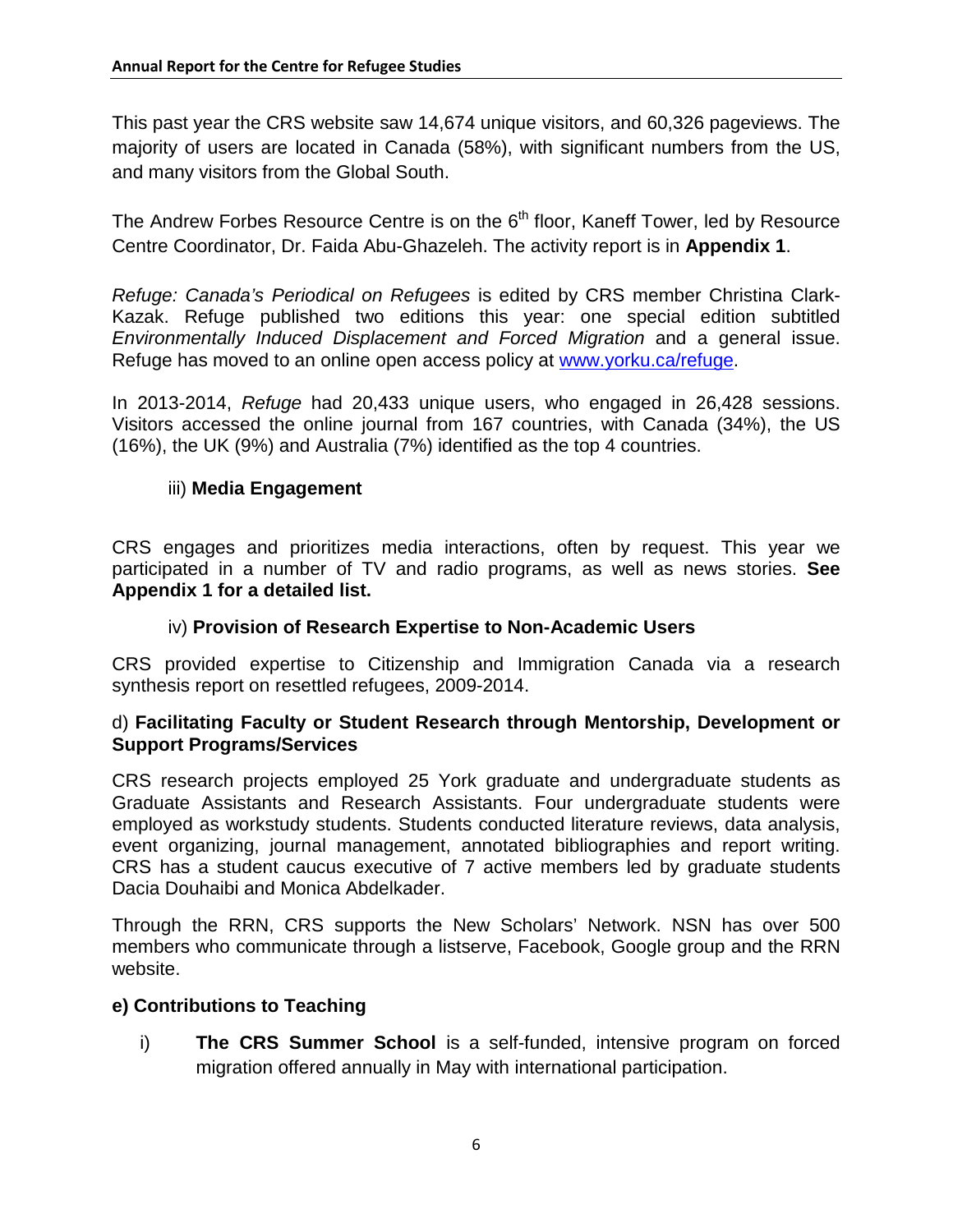- ii) **The Graduate Diploma in Refugee and Migration Studies** is a teaching concentration in which **70** students are enrolled, with **9** new students joined in 2013.
- iii) **The Undergraduate Certificate in Refugee and Migration Studies** is a concentration in which **132** students are enrolled, with **21** new students joined in 2013.
- iv) **The Continuing Education Certificate in Refugee and Forced Migration Issues** is a professional development education program in the settlement sector offered online across Canada.

#### **f) Other Research Leadership Activities of the Unit**

Dr. Susan McGrath was selected by York for SSHRC Impact award.

See **Appendix 2** for the individual academic contributions of CRS members.

7. **Financial Accountability** (see attached *CRS Annual financial template - 2013- 14.xlsx*)

#### **8. Objectives for Upcoming Year**

In June 2014 the Administrative and Academic Prioritization Review (**AAPR**) will require CRS to submit a PIF template measuring its outputs. During the summer and fall, CRS will apply for a new charter and 5 year mandate. This will involve revisiting governance structures and streamlining appointments for researchers and executive members. Research collaborations and grants will remain central to our mission.

#### **Research Application Plans**

- **a)** Dr. Christina Clark-Kazak will convene meetings in spring 2014 to prepare a SSHRC Partnership Grant LOI on development of methodology and pedagogy in forced migration studies, starting with pilot research through the RRN. This will require substantive and budgetary CRS input.
- **b)** Dr. Christina Clark-Kazak is preparing a SSHRC Connections Grant submission for a workshop on mainstreaming in development policy and practice (as pertaining to the RRN cluster on age and generation).
- **c)** Drs. Susan McGrath and Jennifer Hyndman are meeting with York faculty in Computer Science (Science) and Information Studies (LAPS) to arrange a 'big data' grant to analyze data produced in humanitarian emergencies. Modest funds are being allocated for an RA position for summer 2014 in order to model sentiments in relation to humanitarian crises, with a view to a SSHRC or NSERC grant on the horizon.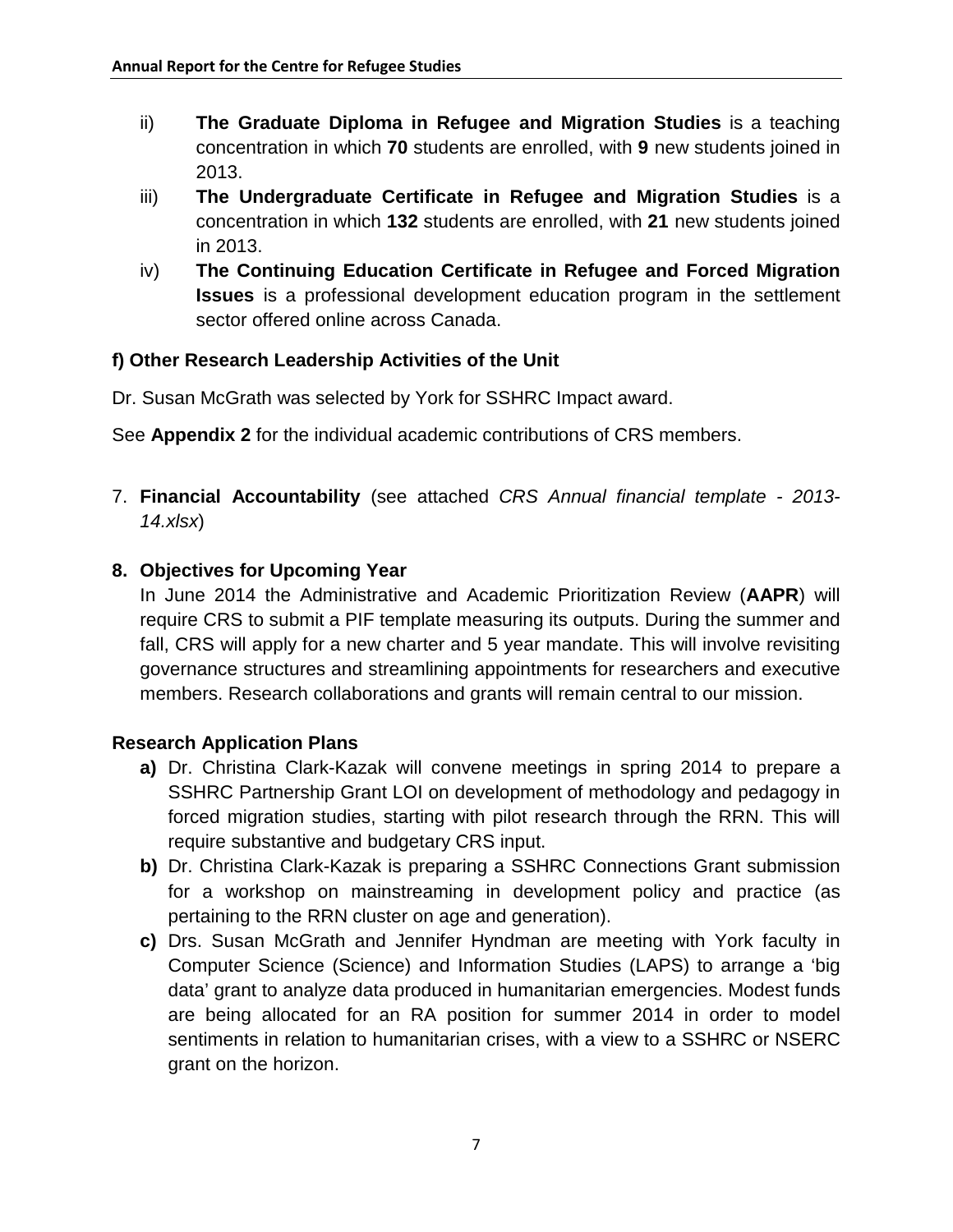- **d)** Dr. James Simeon is preparing a SSHRC Insight Grant on oral histories, in conjunction with Dr. Stephanie Stobbe at the Institute for Oral History, University of Winnipeg. .
- **e)** Dr. Wenona Giles, P.I. of the BHER project team, is launching a **crowdfunding initiative** to raise money for reading lamps in Dadaab camp, Kenya. A person can facilitate refugee students' studying at night through a \$31 donation towards solar-powered lamps. Refugees in Dadaab have no access to electricity.
- **f)** Dr. Jennifer Hyndman will apply for CIC funding to host a signature international conference on refugee resettlement in Canada, bringing together government policymakers, NGOs (specifically frontline refugee-serving organizations), faculty and graduate students to analyze the changes in Canada's settlement architecture, pressing issues, and policy implications. The conference would honour the late Debra Presse, former Director of Resettlement at Citizenship and Immigration Canada. This will include consultations with stakeholders about research needs and gaps, which will pave the way for further grants.
- **g)** Dr. Clark-Kazak will apply to SSHRC's Aid for Scholarly Publications to renew funding for *Refuge*.

#### **Research Conference/Workshop Plans**

- a) CRS Graduate Student Conference, May 3, 2014
- b) CARFMS May 7-9, 2014
- c) Summer Course, May 12-14, 2014
- d) RRN Workshop with IASFM, Bogota, Colombia, July 14, 2014
- e) IASFM Conference, Bogota, Colombia, July 15 18, 2014
- f) Planned signature conference on Refugee Resettlement among government, NGOs and academics for late spring 2015.

#### **Advancement Objectives**

CRS Director Jennifer Hyndman is working with Advancement staff, particularly Wade Hall, to develop a new fundraising package. With former CRS director Susan McGrath and professional fundraiser Susan Davis, Hyndman has begun to identify prospective new donors in the Ismaili refugee community, specifically those who fled Idi Amin's rule in 1972.

#### **External Partnership Objectives**

In conjunction with CARE Canada, CRS will send 2 faculty members (Hyndman and McGrath) and 2 grad student rapporteurs to UNHCR Headquarters in Geneva to participate in UNHCR's annual NGO Consultation. This new partnership with CARE also presents additional professional development opportunities for graduate students;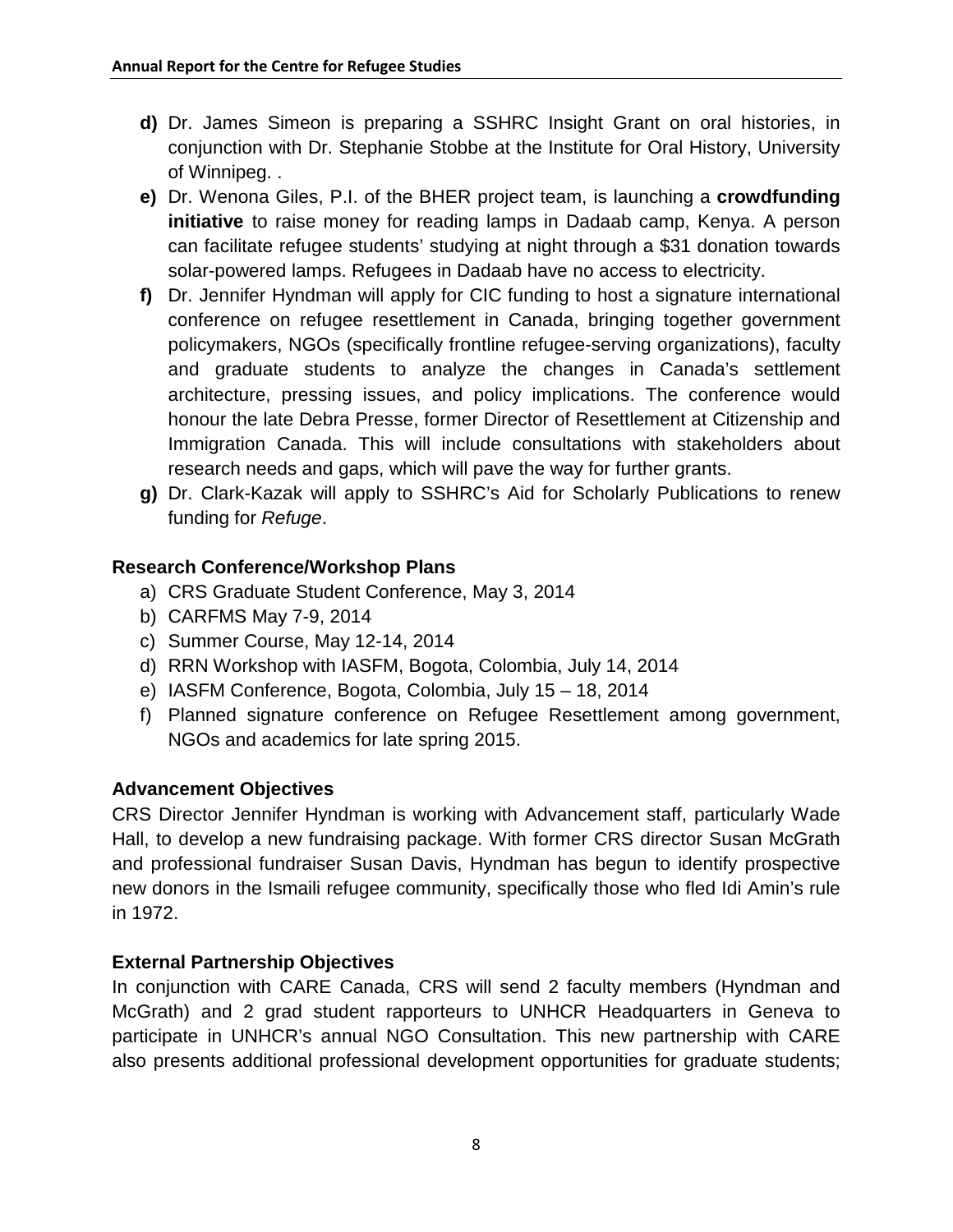for example, two research-related internships on urban Syrian refugees with CARE in Jordan.

CRS will renew its Memorandum of Understanding with UNHCR. This agreement foregrounds refugee research and professional opportunities for graduate students. This will take place during meetings noted above.

A policy workshop with federal government interlocutors in CIC, CBSA and DFATD will feature refugee-related research by York students and faculty. It is being organized through RRN for fall 2014. The workshop will strengthen links with Ottawa, given considerable rotation of staff, especially at CIC.

#### **Membership Objectives**

Any research centre demands new ideas, approaches, and people to generate creative research. CRS has been engaging new faculty to York in its summer course, at research seminars, and through informal channels in order to extend membership. In the coming year, CRS aims to add between five and ten new members.

#### **9. Other Relevant Items the Director Wishes to Report**

In 2013, CRS celebrated 25 years as a research centre. We held a signature conference to mark the occasion on the  $30<sup>th</sup>$  anniversary of the Indochinese refugee arrivals to Canada, and held two widely-sponsored speaking engagements with internationally renowned scholars: Dr. Catherine Dauvergne (UBC Law) and Dr. Patricia Daley (Oxford Geography). The profile and reputation of CRS continues to grow, and if we take international visitors as a barometer of our profile/reputation, CRS is doing better than ever. In 2013-14, **8** visitors from **6** countries were visiting scholars at the centre. We have an increasing number of graduate students from both Canada and abroad who seek to intern with us, so we have created an internship application process and timeline to ensure fair consideration of all for just one position.

Beginning in July 2013, CRS agreed to host the staff and activities of the Centre of Excellence for Research on Immigration and Settlement (CERIS) at York for two years. With additional support from the VPRI's office, CRS initiated and Dr. Luann Good Gingrich led *Migration Matters*, an initiative to promote migration research at York. CRS worked hard to connect with migration researchers in as many faculties as possible on both campuses, attracting scholars from Fine Arts to Environmental Studies. More than a dozen faculty members have featured their research and creative outputs so far. A special journal issue of work by these scholars is being prepared at *Refuge* and a *Migration Matters* blog was established at [www.yorku.ca/migrationmatters](http://www.yorku.ca/migrationmatters).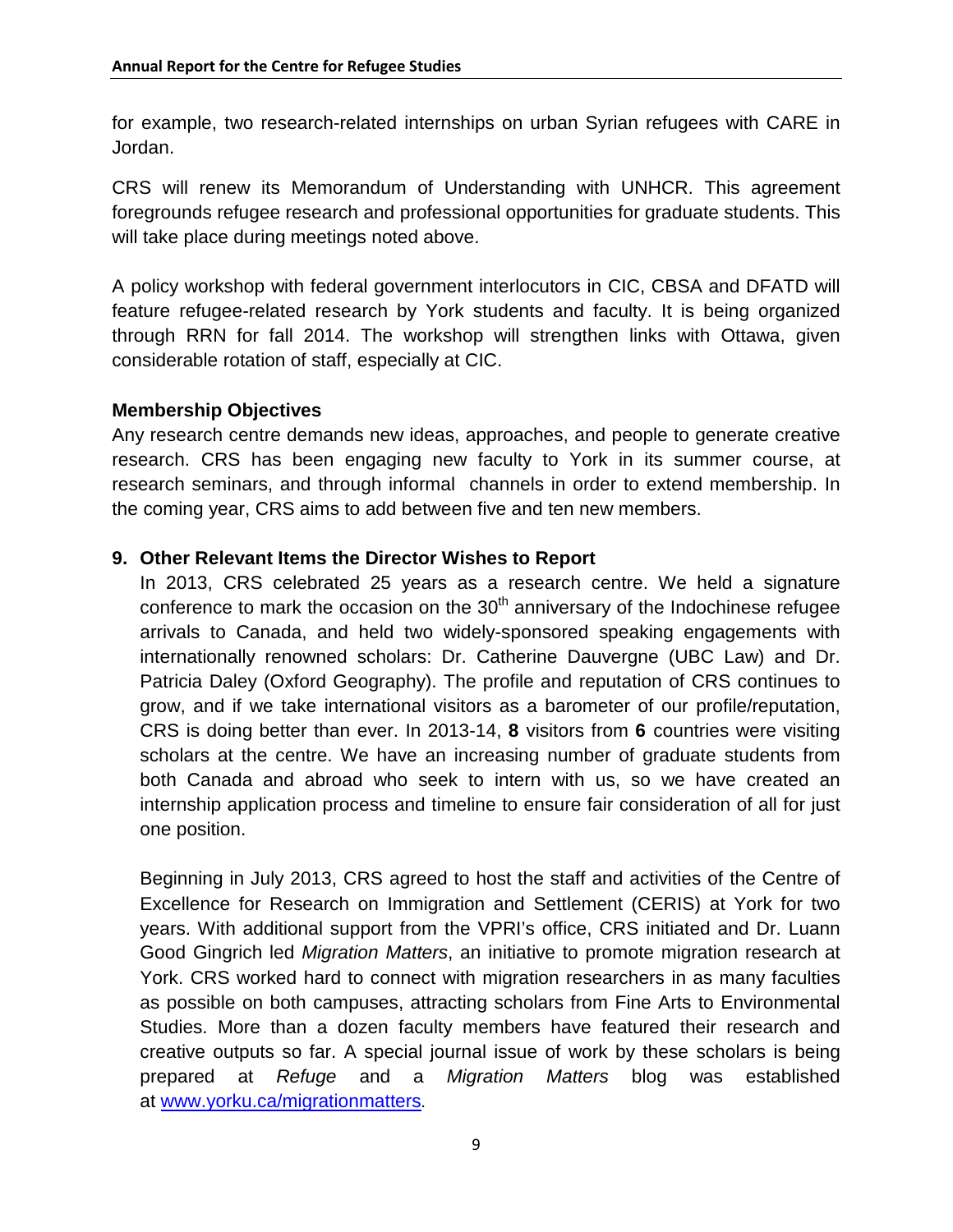- 10. Appendix 1 Additional Information about Progress in Fulfilling Mandate
- 11. Appendix 2 Individual Members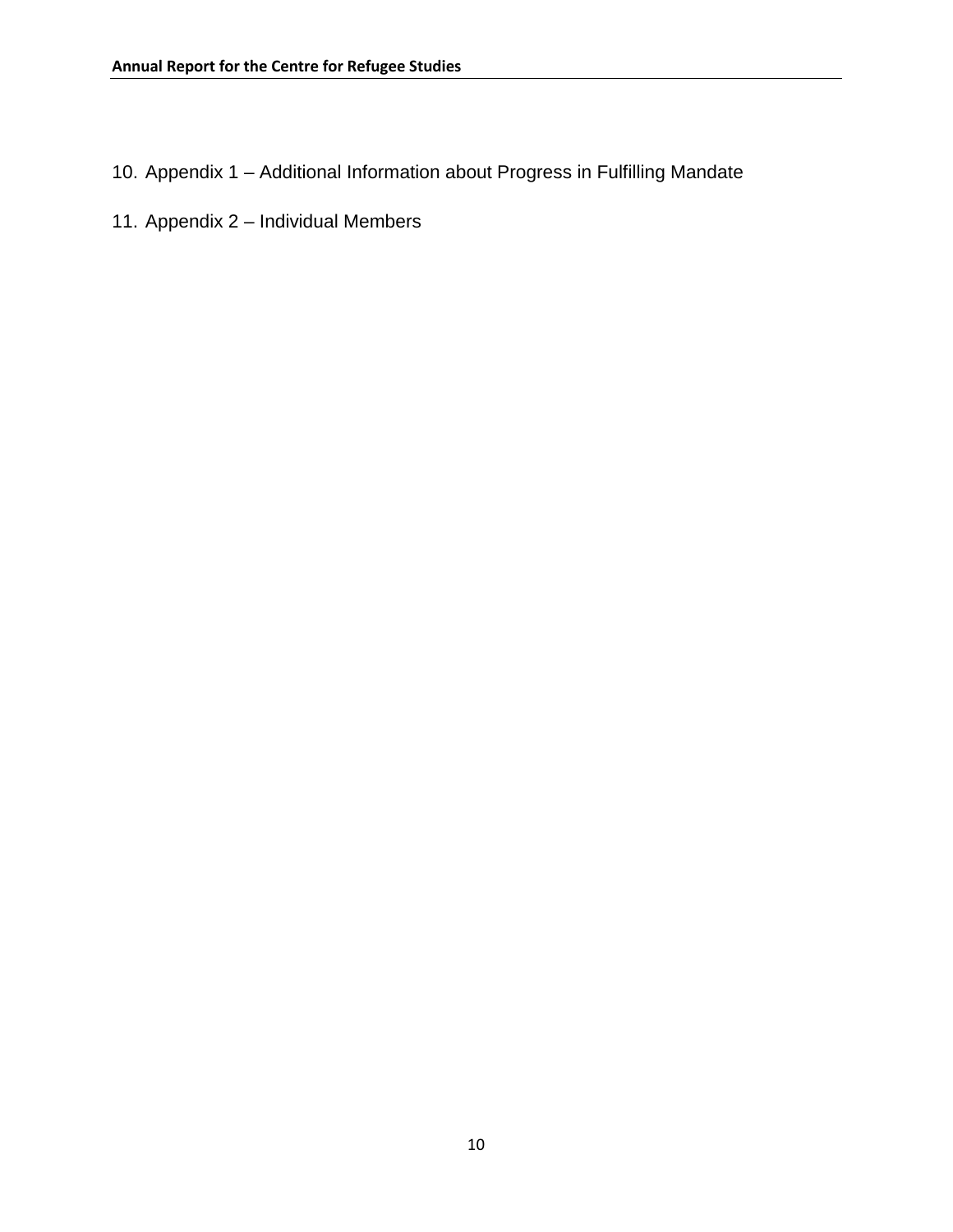## **Glossary of Acronyms**

- AAPR Administrative and Academic Prioritization Review
- PIF Personal Information Form
- LOI Letter of Intent
- CRS Centre for Refugee Studies
- SSHRC Social Sciences and Humanities Research Council
- PI Principal Investigator
- IDRC International Development Research Centre
- RRN Refugee Research Network
- NSN New Scholars Network
- NSERC Natural Sciences and Engineering Research Council
- UNHCR United Nations High Commissioner for Refugees, the "UN Refugee Agency".
- CIC Citizenship and Immigration Canada
- CBSA Canadian Border Services Agency
- DFATD Department of Foreign Affairs, Trade and Development of the Government of Canada
- BHER Borderless Higher Education for Refugees Project
- CA Contribution Agreement
- InSTEP Increased Knowledge and Skills for Tertiary Education Program
- YU York University
- WUSC World University Service of Canada
- UBC University of British Columbia
- KU Kenyatta University, Kenya
- MU Moi University, Kenya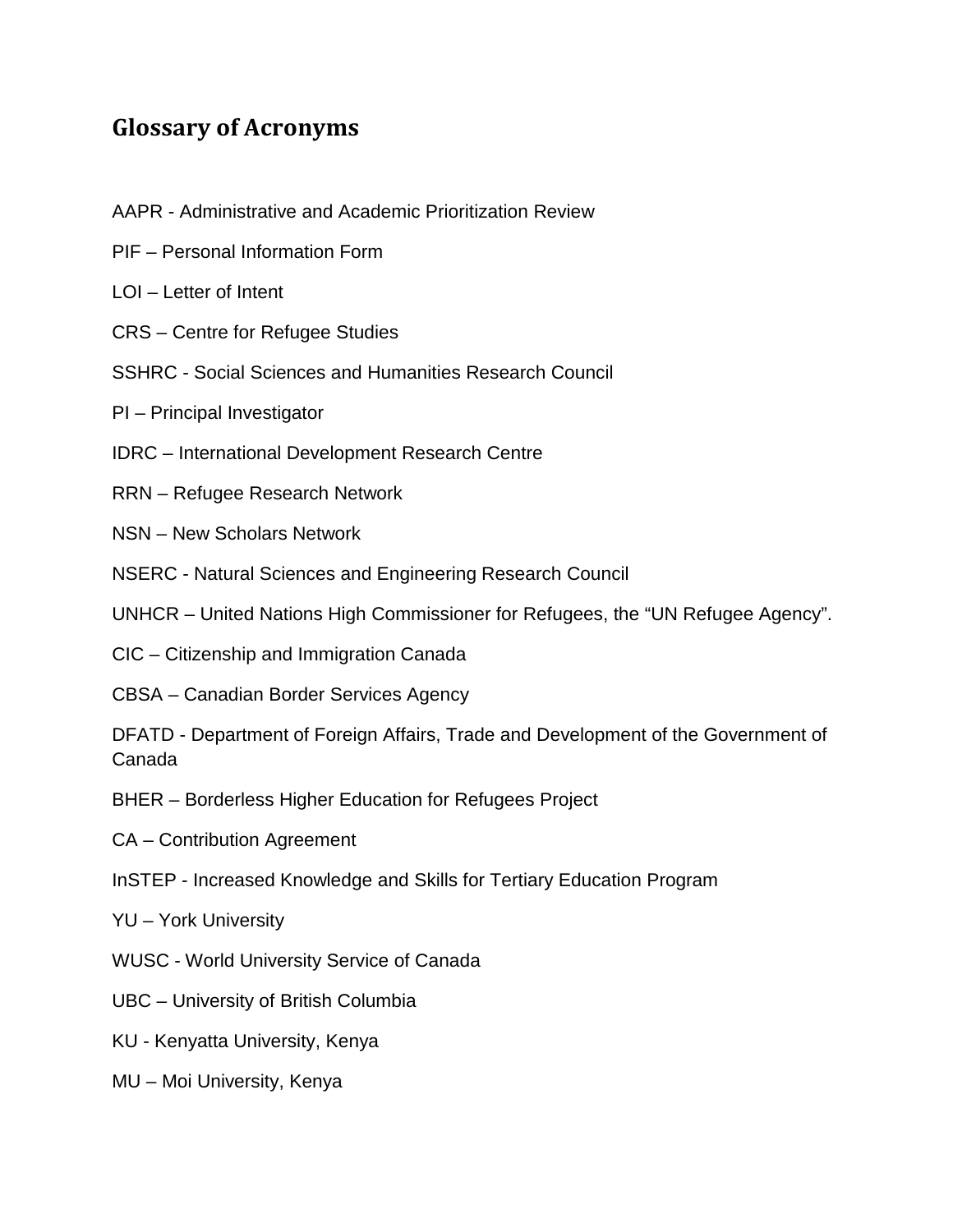# Appendix 1

## **Table of Contents**

| Sub regional preparatory meeting of the Second Regional Humanitarian Conference of NGOs of the |  |
|------------------------------------------------------------------------------------------------|--|
| The Indo-Chinese Refugee Movement 1975-1980 and the Launch of Canada's Private Sponsorship     |  |
|                                                                                                |  |
|                                                                                                |  |
|                                                                                                |  |
|                                                                                                |  |
|                                                                                                |  |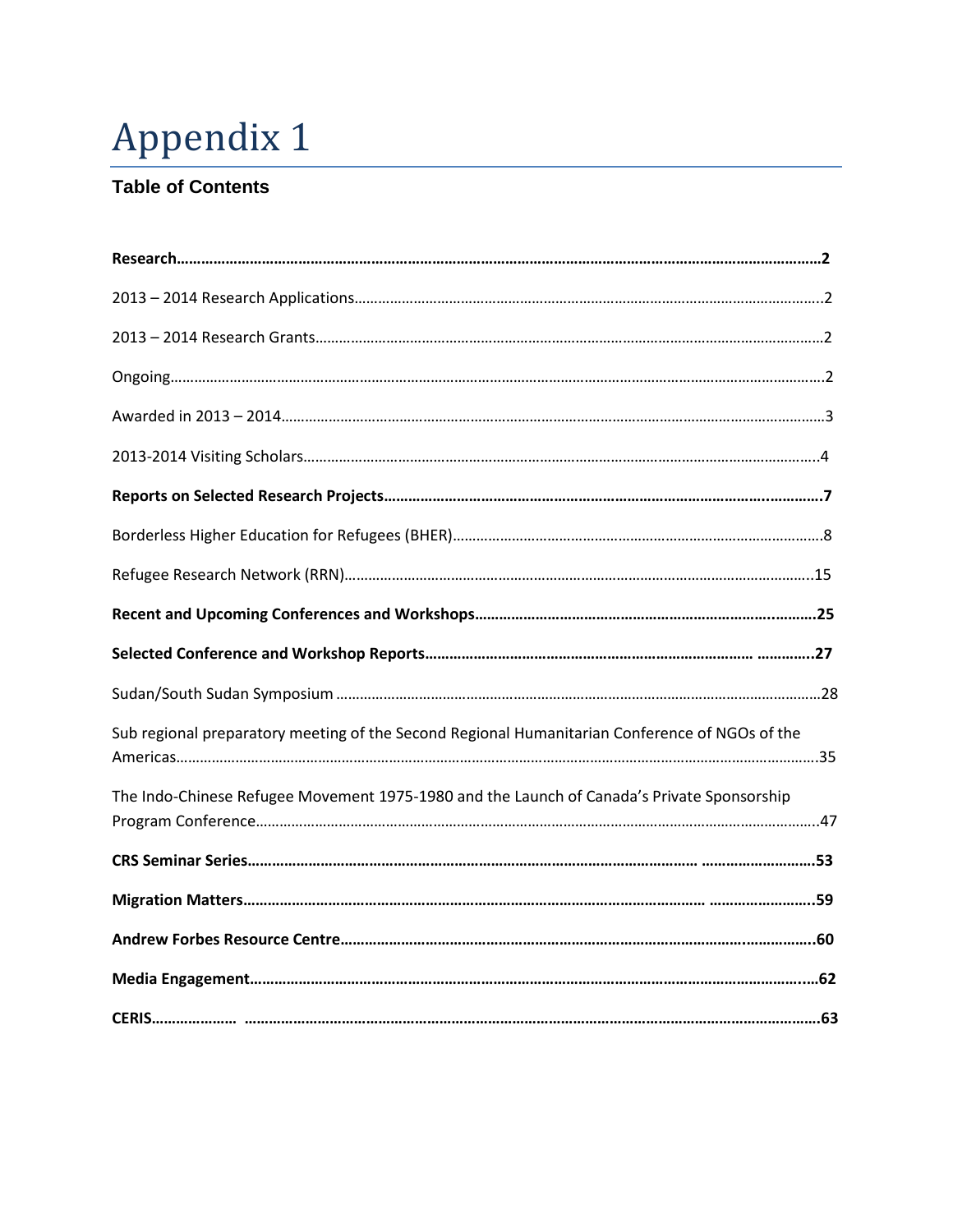## Research

## **2013 – 2014 Research Applications**

- Valerie Preston CERIS SSHRC PG LOI: Migration and Resilience in Canadian Cities: Confronting Risks and Building Capacity (\$2,499,621)
- Beryl Pilkington IDRC: *Developing a Community Health Professional (CHP) Degree Program as a Model for Improving Access to Primary Health Care for Refugees in Dadaab, Kenya* (\$60,000) not funded
- James Simeon SSHRC Insight: *Online Research and Teaching Tools and Practitioners Forum* (\$489,470) not funded
- Luann Good Gingrich SSHRC Insight: *Toward policies and practices of social inclusion* (\$294,533) not funded
- Wenona Giles MacArthur Foundation: *Building teaching capacities for secondary education through access to university training opportunities for teachers in refugee and host communities in Dadaab, Kenya* (\$499,544) not funded

## **2013 – 2014 Research Grants**

#### **Ongoing**

- SSHRC Research Cluster Refugee Research Network (\$2.1 million over 7 years) PI Susan McGrath
- SSHRC Standard Grant by Jennifer Hyndman *Migrant geographies of politics, identity and belonging* (\$195,000)
- SSHRC Standard Grant by Christina Clark-Kazak *Towards age mainstreaming? A social age analysis of Canada's international development policy and programming* (\$52,530)
- SSHRC Standard grant by David Murray *Canada's refugee policies and processes and those who claim refugee status on the basis of sexual orientation persecution* (\$67,497)
- Academic Incentive Fund by Wenona Giles *Intercultural learning through virtual and on-site exchanges between York University students, refugee students on the Thai Burma border and displaced migrant students in Ranong, Thailand*  (\$60,578)
- SSHRC Aid to Scholarly Journals *Refuge* (\$90,000) PI Michael Barutciski
- SSHRC Partnership Development Grant *Strengthening the role of social work in the post-genocide recovery of Rwanda* (\$200,000 over 2 years) PI Susan **McGrath**
- CIDA *BHER Project: Building primary/secondary teaching capacities in the Dadaab refugee camps and locally in Dadaab, Kenya by increasing access to higher education* (\$4.5 million over 5 years) PI Wenona Giles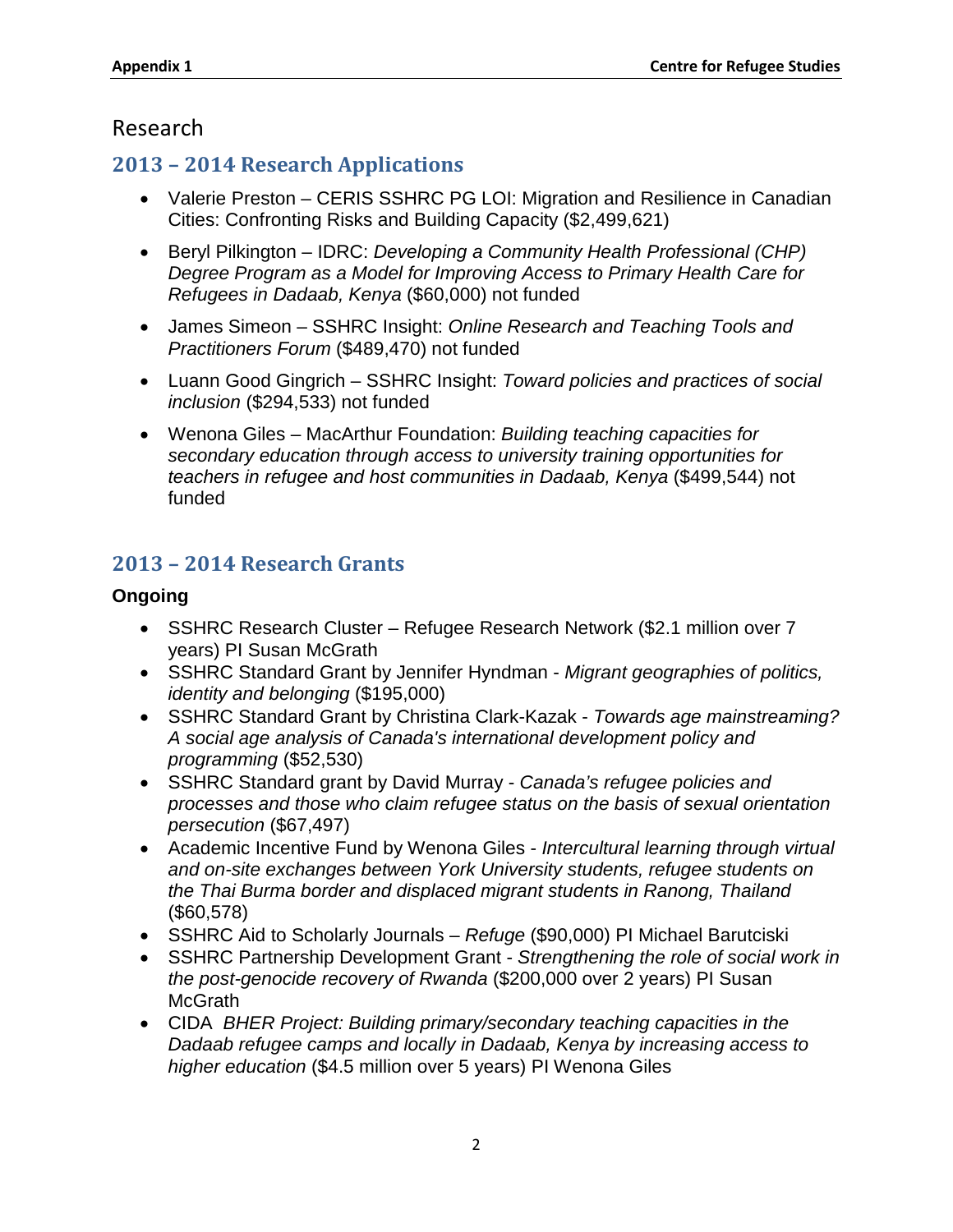• CRS continued to support the Canadian Association for Refugee and Forced Migration Studies (CARFMS) as the Secretariat. It was instrumental in the success of SSHRC Connections Grant for CARFMS that was awarded to CARFMS President Nanette Neuwahl (University of Montreal), with James C. Simeon listed as co-applicant. It was awarded \$25,000 for the annual conference in May 2014.

#### **Awarded in 2013 – 2014**

- Ministry of Aboriginal Affairs Conference Encounters in Canada: Contrasting Indigenous and Immigrant Perspectives (\$5,000) PI – Jennifer Dalton
- Citizenship and Immigration Canada Synthesizing Knowledge on Five Themes of Canadian Immigration (\$136,647) PI – Adnan Turegun
- Citizenship and Immigration Canada Conference Indochinese Refugee Sponsorship Program (\$235,074) PI – James Simeon
- SSHRC Connections Indochinese Refugee Sponsorship Program (\$37,000) PL – James Simeon
- National Science Foundation Forecasting the Break: Building Community and Capacity for Large-scale, Data-Intensive Research in Forced Migration Studies (Georgetown University, PI Susan Martin, \$309,000) Co-applicant – Susan McGrath

Collaborations between CRS and CARE offer increased research capacity for CARE in its field operations. Geography MA student, Matt Stevens, and Development Studies MA student, Ban Kattan, will be in Jordan this summer.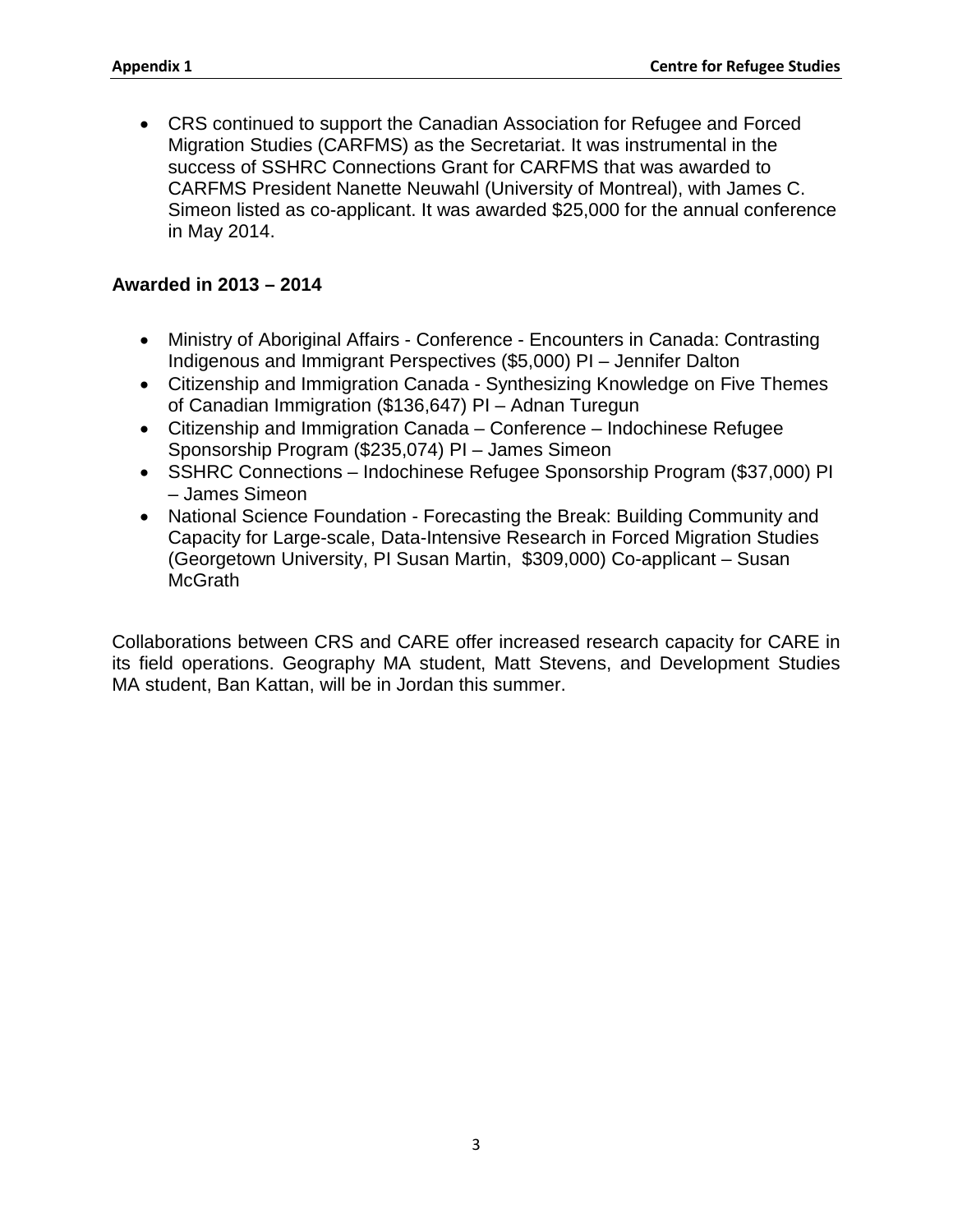### **2013-2014 Visiting Scholars**

#### **Visiting Graduate Research Fellows**

**Clemens Bernardt**, bernardt@home.nl, external PhD, Department of Human Geography, Radboud University, Nijmegen and Department of Cultural Geography, Faculty of Spatial Sciences, University of Groningen.

October – November 2013

Dissertation research focuses on the role of space in the (re-) production of strangers within the Dutch Asylum Seekers Centre (ASC). The ASC is part of a series of spaces where Dutch and EU immigration policy is being executed: a border-space, where people are being kept on a threshold, somewhere in-between the municipality, where the ASC is located, and the EU-borders.

**Esteban Acuna Cabanzo**, esteban.acuna@eu-ethno.uni-freiburg.de, Institute of European Ethnology– Albert-Ludwigs-Universität Freiburg

May – August 2013

Dissertation research: Trans-Atlantic Roma Mobilities: An Ethnography of Trans-local Interconnections amongst Romani Groups.

**Eda Farsakoglu**, eda.farsakoglu@soc.lu.se, Department of Sociology Lund University, Sweden

September 9, 2013 – February 15, 2014

The aim of her visit dealt with the intersections of migration, gender, and sexuality by focusing on the lived experiences of Iranian sexual refugees in the transit migratory space of Turkey, and that she furthered her fieldwork in Canada with two Canadianbased queer/human rights organizations who provide services to Iranian LGBT refugees not only during their stay in Turkey but also before their migration.

**Carla Suarez**, Carla.Suarez@dal.ca, Political Science Department, Dalhousie **University** 

September 2013 – August 2014

Current works examine self-protection strategies used by civilians during times of armed conflict, including tactics of avoidance, confrontation, and/or violence. Dissertation on South Sudan's second civil conflict (1983-2005), particularly on micro-level violence among pastoral communities, including the Dinka and Nuer, as well as the Misseriya (from the North) and the Dinka and Nuer (from the South).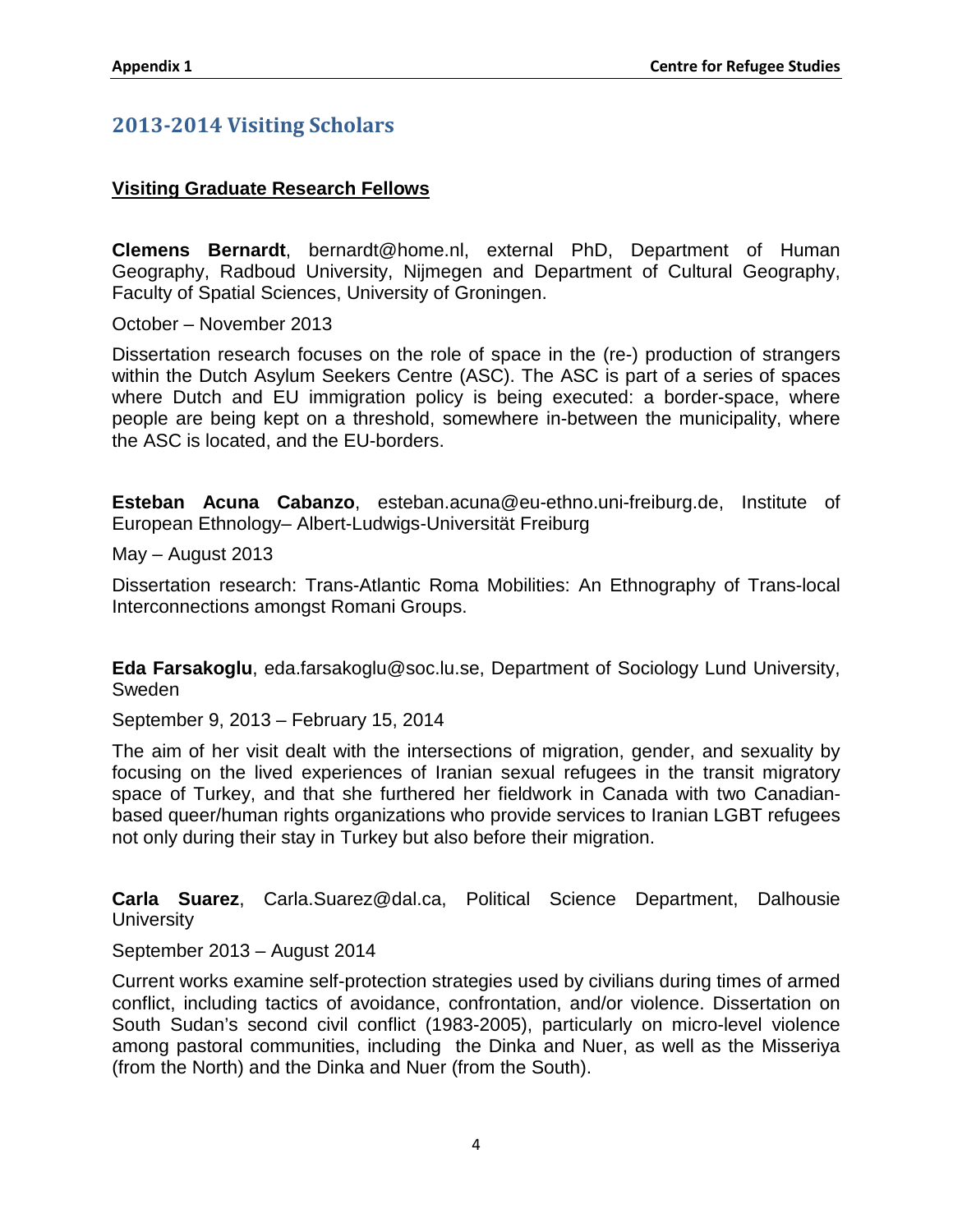**Patricia Ward**, trishward17@gmail.com, Fulbright Scholar (undergraduate)

September 2012 – October 2013

Research on Highly-Skilled Iraqi Refugees in Toronto

#### **Planned for 2014-2015**

**Gustavo Frota Simoes**, gufsimoes@gmail.com, PhD student, University of Brasília

August 2014 – June 2015

Objective is to understand how Colombian Refugees view their experience as a refugee and their integration in both Brazilian and Canadian societies, specifically in the cities of São Paulo and Toronto. In order to do that, I will do a series of in-depth interviews with Colombian refugees living in Toronto and the help of the center will be essential in my research.

#### **Visiting Scholars**

**Simon Addison**, simon.addison@gmail.com, Centre for Migration and Diaspora Studies, School of Oriental and African Studies (SOAS)

April – May 2013

Political geographical dynamics of conflict--‐related internal displacement in Kenya, Eastern DRC and Northern Uganda.

**Natasha Beranek**, nberanek@yorku.ca, Ph.D, Postdoctoral Fulbright Scholar

September 2013 – April 2014

Postdoctoral research on migration of Czech/Slovak Roma to Canada as asylum seekers.

**Chiara Gius**, chiara.gius@gmail.com, PhD, Università di Bologna, Dipartimento di ScienzePolitiche e Sociali

May 2013 – June 2014

Migration with a gender perspective. Research interests focus on the study of the processes that regulate the construction and representation of social issues, tourism and, more generally, issues related to the development and solidarity between the North and the South.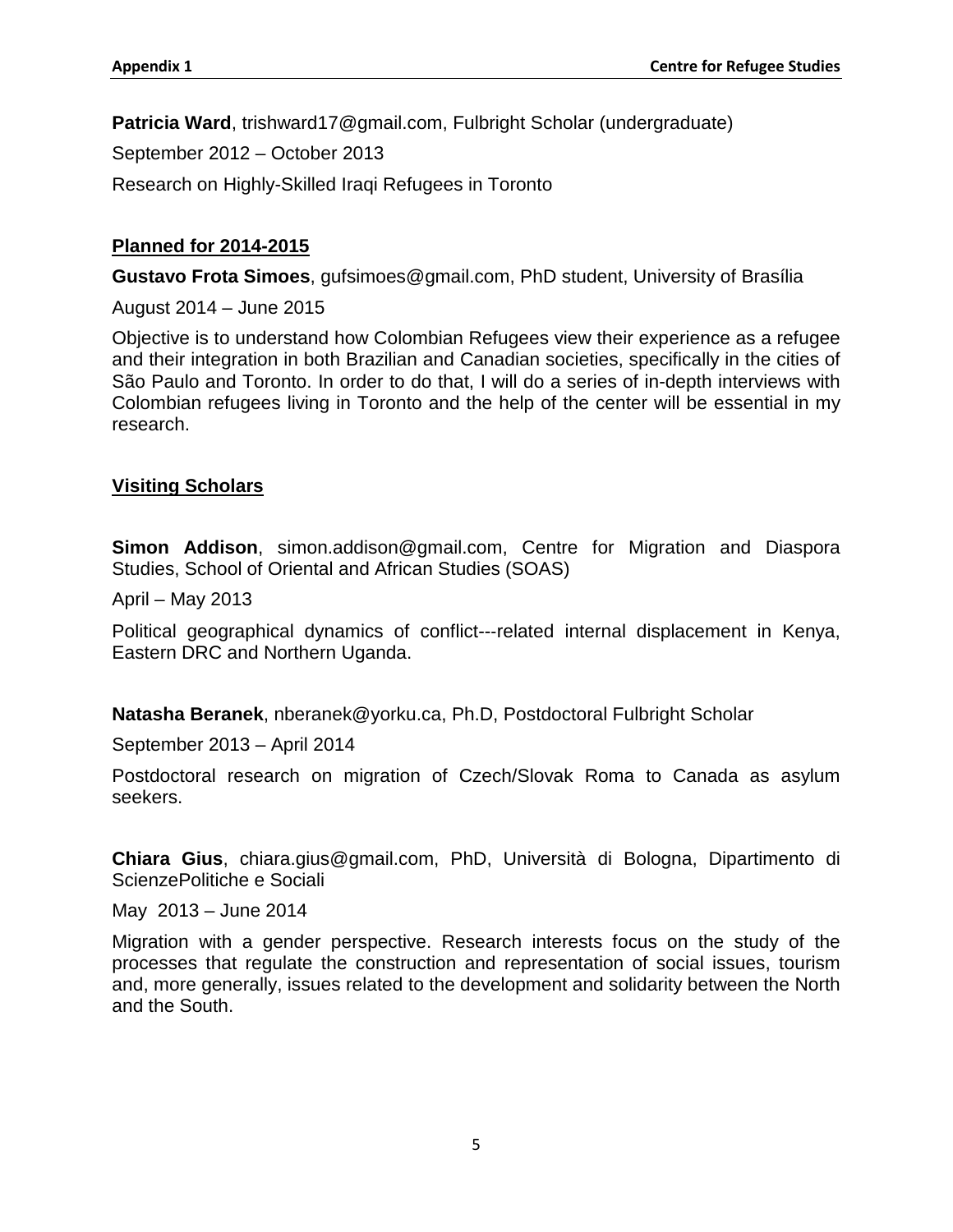#### **Planned for 2014-2015**

**Caroline Lenette**, c.lenette@griffith.edu.au, Lecturer & First Year Coordinator (FYC) Logan School of Human Services and Social Work, Griffith University (sabbatical leave)

May 4, 2014 - September 31, 2014

#### **Internships**

#### **Planned for Summer 2014**

**Kathleen McMurray**, Social Work graduate student, University of Calgary

Work Plan: Research assistant to Jennifer Hyndman, reading interview transcripts, identifying themes, coding; providing support for Refuge, proofreading copy, contributing to a database of peer reviews and working as an editorial assistant.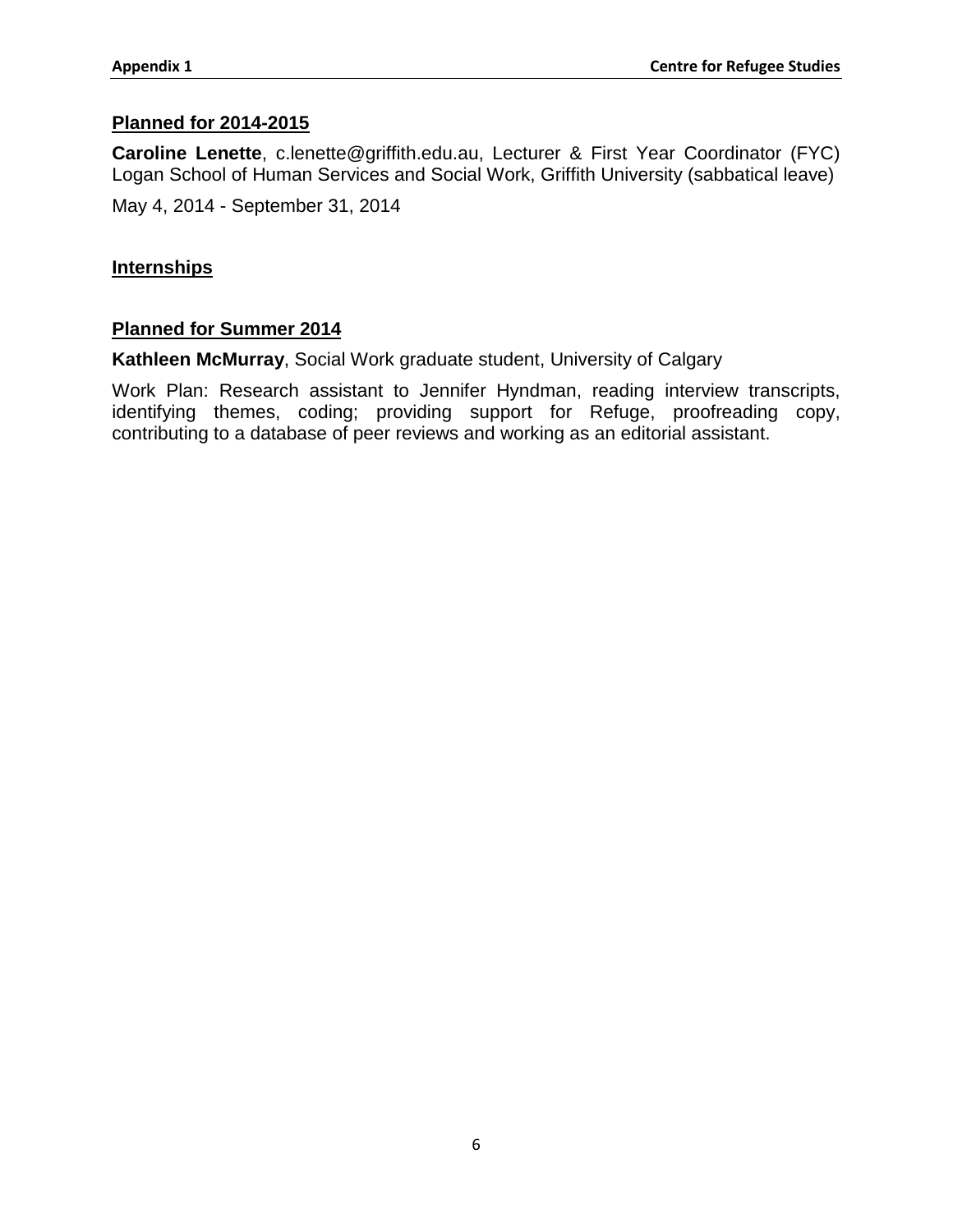**Reports on Selected Research Projects**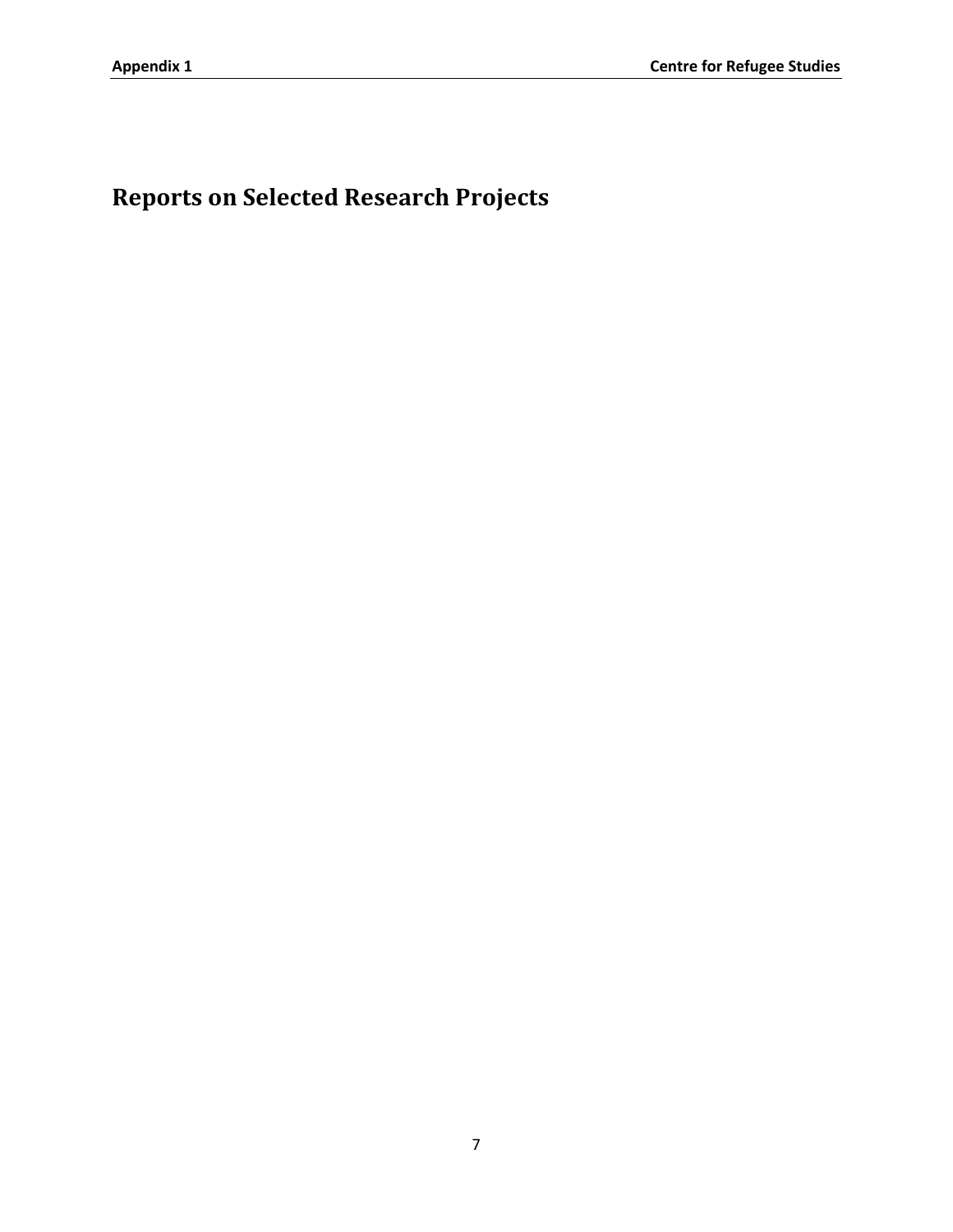## **Borderless Higher Education for Refugees (BHER)**

#### **Scope of the Project**

#### **Background**

On February 7, 2013 the Department of Foreign Affairs, Trade and Development of the Government of Canada (DFATD) and the Borderless Higher Education for Refugees (BHER) Consortium led by York University (YU) entered into a Contribution Agreement (CA) to implement the project "Building Primary/Secondary Teaching Capacities in the Dadaab Refugee Camps and Locally in Dadaab, Kenya by Increasing Access to Higher Education" (aka BHER project). The BHER Project resulted from the intensive engagement of the Tertiary Education Cluster of the Refugee Research Network (RRN), a global networking initiative of the Centre for Refugee Studies (CRS) at York University funded by Social Sciences and Humanities Research Council of Canada (SSHRC). It was preceded by an SSHRC Partnership Development Grant (2011-2013) and a research grant from MasterCard Foundation (MCF) (2011-2012) to Wenona Giles (PI) and other.

#### **Goal and Objectives**

The BHER Project spans five years, 2013-2018. The *goal* is to afford refugee youth a greater likelihood of successful and productive repatriation to their home country when possible, access to resettlement elsewhere, preparation towards graduate degree programs and a rise in the quality of education in host /home countries concerned with building peaceful, equitable and socially inclusive societies. Our *objectives* are to (1) enhance the teaching workforce (female and male) in the Dadaab refugee camps and local surrounding communities in Kenya through internationally-recognized university courses and program offerings at the levels of certificate, diplomas and degrees; and (2) increase the effectiveness of Canadian and Kenyan universities to deliver quality intercultural and gender-sensitive university programs for marginalized groups and communities through partnership activities and joint courses/programs.

#### **Outcomes**

Equitable access to certificate, diploma and degree education will provide a first opportunity for women and men, primarily incentive and local teachers, to receive university education in a context where there are no comparable opportunities for university education. Up to 800 male and female students (spread across four cohorts) will participate in the BHER university preparation program, the first phase of the BHER model. Two cohorts of students with up to 160 students in each cohort will work towards a certificate and diplomas in Teacher Education (Primary or Secondary) during the second and the third phases of the model. In the fourth phase, 80 students from each of the two cohorts will work towards university degrees in social sciences. Teachers and other professionals trained through any/all phases of the BHER project are expected to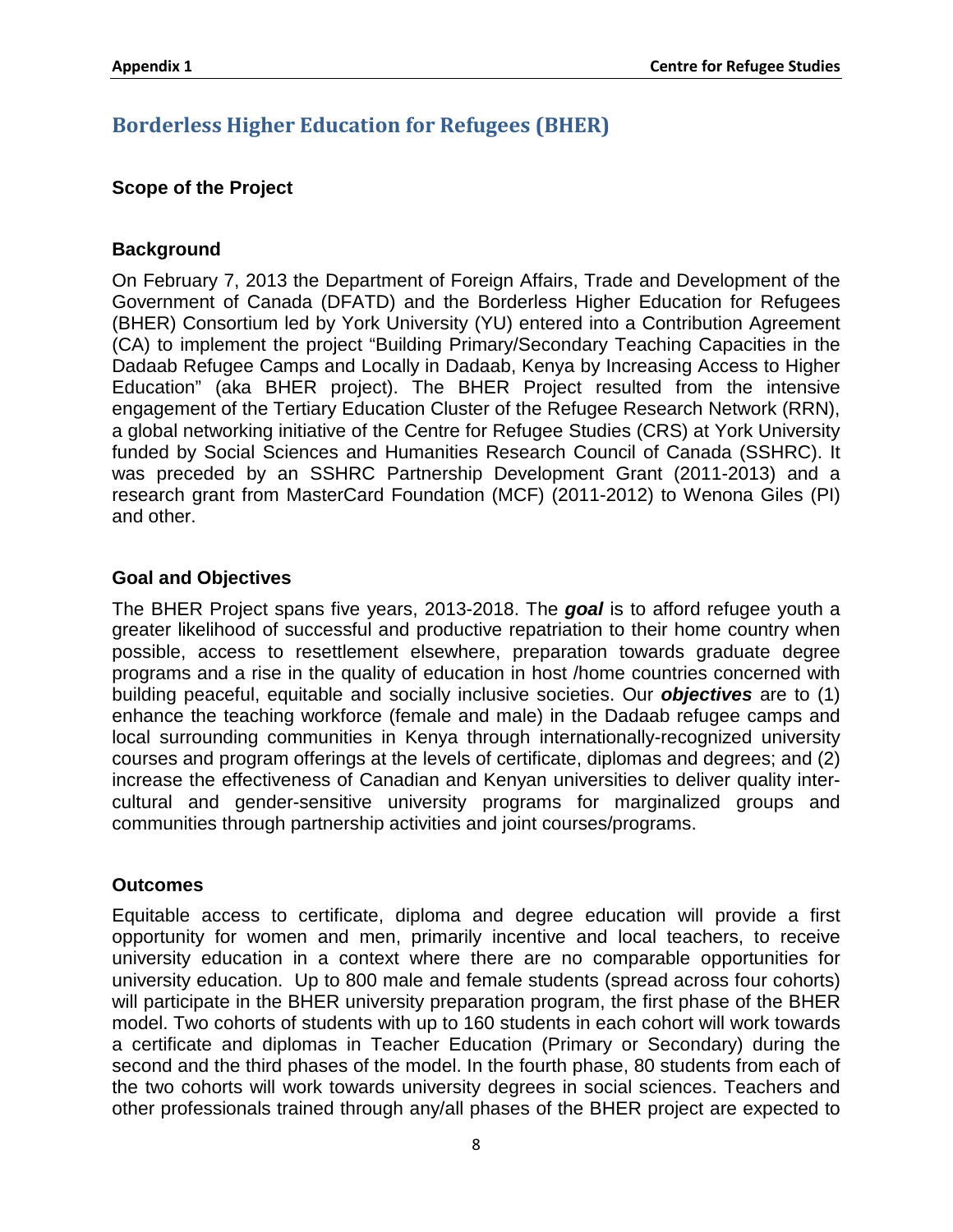improve teaching, educational or professional practice in the primary and secondary school levels as well as other environments. Furthermore, graduating from degree programs offered through BHER will give graduates an opportunity to assist in addressing the various community needs *in situ* or wherever they resettle. Continuous interaction and joint programs offered within BHER will also strengthen the partnership among the participating institutions and improve their capacity to deliver onsite and online courses customized for marginalized and refugee contexts.

#### **Financial Support and Participating Institutions**

BHER Project is funded by the Department of Foreign Affairs, Trade and Development Canada (DFATD) through a five year grant of CAN \$4,531,977 (Wenona Giles is PI; Don Dippo is Co-Lead). The Contribution Agreement was signed on February 7, 2013 and will terminate on April 30, 2018. Six institutions implement this project: York University is the Lead Institution with fiduciary responsibilities to DFATD. Other institutions include: in Canada, University of British Columbia (UBC) and World University Service of Canada (WUSC); in Kenya, Kenyatta University (KU), Moi University (MU) and Windle Trust Kenya (WTK). Canadian institutions participating in the BHER Consortium match this contribution at 28% of this funding through cash and in-kind contribution.

#### **Reporting**

This Report follows DFATD Fiscal Year Reporting Cycle that starts on April 1 of a given calendar year and finishes on March 31 of the next calendar year. As the BHER Project started on February 7, 2013, this report covers the period starting on the signature date and ending on March 31, 2014.

#### **Programmatic Engagement**

The BHER Project delivers its programmatic activities through a tuition-free stackable and portable model that is delivered onsite and online. Initially students are prepared for teaching in primary and secondary schools through certificate and diploma programs. Upon graduation from these programs students have the option to enroll in university degrees offered under BHER umbrella. The programs currently exist in institutions that offer these; students sit in the same virtual classrooms as their peers elsewhere in Canada or Kenya. Recognizing that, due to the specific circumstances of marginalization in the refugee and local communities in Dadaab, students may have knowledge and skill gaps. Thus, a university preparation program "Increased Knowledge and Skills for Tertiary Education Program" (InSTEP) intends to prepare participants for the aforementioned university courses through modules on English for Academic Purposes (EAP), Research Methods (RM) and Information and Communication Technology (ICT). Programmatically, in the first year, only InSTEP was offered.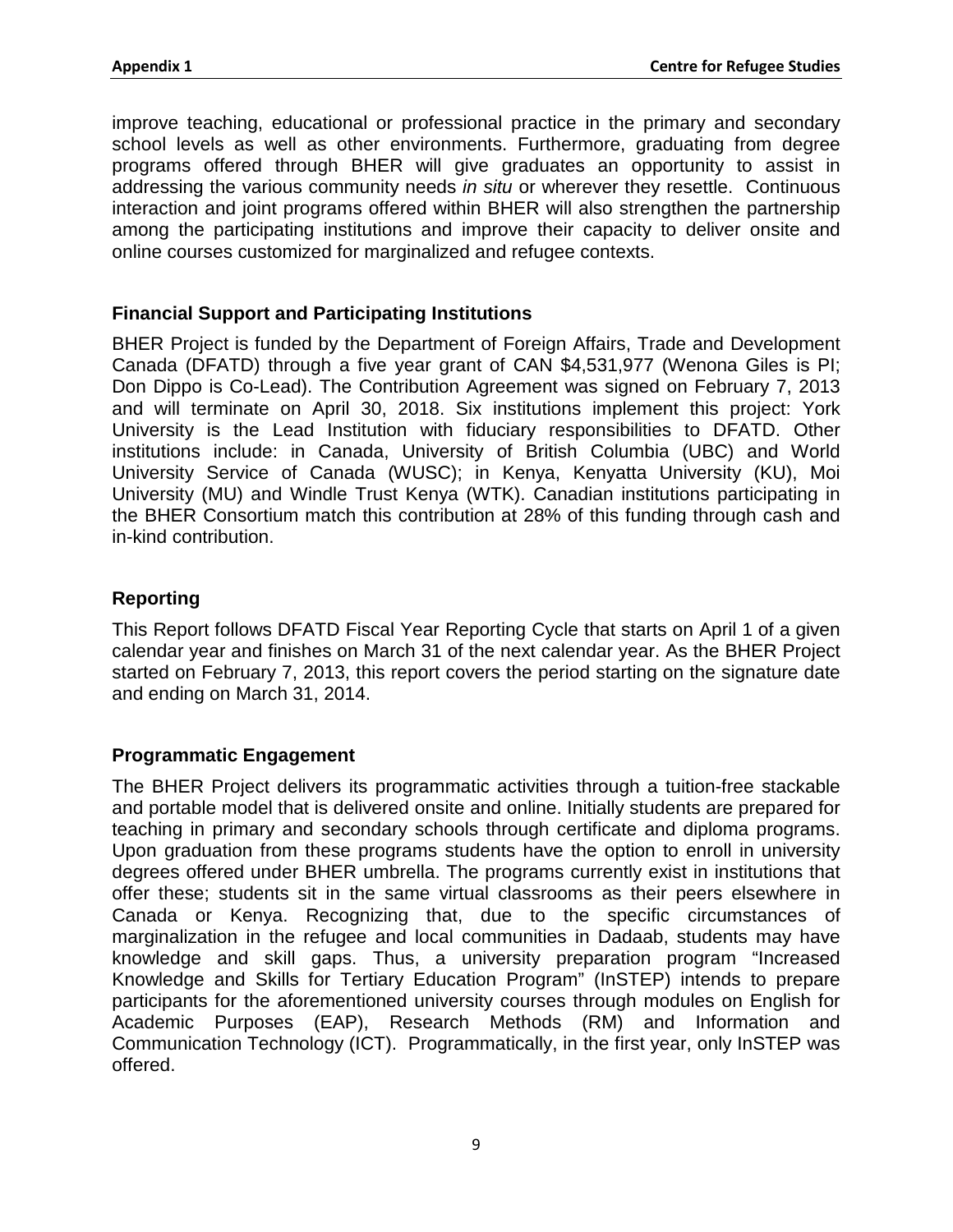#### **Activities**

#### **InSTEP Delivery**

The first round of admissions for Cohort 1 during May-July 2013 yielded 510 applications to InSTEP. Of these 14% were from female students. A second round of admissions targeting women only was administered after the start of the program. As a result, BHER's first cohort is made up of 204 students of whom 31% are female, 69% are refugees and 31% are members of the Kenyan host community. One hundred sixteen (or 57%) of these students are currently working as teachers in the primary and secondary schools in Dadaab. InSTEP students attended intensive classes in August and December 2013, and will complete their final term in April 2014. Because a majority of students are teachers, these intensive terms align with school holidays. Final evaluation on these terms will be conducted at the end of the InSTEP.

#### **Admissions to Certificate and Diploma Programs**

In January 2014, program staff conducted information sessions with BHER InSTEP students regarding the next phase of the program: the BHER Certificate in Education Studies (Elementary) (CES-E), offered by YU and Diploma in Teacher Education (Secondary) (DTE-S), offered by UBC and MU, and circulated application forms for these programs. By March 2014, 204 students applied to enter these programs in August 2014.

#### **Academic Program Development**

Over the year, BHER faculty members at YU, UBC and MU worked to tailor courses for CES-E and DTE-S to the Dadaab context. Furthermore, KU developed plans for its Diploma in Teacher Education (Primary) (DTE-P) and prepared for its Senate approval. MU, YU and KU also all worked to plan for the Bachelors degrees they will offer to graduates of CES-E, DTE-S and DTE-P, beginning in 2016.

#### **Challenges**

**Admissions criteria**: In Kenya, universities determine their admissions based on the Kenyan Certificate of Secondary Education (KCSE), a standardized national exam. Most Kenyan recognized universities do not admit students with lower than a KCSE score of C; there is seemingly no provision for accommodating students with lower grade point average. Generally, in Dadaab, KCSE scores are far below the national average, with scores for women falling lower than scores for men; overwhelmingly women enrolled in BHER have KCSE scores at D+. Upon negotiation, BHER's Kenyan university partners are willing to consider BHER students with C- on the KCSE, however they are unable to consider students with lower scores. BHER has accepted these students into InSTEP, and YU will consider them for admission to the YU CES-E. The BHER team is working to develop an appropriate degree from a non-Kenyan institution (likely YU).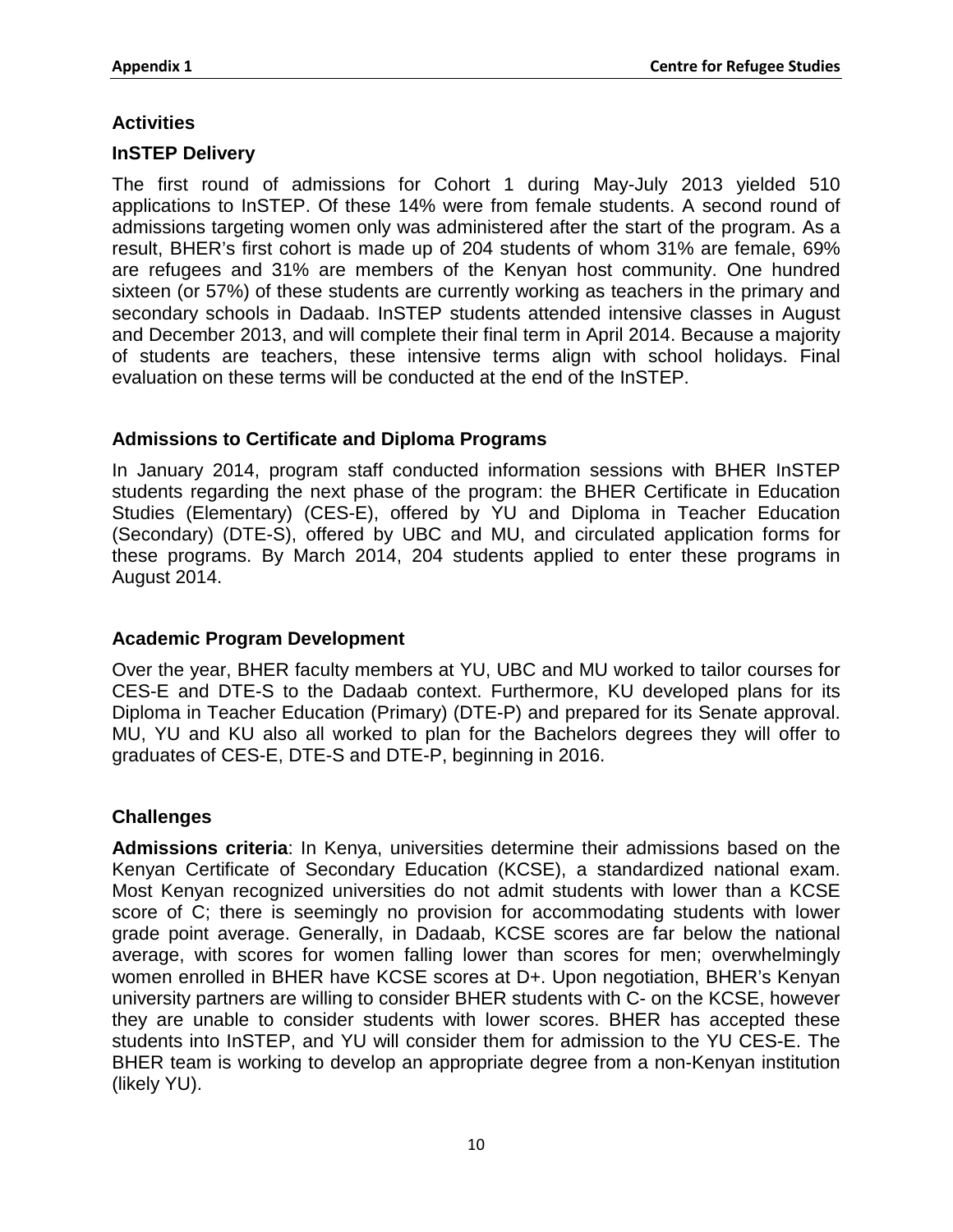**Gender ratio:** The BHER project set a target of a 30% female enrollment ratio in Project Year 1, but struggled to achieve this. This may be in part because very few women graduate from secondary school in Dadaab; the small group of Dadaab women who have completed secondary school are in high demand for positions, training programs and scholarships within the camps, as various NGOs seek to achieve gender equity in their own programs. Furthermore, traditional gender norms in Dadaab often dictate that women must have approval from their families before enrolling in a program such as BHER; it is possible that some families prevented them from participating. Maintaining appropriate gender ratios in the years to come may present a challenge, with female students facing greater risk factors for dropout than their male counterparts. Recruitment and retention of female students is a top priority for BHER, and is being monitored closely.

#### **Programmatic Look Ahead**

In May 2014 (beginning of the second FY), the first cohort of students will graduate from InSTEP. Two hundred and four students in this cohort have applied to be admitted to CES-E or DTE-S. These programs start in August 2014. In parallel, faculty from participating universities will continue to develop degrees that will be offered to the students upon completion of the Diploma Programs in 2016.

#### **Operations**

#### **BHER Learning Centre**

In the first FY we completed construction of the BHER Learning Centre – this centre will aid the delivery of onsite and online university courses. The Centre is built on land donated by Dadaab community to KU and on loan to BHER for the duration of the project. Project funding allowed us to construct two computer rooms each accommodating 40 students at a time, three seminar rooms, each accommodating up to 50 students at a time; eight rooms for accommodating teaching and project staff as well as washrooms and dining facilities. As the Centre was under construction during this year, the BHER project used the teaching and learning facilities in the secondary schools in the three camps, Dagahaley, Ifo and Hagadera for the delivery of the InSTEP modules in August and December 2013. We will continue to use these facilities in the future for the delivery of InSTEP to allow Certificate and Diploma Programs to be taught in the Learning Centre.

#### **UNHCR Support**

UNHCR supports the implementation of BHER at the field level and headquarters. It facilitated the donation of 40 Hewlett Packard computers for the BHER Learning Centre; it enabled the water pipes of the BHER Centre to be linked to the water supply grid for Dadaab. Lastly it provides a car to the project via BHER partner, WTK. This has increased the ability of field staff to reach the project sites and students throughout the first year. UNHCR staff in Geneva and Dadaab participate in the monthly meetings of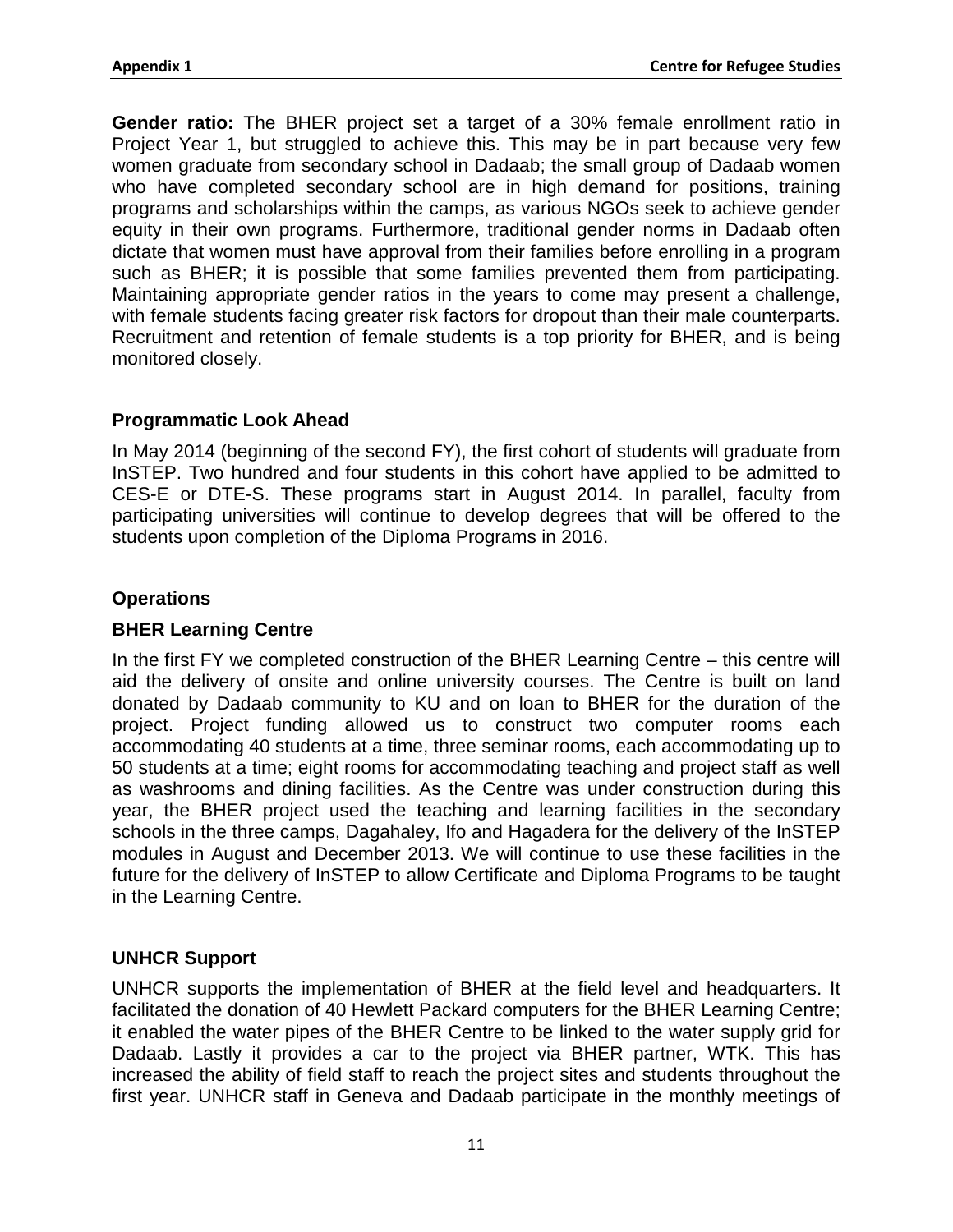the BHER partners and contribute insights, and share information regarding ways to implement aspects of the BHER project, including working with communities to increase women's enrollment to BHER.

#### **Operational Challenges and Risk Management**

The BHER Project operates in one of the most insecure areas in Kenya, with poor infrastructure and meagre resources. Northeastern Kenya where Dadaab is located has been defined as a high risk area by DFATD. DFATD continues to advise against all travel to northeast Kenya within 150 km of the Somali border, including coastal areas North of Pate Island in Lamu District, and to Garissa district (Dadaab included) where there is a risk of kidnapping and attacks. A supervisory visit of the BHER Project Manager to Nairobi and Dadaab scheduled to happen from September 30 - October 12, 2013 was postponed due to the terrorist attack at the Westgate Mall in Nairobi on September 21, 2013. The Dadaab office facilities of WTK, our field partner have been impacted by occasional terrorist activity; staff is also under the threat of sudden explosions.

#### **Our Beneficiaries**

The ultimate beneficiaries of the project are refugees in the Dadaab camps and local people in Dadaab, Fafi and Wajir.

#### **Student Profiles**

Currently 210 students are enrolled in InSTEP. Of the 190 students for whom we have clear Kenya Certificate of Secondary Education (KCSE) data, 129 have C and above, 22 have C-, and 40 have between D and D+. Of students with KCSE results below C, 85% are female.

#### **Support**

Distances from the Dadaab camps to the BHER Learning Centre are considerable and unsafe to be walked, raising security issues especially for women. While partners within the BHER Consortium have committed to a tuition-free education for BHER students, costs such as transportation, food, solar lamps are not currently covered. While some students living in refugee camps have access to minimal "incentive" wages, these wages are barely sufficient to support themselves and their families. While students from local communities may be paid at a slightly better rate, for both groups, going to school means taking away from the meagre income that supports their families. The BHER Enabling Fund provides short-term financial assistance to students from the refugee camps and town of Dadaab, Kenya who have no financial means to participate in the post-secondary programs offered by the BHER Consortium. Crowd-funding efforts are under way to support students in various practical needs including transportation, food, solar lamps, and hygienic supplies.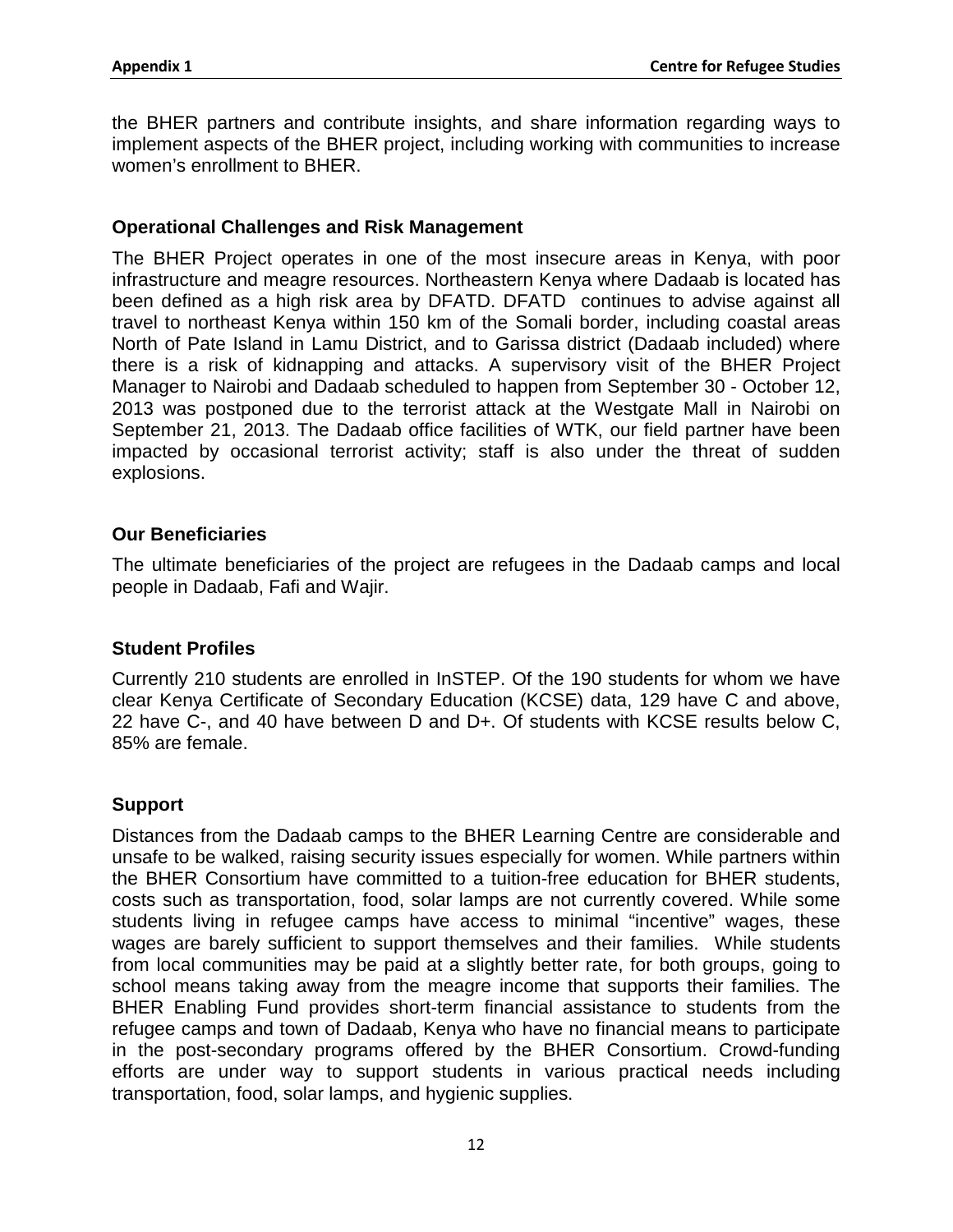This year represents a particular challenge to the 36 newest women recruits in InSTEP who joined classes in December: in addition to missing the first of three 1 month intensive training sessions, they also entered the program with generally lower KCSE scores. As a result, some additional remedial support is being planned to support them during the April sessions. In addition, opportunities to provide ongoing mentoring via tools such as Facebook are in progress. Online mentorship may also be developed to support other InSTEP, Certificate and Diploma students.

#### **Current Network and Potential for Synergies**

#### **BHER Consortium**

As mentioned above, the BHER Project is implemented through a consortium of universities and non-governmental organizations (NGO) that currently include institutions based in Canada, UBC, WUSC and YU and in Kenya, KU, MU and WTK. YU is the Lead Institution and manages the project from Toronto. All partner institutions entered a Cooperation Agreement on March 1, 2013. The agreement regulates all matters pertaining to the implementation of the BHER project and outline rights and responsibilities of each partner in the delivery of various components of the model. The partnership is aided in its work by three Advisory Committees, Partnership Committee (meets monthly), Gender and Equity Committee (meets quarterly) and Research and Knowledge Mobilization Committee (meets quarterly). Membership in these committees is open to faculty and staff from institutions participating in BHER as well as individuals whose work and research interests align closely with BHER.

#### **Potential for Synergies in Canada**

A few universities in Canada have expressed an interest in the BHER model. The BHER team is exploring ways to collaborate with these institutions. For example, Ryerson University is exploring the possibility of offering courses in Business and Early Childhood Education. Guelph University and University of Alberta have also expressed an interest to participate in the BHER initiative. A protocol for induction of new institutional members into the partnership has been drafted; it establishes principles of BHER's work and aids prospective members in their decision to enter BHER.

#### **Potential for Synergies in Kenya and the Region**

In November 2013, the Government of Kenya, the Government of Somalia and the UNHCR entered a repatriation agreement. This document outlines the commitment of these three entities to work toward aiding Somali refugees in the Dadaab refugee camps and elsewhere in Kenya to repatriate voluntarily in the next three years. Furthermore, the recognition of the Somali Federal Government by various countries has put in motion several capacity building initiatives including those that focus on improving the work of Somali universities. BHER has made initial connections with Amoud University and will likely engage with the National University of Somalia (through University of Alberta) to explore their engagement in BHER.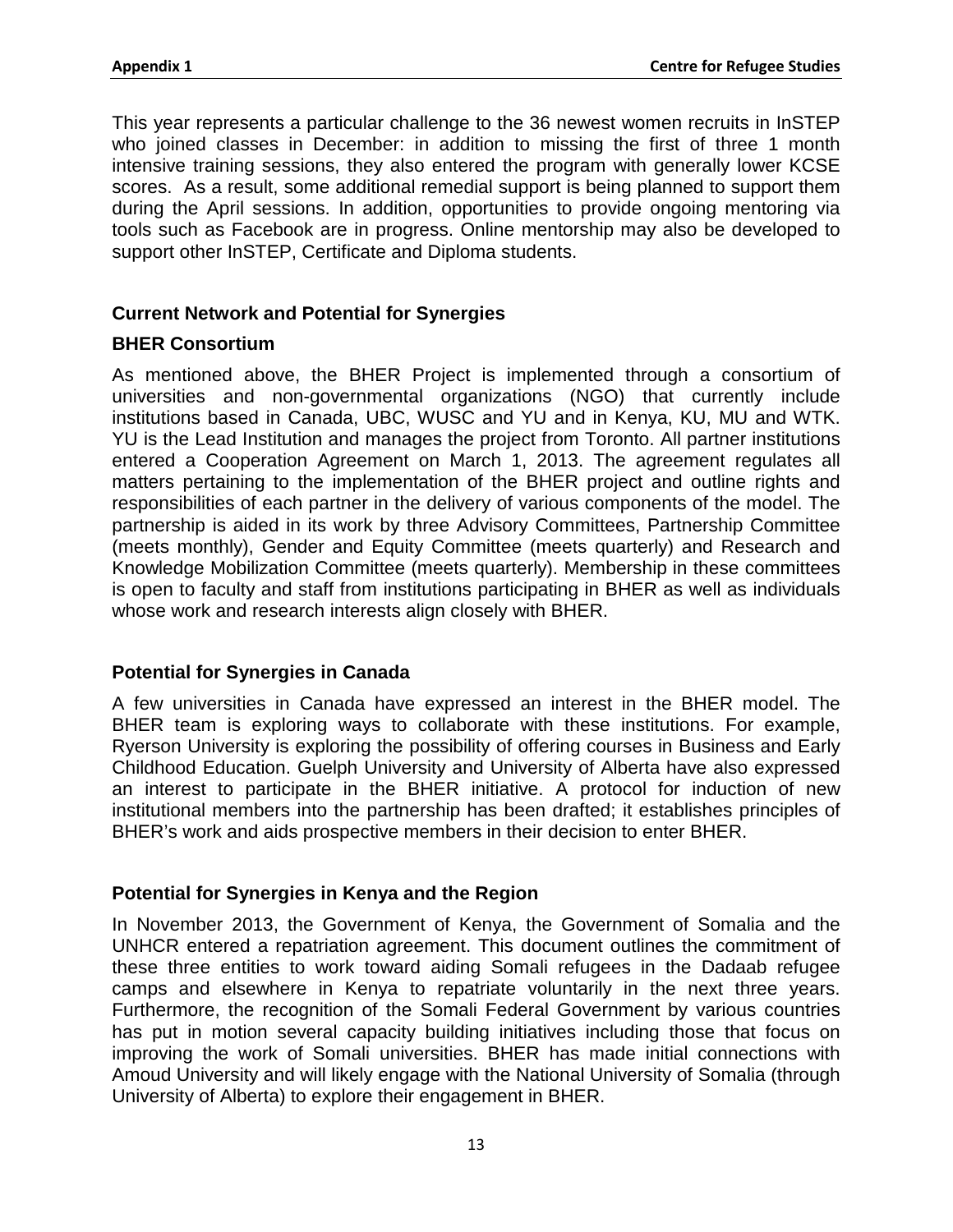#### **Links to Global Initiatives**

The BHER Project grew out of the Refugee Research Network (RRN), a SSHRC Strategic Partnerships Initiative (several co-investigators of this SSHRC grant are actively involved in the BHER project) led by York University. Efforts are being made to share the experiences of implementation with the membership of RRN. For example, currently a Research Discussion Forum on Gender, security and access to education in the Dadaab refugee camps is being hosted in the RRN platform. A Pilot Mentoring program involving volunteers from the YU based New Scholars Network (NSN) of the RRN and other sites was launched in December 2013. Lastly, efforts are under way to link BHER initiative to other programs on transitional issues implemented by bilateral and multilateral donors including the Danish Refugee Council and the World Bank.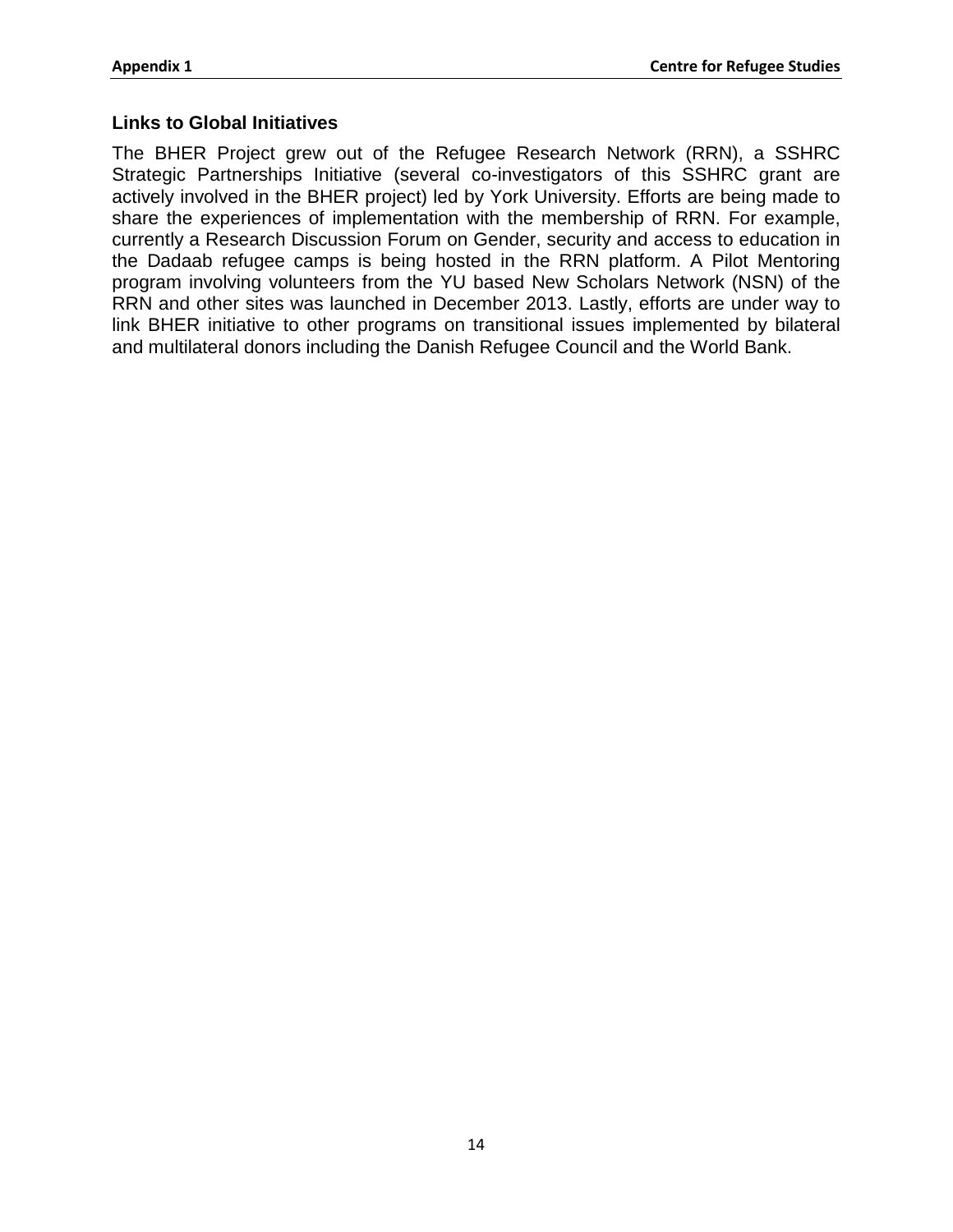## **Refugee Research Network (RRN)**

Susan McGrath's leadership of the Refugee Research Network (RRN; with coapplicants Wenona Giles, Gerald Kernerman, and Jennifer Hyndman at York) has resulted in the formation of a range of thriving and emerging networks and research clusters responding to refugee protection issues and regional needs. McGrath provided a model of development and created opportunities for these initiatives to emerge. She worked with each cluster lead helping to: define the area of work and its scope; develop a plan to address it; negotiate RRN resources to support the cluster with funds for research assistants and transportation and staff support on funding proposals and website development; leverage additional funding (e.g. by meeting with prospective donors); establish linkages with other academics and networks working in the area (in Canada and globally); and, facilitate dissemination of findings. The knowledge generated is intended to improve the wellbeing of refugees and strengthen the national and global policies and practices designed to protect them.

As a vehicle for dissemination and information sharing, the RRN website site has been extremely successful, with 82,303 unique users since the inception of the site in 2010. **The outcomes and impacts of the various initiatives supported by this "network of networks" are summarized below. The RRN has an international management board, and its network of research centres and people also working on issues of displacement are most its main interlocutors.**

#### **1.** *Research Clusters*

#### **a) Refugee Settlement**

McGrath and colleagues are focusing on the settlement experiences of refugees in Canada for several years and recently incorporated a comparative study with Australia. After the US, Australia and Canada receive the greatest number of government sponsored refugees.

*Outputs & impacts:* York Professor Jennifer Hyndman produced a comprehensive review of the literature on refugee settlement in Canada for UNHCR that both guides policy actors and informs researchers. Issues of trauma experienced by refugees and the responsiveness of social services to refugees have been taken up by McGrath and two groups of scholars funded by SSHRC Standard Grants. This research is informing academics, practitioners, and policy actors. A current project compares the experiences of Karen refugees in Australia and Canada with funding secured by McGrath.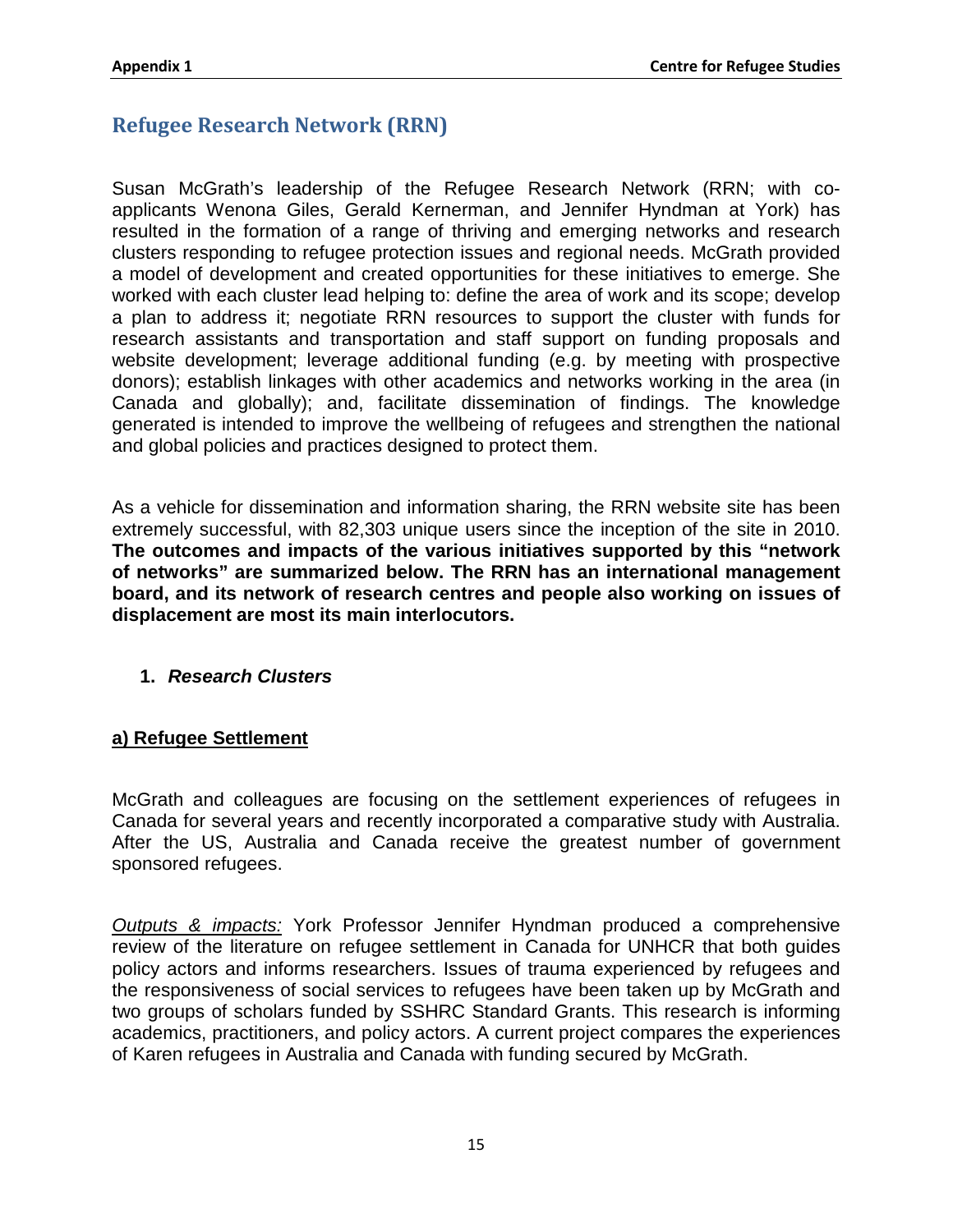*Funding:* McGrath's work in this area has been supported by SSHRC Standard Grants 410-2007-2381 (\$90,000) and 410-2006-2178 (\$103,861). She also received the YUFA Leave Fellowship Award in 2012 (\$12,500) and the ACU Distinguished Visiting Research Fellow Award in 2012-13 (\$10,000).

#### *Publications:*

- Hyndman, J. (2011). *Research summary on resettled refugee integration in Canada*. Analysis commissioned by the UNHCR. Available at: [www.unhcr.org/4e4123d19.html.](http://www.unhcr.org/4e4123d19.html) [Accessed 805 times via RRN website; citations (Google Scholar [GS]): 3.]
- Hyndman, J., & Friesen, C. (2011). *A sector-based research agenda: Issues affecting Government-Assisted Refugees in Canada*. Available at: [http://www.refugeeresearch.net/research\\_agenda.](http://www.refugeeresearch.net/research_agenda) [Accessed 1,404 times via RRN website.]
- McGrath, S., Wood, P.B., & Young, J.E.E. (2010). Safe havens? Mapping the provision of settlement services in three Canadian urban centres. *Canadian Social Work Journal* 12(1): 192-199. [Citations (GS): 1]
- Moffatt, K., Carranza, M., Lee, B., McGrath, S., & George, U. (2013). Collective trauma as a personal/social concern for persons within marginalized communities. *International Journal of Community Diversity* 12(4): 61-80.
- Wood, P.B., McGrath, S., & Young, J.E.E. (2012). The emotional city: Refugee resettlement in Calgary. *Journal for International Migration and Integration* 13(1): 21-37. [Citations (GS): 2]

#### **b) Age & Generation in the Context of Forced Migration**

This cluster, led by York Professor Christina Clark-Kazak, represents an innovative approach to the field and connects scholars researching across the age spectrum and/or analyzing intra- and inter-generational relations in situations of migration. The project launched with a panel at the May 2010 conference of the Canadian Association of Refugee and Forced Migration Studies (CARFMS). This was followed up with a seminar series hosted throughout the 2010-11 academic year, which led to two scholarly publications.

*Outputs & impacts*: The cluster has provided a forum in which researchers working on these issues can collaborate and currently exists as a virtual working group of over 100 members. The series culminated in a workshop of 30 Canadian researchers and graduate students in April 2011 at Glendon College York.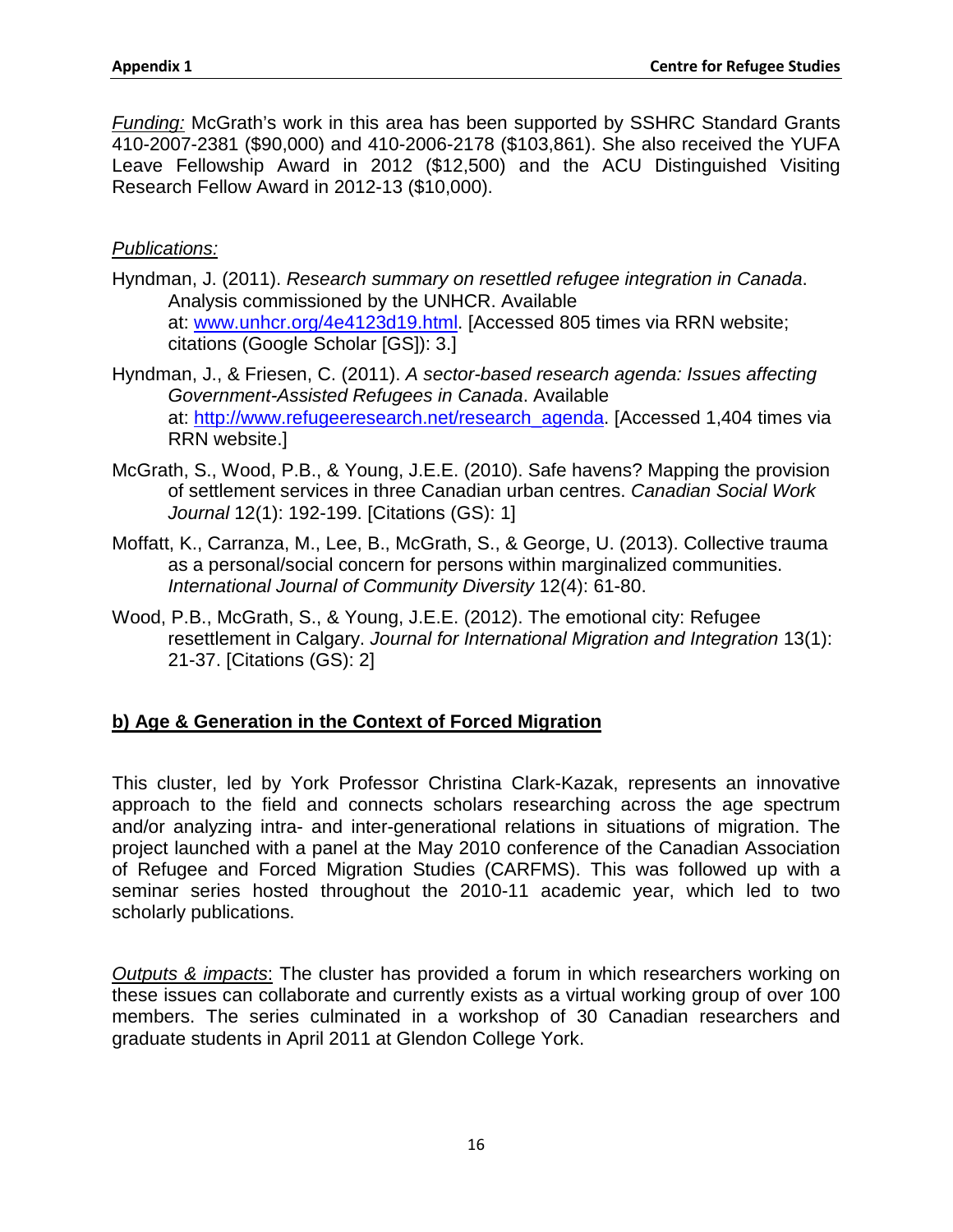*Funding:* Seminar series funded by Vice-President, Academic, York University (\$7,500); workshop funded by SSHRC Aid to Research Workshops and Conferences (\$21,155) and Centre for Global Challenges, Glendon College, York University (\$3,000).

#### *Publications:*

- Clark-Kazak, C. (Ed.) (2013). Special issue: Age, generation, and migration to Canada: Practice and policy implications. *Canadian Journal of Ethnic Studies* 44(3). [Citations (GS): 5.]
- Clark-Kazak, C., &Orgocka, A. (Eds.). (2012). *Independent child migration: Insights into age, agency and family decision-making*. New Directions for Child and Adolescent Development series. San Francisco: Jossey-Bass. [Citations (Web of Science [WOS]): 3]

#### **c) Detention & Asylum**

This new cluster, led by co-applicant and current CRS Director Professor Jennifer Hyndman, brings together scholars, practitioners, and policymakers interested in detention as it relates to refugees in Canada and worldwide. It aims to deepen our understanding both academically and in practice.

*Outputs & impacts:* This cluster examines the conditions and impacts of detention on refugees in Canada and globally with a goal of informing humanitarian practices and public policies. The Cluster launched its website [\(http://refugeeresearch.net/ms/detention/\)](http://refugeeresearch.net/ms/detention/) in early 2014, and will hold a roundtable at the CARFMS conference in May 2014. Early metrics (implemented on March 23, 2014) indicate that visitors to the website are from Canada (37%), the UK (22%), the USA (17%), and Australia (10%).

#### *Publications:*

Silverman, S.J. (2013). *Annotated bibliography: Key academic research on detention and asylum*. Available at: [http://refugeeresearch.net/ms/detention/publications/key-academic-research/.](http://refugeeresearch.net/ms/detention/publications/key-academic-research/)

Silverman, S.J. (2013). *Detention in Canada*. Available at: [http://refugeeresearch.net/ms/detention/detention-asylum-in](http://refugeeresearch.net/ms/detention/detention-asylum-in-countries/detention-in-canada/)[countries/detention-in-canada/.](http://refugeeresearch.net/ms/detention/detention-asylum-in-countries/detention-in-canada/)

#### **d) Environmental Displacement**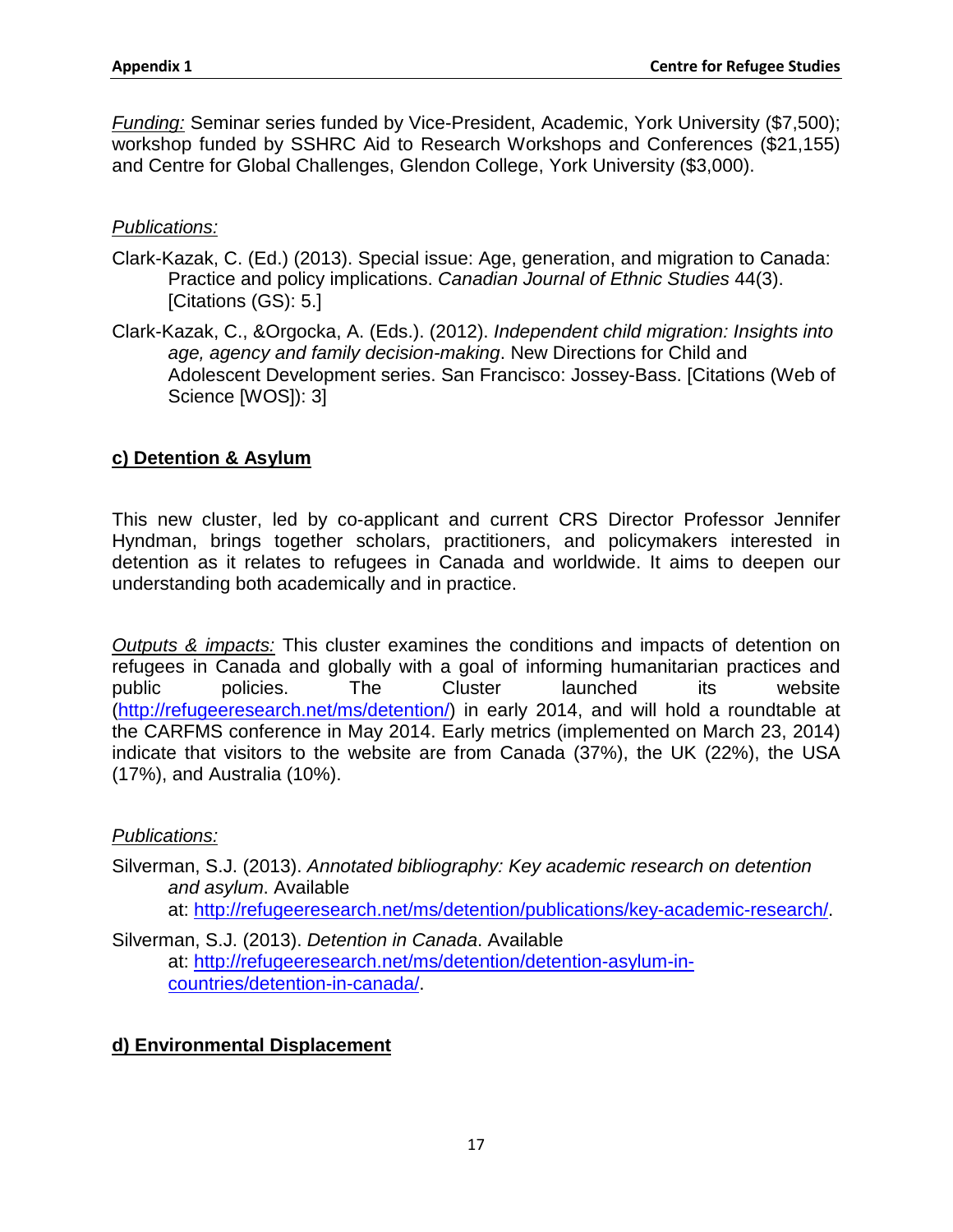This cluster is pursuing related projects on Environmentally-Induced Displacement and Nature-Society Relations in and of International Borders under the leadership of York Professor Elizabeth Lunstrum.

*Outputs & impacts:* The cluster has brought together researchers to produce conversation across multiple distinct contexts. Knowledge generated is informing public policy actors in Canada, the US, and Africa. The cluster organised three workshops of scholars, students, and policy actors: in May 2012 (York), September 2012 (University of Vermont), and July 2013 (Kruger National Park, Mozambique). A special issue of *Area* on "Environmental Displacement in a Global Context" is anticipated in late 2014.

*Funding:* May 2012 workshop funded by SSHRC Aid to Research Workshops and Conferences 646-2011-1099 (\$24,159); Sept. 2012 conference funded by University of Vermont and Canadian Embassy.

#### *Publications:*

Bose, P., &Lunstrum, L. (Eds.). (2014). Special Issue: Environmentally Induced Displacement and Forced Migration. *Refuge* 29(2).

Massé, F., &Lunstrum, L. (2013). *Annotated bibliography on nature-society relations in and of international borders*. Available at: [http://www.refugeeresearch.net/sites/default/files/Masse-](http://www.refugeeresearch.net/sites/default/files/Masse-Lunstrum%20Bib%20on%20NS%20Relatios-Borders%20FINAL%2010-2013.pdf)[Lunstrum%20Bib%20on%20NS%20Relatios-Borders%20FINAL%2010-](http://www.refugeeresearch.net/sites/default/files/Masse-Lunstrum%20Bib%20on%20NS%20Relatios-Borders%20FINAL%2010-2013.pdf) [2013.pdf.](http://www.refugeeresearch.net/sites/default/files/Masse-Lunstrum%20Bib%20on%20NS%20Relatios-Borders%20FINAL%2010-2013.pdf) [Accessed 439 times via RRN website.]

#### **e) Gender & Sexuality**

The first phase of the cluster was led by Professor Hyndman and focused on strengthening sexual minority research. The second phase, guided by York Professor Wenona Giles and Professor Eileen Pittaway of University of New South Wales, will focus on advancing gender equity including access to university programs by women.

*Outputs & impacts:* The cluster has raised awareness of LGBT human rights violations and related issues of persecution and displacement. This included holding a public forum on *Sexual Minority Refugees in Canada* at the University of Toronto in April 2011 with approximately 100 students, faculty, and legal and settlement practitioners in attendance. Other efforts focused on capacity building and resource sharing with the *Refugee Law Project* at Makerere University in Uganda.

#### *Publications:*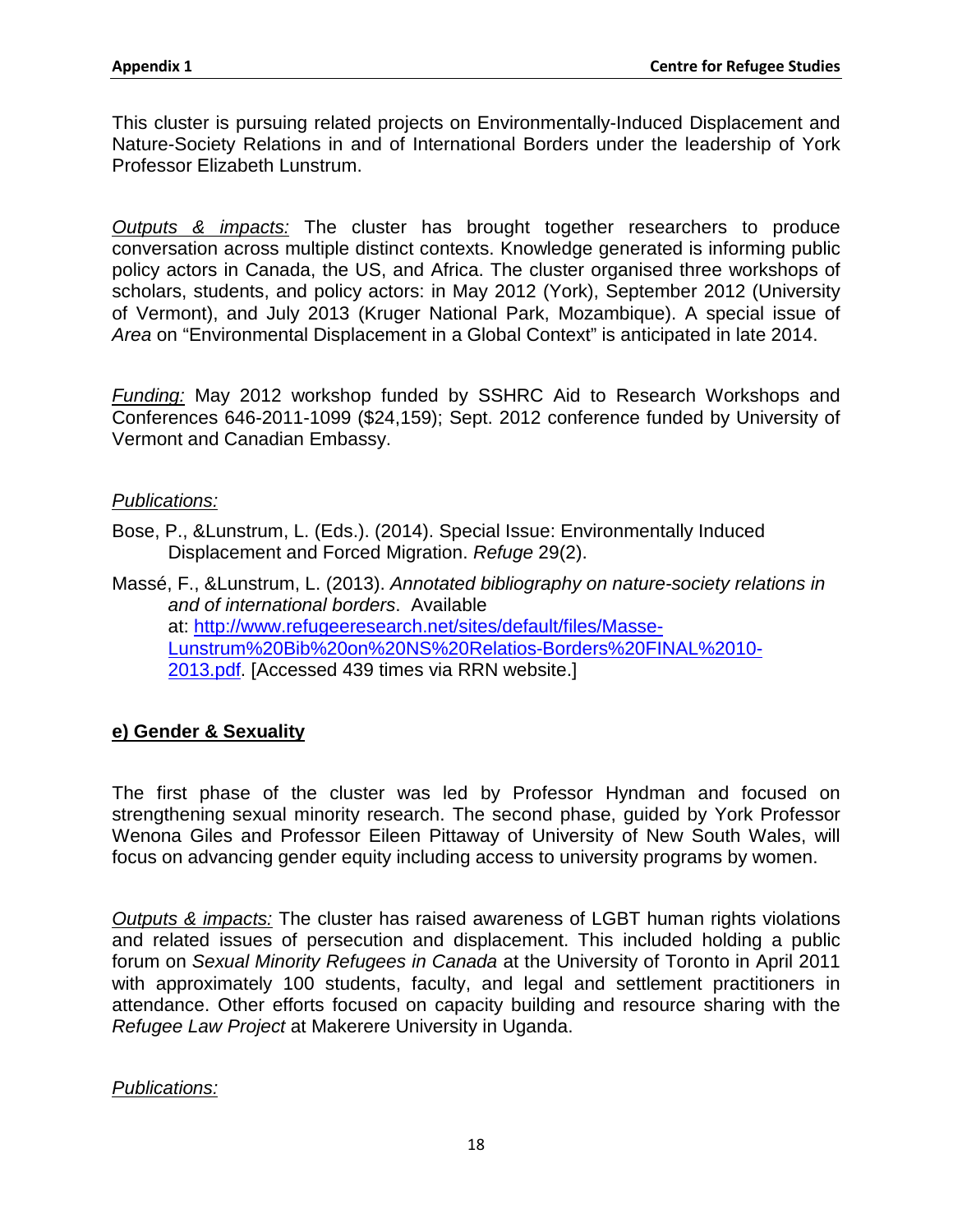Jordan, S., Bahreini, R., &Lidstone, R. (2011). *LGBT (Lesbian, Gay, Bisexual, Transgender) Refugees & Sexual Orientation / gender identity asylum: An annotated bibliography of selected legal and social scientific publications*. Available at: [http://www.refugeeresearch.net/sites/default/files/Draft%20LGBT%20Asylum](http://www.refugeeresearch.net/sites/default/files/Draft%20LGBT%20Asylum%20Biblio%201.pdf) [%20Biblio%201.pdf.](http://www.refugeeresearch.net/sites/default/files/Draft%20LGBT%20Asylum%20Biblio%201.pdf) [Accessed 1,210 times via RRN website.]

#### **f) International Refugee Law**

This cluster has three discrete areas of activity: 1) comparative research on refugee status determination systems led by co-applicant Professor Donald Galloway of University of Victoria, helped to launch the Canadian Association of Refugee Lawyers (CARL) and produced a report published by the Harvard Law School; 2) Professors Delphine Nakache of the University of Ottawa and Idil Atak of Ryerson University are focusing on comparative research on safe country of origin policies; 3) led by York Professor James Simeon and addressing critical issues in international refugee law.

*Outputs & impacts:* Part of the momentum for the founding of CARL emerged from a workshop held in October 2010. Cluster members have held a series of events at York, including a workshop on war crimes and refugee status and conference on supervision of the Refugee Convention in May 2010 and a set of workshops on "*Critical Issues in International Refugee Law*" (May 2008 and April 2011). These events have expanded our understanding of the field by connecting scholars and judicial practitioners.

*Funding:* Oct. 2010 workshop funded by SSHRC Aid to Research Workshops and Conferences; May 2010 workshop funded partly by SSHRC IOF 861-2008-1065 (\$75,000); May 2010 conference funded by CIC (\$10,000), DFAIT (\$35,127), IDRC (\$10,000), Japan Foundation (\$1,000), Ontario Law Foundation (\$10,000), and Swiss Department of Foreign Affairs (\$8,000); workshops on Critical Issues funded by CIDA (\$21,838), Department of Justice (\$10,000), Japan Foundation (\$1,000), Ontario Law Foundation (\$10,000), and SSHRC Aid to Research Workshops and Conferences 646- 2007-1079 (\$2,000) and 646-2010-1076 (\$24,711).

#### *Publications:*

Arbel, E., & Brenner, A. (2013). *Bordering on failure: Canada-US border policy and the politics of refugee exclusion*. Harvard Immigration and Refugee Law Clinical Program, Harvard Law School. Available at: [http://harvardimmigrationclinic.wordpress.com/2013/11/26/harvard-report](http://harvardimmigrationclinic.wordpress.com/2013/11/26/harvard-report-finds-canada-u-s-failing-in-refugee-protection-obligations/)[finds-canada-u-s-failing-in-refugee-protection-obligations/.](http://harvardimmigrationclinic.wordpress.com/2013/11/26/harvard-report-finds-canada-u-s-failing-in-refugee-protection-obligations/) [Accessed 97 times via RRN website; widely reported in Canadian media; citations (GS): 1.]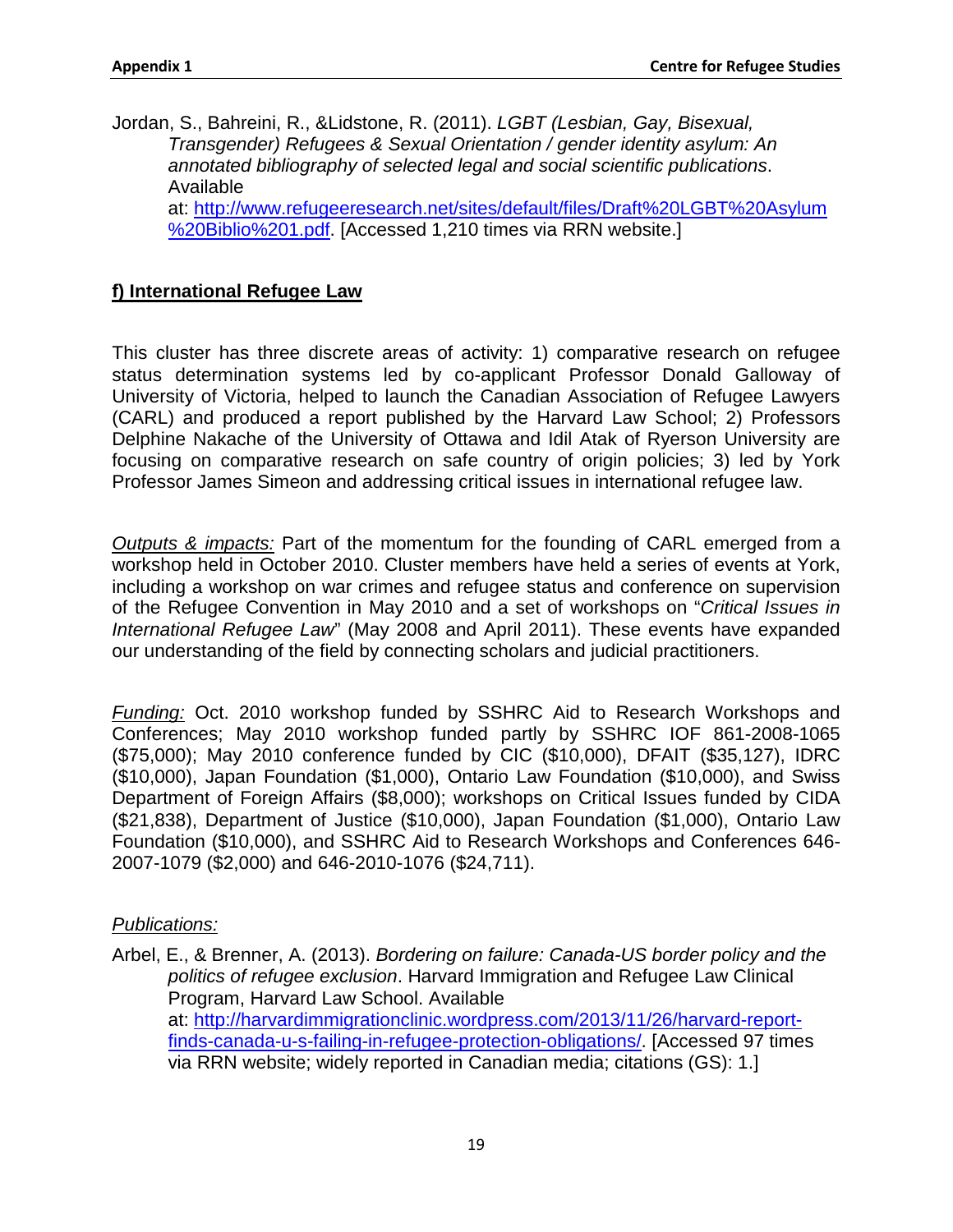- Galloway, D. Refugee determination. In S. Kneebone, D. Stevens, & L. Baldassar (Eds.), *Refugee protection and the role of law: Conflicting identities*. New York: Routledge (forthcoming, May 2014).
- Simeon, J.C. (Ed.) (2010). *Critical issues in international refugee law: Strategies towards interpretative harmony*. Cambridge: Cambridge University Press. [Citations (GS): 3.]
- Simeon, J.C. (Ed). (2013). *The UNHCR and the supervision of international refugee law*. Cambridge: Cambridge University Press.

#### **g) Methodology & Production of Knowledge in Forced Migration Contexts**

Formed in April 2012, this cluster focuses on the methodological, ethical, and epistemological challenges of engaging in research in forced migration contexts, under the leadership of York Professor Christina Clark-Kazak and Professor Galya Ruffer of Northwestern University.

*Outputs & impacts:* This cluster is defining the standards for research in the field of forced migration and its outputs will inform future research initiatives. In June 2013, it held a workshop at Northwestern University on methods of documenting forced migration, and a second workshop is planned in May 2014. A meeting of interested partners will be held at the IASFM conference in Bogotá in July 2014 to consider developing a SSHRC Partnership Grant proposal. York Professor James Simeon leads an international team of scholars and students in a related project: the Online Research and Training Tools [\(http://rfmsot.apps01.yorku.ca/home/\)](http://rfmsot.apps01.yorku.ca/home/) provide valuable, globally accessible resources designed to improve the practice of research.

*Funding:* Both workshops have been funded by the National Science Foundation.

#### *Publications:*

Nobe Ghelani, C. (2013). *Annotated bibliography: Compiled for the cluster on methodology and knowledge production in forced migration contexts*. Available at: [http://refugeeresearch.net/sites/default/files/ResearchMethodology.ForcedMig](http://refugeeresearch.net/sites/default/files/ResearchMethodology.ForcedMigration-AnnotatedBibliography.June2013_0.pdf) [ration-AnnotatedBibliography.June2013\\_0.pdf.](http://refugeeresearch.net/sites/default/files/ResearchMethodology.ForcedMigration-AnnotatedBibliography.June2013_0.pdf)

#### *2.Regional & Thematic Networks*

#### **a) Canadian Association for the Study of Forced Migration (CARFMS)**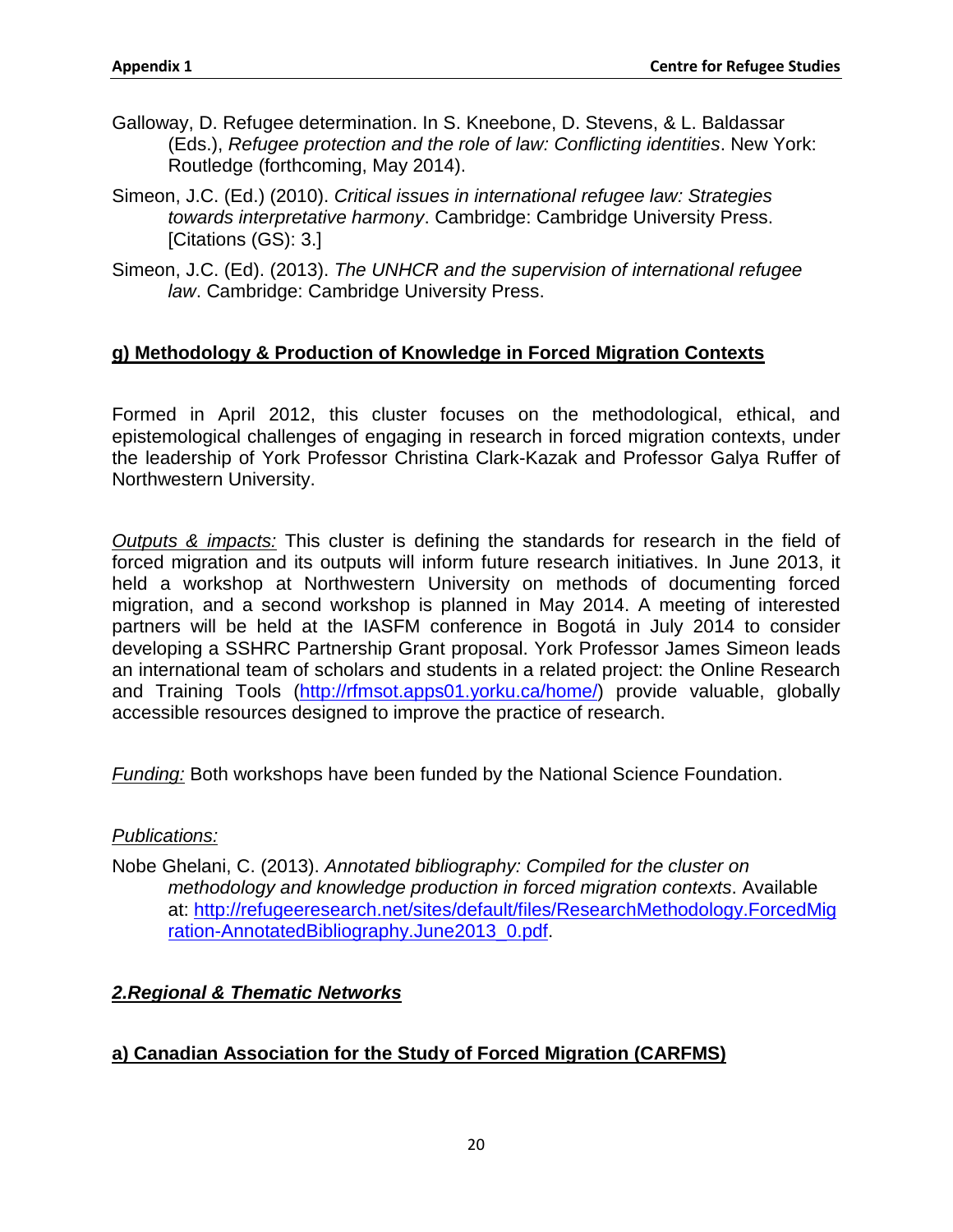Launched in 2008 with key support from Professor McGrath, CARFMS fosters an independent community of scholars dedicated to advancing and disseminating Canadian refugee and forced migration research.

*Outputs & impacts:* The first academic network of its kind in North America, CARFMS has been extremely successful in mobilizing Canadian scholars and students. CARFMS holds annual conferences across Canada to bring scholars, practitioners, and policymakers together around thematic issues.

*Funding:* SSHRC Aid to Workshops and Conferences grants have supported the following conferences: York 2008 (646-2007-1085 [\$20,000]); McMaster 2010 (\$24,860); McGill 2011 (\$23,800); York 2012 (646-2011-1095 [\$30,000]); Mount Allison 2013(\$35,000); University of Montreal 2014 (\$25,000).

#### **b) New Scholars Network (NSN)**

The RRN has supported the development and growth of the NSN, which currently has almost 500 members. The NSN is a group of scholars and practitioners focused on creating and encouraging a global professional network for those working in the field of forced migration.

*Outputs & impacts:* This network is developing the knowledge and capacity of future scholars and practitioners in forced migration studies and humanitarian practice. It aims to establish connections among graduate students and new academics that will encourage collaborative research and innovative practices. This enthusiastic network has a website [\(http://newscholarsnetwork.wordpress.com/\)](http://newscholarsnetwork.wordpress.com/) and Facebook page, and in September 2013 launched an e-journal, *Refugee Review*, with an issue focused on social movements as they apply to refugees.

#### **c) Latin American Network for Forced Migration (LANFM) / Red Latino Americana de Migración Forzada**

With RRN support, this network was launched in Bogotá in 2010 under the leadership of Professor Roberto Vidal at Javeriana University to help improve the quality of life of forced migrants in Latin America. LANFM focuses on facilitating multilateral dialogue between regional practitioners and researchers and global networks of forced migration studies.

*Outputs & impacts:* LANFM has mobilized Latin American and Canadian scholars and advocates in a collaborative study of forced migration in Latin America, and recently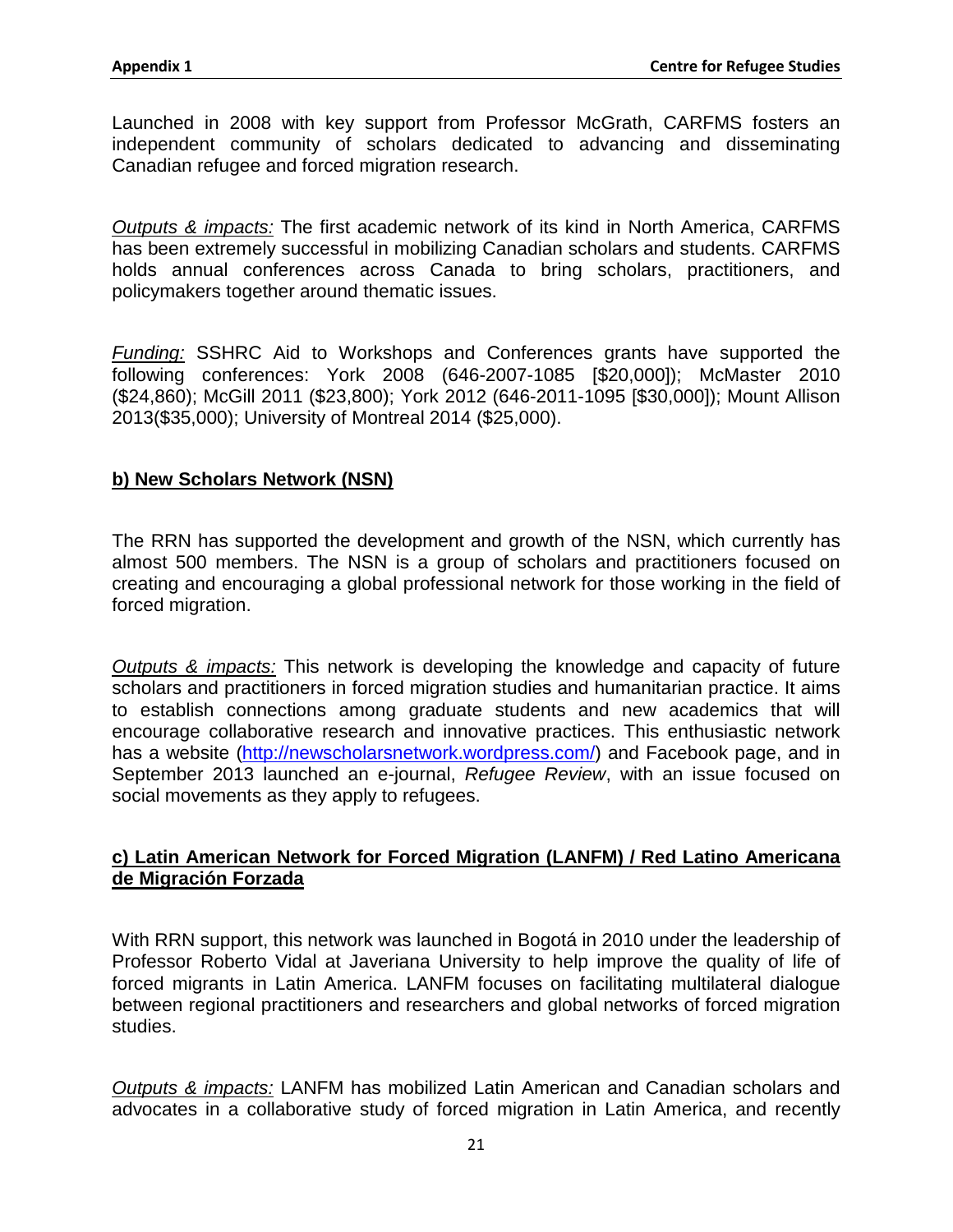launched a Spanish-language website [\(http://redlatinoamericanamf.weebly.com/\)](http://redlatinoamericanamf.weebly.com/). The network evolved through a series of workshops that leveraged funding from various sources, beginning with a November 2010 conference in Bogotá. In October 2011, an expanded network of Latin American and Canadian partners met at York for a three-day workshop, while a third workshop was held in Bogotá in June 2012. LANFM's most recent workshop was held in December 2013 in Bogotá with the support and participation of York colleagues.

*Funding:* Nov. 2010 conference funded by AUCC (\$11,875); Oct. 2011 workshop funded by SSHRC Aid to Conferences and Workshops 646-2011-0070 (\$24,435); June 2012 workshop funded by the RRN, German Marshall Fund, and Robert Bosch Stiftung; Dec. 2013 workshop funded by IDRC (\$15,000).

#### *Publications:*

Ravecca, P., & Payne, W. (2011). *Trade and Investment-Induced Population Displacement in Latin America: Workshop Report and Summary of Workshop Proceedings*. Available at: [http://www.refugeeresearch.net/sites/default/files/Workshop%20Report%20-](http://www.refugeeresearch.net/sites/default/files/Workshop%20Report%20-%20TIIDLA_0.pdf) [%20TIIDLA\\_0.pdf.](http://www.refugeeresearch.net/sites/default/files/Workshop%20Report%20-%20TIIDLA_0.pdf)

#### **d) Asia Pacific Forced Migration Connection (APFMC)**

With support from Professor McGrath, the APFMC was launched by Professor Susan Kneebone of Monash University in November 2013 as a hub for researchers and practitioners in Australia and the Asia Pacific region on issues of forced migration, refugee law, human trafficking, and labour migration.

*Outputs & impacts:* This network will bring together at least 13 existing groups and networks in Australia, Thailand, Singapore, India, and the UK, and connect regional scholars and practitioners to generate knowledge and expand networks for research and knowledge mobilization. A project website will be developed with the support of the RRN. An exploratory workshop was held in November 2013 at the University of London, with plans for a special issue of the *International Journal of Human Rights*. A seminar to formally launch the APFMC is planned for August 2014 in Melbourne.

#### **e) Global Policy Network**

Launched in December 2012 at Oxford University with RRN support, this network is led by Professors James Milner at Carleton University and Alexander Betts of Oxford. It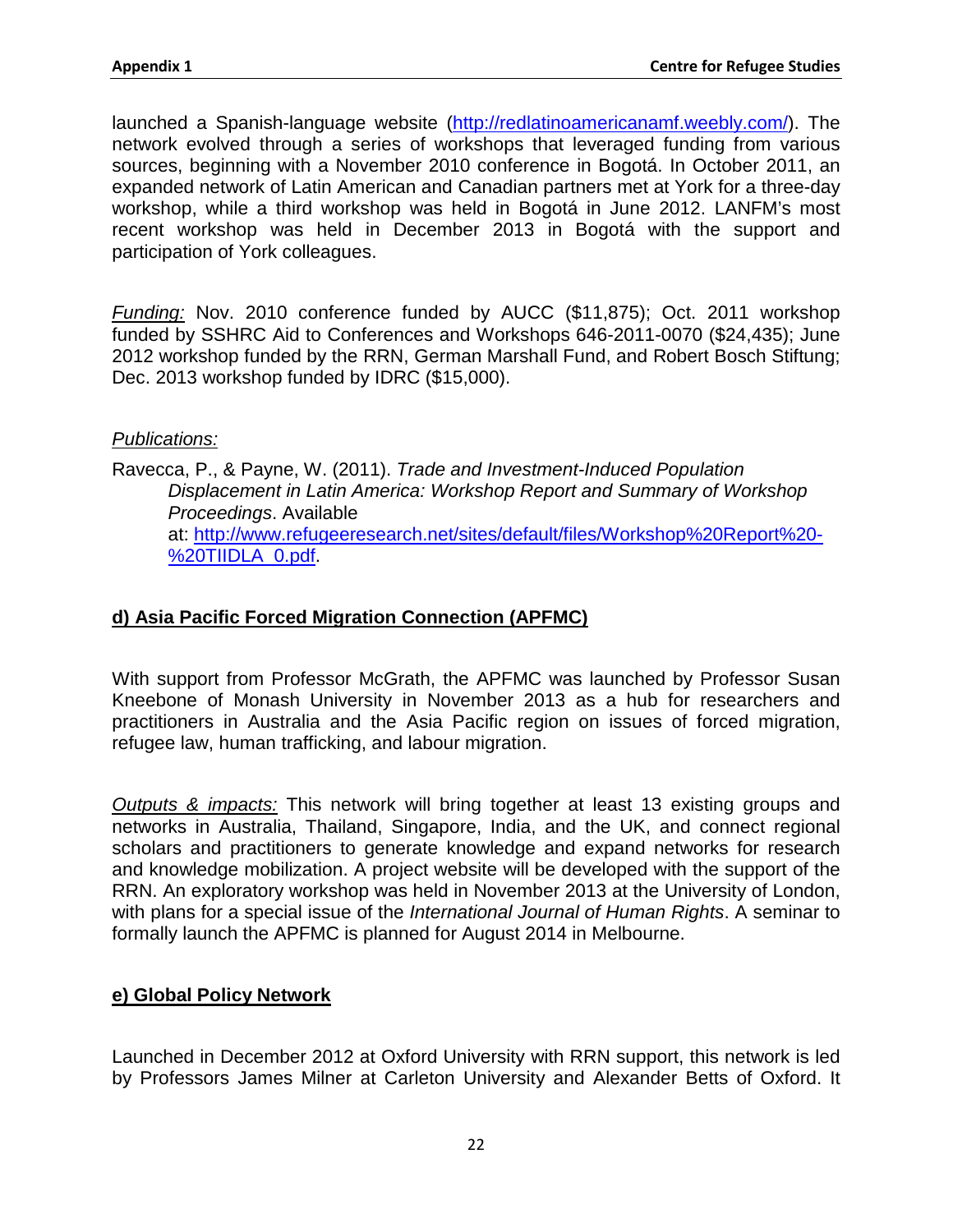engages scholars from Canada, the US, the UK, the EU, and Australia in a critical study of the global refugee policy regime.

*Outputs & impacts:* This network examines and theorises the policy-making processes at the global level in order to influence and improve the global refugee regime. Its work will be considered by RRN partner and leading INGO, UNHCR. The network organized a workshop at Oxford in December 2012 and, with RRN support, published a literature review and background paper on global public policy. A special issue of *Journal of Refugee Studies* is planned (late 2014).

#### *Publications:*

- Bauman, E., & Miller, S.D. (2012).*Comprehensive literature review of global public policy: Creating a framework for understanding global refugee policy*. Refugee Studies Centre Working Paper Series No. 87, December 2012. Available at: [http://refugeeresearch.net/sites/default/files/wp87-creating-framework-global](http://refugeeresearch.net/sites/default/files/wp87-creating-framework-global-refugee-policy%20Dec2012.pdf)[refugee-policy%20Dec2012.pdf.](http://refugeeresearch.net/sites/default/files/wp87-creating-framework-global-refugee-policy%20Dec2012.pdf)
- Miller, S.D. (2012). *Global refugee policy: Varying perspectives, unanswered questions*. September 2012. Available at: [http://refugeeresearch.net/sites/default/files/bp](http://refugeeresearch.net/sites/default/files/bp-global-refugee-policy-conference%20Sept2012.pdf)[global-refugee-policy-conference%20Sept2012.pdf.](http://refugeeresearch.net/sites/default/files/bp-global-refugee-policy-conference%20Sept2012.pdf)

#### *3.Refugee Research Network Initiative*

#### **a) Borderless Higher Education for Refugees (BHER)**

This innovative RRN project led by York Professors Wenona Giles and Don Dippo includes five universities and four INGOs in Canada and Africa and was successfully awarded \$4.1 million over 5 years from CIDA/DFATD. It aims to make educational programs available where refugees need them and is now piloting post-secondary programs in the Dadaab camp in Kenya.

*Outputs & impacts:* The project is piloting the provision of post-secondary education to refugees who are confined to camps; the first 200 students completed a transition year in April 2014. The program offers educational training for teachers which means better quality schooling in the camps and online university degrees that will provide refugees with opportunities for better livelihoods if they can return to their home country or settle in a third country such as Canada [\(http://refugeeresearch.net/ms/bher/\)](http://refugeeresearch.net/ms/bher/). The BHER website has 4,259 views since November 2013.

*Funding:* Initial workshop funded by RRN and SSHRC Aid to Workshops and Conferences 646-2009-1082 (\$21,440). The BHER project developed with funding from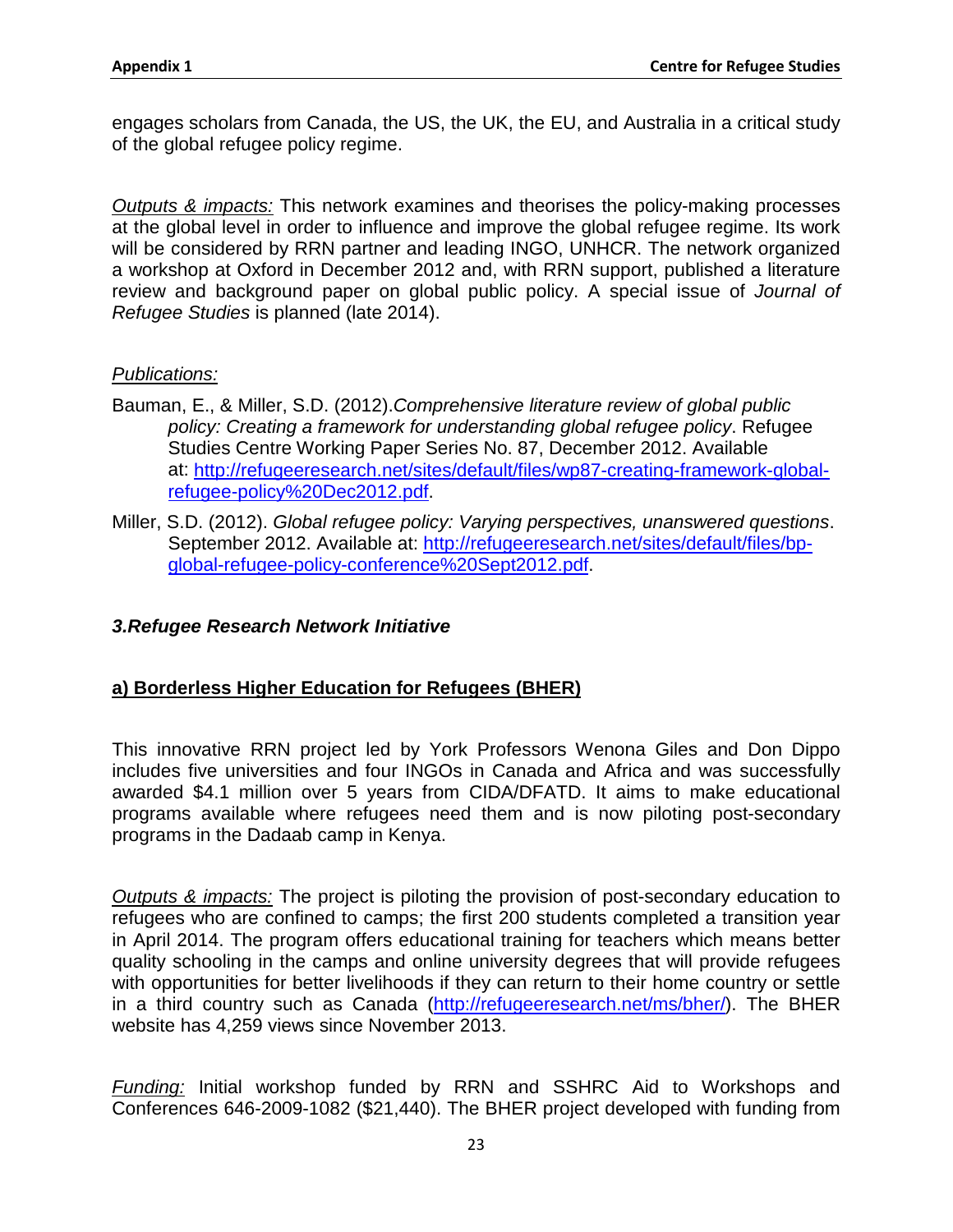SSHRC Partnership Development Grant 890-2010-0053 (\$200,000), IDRC (\$8,006), MasterCard Foundation (\$234,683), and UNHCR (\$5,000). The project has since secured CIDA/DFATD funding (\$4,100,000) to implement the program over 5 years.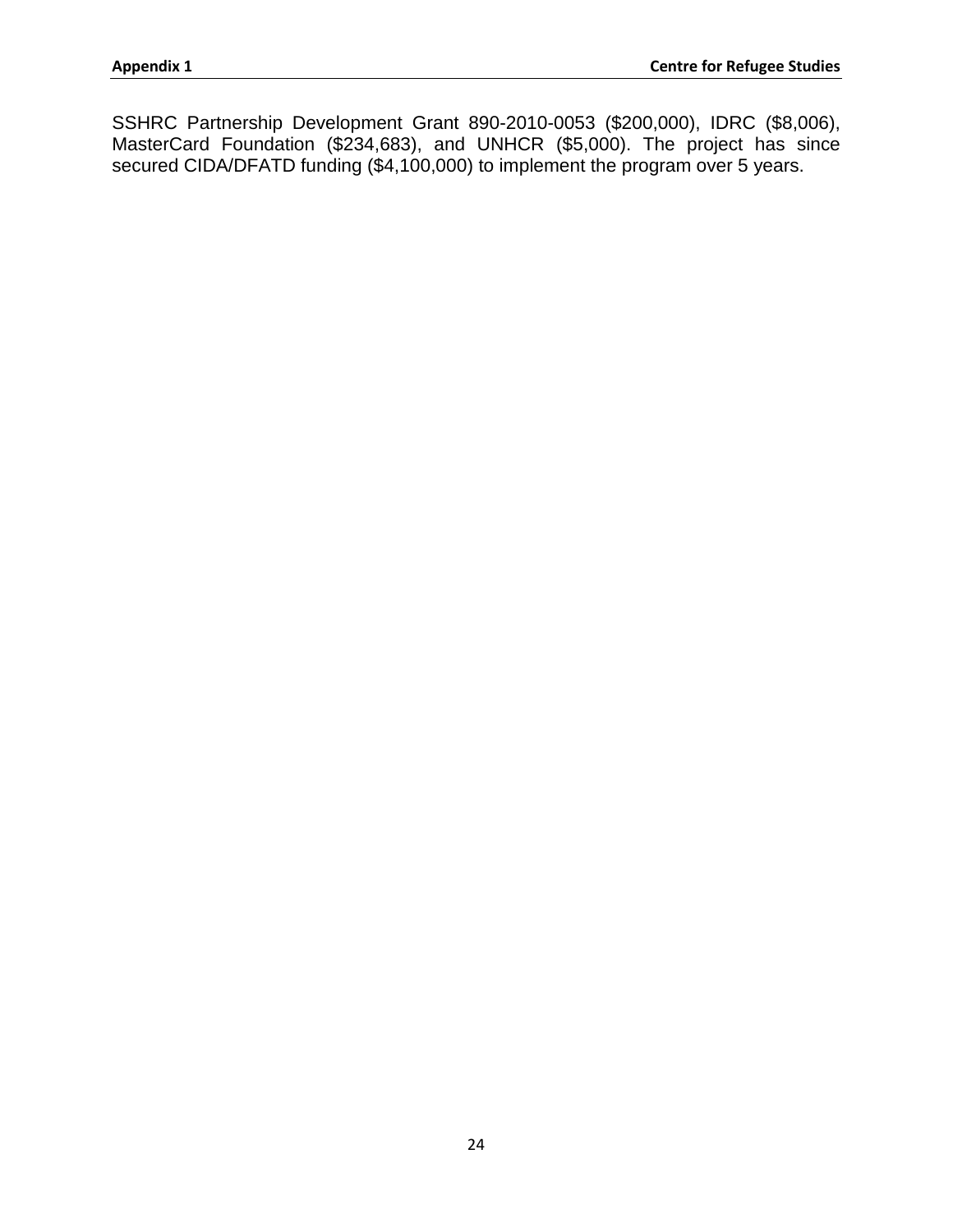## **Research Events**

Fifteen seminars were held as part of CRS' regular Seminar series with 3 more cosponsored events with other York departments, and 7 seminars on "*Migration Matters*". CRS hosted or co-hosted 2 conferences, 1 symposium, and 2 workshops and is involved in supporting 2 major upcoming conferences in May and July 2014.

## **Recent and Upcoming Conferences and Workshops**

#### **MAY 15 – 17, 2013**

Encounters in Canada: Contrasting Indigenous and Immigrant Perspectives

(150 participants)

**JULY 3 – 5, 2013,** 

Sudan/South Sudan Symposium (41 participants)

#### **NOVEMBER 20 – 23 2013**

#### **JANUARY 24, 2014**

Indochinese Refugee Movement and the Launch of Canada's Private Refugee Sponsorship Program

Pre-Conference workshop held on November 20, 2013 (27 participants)

Conference held from November 21 – 23, 2013 (144 participants)

Post-Conference workshop held on January 24, 2014 (27 participants)

#### **DECEMBER 2, 2013**

Sub regional preparatory meeting of the Second Regional Humanitarian Conference of NGOs of the Americas (hosted by the Centre for Refugee Studies, in collaboration with the Norwegian Refugee Council and the Consultancy for Human Rights and Displacement (CODHES)

#### **MAY 3, 2014**

CRS Annual Student Conference: Neither Here Nor There: Refugees, Forced Migration, and the Landscapes of Displacement, Toronto, Ontario (50 participants)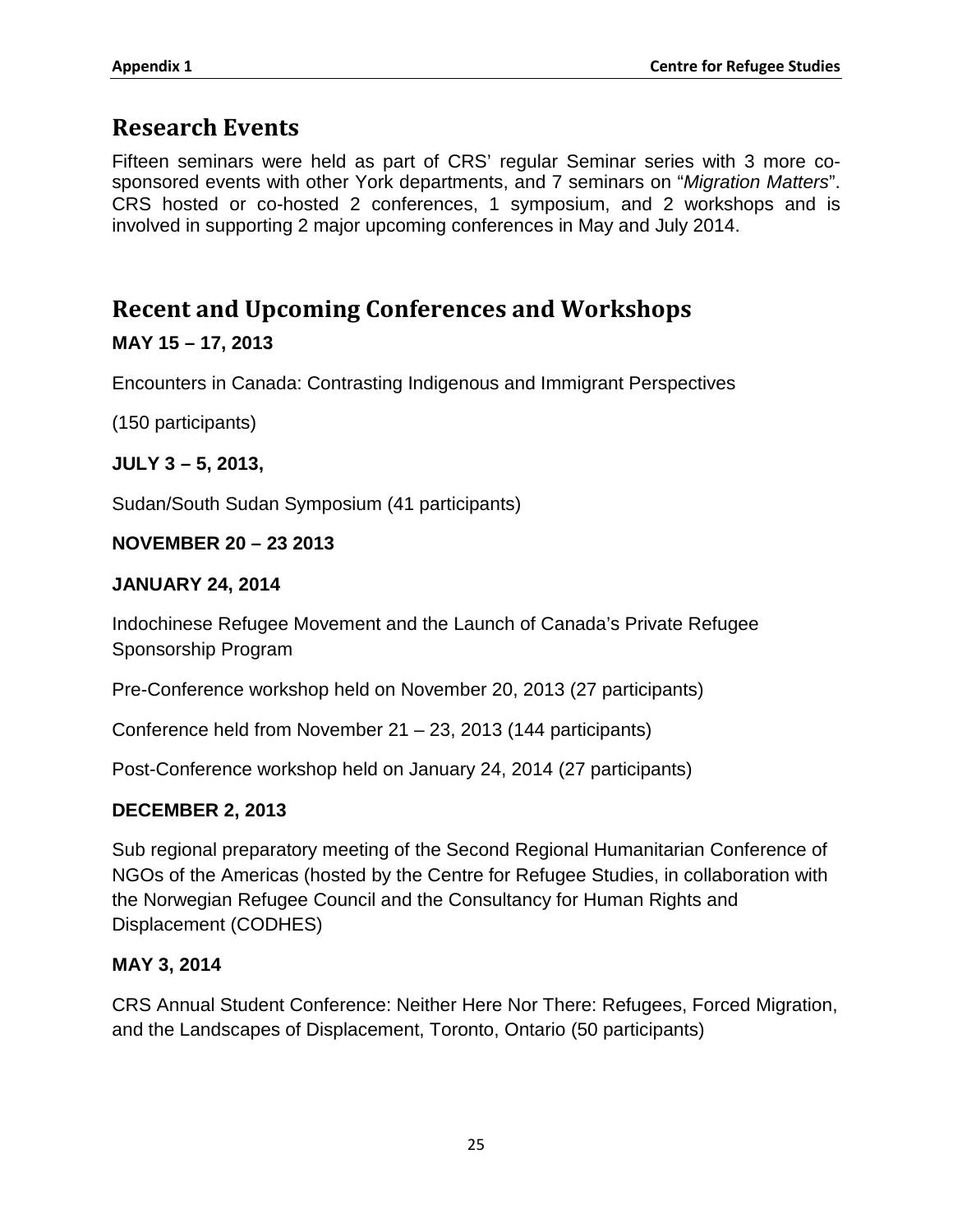## **MAY 7-9, 2014**

 $7<sup>th</sup>$  Annual CARFMS Meeting: Coherence and Incoherence in Migration Management and Integration: Policies, Practices and Perspectives, Montreal, Quebec (176 participants, hosted by University of Montreal) CRS is the Secretariat for CARFMS

# **JULY 15 – 18, 2014**

15<sup>th</sup> Biannual IASFM: Forced Migration and Peace, Bogota, Colombia

(hosted by Javeriana University) CRS provides Secretariat and organizing support to IASFM

CRS was invited by UNHCR to participate in its annual NGO Consultation, held on June 11-13, 2013. Susan McGrath (PI of RRN) led the delegation to Geneva where the RRN met with almost 20 NGOs.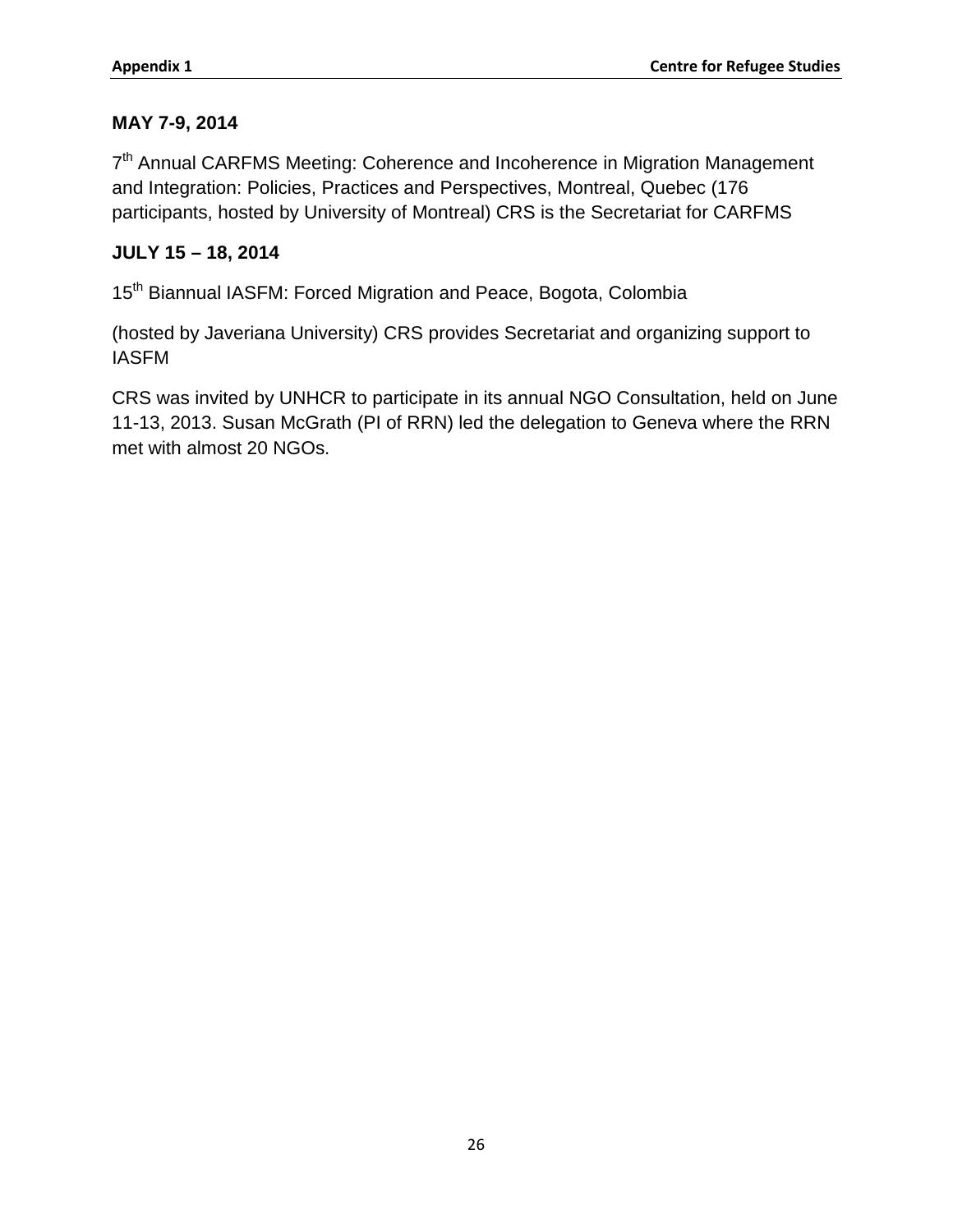# **Selected Conference and Workshop Reports**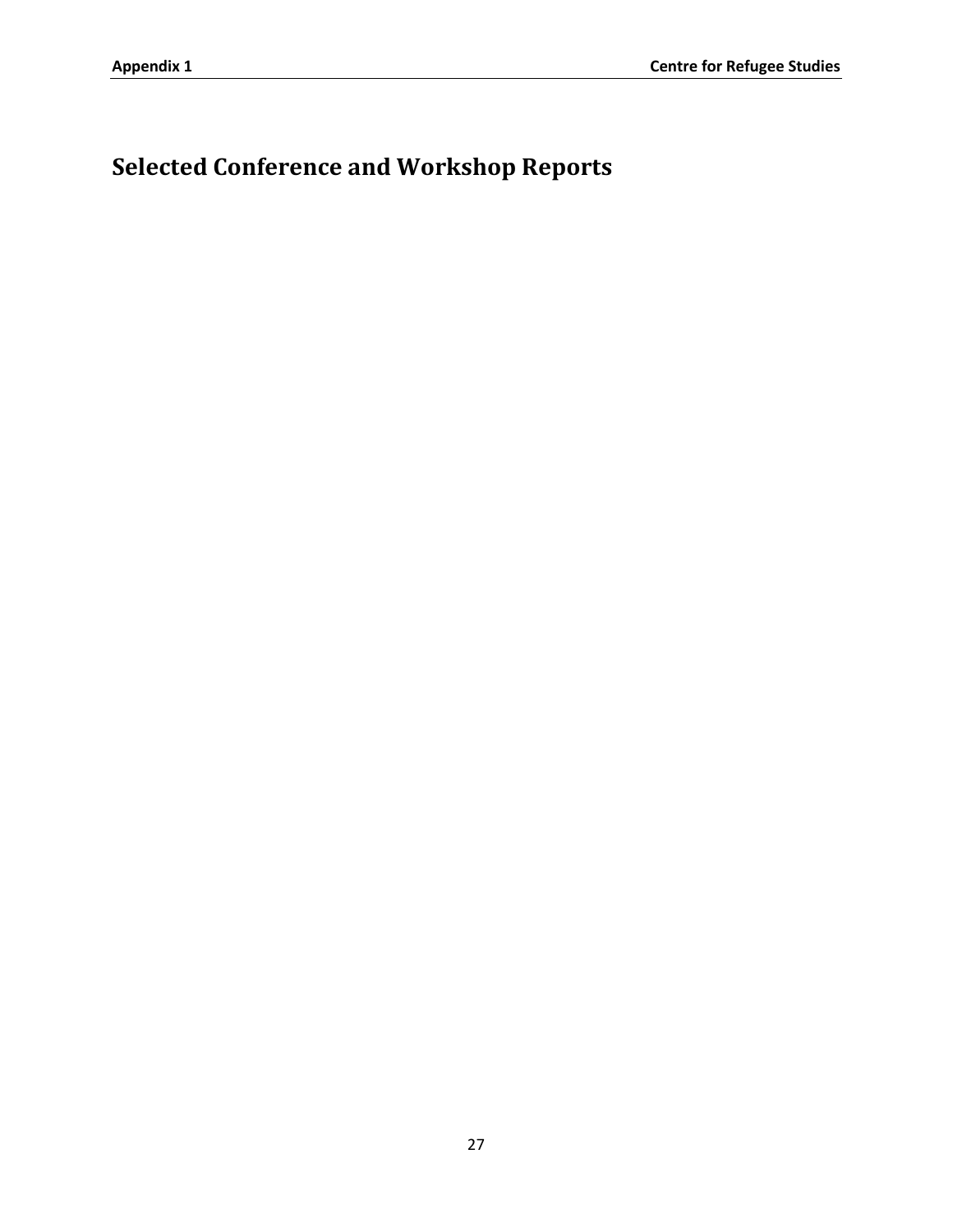# **Sudan/South Sudan Symposium**

#### **The Centre for Refugee Studies (CRS) at York University in Canada, the Global Collaboration Centre (GLOCOL) at Osaka University in Japan, and the Max Planck Institute for Comparative Public Law and International Law in Heidelberg, Germany**

## **July 3**‐**5, 2013**

## **York University, Toronto, Ontario, Canada**

The Sudan/South Sudan Symposium was a successful event that brought together practitioners from different academic, governmental, and non‐governmental disciplines in an effort to address and to construct solutions to the humanitarian challenges in the two Sudans. Held in the Kaneff Tower at York University, Toronto, Ontario, this three‐ day conference bore witness to the contributions of over three dozen participants.

With a particular focus on understanding the environmental, social, cultural, and political factors affecting the humanitarian crisis in the two Sudans, and with an emphasis placed on the investigation into constructive paths forward, the symposium's planning committee attempted to combine a unique blend of open public and closed expert sessions to provide a safe space for all participants to share their research and ideas and to foster new approaches and directions for future research. Without the invaluable help provided by the symposium's planning committee and volunteers, the Symposium would not have been possible. The following short report seeks to summarize the main highlights of the Symposium and some of it key outcomes. Simultaneous detailed reports on the conference's proceedings and keynote and plenary speeches are available for public access on the Sudan/South Sudan Symposium website that is found at http://www.yorku.ca/soss/.

#### **Wednesday, July 3**

The Sudan/South Sudan Symposium was launched on the evening of Wednesday, July 3rd, 2013in the Moot Court Room, Osgoode Hall Law School, York University. The symposium was officially opened with a welcoming speech by Dr. Patricia Burke Wood, Associate Dean Academic Affairs for the Faculty of Liberal Arts and Professional Studies (LA&PS) at York University, and by Dr. Ali B. Ali‐Dinar, the Symposium Chairperson and the Associate Director of the African Studies Center, University of Pennsylvania.

Following the welcoming remarks, the keynote address was delivered by Dr. Francis M. Deng, Ambassador and South Sudan Permanent Representative to the United Nations. Commending Canada for its open acceptance of diversity, Ambassador Deng's speech stressed the importance of unity amongst different ethnic groups. Above all,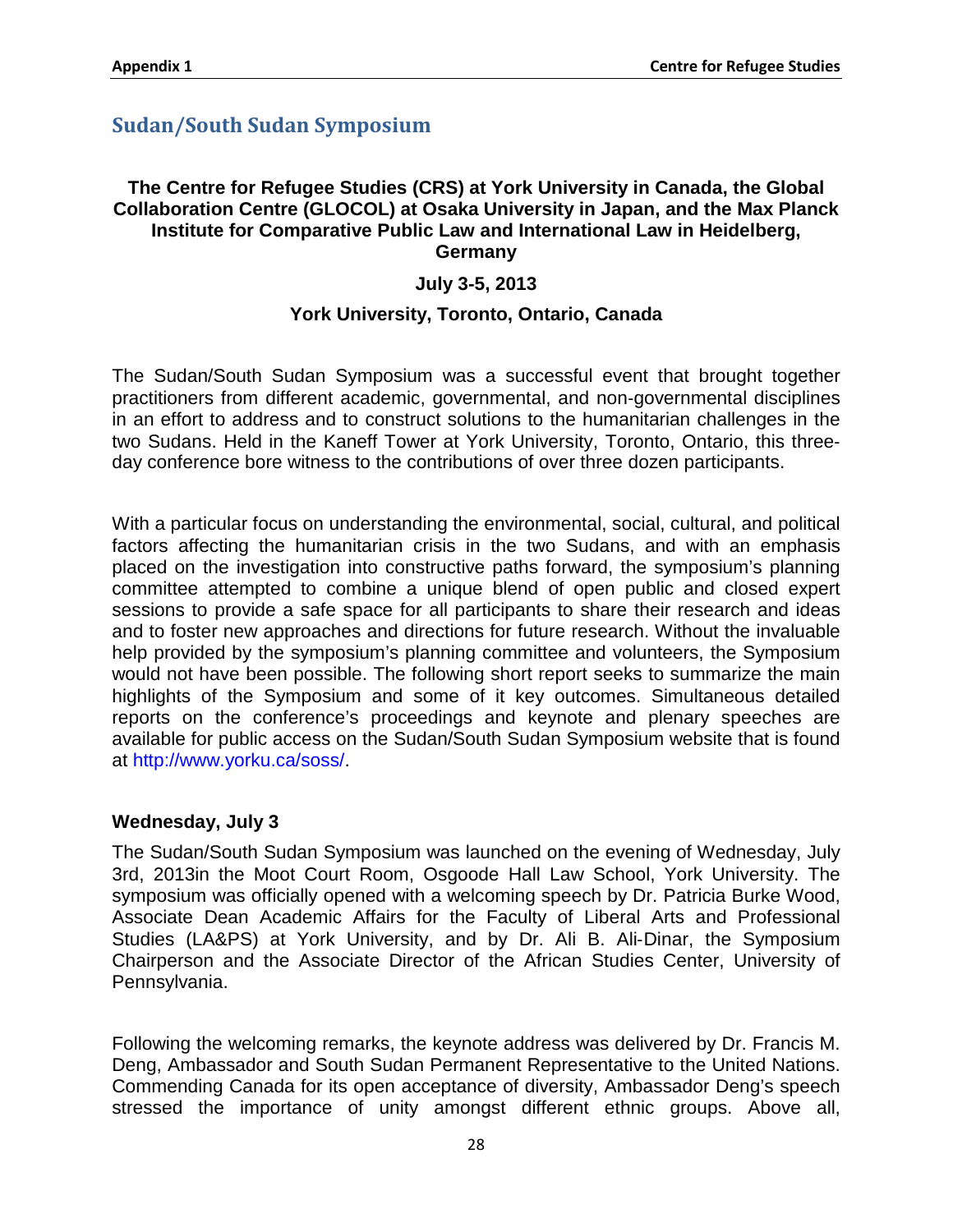Ambassador Deng's opening speech recounted the harsh conditions in the two Sudans, particularly, drawing attention to the historical legacies of colonialism that has been the

central catalyst for the divide between the Muslim Arabgroups in the North and the African Christians in the South. In closing, Ambassador Deng paved the way for the rest of the symposium by reminding us that while conflict was and is still fought on racial grounds, it is important to understand that unity and the acceptance of diversity are a vital means for solving the current humanitarian problems. Following Ambassador Deng's keynote address, everyone in attendance was invited to a welcome reception that was held in the Osgoode Hall Law School's Founders Court. The welcome reception provided Symposium speakers and participants with the opportunity to meet each other in an informal and relaxed setting immediately before the Symposium. It also provided an opportunity for those in attendance to meet Ambassador Deng and to continue the debates and discussions that commenced in the question and answer session following his keynote address.

## **Thursday, July 4**

The second full day of the symposium took place in room 519, the Conference Centre, Kaneff Tower, at York University. The day began with the Symposium introduction and the first plenary session focusing on the topic of "Understanding the Extent and Nature of the Humanitarian Crisis in Sudan and South Sudan". As the facilitator for this first session, Ambassador Deng, delivered yet another stirring speech about the unforgiving realities in the two Sudans, and in particular, capturing the extent of the marginalization of internally displaced persons (IDPs). Plagued with their mutual homelessness, Ambassador Deng explained that the IDPs are also labeled enemies by their governments and are denied help from the international community as well. In these harsh conditions, Ambassador Deng called on the two national governments not only to learn how to negotiate between State sovereignty and the reality on the ground, but, to accept international help to restore peace and order in these war torn states.

Following Ambassador Deng's presentation, these points were further expanded upon by Justice Isaac Lenaola, High Court of Justice, Kenya. Justice Lenaola delivered a vivid and descriptive account of the challenges faced by the people in the two Sudans. As shortages of all basic necessities continue to plague the lives of many in these remote regions, Justice Lenaola also recounted the relentless threats of human trafficking, drug abuse, occupational insecurity, and the general lack of urban development suffered by the people of Sudan, in general, and the IDPs, in particular, Justice Lenaola strongly urged reforms on all basic levels, especially, when it comes to accepting the help of humanitarian aid workers.

Following this train of thought, the discussion was expanded even further by the next presenter, Dr. Kevin McKague, Adjunct Professor for the Schulich School of Business, York University. Having recently returned from South Sudan, where he held meetings with various senior officials, he was able to provide a current account of the situation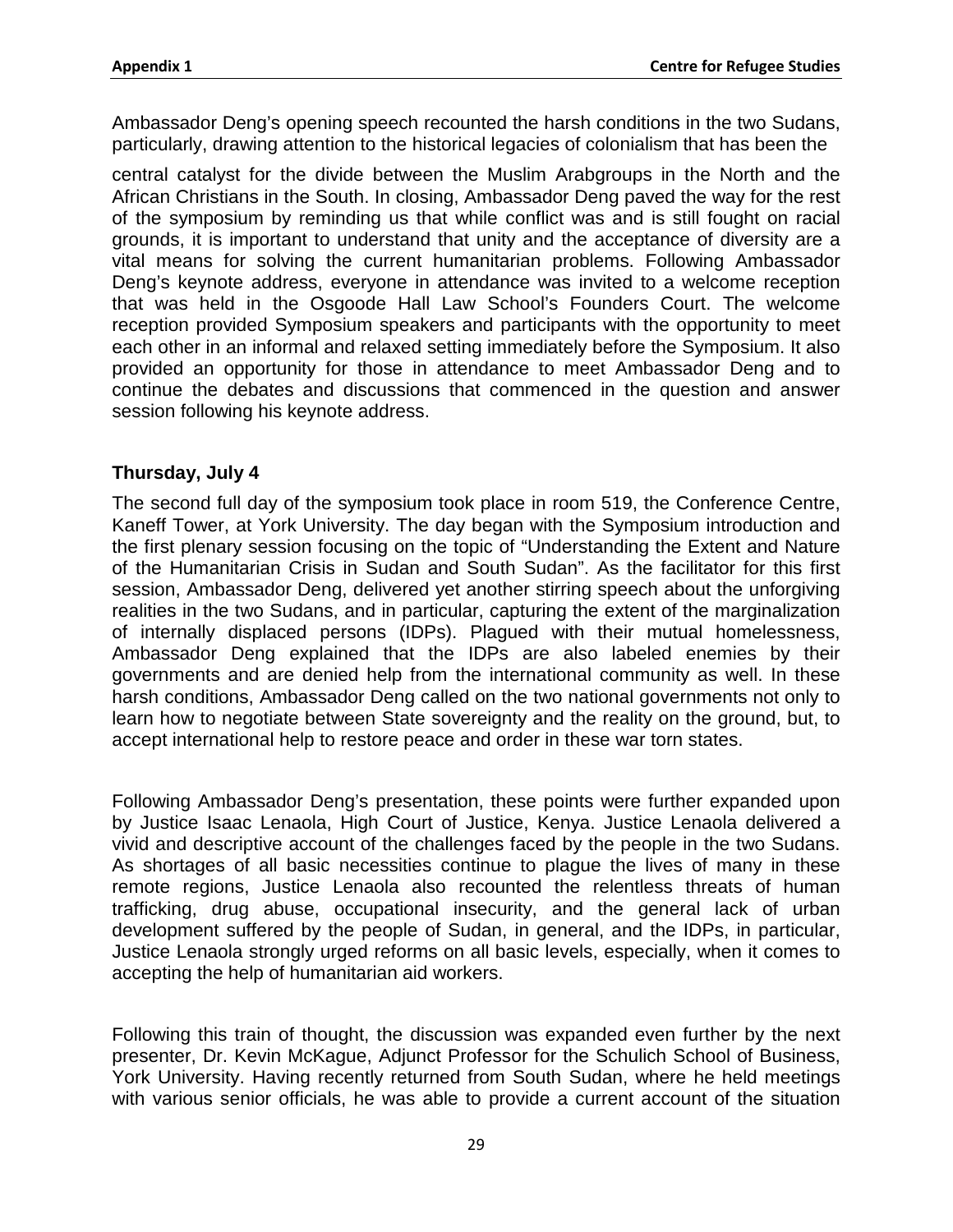there. Taking a different approach to the topic entirely, Dr. McKague offered a refreshing alternative outlook of the situation in the two Sudans. Viewing urban development as the key to success, Dr. McKague talked about the possibility of restoring peace through joint initiatives between the international community and the IDPs themselves. He discussed the possibility of funding open mentorship, training, and education for young and driven Sudanese entrepreneurs in order to help the IDPs and provide a possible route for peace‐making and peace‐building. Dr. McKague believed that while fundamental change can happen through international efforts, it can simultaneously occur from within too.

Having noted the importance of grassroots movements, the last plenary session for the morning was concluded with an eye‐opening presentation by Datejie Checko Green, a Torontonian filmmaker and scholar. Presenting from a feminist and gendered perspective, Green's session began with a stunning documentary on several Southern Sudanese women who have been involved with the ratification of the CPA (Comprehensive Peace Agreement). Though the women in these interviews had talked about their struggles and sacrifices during the conflict, much of their experiences have largely remained invisible. In order to mend the ongoing conflicts between the two Sudans, Green concluded the first plenary session by arguing the importance of having more people‐to‐people dialogues and local peace meetings, especially, as it pertains to women's involvement in peace‐making.

Following a short health break, the second plenary session was launched. This session focused on "Understanding the Economic, Social, Political and Cultural Factors Underlying the Chronic Humanitarian Crisis in Sudan/South Sudan: The Legacies of Unending Armed Conflict and War". Leading the first session was Kennedy Jawoko, a freelance journalist and an instructor in the Politics and Public Administration Department at Ryerson University. As an activist journalist for human rights, Mr. Jawoko delivered a moving speech on the importance of using the power of the media to foster dialogue in peace and nation building. According to Mr. Jawoko, the disconnect between the media and reality is often the result of the falsification of information by corrupt government officials and the lack of local community and journalist involvement. With the chronic problems of state corruption, human trafficking, and food insecurity on the rise, Mr. Jawoko stated that it is important that journalists do not turn a blind eye to these problems, but instead use strategic means to release accurate accounts about the gross human rights violations and volatile situation between the two States to the public.

Subsequent discussions on gross human rights violations were expanded by Amani El‐ Jack, an Assistant Professor at the University of Massachusetts Boston. Seeing oil extraction and development, forced migration, militarized conflict, and post development as pertinent exemplars to the ongoing gendered displacement and refugee situations in the two Sudans, Dr. El‐Jack believed that these relations should not be studies apart from each other. To approach these interdisciplinary fields with a particular focus on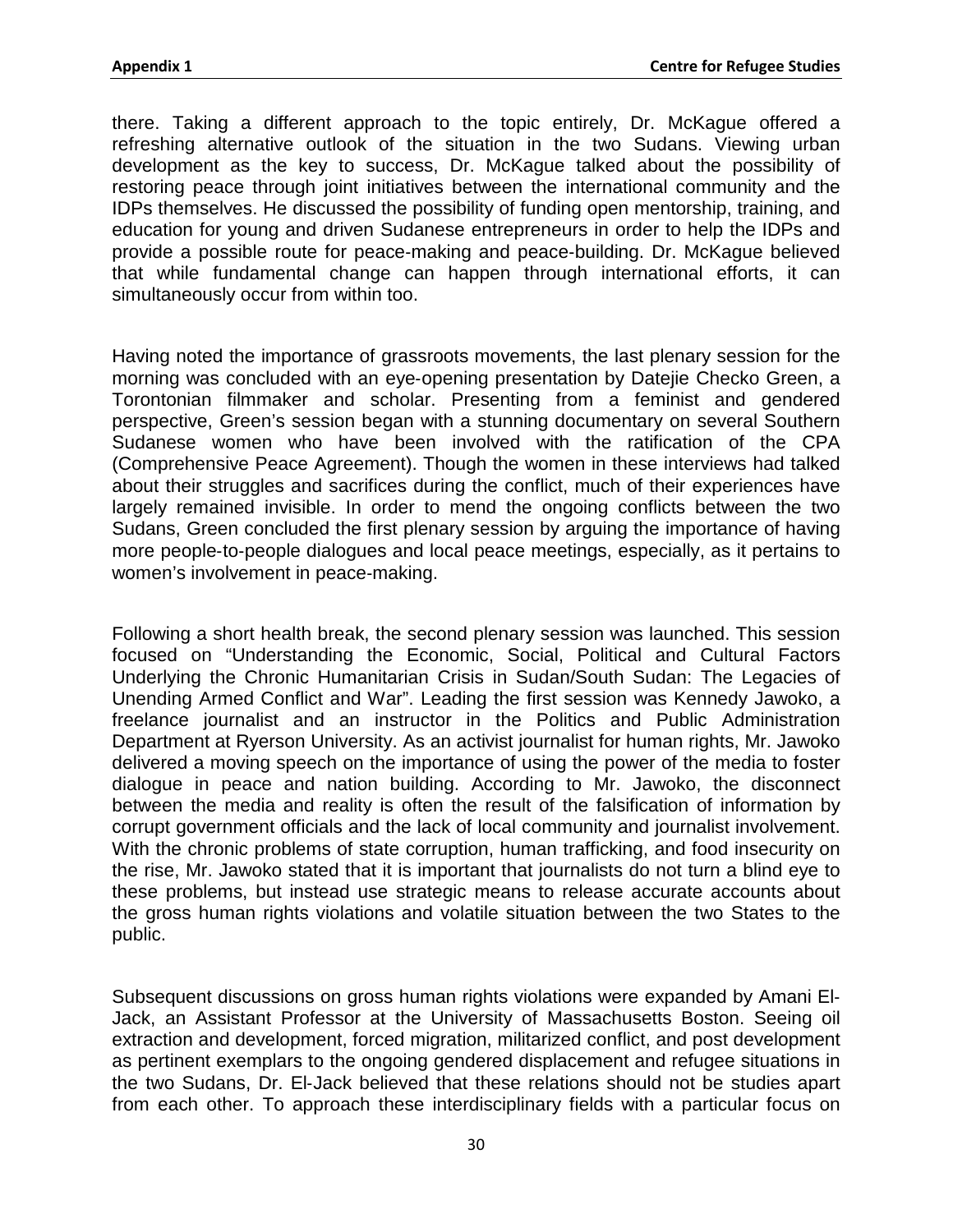gender would mean an overall reduction of gendered and militarized patterns of displacements. Dr. El‐Jack concluded by arguing that if there were more female representation in politics, education, and the media, this would significantly increase the chances of reconciliation and utopian transformation too.

Following these plenary sessions, the symposium was opened to a roundtable question and answer session. Full reports on the two plenary sessions as well as the question and answer sessions were prepared by student rapporteurs. These reports will be made available on the Sudan/South Sudan Symposium website. In addition, there are blog entries posted on the *Sudan/South Sudan Symposium Daily Blog*, found at http://soss.apps01.yorku.ca/daily‐blog/.

Closed expert technical working groups on the morning plenary sessions took place in the Kaneff Tower after the lunch break. All invited participants were split into three groups. The first group analyzed the "Roots and Consequences of the Crisis", which was facilitated by Dr. El‐Jack, and Mr. Jawoko as the lead participant. The second technical working group discussed the "Humanitarian Assistance Situation", and this was led by Zeinab Bashir El Bakri, Member of the Inspection Panel, World Bank, as the facilitator, and Caroline Keenan, Education in Emergencies Technical Advisor, Save the Children Canada, and Fabien Schneider, Program Unit Manager for Canada, Doctors Without Borders, as the lead participants. The third technical working group, led by Justice Lenaola, focused on the "Human Rights Situation and Justice", and this group consisted of Dr. Joseph Rikhof, Senior Counsel and Manager of the Law, Crimes Against Humanity and War Crimes Unit, Justice Canada, and Yukari Ando, Special Assistant Professor, Global Collaboration Centre (GLOCOL), at Osaka University, Japan.

These technical working groups took place from 1:30 pm until 3:00 pm. Serving the purpose of connecting scholars, advocates and practitioners from different fields of interest as well as offering an opportunity to share individual research and to create and to offer effective initiatives, interventions and programmes to the humanitarian crisis in the two Sudans, these technical working groups operated in confidential spaces to allow participants the opportunity to address candidly these themes. Following these small group discussions, all the participants came back together for an open plenary session that lasted for ninety minutes. The first full day concluded with this open debriefing session where all members regrouped to synthesize and follow‐up on the content discussed at the plenary sessions and expert technical working group meetings. The session concluded with a rousing summation and reflection of the day's presentations and deliberations by the Symposium Chairperson, Professor Ali B. Ali‐Dinar. He provided a number of highly insightful observations and key points on possible areas of convergence on a number of issues and concerns raised throughout the course of the day and, specifically, how to realize an effective and sustaining peace not only within the two Sudans but throughout this region of Africa.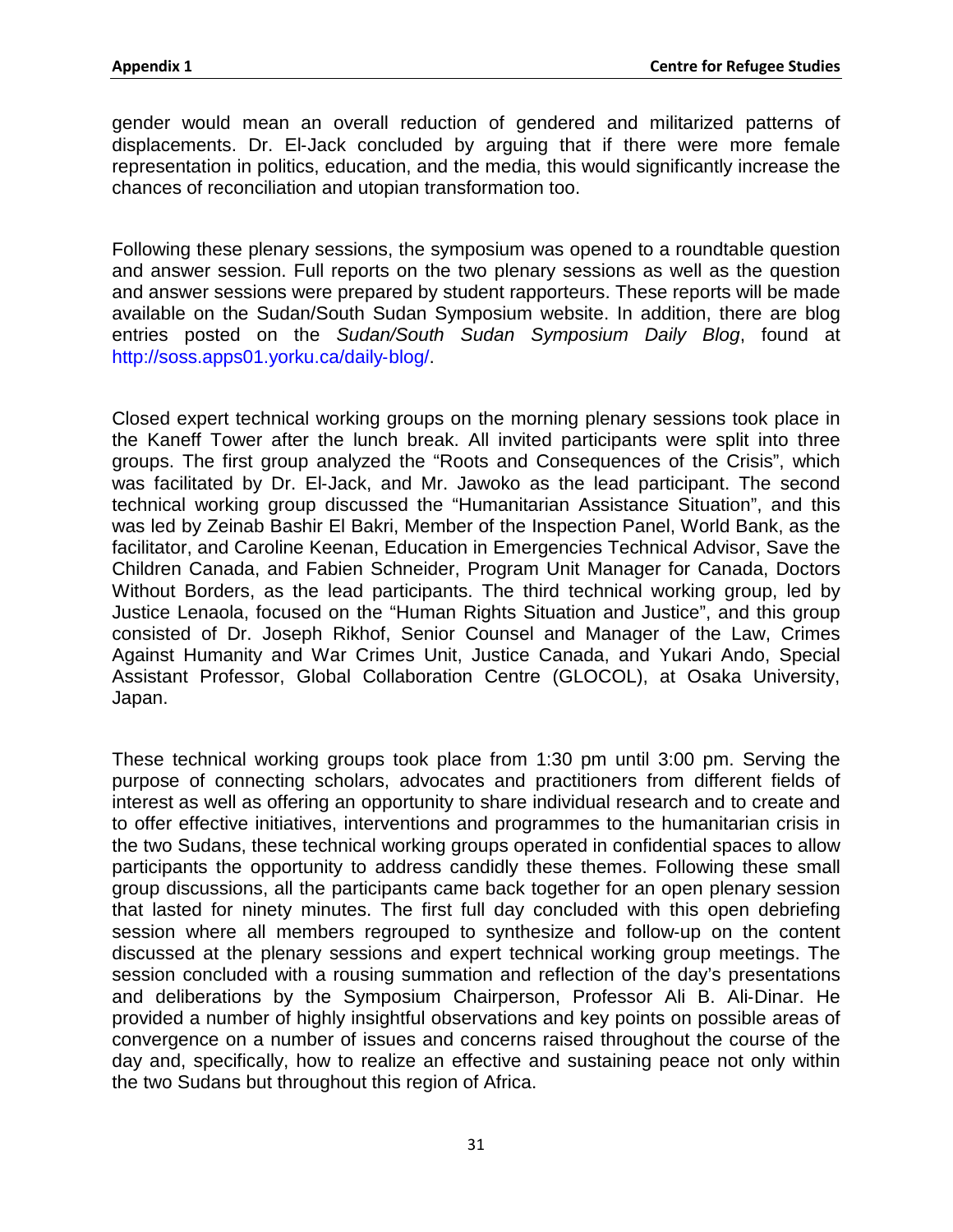## **Friday, July 5**

The morning of third and final day of the Sudan/South Sudan Symposium began with a welcome and greeting from the new Director of the Centre for Refugee Studies (CRS), Jennifer Hyndman, who acknowledged the importance of an event of this kind for helping to find workable solutions to the plight of the displaced persons in the two Sudans. The first plenary session of the day began with an examination of the "Constructive Paths Forward: Searching for Solutions to the Humanitarian Crisis through Peace‐Making and Peace‐Building". The morning featured two plenary sessions and three expert technical working group meetings in the afternoon. The morning plenary was opened with the welcome remarks by Dr. Robert Matthews, Professor Emeritus in the Department of Political Science at the University of Toronto.

Challenging the key routes that have already been taken to peace restoration, Professor Matthews pointed out that developments in the security sector and the economy are vital components to justice and reconciliation. Peace‐making and nation building should not be a top-down process; rather they must be bottom‐up initiatives. These same thoughts were shared by Professor Ian Spears from the Department of Political Science, Guelph University, as well. Constructing his presentation around a series of central issues in peace‐making and peace‐building, he posed several key questions to the audience to problematize the idea of "constructive paths to peace-making and peace‐building". He discussed the relevance of finding a "solution" to a problem that seemed indeterminable, and sought to question whether there were any absolute consensuses to moving forward. Further, Professor Spears also pondered the idea of succession as a route to managing political complexity and the imposition of Western agendas onto the humanitarian efforts. According to Professor Spears, before we can initiate any formal peace agreements, such questions must be thoroughly investigated. Critically assessing broadly held assumptions and unsupported or unexamined assertions is absolutely necessary if one is to advance true knowledge and understanding, especially, in the field of peace studies and the prevention of armed conflict and the use of other forms of extreme and intense violence.

Simultaneous discussions on peace agreements were also elaborated by Vladimir Zhagora, former Senior Political Affairs Officer at the United Nations Headquarters in New York City. While also being skeptical of peace agreements, Mr. Zhagora delivered a vivid description of the precise problems with each State, and also provided key routes for salvation for them too. For the North, Mr. Zhagora mentioned the need for a new political regime that removed themselves from old racist ideologies and also to embrace the differences of the people on the periphery. As for the South, Mr. Zhagora stressed the importance of redoubling efforts to help the IDPs while providing support to the newly formed South Sudanese government and paving the path for development. Concluding the morning plenary session, Mr. Zhagora pointed out that constructive solutions to peace-making must start by seeing the two Sudans as separate States,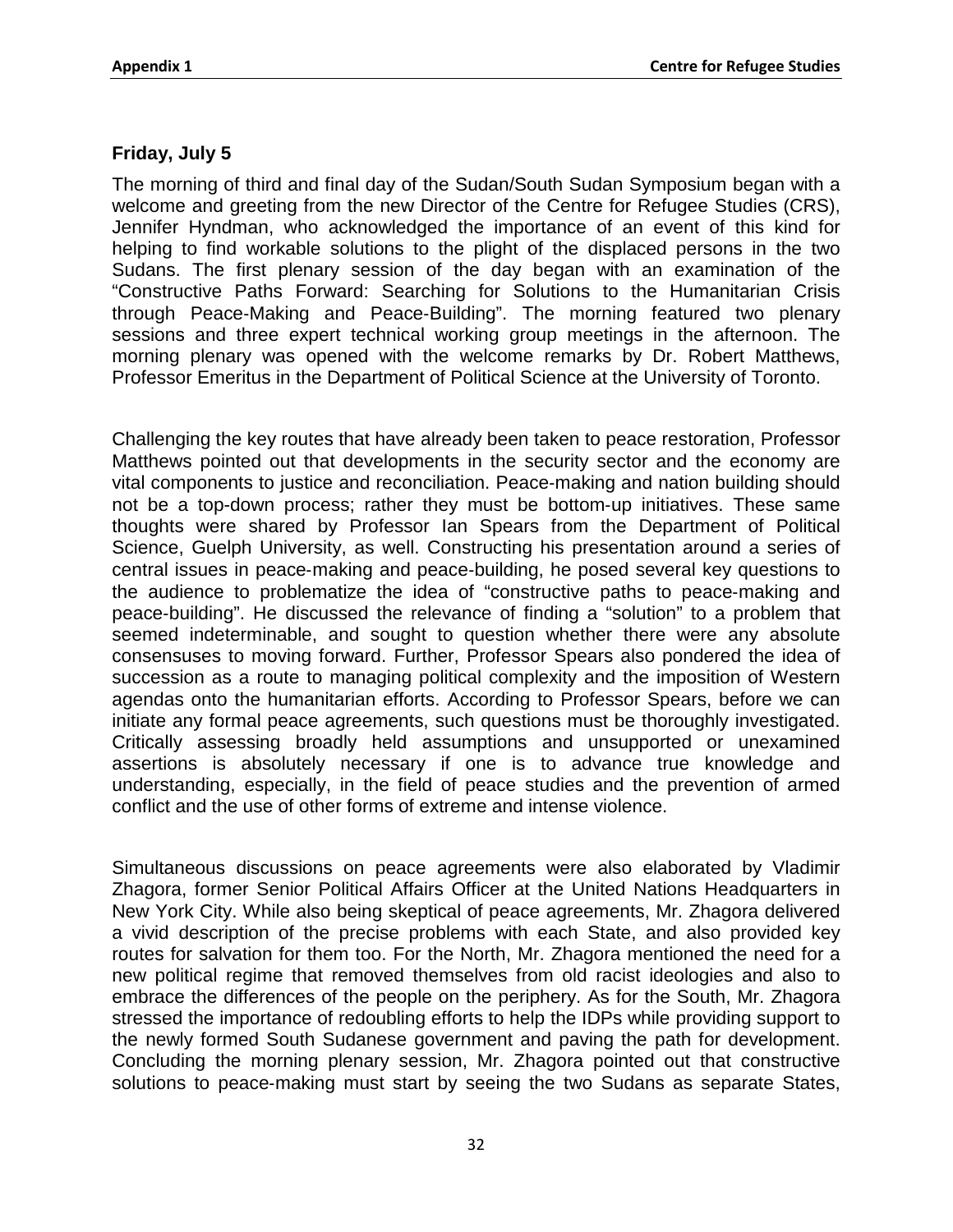hence, any solutions to the humanitarian crises must be planned separately according to their needs.

After a quick roundtable question and answer session followed by a health break, the second plenary session of the day began. Drawing attention to this session's theme, "Investing in Sustainable Developments and Livelihoods", this session was facilitated by Dr. Odwa Atari, Assistant Professor of Geography at Nipissing University, North Bay, Ontario. The presentations for this session were launched by Professor Fahimul Quadir, Associate Dean for the Faculty of Graduate Studies and with the Division of Social Science and Graduate Program in International Development Studies at York University.

Approaching the topic of sustainable living with an overview of its key components and core principles, Professor Quadir stressed the imperative function of investing in people for sustainable development as a means for peace‐building. Not only does it bring together different aspects of people's lives and livelihoods into development planning, implementation, and evaluation, it further encourages people to develop a common framework by uniting all relevant sectors. The success of this framework is what drives many States to adopt these methods in state‐building today. Dr. Quadir asserted that this approach can also benefit by the development for practical solutions to address the crippling problems confronting the two Sudans.

Mirroring Professor Quadir's proposition, this same train of thought was also discussed by Panther Kuol, a pension analyst for Morneau Shepell, Toronto, Canada, but, more importantly, who was one of the 'lost boys of Sudan'. Panther Kuol provided a vivid description of the pitfalls of post-colonial Africa. According to Mr. Kuol, who strongly believes that governments must lay the proper foundations for future prosperity, beginning with the youth of today, investment a tall grassroots levels, including education, gender equity, and civic education are needed to make a difference, as well as the facilitation of proper physical infrastructure. Mr. Kuol concluded by arguing that investment in the youth of today will ultimately result in national prosperity in the future.

By way of another roundtable question and answer session, the fourth plenary session had come to a successful end. Following the lunch break, all invited attendees had regrouped back in the Kaneff Tower for their final closed expert technical working group meetings based on the themes of the morning sessions.

With a focus on "Durable solutions for the displaced", the fourth technical working group consisted of Vladimir Zhagora and Hy Shelow, who came from the UNHCR headquarters in Geneva, Switzerland, to participate in our Symposium, and Professor Susan McGrath, resident CRS Scholar, as the facilitator. The fifth technical working group analyzed the topic of "Developing the Institutional Capacities of the Public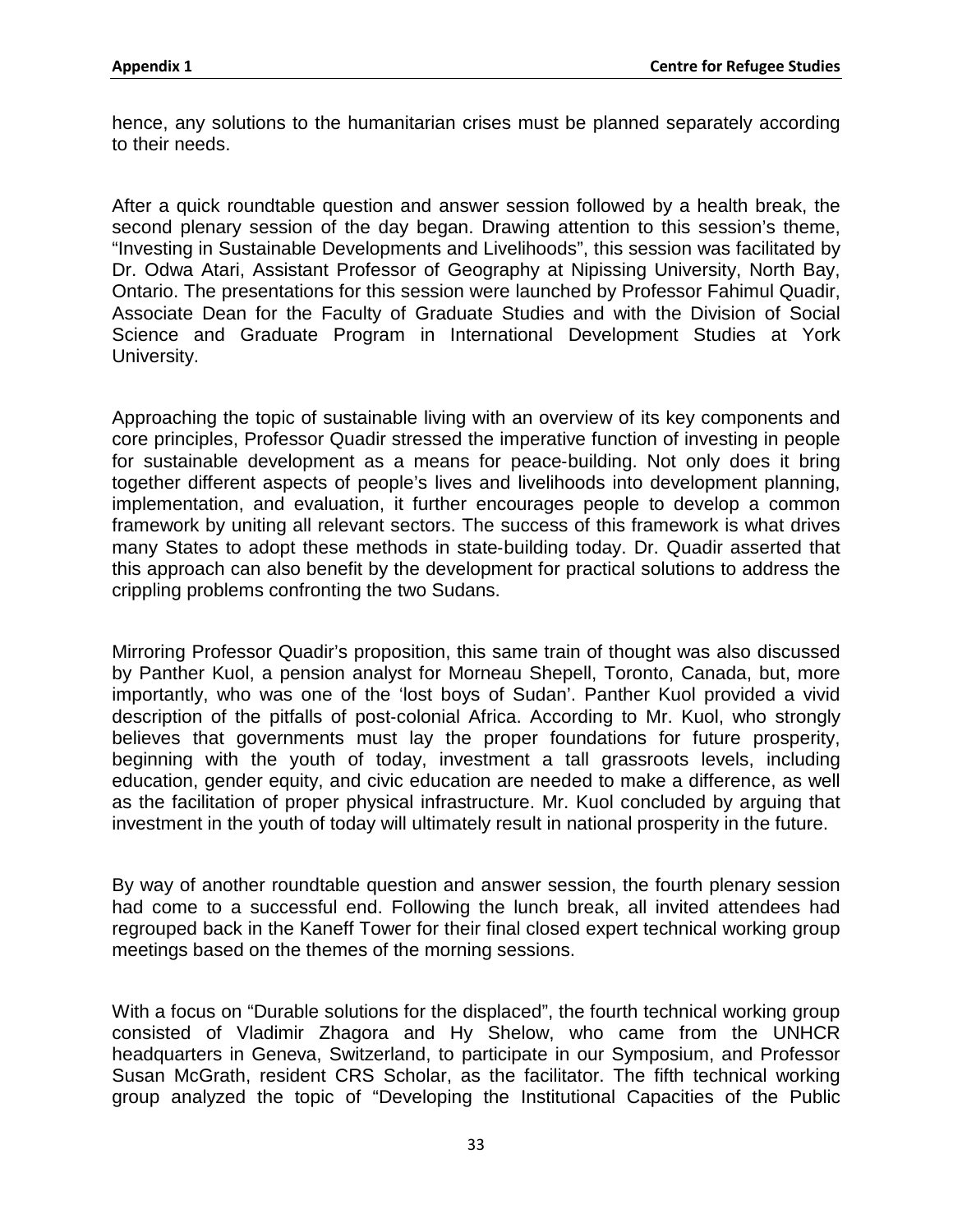Sector", and this group consisted of Hon. Buri M. Hamza, former Minister of the Environment and Member of Parliament of the Federal Republic of Somalia, Samer Abdelnour, PhD Candidate in Management at the London School of Economics and Politics, who participated via a Skype conference call, and Dr. Zeinab Bashir El Bakri, who served as the session facilitator. And, the last technical working group consisted of Professor Galya Ruffer, Director of the Centre for Forced Migration Studies, Northwestern University, and Dr. Peter Penz, Professor Emeritus, Faculty of Environmental Studies, York University, who focused on "Sustainable livelihoods and community development". While the discussions in these closed expert technical working groups are confidential, subsequent reports on these technical working group meetings can be found on the Sudan/South Sudan Symposium Daily Blog website, http://soss.apps01.yorku.ca/daily-blog/, and, in due course, on the Sudan/South Sudan Symposium main website, http://www.yorku.ca/soss/index.html.

Concluding the three day conference, the closing speech was given by the Symposium Chairperson, Dr. Ali B. Ali‐Dinar, who did a remarkable job of highlighting the key outcomes of the Symposium and the most notable suggestions and recommendations put forward to try to address the most pressing security and humanitarian crises confronting the two Sudans. The Symposium Chairperson presented a most compelling and passionate call for the international community to not turn its back on the plight of the people of the two Sudans and called upon everyone to work to positive change for the benefit of all those who have suffered for far too long in the two Sudans.

The Sudan/South Sudan Symposium concluded on a high note with concrete plans for not only disseminating the outcomes of the deliberations at the Symposium, but, with further plans to continue to develop the new Sudan/South Sudan Symposium website and to build a network of all those persons who are interested in and/or are working on the issues confronting these two countries and within the broader Eastern Region of Africa. We welcome you to join us in building this new online network of researchers, policy makers, activists, humanitarian aid workers, students, public officials, and others who are dedicated to addressing the plight of the people who are living in the two Sudans.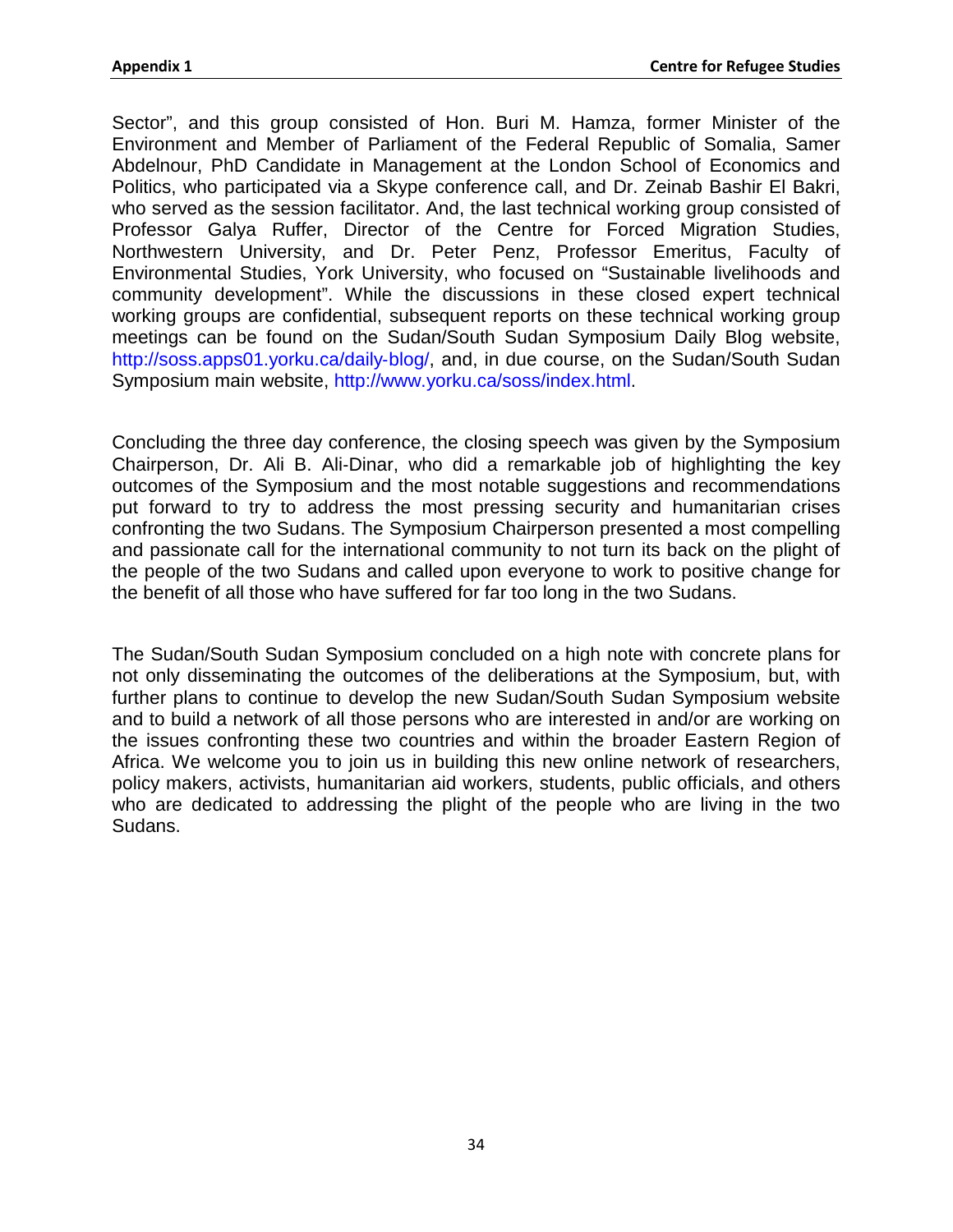# **Sub regional preparatory meeting of the Second Regional Humanitarian Conference of NGOs of the Americas**

## **Toronto, Canada**[1](#page-45-0)

(in collaboration with the Norwegian Refugee Council and the Consultancy for Human Rights and Displacement (CODHES))

#### **Presentation**

On Monday the 2<sup>nd</sup> of December 2013, civil society and academic organizations that study the issues of forced migration, refuge and asylum in Canada came together with the purpose of developing a diagnostic of the current human mobility situation. This diagnostic, similar to the one produced at the previous meeting in Washington, had the goal of providing information and material for the II Regional Humanitarian Conference (II CRH, for its initials in Spanish) that will be held in Colombia in July 2014.

The Conference provides continuity to the efforts that were consolidated in the decade of the 2000s by NGOs in the Americas to monitor and evaluate the achievements of the Cartagena Declaration and its broadened definition of refuge. These efforts also included the identification of new protection and assistance challenges in the framework of a changing scenario of legal frameworks, armed conflicts, generalized urban violence and joint economic and social policies in the region.

This second meeting is part of a democratic process of participation with a methodology consisting of focus groups and seminars in distinct regions of the continent including the United States and Canada, Central America, the Caribbean, the Southern Cone and the Andean region. A final document will be produced including the topics identified in each gathering, contributions from the participating organizations and suggestions for States, UNHCR and civil society. In the framework of the 30th Anniversary of the Cartagena Declaration, the document will act as a base to guide actions related to the agenda for refuge and forced migrations in the Americas during the following decade. The perspective that it aims to strengthen should take into account new challenges in the areas of protection and have the objective of meeting the needs of people in a human mobility situation that still haven't been satisfied.

The network of organizations that continues to be consolidated through the regional meetings mentioned aims to strengthen direct participation in the central event of the II CRH through close communication. This network also has the objective of developing joint advocacy actions in the resident countries of each institution.

<span id="page-45-0"></span> $\frac{1}{1}$ <sup>1</sup>Prepared by Natalia Ospina and Gabriel Rojas of the Technical Secretariat for the II CRH.CODHES, with support from the Norwegian Refugee Council (NRC), York University and PRODEM .Translation into English financed by NRC thanks to DFID funds.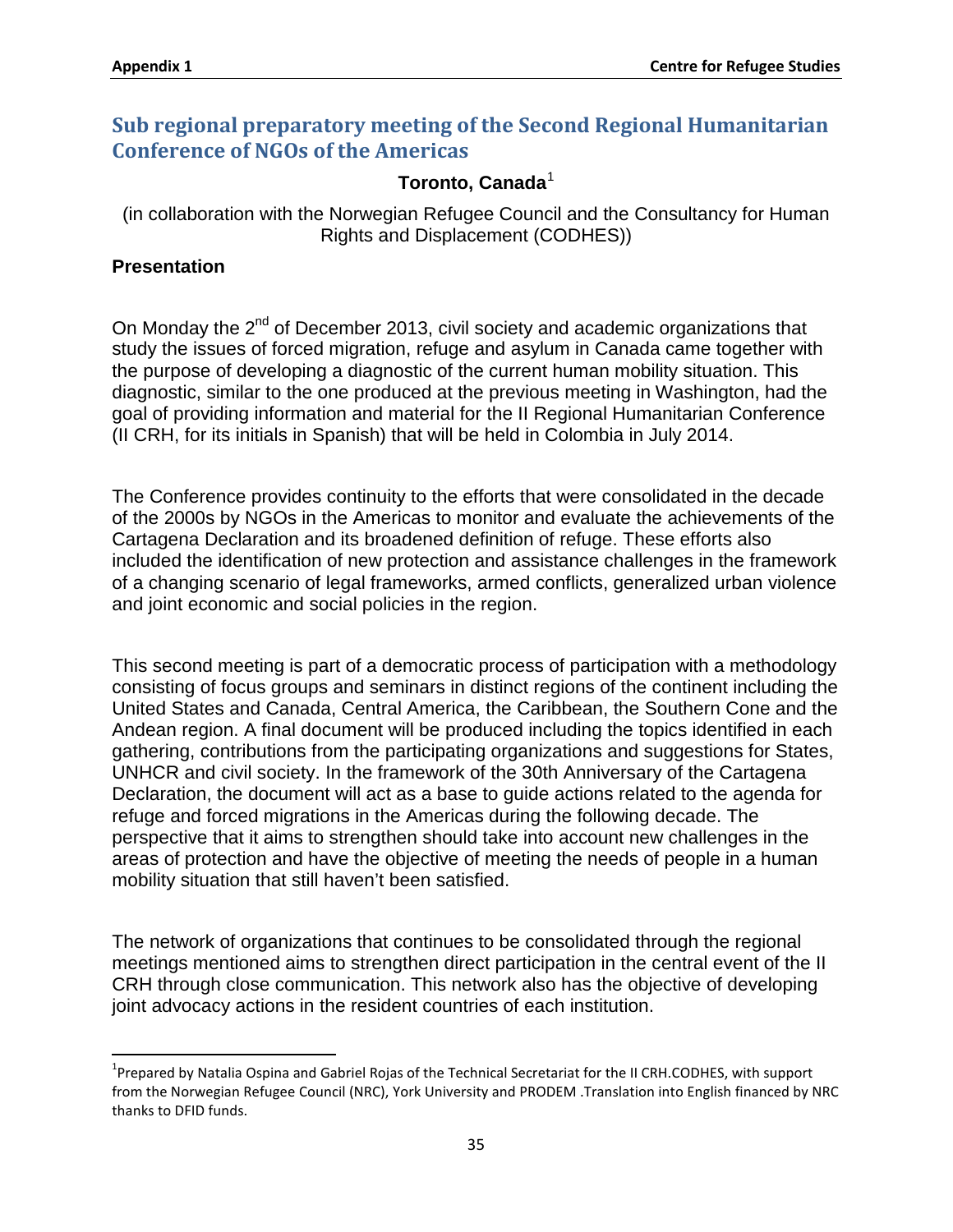## **Introduction**

The meeting in Canada, similar to the one held in the United States, had the objective to collect and systematize concerns in regarding the protection provided in the areas of refuge, forced migration, asylum and statelessness. These concerns were identified by civil society and academic organizations as part their work with the population in a human mobility situation.

It is necessary to take into account that while Canada, like the United States, is not a signatory to the Cartagena Declaration, its cities receive a high flow of migrants seeking refuge and asylum. For this reason, the recent legislative reforms in the area of migration in both countries have a high impact on Latin America and should be considered for the configuration of the migration agenda in the next few years. This means that the current discussions on legislative and public policy initiatives in North America should take into account pending protection standards, due process and principles of anti-discrimination. The regional impact of migratory reform in the United States and Canada imposes challenges for the raising of migration standards that oblige the region to operate in a manner that provides improved protection of the rights of people in a human mobility situation.

In this sense, another of the goals of the meetings in Washington and Toronto was to facilitate interaction between the civil society and academic networks in the USA and Canada and the Latin American networks, which allows for a coordinated tackling of the phenomenon based on both the expulsion and reception contexts.

The main points of discussion that arose during the meeting in Canada are presented below, as well as some conclusions to establish the beginning of the II CRH process, based on three specific objectives:

- 1. Propose a protection plan for the new agenda regarding forced migration in the Americas that includes historical problems and new challenges.
- 2. Analyze the impact of development policies and social consequences that have led to new forms of violence.
- 3. Participate as autonomous representatives civil society to commemorate 30 years since the Cartagena Declaration.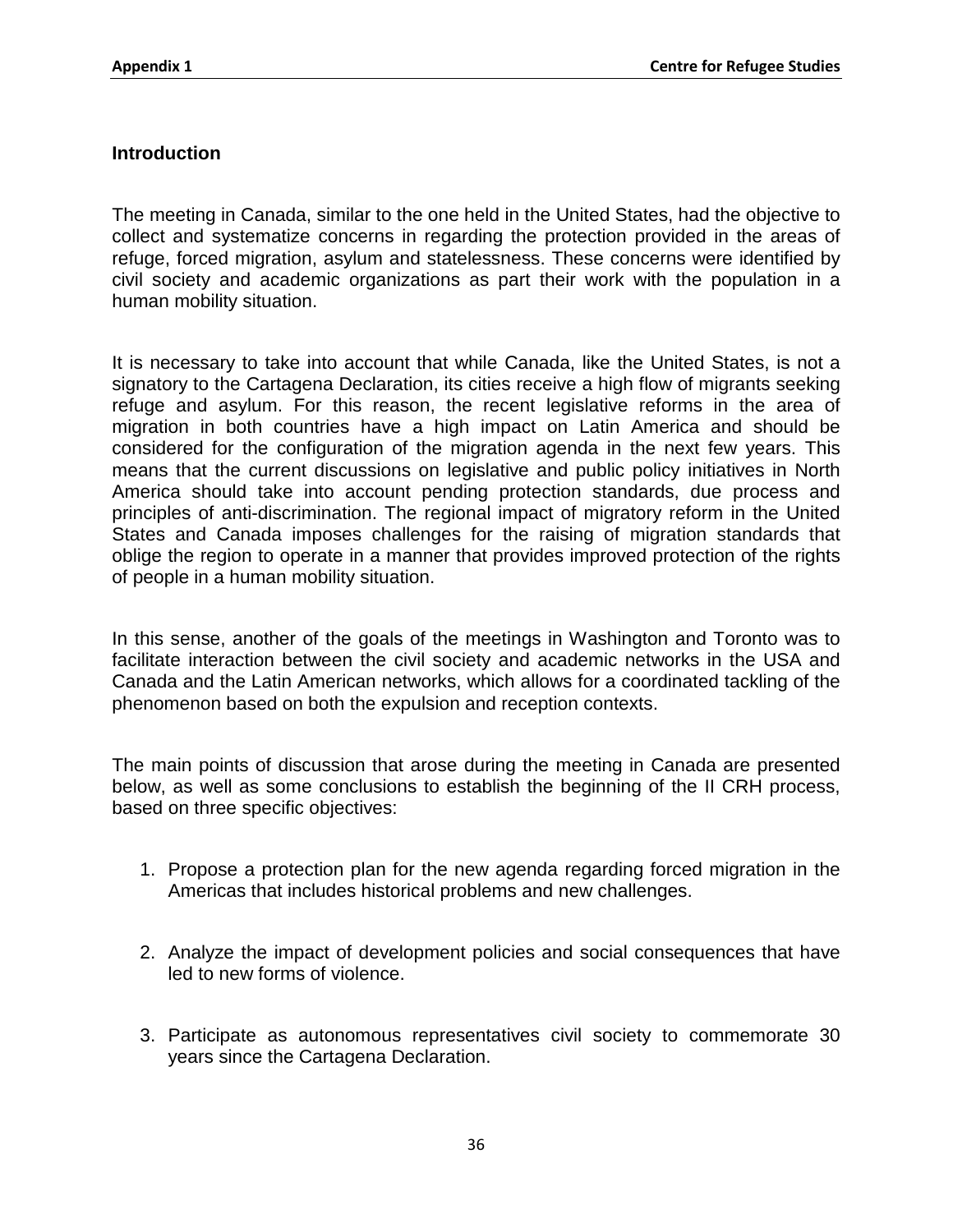## **Canadian Migratory Reform**

With the approval of *The Protecting Canada Immigration System Act (C 31)*, regressive changes have been introduced to the area of protection for the refugee population and those applying for refugee status.

The main change introduced by the migratory reform of 2012 was the classification of the countries of origin of applicants as safe countries or unsafe countries*[2](#page-47-0)* .

The Canadian government has stated that they spend too much time and resources on the analysis of applicants from people coming from countries that are classified as safe.

As a result of this, it has established a list of 27 countries (Designated Countries of Origin - DCOs) of which Canada considers that is unlikely that they will provide the criteria required for a person coming from that country as deserving of international protection.

According to the Canadian government, this will ensure that the people deserving of international protection receive unobstructed protection as the migration authorities won't spend an unnecessary amount of time on the analysis of those who present unfounded applications, e.g. those applicants that come from a DCO.

The applicants from countries included in the DCO list, as well as those that come from other countries, have the right to a hearing before the Immigration and Refugee Board of Canada (IRB). However, it is expected that the hearings for applicants coming from a DCO are held between 30 and 45 days after they have filed their application*[3](#page-47-1)* to the IRB, compared to the usual waiting period of 60 days for applicants for refugee status that come from countries considered as unsafe.

Additionally, the applicants from the DCOs who are unsuccessful will not have access to the Refugee Appeal Division and will not be eligible to work in Canada during the processing of their application. This same group of applicants will also not have the possibility that the decision to deny their granting of refugee status is reviewed by a judicial authority.

<span id="page-47-0"></span> <sup>2</sup> Find official information at [http://www.cic.gc.ca/english/refugees/reform-safe.asp.](http://www.cic.gc.ca/english/refugees/reform-safe.asp)

<span id="page-47-1"></span><sup>3</sup> The Canadian government's agency responsible for receiving the refugee application is the *Citizenship and Immigration Agency*. Once the application has been received, it is sent to the office of the *Immigration and Refugee Board*, which is a semi-independent entity that decides whether or not to grant refugee status. If the application is denied, the migration authorities have to inform the *Canadian Border Services Agency* (CBSA), which is responsible for deporting those individuals that have had their applications denied.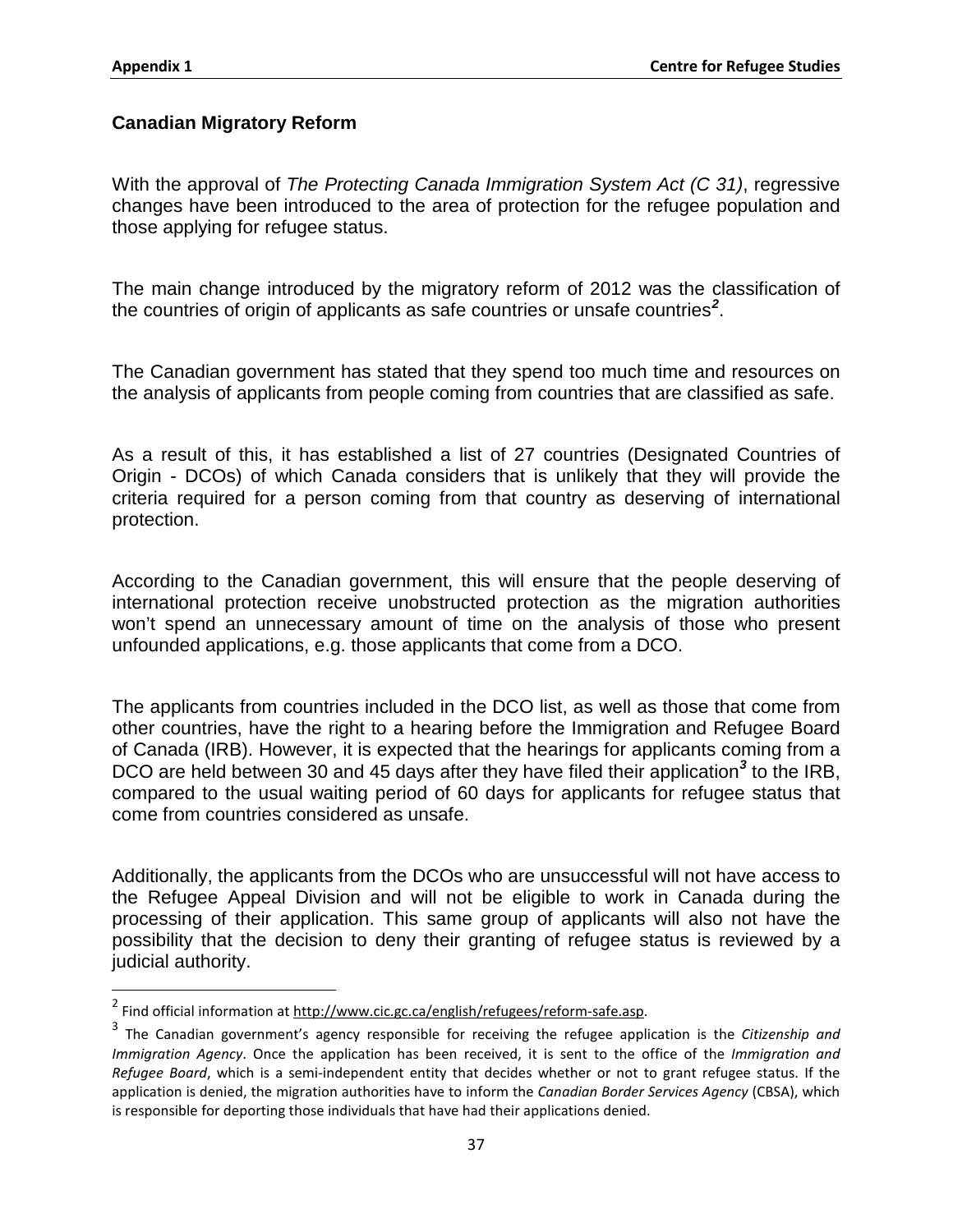Another of the limitations for applicants coming from countries included in the DCO list is their inability to access health services. They also don't have the possibility of accessing the services of a government-funded lawyer.

This situation has led to strong criticism from civil society organizations, based on the fact that there is no consensus regarding the classification of certain countries as safe (as in the case of Mexico) and that this represents a discriminatory criteria in the assessment of applications. In addition, the organizations that attended the meeting in Toronto stated that the prohibition of the right to appeal a decision, before either the administrative authority or through the legal system, violates the due process of applicants coming from DCO countries.

Similarly, Law C-31 considerably reduces the time available for preparing and processing an applicant's appeal (in those cases in which they are still allowed to). The reform is also unclear in defining how to implement preparation processes, how proof is collected to assess applications or how to access to legal representatives for those people that have been detained*[4](#page-48-0)* .

Another of the points criticized in the reform is related to the elimination of medical and social benefits for those applying for refugee status*[5](#page-48-1)* .

Criminalization of the Arrival to Canada for Migrants without Documentation and a New System of Penalties for those that Transport them

Despite the fact that the 1951 Refugee Convention prohibits the punishment of refugee applicants, with the current migration reforms it is now possible for the Canadian government to impose sanctions on those applying for refugee status that reached Canadian territory unlawfully.

These applicants are automatically detained once they enter Canada. Subsequently, when these applicants are recognized as refugees, they will not have the possibility of

<span id="page-48-0"></span> $4$  The reform includes the possibility of holding people in detention centers due to their migration status. It also allows for the detention of migrant children and elderly persons for a period of more than a year while their criminal records are investigated.

<span id="page-48-1"></span><sup>5</sup> The medical and social benefits for individuals applying for refugee status and seeking asylum are defined in the Balanced Refugee Reform Act.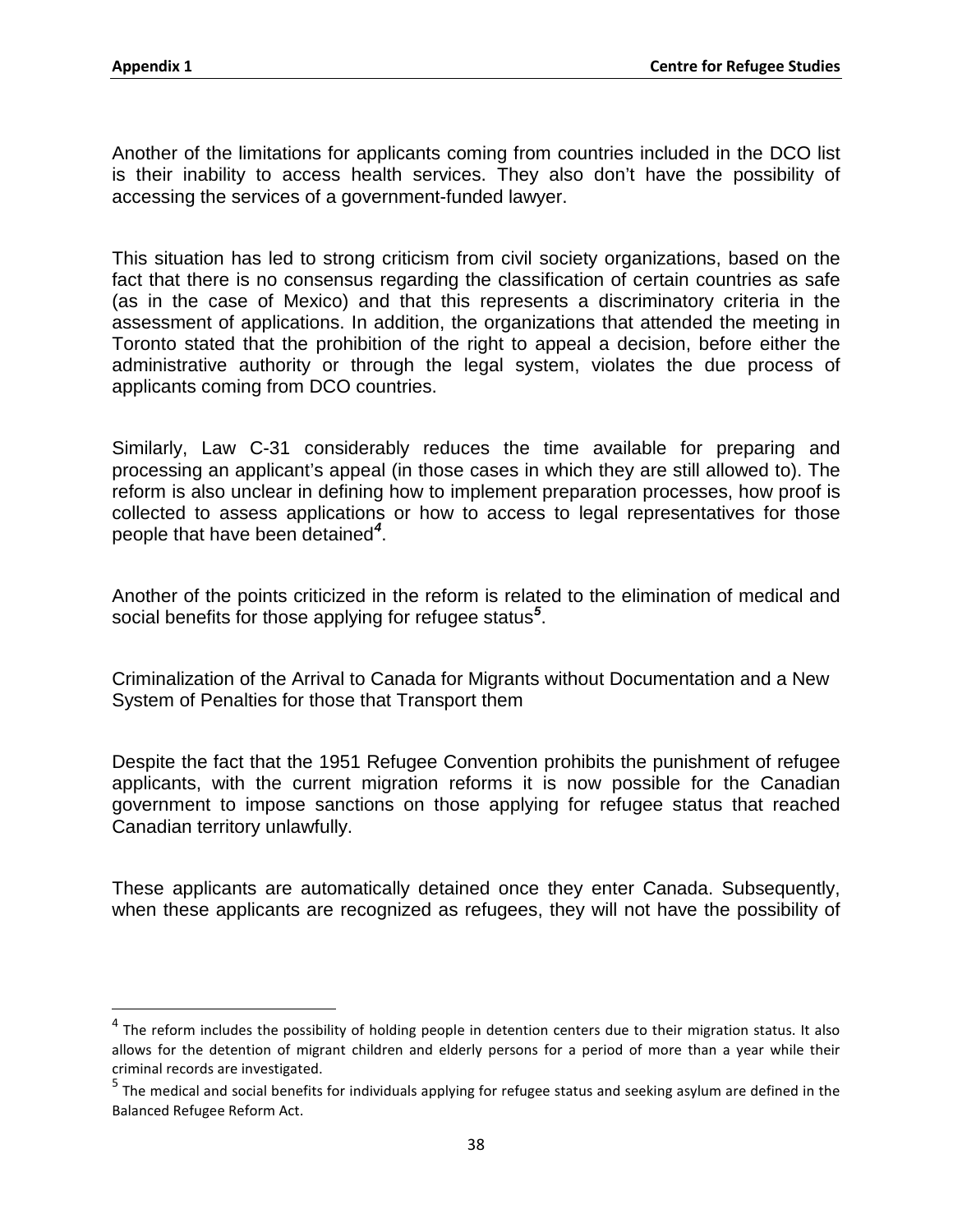accessing permanent residency for five years, they don't have the possibility of bringing their families to Canada and they will not be provided with travel documents*[6](#page-49-0)* .

At the same time, the government has designed policies to prohibit and intercept boats and planes that are transporting those seeking refugee status with Canada as their destination. This policy is complemented by the system of penalties for individuals that transport people without visas to enter Canada or individuals that are previously aware of their intention to apply for refugee status.

The fine for airlines that transport a person applying for refugee status is \$3,200 Canadian dollars. In addition to the fine, the transport company responsible will be prosecuted for people trafficking and the extent of the fine will be in accordance with the number of refugee applicants that were transported*[7](#page-49-1)* .

## **Implementation of the Assisted Voluntary Return And Reintegration Pilot Program**

The civil society organizations attending the meeting stated that the migration authorities work in conjunction with the welfare system. For this reason, when an application for refugee status is denied, social services agencies are informed that these applicants are not to receive any more social services. At the same time, they are also denied the possibility of renewing their work permits.

This policy is designed so that, faced with imminent poverty, those that have had their applications denied are forced to return to their countries of origin. Programs such as the *Assisted Voluntary Return And Reintegration Pilot Program (AVRR*) have been designed to support this process.

AVRR is a pilot program that has been implemented in the province of Ontario since the 29th of June 2012 and the pilot will be completed on March 31st of 2015. This policy aims to provide economic assistance for those that have had their applications for refugee status denied so that they can voluntarily return to their countries of origin. The criteria to select the beneficiaries of the program have been defined by the *[Canada](http://www.cbsa-asfc.gc.ca/menu-eng.html) Border [Services](http://www.cbsa-asfc.gc.ca/menu-eng.html) Agency.*

<span id="page-49-0"></span> $6$  All refugee applicants have their identity documents from their country of origin confiscated by the authorities (passport, identity cards, etc.) and they are provided with authenticated copies of these documents. It is only possible to travel to another country (this doesn't include their country of origin) with a travel document issued by the Canadian government.

<span id="page-49-1"></span> $<sup>7</sup>$  The penalty for transporting 10 or more applicants for refugee status is life imprisonment for the person who</sup> transports them.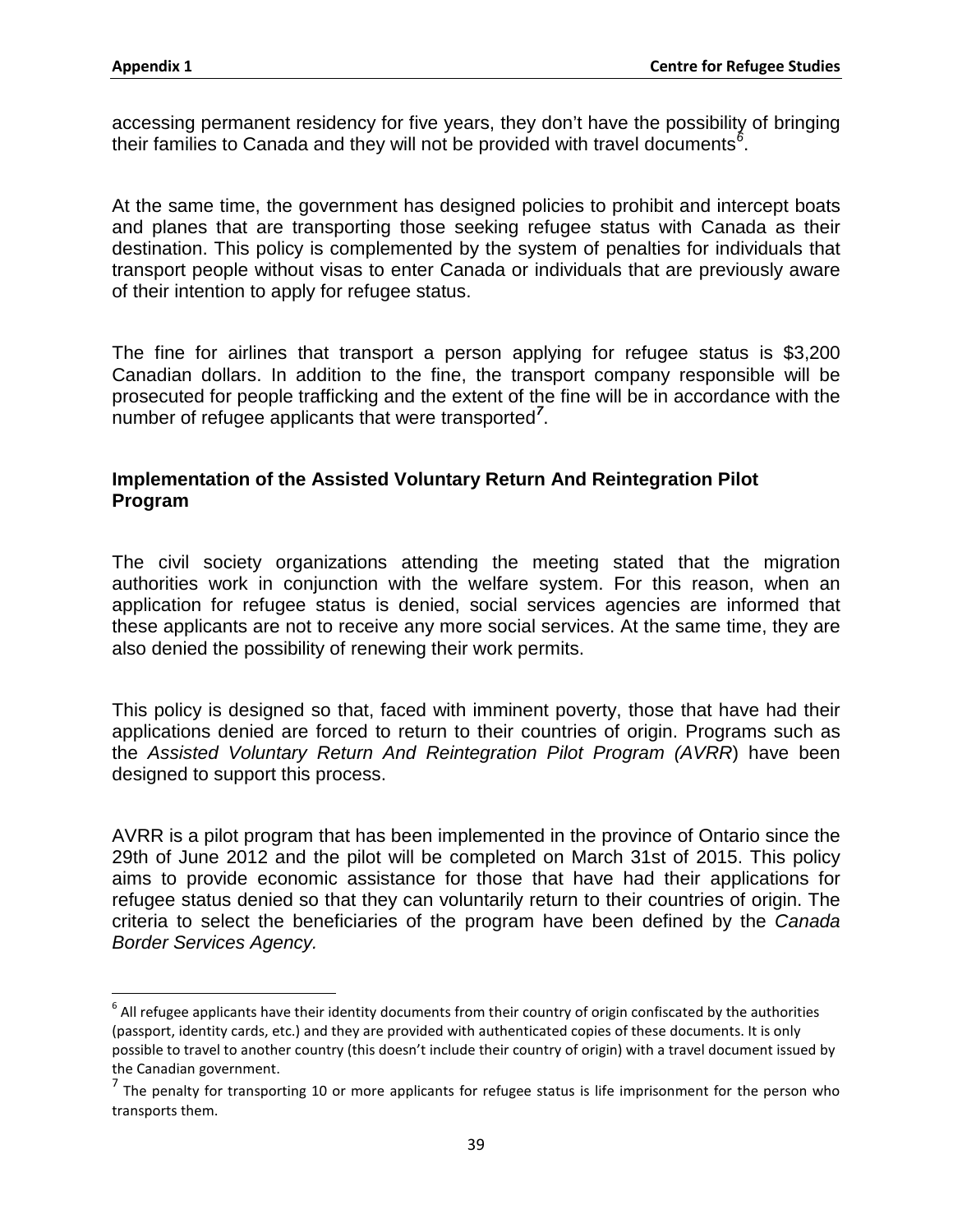This process does not involve a voluntary return but more a forced return due to the restrictions placed on a failed applicants' access to means of survival. This situation, combined with the obstacles in appealing denials of their applications, constitutes one of the largest challenges for those that work to support those applying for refugee status in Canada.

#### **Resettlement from outside of Canada**

Resettlement is the term used by the Department of Citizenship and Immigration Canada (CIC) to describe the legal process of bringing a refugee to Canada to live as a permanent resident*[8](#page-50-0)* .

The Canadian migration reform has introduced drastic changes to the program.

#### Before the reform

The program had a global vision accompanied by humanitarian criteria for the selection of those who were chosen to enter Canada.

Refugees are chosen for resettlement from foreign countries under two systems:

- *Assistance from the government*
- *Private sponsorship:*

This scheme involves groups or companies that have signed an agreement with the Department of Citizen and Immigration Canada. This agreement commits these parties to provide funds and comply with determined obligations to sponsor refugees that arrive to Canada.

-*Private sponsorship:*

This is the most popular method for bringing people to Canada. Additionally, it aims to achieve the reunification of families under a wider

<span id="page-50-0"></span>enties and the mannim and the Senang and the Senanda in:<br>a Cofficial information regarding the Resettlement Program from Outside Canada in: http://www.cic.gc.ca/english/refugees/outside/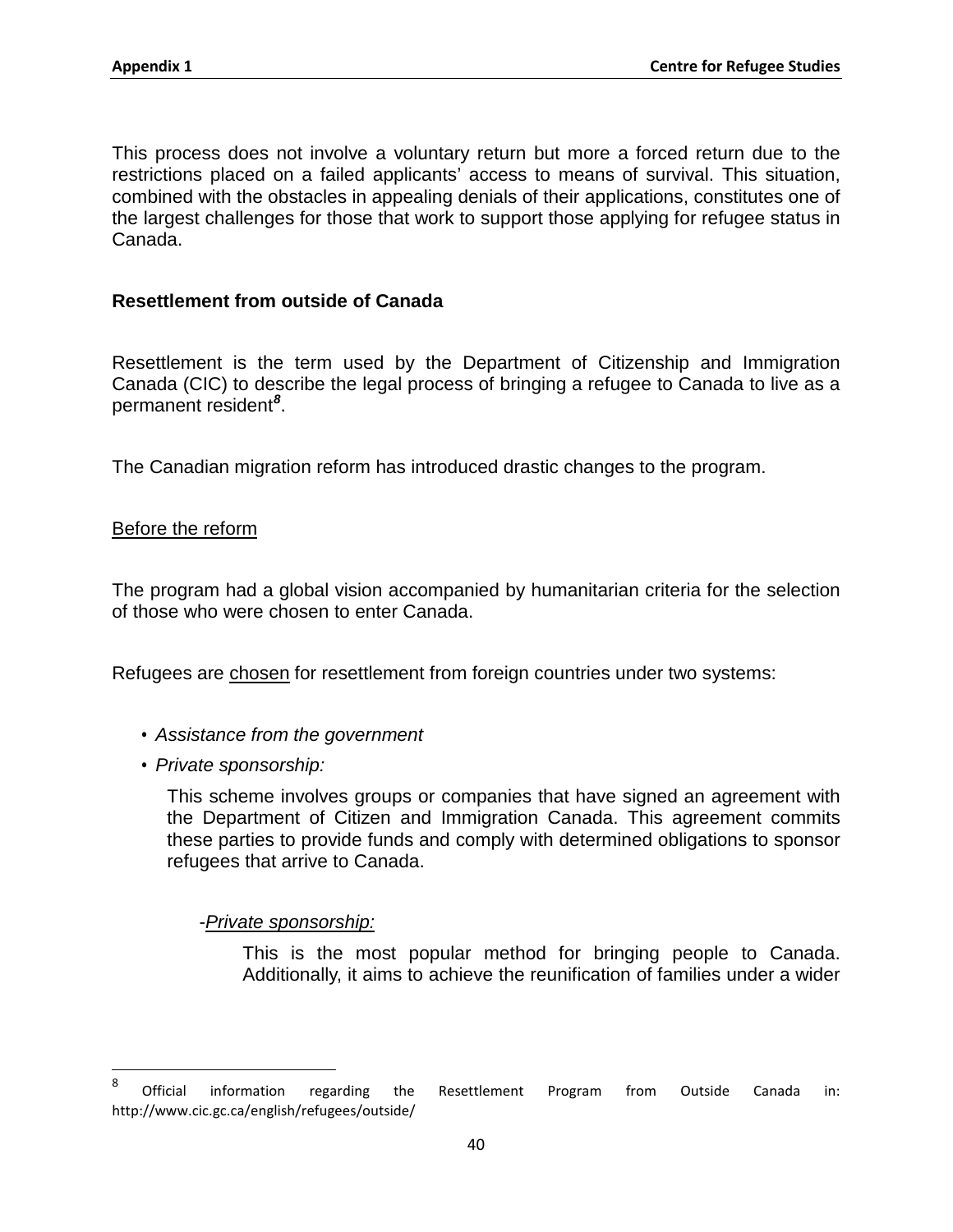concept of family than that used by the Canadian government*[9](#page-51-0)* .

-*G5:*

This corresponds to five or more Canadian citizens or permanent residents that are older than 18 years of age sponsoring one or more refugees that are brought to Canada. Additionally, the group should be committed to helping the refugee(s) establish themselves in the area.

#### Behind the reform

The main reform of the resettlement program in Canada is related to the change of criteria for the selection of the beneficiary communities. As previously stated, the selection of beneficiary communities is based on global and humanitarian criteria*[10](#page-51-1)*. The civil society organizations attending the meeting have had access to the internal memos that contributed to the configuration of the reform. They stated that the selection of the eligible communities by the Canadian government responds to the possibility of their easily integrating into Canadian society in economic terms*[11](#page-51-2)*.

In 2013 the number of refugees resettled in Canada was the lowest in 10 years*[12](#page-51-3)*. During the meeting it was also stated that the number of people brought to Canada through government channels is lower than the number beneficiaries that arrive through private agents. As a result, the responsibility for their successful resettlement is in the hands of civil society.

An additional method to select beneficiaries for the resettlement program was included, known as *Visa-Office Referred Sponsorships.*

Additionally, limitations were imposed on private sponsors in terms of the number of people that they could bring to Canada. In terms of the refugees that the G5 can sponsor, they should have been recognized by UNHCR, which represents a limitation in helping the people that require international protection but come from regions where UNHCR has not recognized refugees.

<span id="page-51-3"></span><span id="page-51-2"></span><span id="page-51-1"></span><span id="page-51-0"></span>9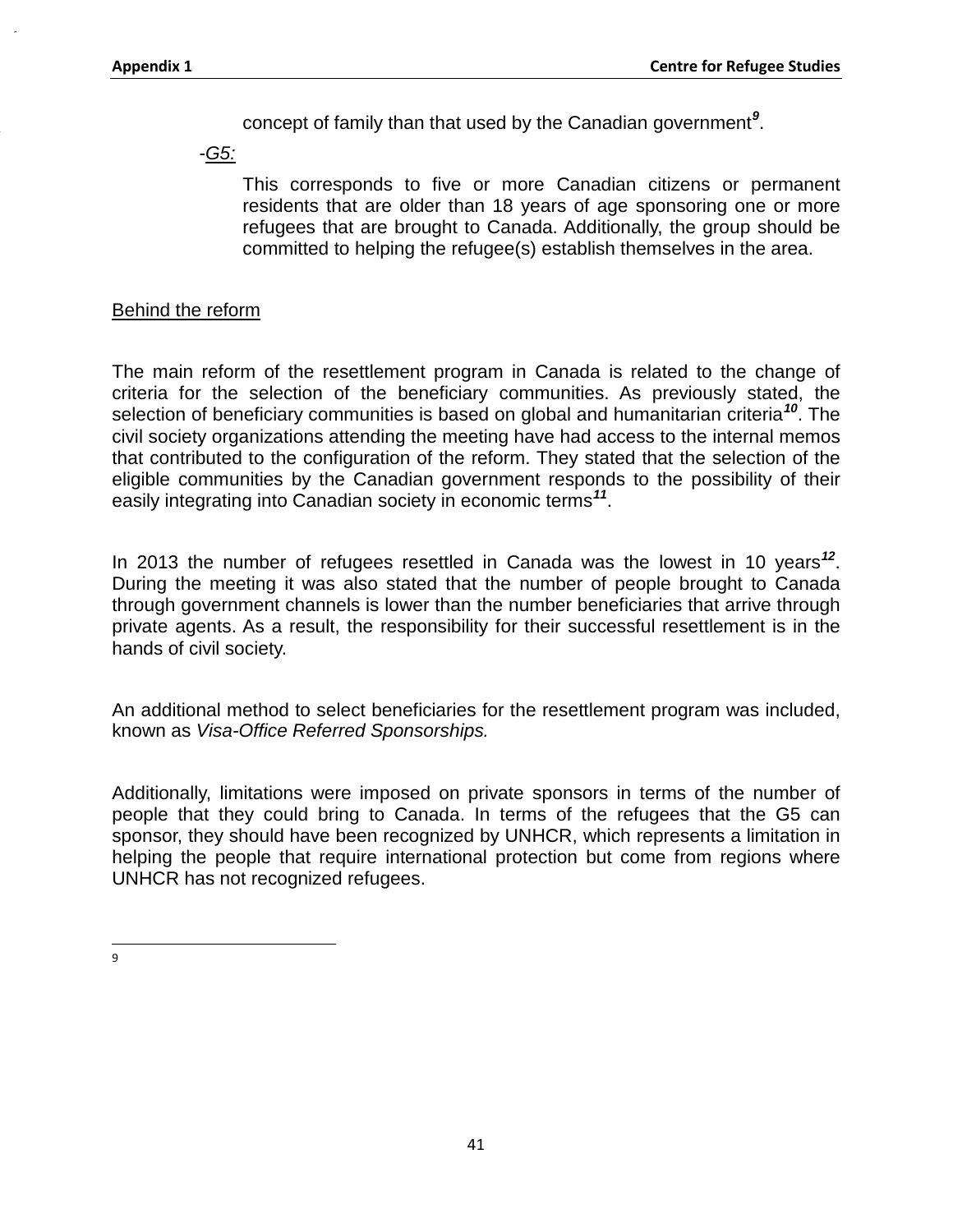Another of the concerns expressed by those attending the meeting is in the area of family reunification. In Canada there are no programs for group resettlement, which means that this is a challenge. On average, family reunification can take between 2 and 5 years, and in certain cases has taken up to 10 years, depending on the area that the beneficiary has come from. The applications for family reunification from people coming from Africa are usually those that take the longest amount of time.

Similarly, the concept of "dependents"*[13](#page-52-0)* has changed as a result of the reform. Previously, dependents were defined as those under the age of 19 and those young people aged between 19 and 22 that were studying and economically depend on the person that was in Canada. As of 2014, only those who are under the age of 18 are considered dependents. The civil society organizations stated that this change was introduced based on studies (with unknown methodologies) that indicated that dependents under the age of 18 demonstrated better economic integration than dependents between the ages of 19 and 22.

It is also important to highlight that since October 2012, sponsorship of spouses to be brought to Canada requires that they live together for at least two years after arriving, and if they do not, the sponsor (who is either a Canadian citizen or Permanent Resident) can cancel the sponsorship without penalty and the sponsored person is supposed to be returned to his or her country of origin. This policy was made to cut down on the number of so-called immigration or "green card" marriages, except in two instances: 1. if one of the spouses dies; and 2. in the case of domestic violence, where the violence has to be documented by reports from a social worker or police officer. In case the marriage is proven fraudulent the consequences could be face prison or fines.

The criticism around this is that it puts the sponsored person at a high risk of exploitation and harm, since abuse is under-reported and not well documented at the best of times, and there would be pressure for that individual to stay in a harmful situation rather than be deported.

In terms of grandparents and parents, the family reunification for these relatives is currently closed. It will open again in February 2014 and the criteria that will be assessed will be the income of who sponsors them and their ability to pay the medical expenses of those that are being sponsored.

According to the organizations that attended the meeting, it is expected in 2014 that 70% of the beneficiaries will be selected using the criteria of economic integration and 30% using the criteria of family member (family class).

<span id="page-52-0"></span> $13$ People that can be the object of a family reunification.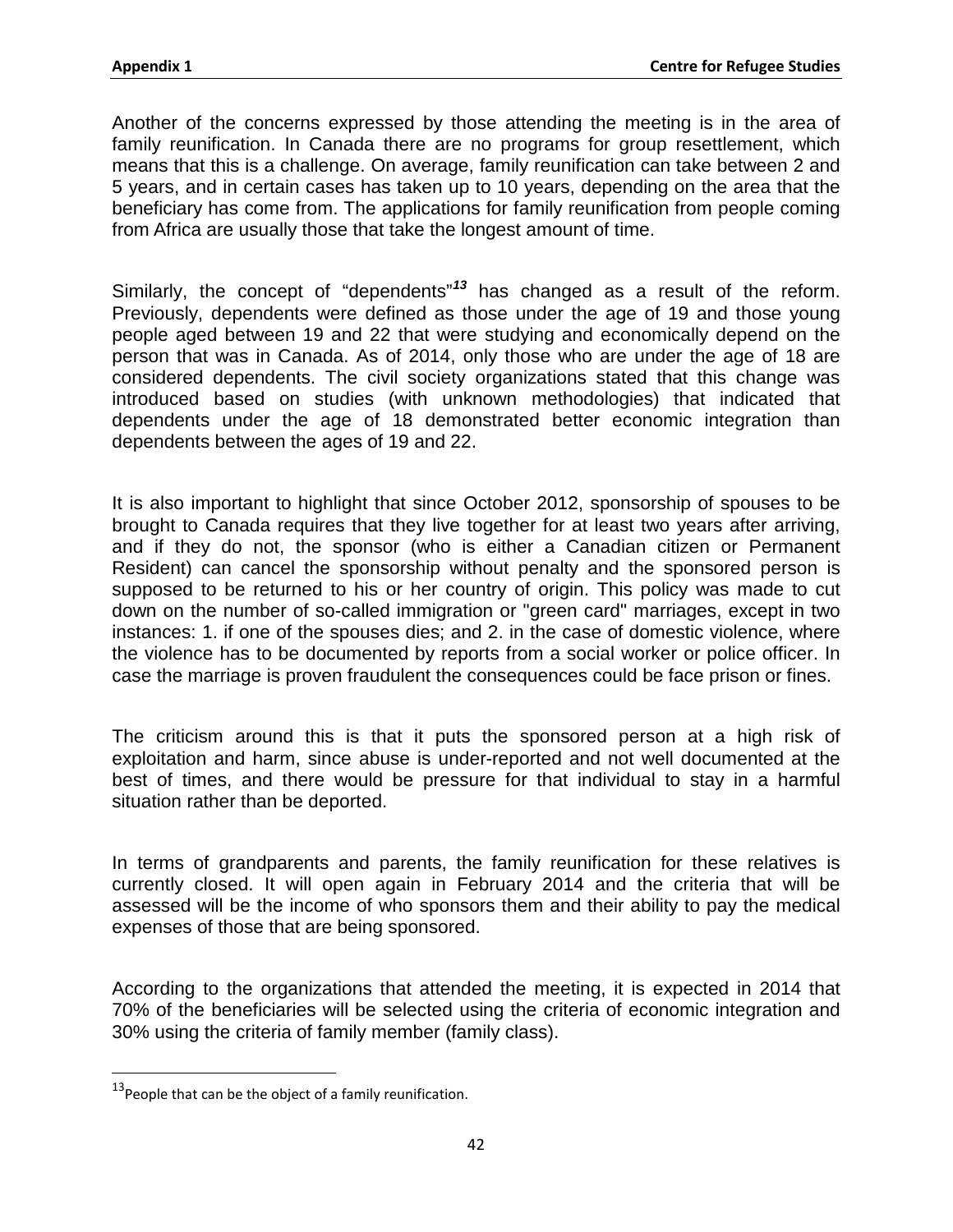There is an additional concern regarding the obligation of beneficiaries that travel to Canada under this program to submit to medical examinations. Currently, there is a contract with the International Migration Organization to carry out these exams, which will expire in March 2014. Given that this falls at the end of Canada's fiscal year it has not been possible to renew this contract. This situation will mean that refugees will have to pay for their own medical exams.

Finally when parents are deported and the children are Canadian citizens, parents can take the children with them to their countries of origin by paying for their children's tickets. If this is not possible, the *Canadian Border Services Agency* pays the total cost of the trip for Canadian children.

In terms of the detention of children, the number of children detained that is reported by government entities is not accurate, given that they are not taking into account Canadian minors that are children of foreign parents. When the parents are detained due to their migration status, their Canadian children have the possibility of living with their parents in these detention centers as "guests". As a result, they are not included in the official statistics of minors that are being detained. Another possibility during the period of detention is that the Canadian government assumes custody of the children.

## **New Forms of Displacement and the Influence of Extractive Economies**

Canada is the country with the highest level of mining in the world. 37% of the global investment in mining is from Canadian companies. In Mexico alone 50% of the mining concessions have been granted to Canadian companies (Global Group, that has its head office in Vancouver, built a mine three kilometers from a nuclear power plant in Mexico). Similarly, 60% of the world's mining companies are listed on the Toronto Stock Exchange.

During the event, the organizations that attended the meeting stated that the forced displacements caused as a result of extractive industries have not been widely documented<sup>[14](#page-53-0)</sup>. The impunity of a large number of cases of human rights violations by Canadian companies that operate in Latin America is overwhelming.

The extensive number of displaced persons in Mexico due to the effects of drug

<span id="page-53-0"></span><sup>&</sup>lt;sup>14</sup> Among the organizations that have presented publications on this topic are: Mining Watch Canada and KAIROS Canada. Additionally, this issue has been mentioned in Nigel Bankes' blog (which can be consulted at: [http://ablawg.ca/\)](http://ablawg.ca/).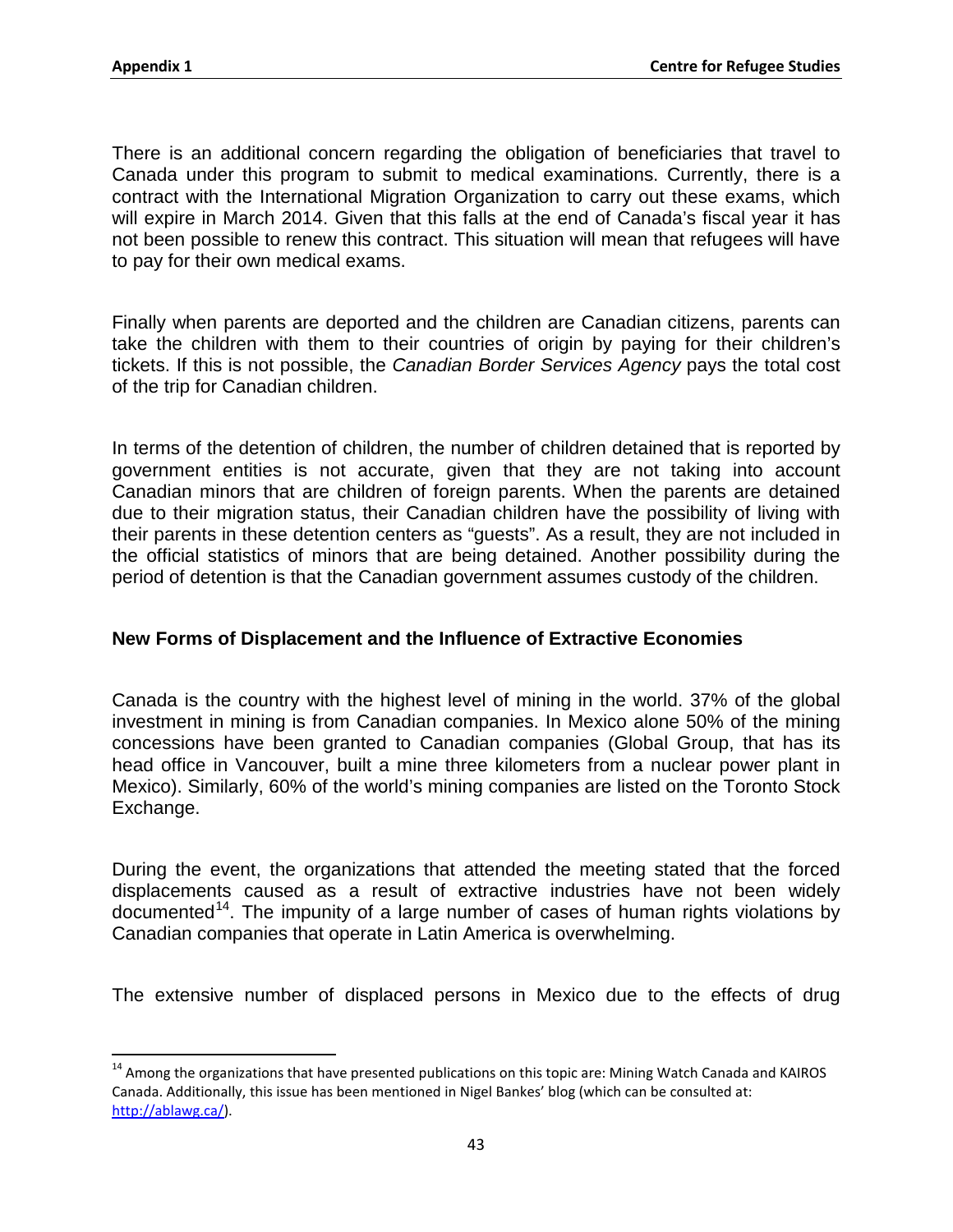trafficking<sup>[15](#page-54-0)</sup> and extractive economies in Honduras, Guatemala and El Salvador has been increased by the work of Canadian Embassies lobbying for changes in local legislation in these countries.

Even when Canadian law states that legal representatives are responsible for the criminal acts of their companies, the legal processes in which they can be declared criminally responsible are expensive and complicated.

Another legal gap is the absence of an "Ombudsman's Office" in Canada. This has meant that a large amount of the work in supervising the respect for and observance of human rights in the country has fallen to the civil society organizations.

For its part, the Canadian government has collaborated with the mining companies. Usually the Canadian Embassies help companies access land and advise them regarding their investments. The Canadian government has even advised companies on legal action taken against them in the receptor countries, which is aimed at stopping mining occurring there.

On the other hand, in the last few years efforts have been made to contain the damaging consequences of mining activities; one of the most significant was the "*Bill C 300"[16](#page-54-1)* legislation presented by John McKay, also known as the *Corporate Accountability of Mining, Oil and Gas Corporations in Developing Countries Act*.

The Act aimed to establish better environmental practices and guarantee the protection and promotion of international human rights laws by Canadian companies that engage in mining, petroleum and natural gas activities in developing countries. The reform was presented on February 9th of 2009 and retired on 26th of October 2010 after its third debate in Congress. It was noted that congressmen and women had been called by the mining companies and were advised that the change in legislation could have negative effects on the Canadian mining industry, even at a domestic level. There were no opportunities for NGOs to contribute to this debate.

Finally, those attending the meeting stated that a number of countries classified as *Designated Country of Origin* (DCO) correspond to countries that Canada has signed Free Trade Agreements (FTAs) with. This is the case with Mexico, which in 2013 was included in the list of safe countries, despite the fact that from 2009 onwards the Canadian government began to require Mexican citizens to apply for visas with the goal

<span id="page-54-1"></span><http://www.parl.gc.ca/HousePublications/Publication.aspx?DocId=3658424&Language=e&Mode=1>

<span id="page-54-0"></span> $15$  There are strong links between the companies and drug trafficking cartels. The cartels have forced people to sell their land to mining companies through coercion and cases of disappearances have been registered. <sup>16</sup> Find the complete text of *Bill C 300* at*:*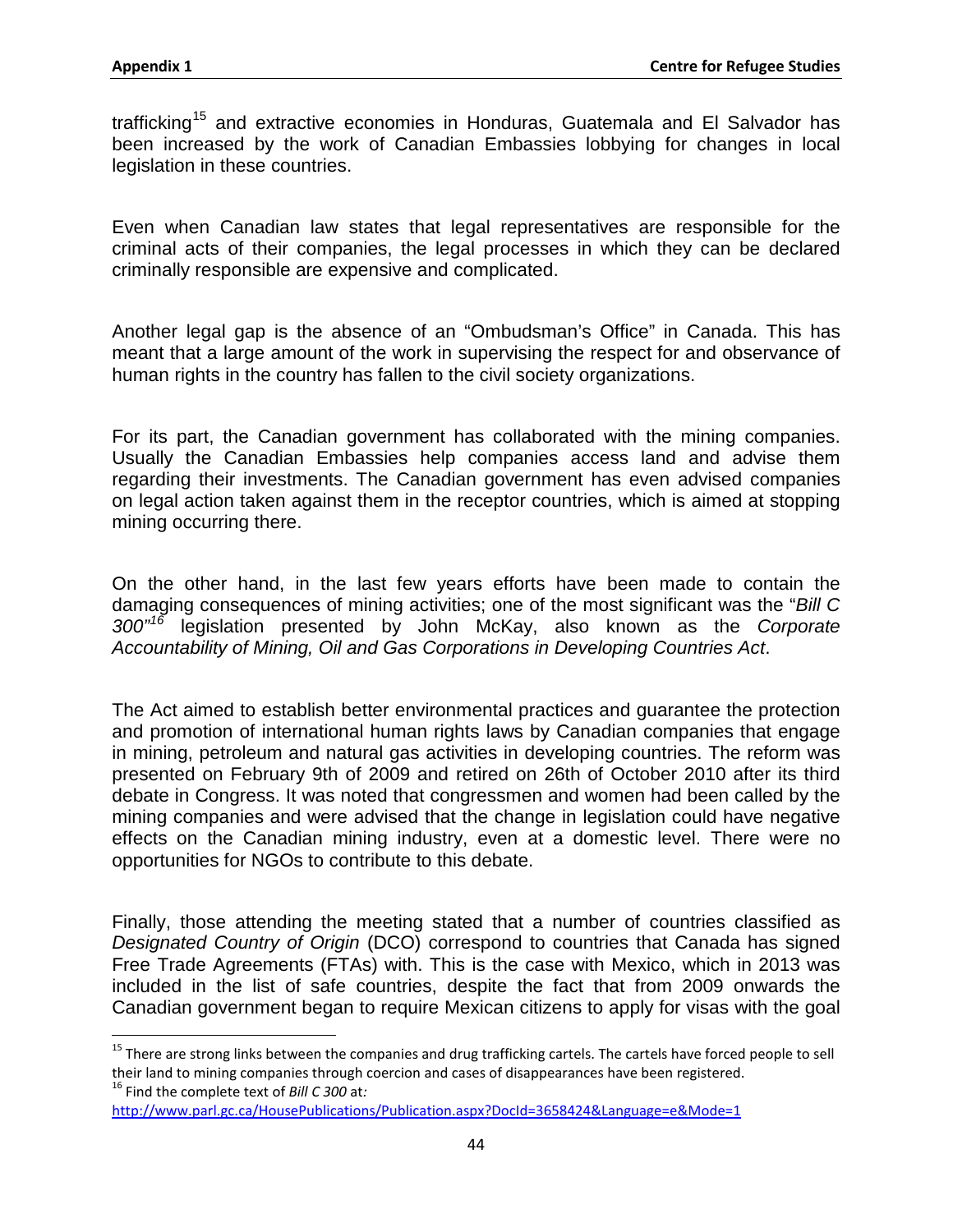of reducing the number of asylum seekers from this country<sup>[17](#page-55-0)</sup>. The previous Mexican government tried to stop mining activities in the country, however, concerns from civil society members and organizations have recently resurfaced due to the FTA with Canada encouraging further mining in the country.

## **Conclusions**

- 1. In the framework of the preparation meetings realized for the II Regional Humanitarian Conference, it is critical that a multi-dimensional approach to forced migration is adopted based on the work carried out by civil society organizations. In this sense, the link between extractive economies, human mobility and the role of the Canadian government in providing adequate protection should be a priority in terms of the advocacy carried out by NGOs.
- 2. The main theme of the 30th Anniversary of the II Regional Humanitarian Conference is a focus on improved protection for migrants and refugees provided by States. As a result, the Regional Humanitarian Conference and the Global Forum on Migration can be articulated to consolidate political support from those attending the subregional preparation meetings. This support can be transferred to multilateral scenarios for use in international advocacy efforts.
- 3. It is necessary to bring the discussion on forced migration and refugees to the distinct spaces organized by the United Nations in order to provide democratic pressure so that they take action on the content mentioned in the meeting. It is important that a human rights approach takes precedence and these discussions do not just exclusively focus on interests related to economic growth.
- 4. There is a need to act as a continental network in relation to the topics covered in these meetings while adopting a process-based perspective. It is important that the Conference is used as a space to articulate research, points of view and global networks and to strengthen the work of organizations from the region with the Canadian organizations.
- 5. It is extremely important to request an official declaration from the Canadian government regarding the Colombian peace talks and refugees from this country in the framework of the current process that seeks to end the conflict that is occurring in the country.
- 6. There are similarities and differences between the USA and Canada, even though in both cases the protection provided for refugees is being suppressed as part of a global trend. This trend should be an important part of the discussion in the next

<span id="page-55-0"></span><sup>&</sup>lt;sup>17</sup> According to Liette Gilbert "in July of 2009 the government led by Stephen Harper passed a law requiring that all Mexicans wanting to travel to Canada apply for a visa. The Canadian government legitimized this decision by highlighting the growing number of Mexicans seeking asylum in the country". Additionally, it was noted that the members of the government did not just want to control the number of asylum applications, but they also sought to criminalize asylum seekers by using official rhetoric and discriminatory language. This political discourse requires the bilateral negotiation of a human rights crisis created by violence related to drug trafficking and corruption. Taken from:

<http://www.revistascisan.unam.mx/Norteamerica/pdfs/n15/NAM00800107.pdf>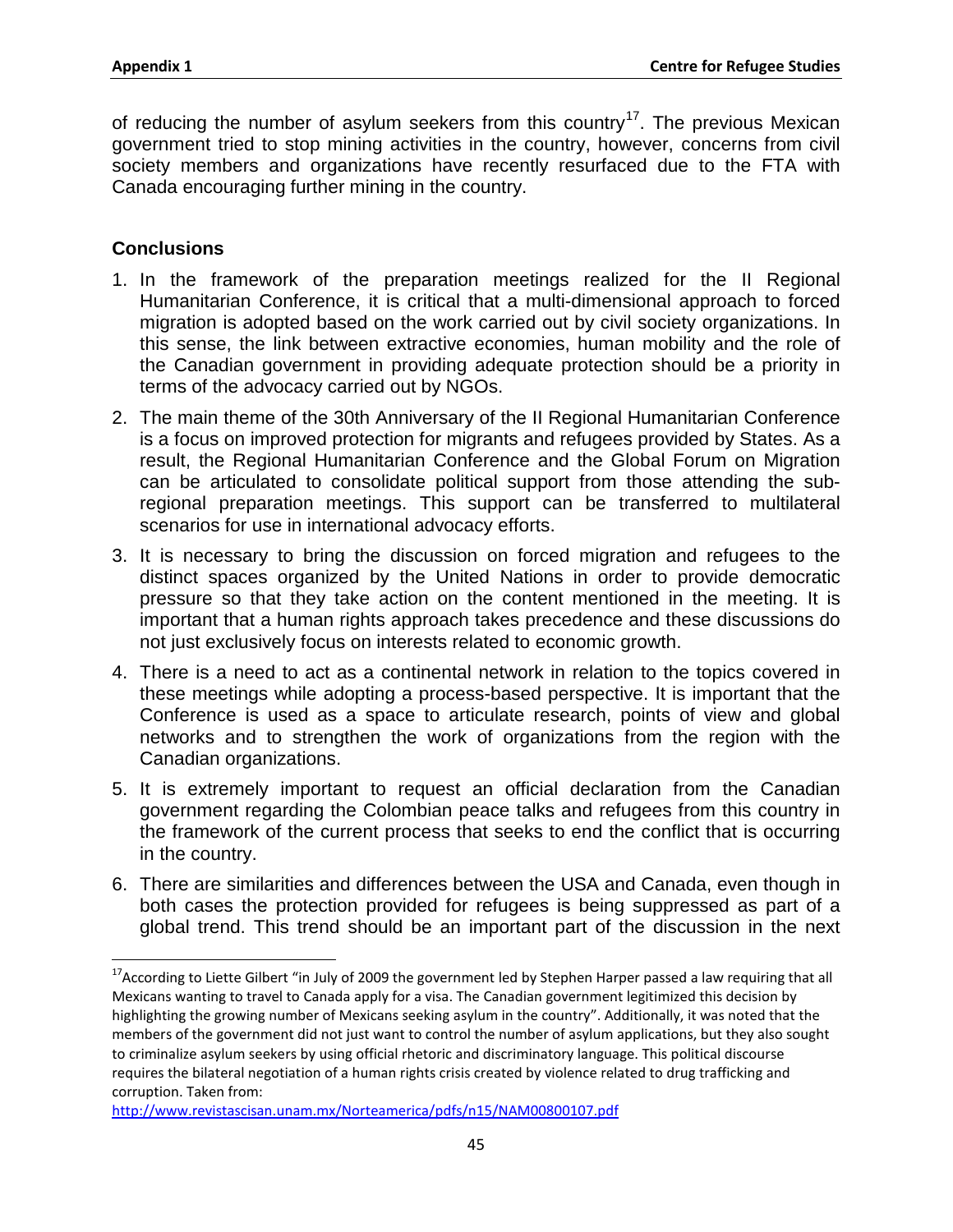meetings. It is important to enquire about the development agendas and economic perspectives that do not prioritize human rights. The Canadian government has demonstrated a trend of continuing to restrict the rights of refugees.

- 7. Participants at the meetings again highlighted their concerns that undocumented migrants can be victims of exploitative working conditions due to a lack of documentation and protection of migrants.
- 8. Dialogue between social movements and academic groups should be maintained and strengthened. The framework of the 30th Anniversary of the Cartagena Declaration represents an opportunity for dialogue and integration between the two groups.
- 9. The global division between North and South is becoming more and more an artificial category. A more appropriate perspective is one that observes problems as interconnected trends and the relationship between these trends should be the subject of further research.
- 10.The focal points to continue the II CRH process in Canada will be CCR and CCS.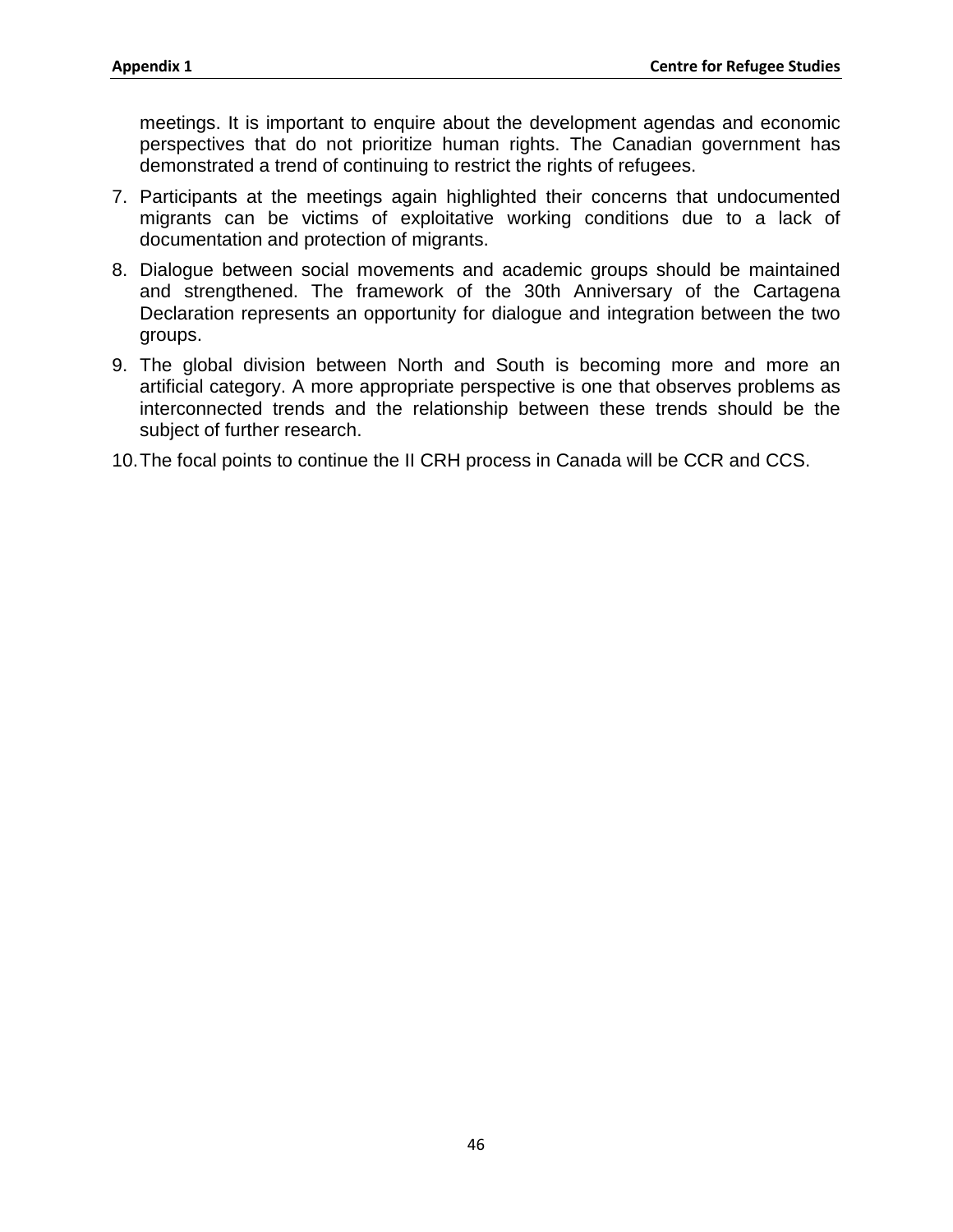# **The Indo-Chinese Refugee Movement 1975-1980 and the Launch of Canada's Private Sponsorship Program Conference**

## *Introduction*

*The Indo-Chinese Refugee Movement 1975-1980 and the Launch of the Private Refugee Sponsorship Program Conference* was very active between December 1<sup>st</sup>, 2013 and February 28, 2014. It held its Post-Conference Workshop, following its highly successful conference that was held November  $21<sup>st</sup>$  to the  $23<sup>rd</sup>$  at York University's Senate Chambers, that was held in the Junior Common Room, 014 McLaughlin College. During this period, it also continued to develop and build its web platform for a wide variety of activities including: the development of a comprehensive archive that would house a wide collection of materials on the Indo-Chinese Refugee Movement in Canada. In early January 2014, we were advised that we were awarded a Social Science and Humanities Research Council of Canada (SSHRC) Connections Grant for our Indo-Chinese Refugee Movement initiative to fund a number of knowledge mobilization activities that are entirely separate from the funding received by CIC to help to fund our main Conference and Pre and Post-Conference Workshops. This was an extremely busy period for the principal researchers involved in the Indo-Chinese Refugee Movement Project but also very rewarding as well.

The conference was organized around a number of central themes and featured several keynote addresses as well as a book reading and discussion session from one of Canada's award winning young writers on a subject related directly to our *Indo-Chinese Refugee Movement Conference* (short title). The conference also included the voices of the Indo-Chinese Refugees who were resettled in Canada, along with their children, along with the expert researchers and practitioners in this field. The conference also provided the impetus for launching an oral history project that conducted interviews with key informants throughout the Conference.

Immediately before our main conference, a Pre-Conference Workshop was held, November 20<sup>th</sup>, 2013, to discuss a number of issues and concerns respecting the Government of Canada's Private Sponsorship Program. This Workshop also allowed the key conference participants to prepare themselves for the conference deliberations in order to move toward the achievement of a consensus on a number of key issues of concern for Canada's Private Sponsorship Program; that is, how best to revitalize this program for the better protection of refugees. The Pre-Conference Workshop was intended to critically assess the Private Sponsorship Program and look toward how might be altered to increase the number of privately sponsored refugees to Canada.

## *The Pre-Conference Workshop*

The Pre-Conference Workshop was chaired by Brian Dyck, Chair of the Sponsorship Agreement Holders Association, and included about thirty invitation only participants. The Workshop was focused on two central questions: Where are the holes in our knowledge of the history of the refugee resettlement program? What questions need to be considered and posed during the main conference over the course of the next three days?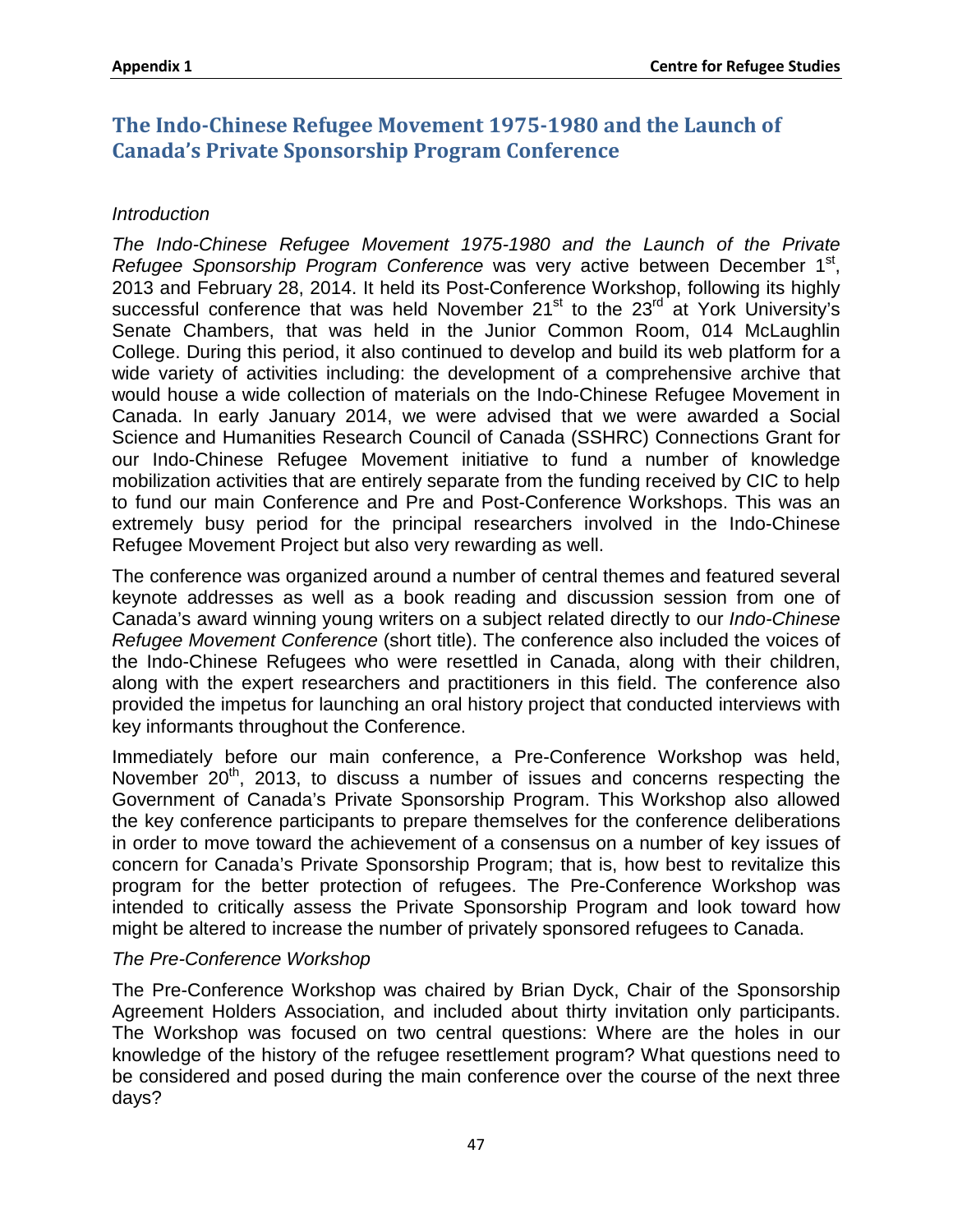The featured speakers for the Workshop sessions included: Derrick Deans, Refugee Branch, Citizenship and Immigration Canada, Michael Casasola, UNHCR Canada, Paulette Johnson, Catholic Archdiocese of Edmonton, Tom Denton, Hospitality House, Winnipeg, Manitoba, Rose Dekker, World Renew. Together these speakers raised numerous questions and issues with respect to the private sponsorship program in Canada. The Workshop provided a substantial opportunity to address the relevant issues confronting the sponsorship agreement holders as well. For further information about the Pre-Conference Workshop please see the website that was designed specifically for this workshop at [http://indochinese.apps01.yorku.ca/pre-conference](http://indochinese.apps01.yorku.ca/pre-conference-workshop/)[workshop/.](http://indochinese.apps01.yorku.ca/pre-conference-workshop/) Please note that this website is still under construction.

#### *The Main Conference: The Indo-Chinese Refugee Movement 1975-1980*

The main conference was held from November  $21<sup>st</sup>$  to the  $23<sup>rd</sup>$  in York University's Senate Chambers, N940 Ross Building. The Indo-Chinese Refugee Movement Conference was co-chaired by Mike Molloy, President of the CIHS and a Part-Time Faculty member at the University of Ottawa, and James C. Simeon, Associate Professor and Director of the SPPA, Faculty of Liberal Arts and Professional Studies, York University. There were over 100 participants in attendance from all fields and walks of life. The entire conference was video recorded. The video recorded portions of the conference will eventually be made available on the conference website that is found at [http://indochinese.apps01.yorku.ca/conference/.](http://indochinese.apps01.yorku.ca/conference/)

The first day of the conference dealt with becoming a refugee and the development of the Canada Private Sponsorship program. The day closed with a dinner and a keynote address from Udo Janz, Director of the UNHCR in New York, and someone with extensive work experience in South East Asia. The first day began with an "In Memoriam" video that is dedicated to all those who fled Indo-China but did not make it to one of the asylum countries and all those Canadians who played such an important role in bringing the refugees to Canada and making them feel so at home, despite the culture shock, but who are no longer with us.

The second day of the conference dealt with the pivotal role of the media in publicizing the resettlement of the Indo-Chinese refugees to Canada. It also featured the award winning writer, Dr. Vincent Lam, Surgeon, who was born in Canada to Indo-Chinese refugees who had come to Canada in the 1980s. His latest book, *The Headmaster's Wager*, is undoubtedly a very appropriate book for our conference and as Dr. Lam explained he considered this work to be his personal writing triumph. The keynote dinner speaker was Thanh Hai Ngo, Senator, Government of Canada. Senator Ngo gave a most interesting bilingual address outlining the Government's current policy with respect to the resettlement of refugees. During the question and answer segment of the programme he made a commitment to facilitate arranging a meeting with the Hon. Chris Alexander, Minister of Citizenship and Immigration, to discuss the possibility of increasing the number of Syrian refugees who would be admitted to Canada.

The final day of the conference was on Saturday, November 23<sup>rd</sup>, and it concentrated on the Indo-Chinese refugees' settlement and integration in Canada. The conference ended on a very positive note with Naomi Alboim, Adjunct Professor and Chair of the School of Policy Studies' Policy Forum, Queen's University, Kingston, Ontario. She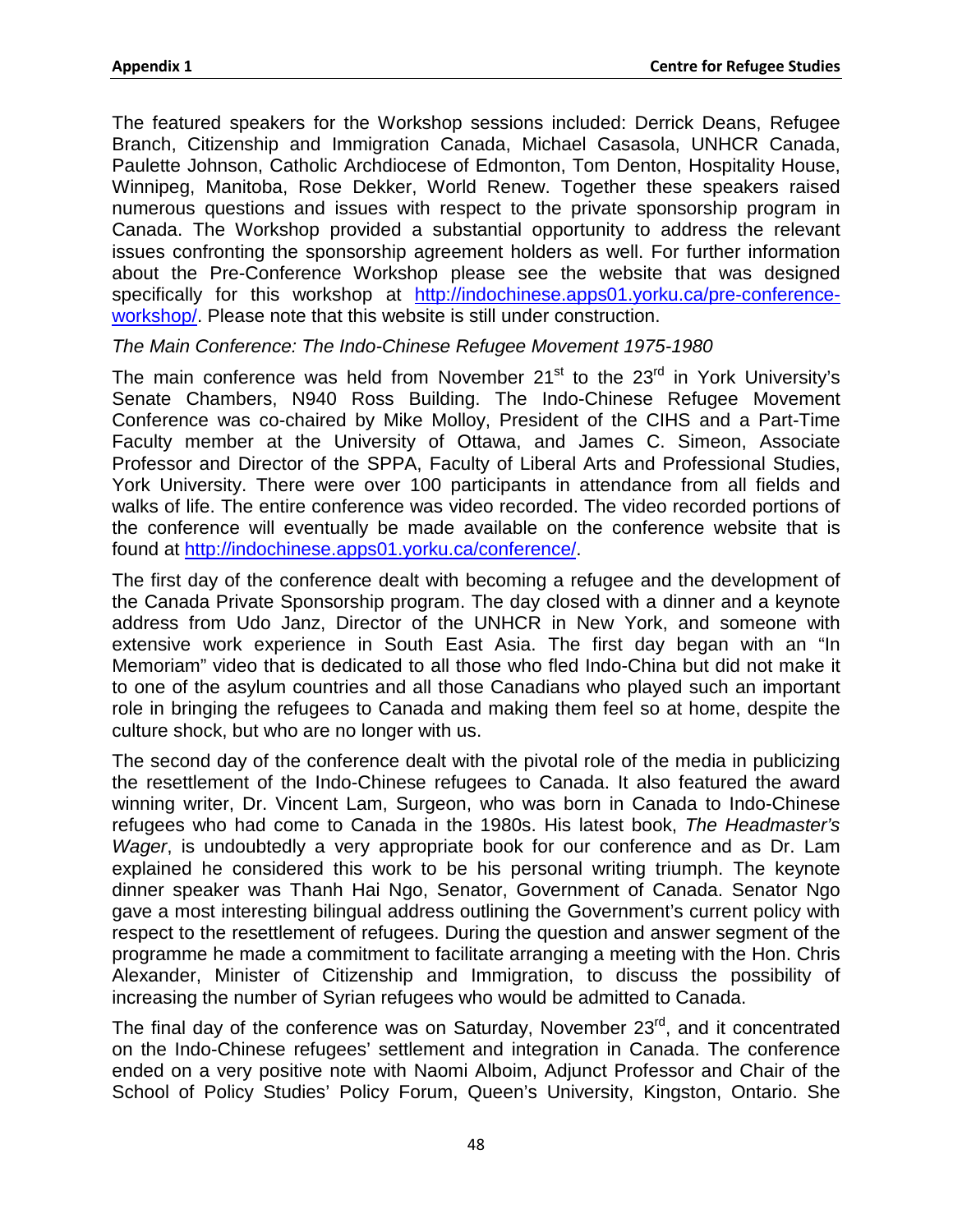gave a succinct summary of the conference's major concerns and, specifically, how the Government ought to proceed in its response to the current refugee crisis in Syria.

It will take a number of weeks before the conference report is issued and a set of recommendations on how best to move forward in revitalizing Canada's Private Refugee Sponsorship Program and to the Syrian refugee crisis.

## *Web-Based Platform for the Indo-Chinese Refugee Movement Project*

The broader Indo-Chinese Refugee Movement Project is now well underway. There are presently three "live" active websites and three others in development. They include the following:

- The Indo-Chinese Refugee Movement 1975-1980 and the Launch of Canada's Private Sponsorship Program Pre-Conference Workshop,<http://indochinese.apps01.yorku.ca/pre-conference-workshop/>
- The Indo-Chinese Refugee Movement 1975-1980 and the Launch of Canada's Private Sponsorship Program Conference,<http://indochinese.apps01.yorku.ca/conference/>
- The Indo-Chinese Refugee Movement and Canadian Sponsorship Blog,<http://indochinese.apps01.yorku.ca/icrm-blog/2013/10/24/welcome/>

There are a number of websites that are still under development.

- The Indo-Chinese Refugee Movement 1975-1980 and the Launch of Canada's Private Sponsorship Program Post-Conference Workshop, <http://indochinese.apps01.yorku.ca/post-conference-workshop/>
- Archives (includes the materials from the Oral History Project) <http://indochinese.apps01.yorku.ca/archives/>
- Multi-Media Website <http://indochinese.apps01.yorku.ca/multi-media/> Main "HUB" site
- <http://indochinese.apps01.yorku.ca/>

In addition to these websites, we have several more on the planning stages and will be introduce after the Post-Conference Workshop. These include:

- The Indo-Chinese Refugee Movement Educational Website
- The Indo-Chinese Research Network

This will be nine different websites that will all be interlinked and made easily accessible through our central "hub" or "portal" that will allow the user easy navigation from one site to the next. The main principle underlying these websites' design is ease of navigation and access to the information that is located on these various sites. This interconnected platform also has the capacity to be expanded with additional websites added to it as required. We intend to launch the web platform more formally when all the websites are operational.

## *The Post-Conference Workshop*

*The Indo-Chinese Refugee Movement and Launch of the Private Refugee Sponsorship Program Post-Conference Workshop* was an expert, invitation only, event of those persons who not only attended our Conference but have a deep knowledge of this Indo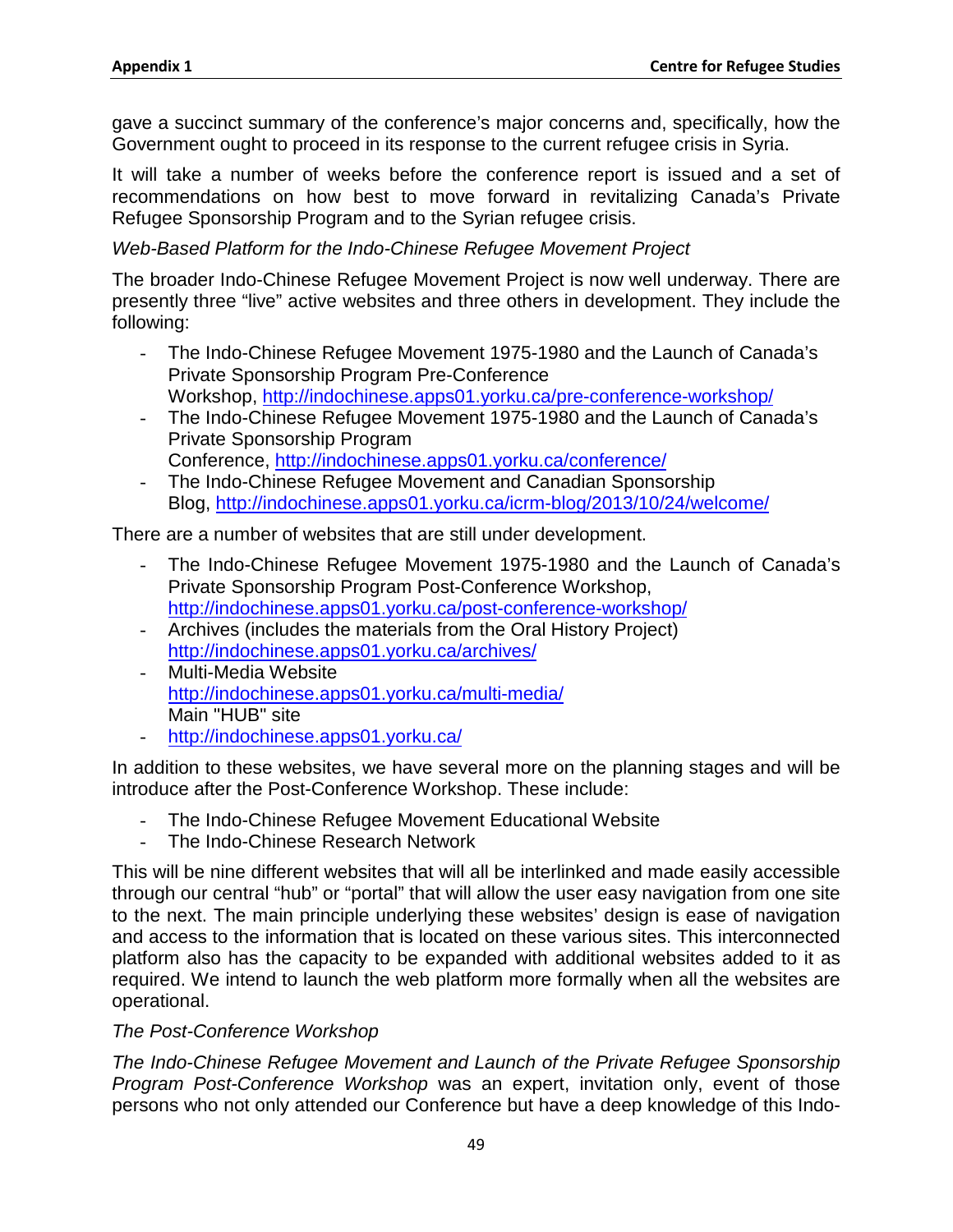Chinese Refugee Movement to Canada, along with the representatives of the key stakeholders involved in the formulation of policy with respect to the private refugee sponsorship program in Canada. This Post-Conference Workshop attracted some 30 participants who were interested in considering and discussing a number of important topics that came out of our main Conference and Pre-Conference Workshop. One of the key areas of concern was how to energize and to mobilize Canadian society in favour of increasing the number of privately sponsored refugees to Canada. Further details and the program for our Post-Conference Workshop are found on our website at [http://indochinese.apps01.yorku.ca/post-conference-workshop/.](http://indochinese.apps01.yorku.ca/post-conference-workshop/)

The Post-Conference Workshop was co-chaired by Mike Molloy, President of the Canadian Immigration Historical Society, and Dr. James C. Simeon, Director, School of Public Policy and Administration, Faculty of Liberal Arts & Professional Studies, York University. It featured presentations from Adjunct Professor Naomi Alboim, Queen's University, and Professor Emeritus Howard Adelman, Founding Director of the Centre for Refugee Studies and CRS Scholar, York University, who led a discussion on the lessons that were learned from the Indo-Chinese Refugee Movement in the late 1970s and early 1980s. Brian Dyck, Coordinator, of the Sponsorship Agreement Holders Association, Central Mennonite Committee, and Paulette Johnson, Refugee Sponsorship Coordinator, Archdiocese of Edmonton, examined the future of Canada's Private Refugee Sponsorship Program. The Workshop came together to consider a number of proposals for how best to move forward in light of the lessons learned from the Indo-Chinese Refugee Movement and the present challenges of the Private Refugee Sponsorship Program, the current global refugee crisis, and the prospects for galvanizing support within Canadian society not only to sponsor more refugees from war zones to Canada but to try to influence positive changes to government policies towards the reception and resettlement of more refugees in Canada.

The central focus of the Post-Conference Workshop was a paper prepared by Naomi Alboim and Howard Adelman, titled, *A Proposed Revised Refugee Resettlement Policy for a New Age. (Please see the following web link,* <http://indochinese.apps01.yorku.ca/post-conference-workshop/resources/>*.)* One of the major outcomes of the Post-Conference Workshop was to take this draft position paper and refine it further before sharing it with the Minister of Citizenship and Immigration, Chris Alexander. It was also agreed that Naomi Alboim, Howard Adelman and Mike Molloy would present this position paper to CIC officials in Ottawa and to various NGO and academic conferences in the coming weeks.

A number of other initiatives took shape at the Post-Conference Workshop. For instance, it was agreed that we should proceed to develop a capacity to undertake oral history projects at the CRS and/or York University and to continue to build the collection of interviews that were conducted with former key civil servants and former Indo-Chinese refugees who had resettled in Canada but also for other refugee movements that have resettled and made their homes in Canada. To this end, it was agreed that we would be holding a workshop or symposium with a number of other centres and organizations across Canada not only to engage in our oral history project on behalf of the Indo-Chinese refugees who arrived in Canada under the Private Refugee Sponsorship Program in the late 1970s or early 1980s, but to get their advice and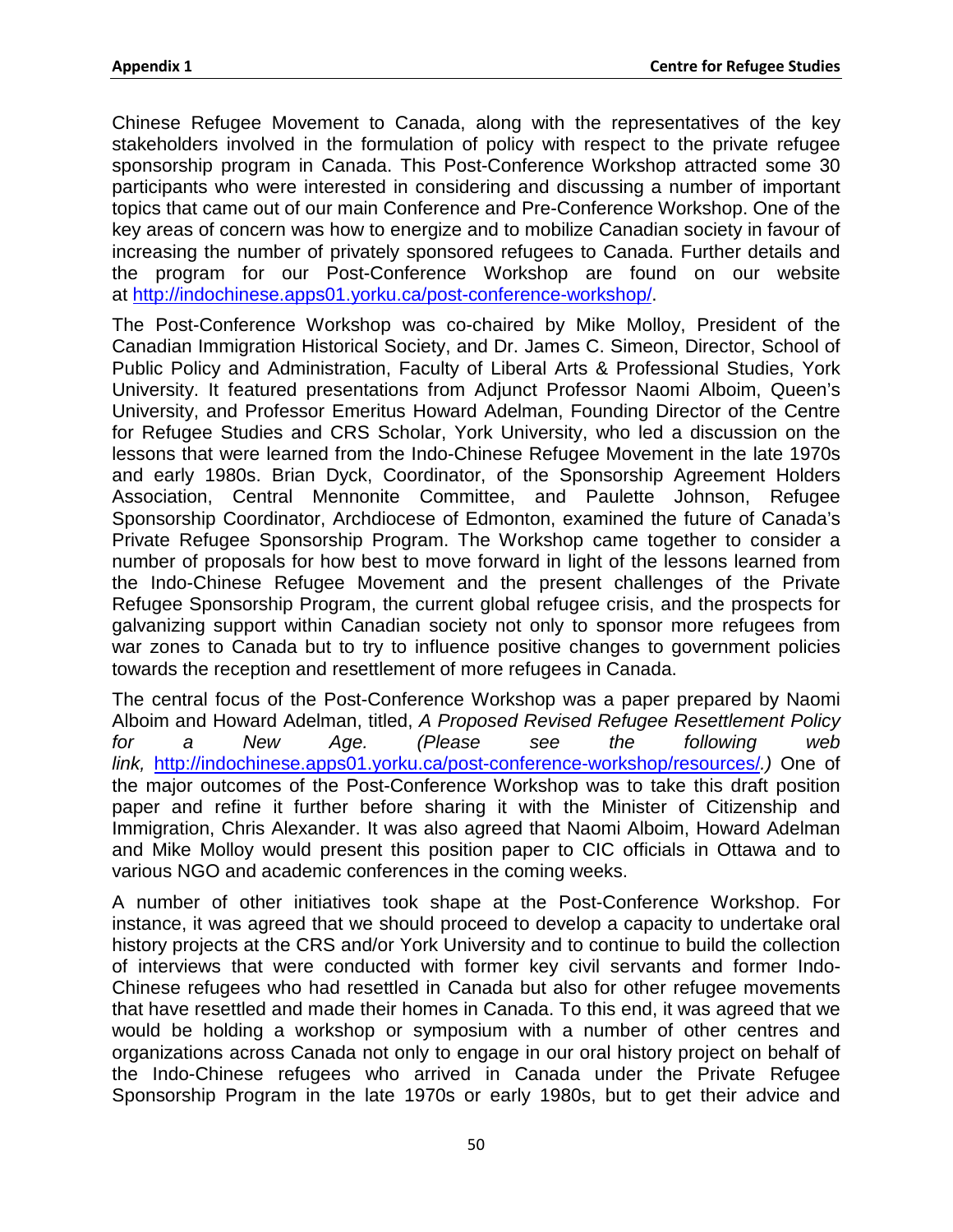assistance and to draw on their expertise on how best to structure and to develop a oral history platform and archives designated specifically for this purpose.

It was also agreed that we would be moving forward with our plans for a number of publications stemming from the Indo-Chinese Refugee Movement and the Launch of Canada's Private Refugee Sponsorship Program main Conference and the Pre and Post-Conference Workshops. The two main publication projects under consideration are an edited collection of academic articles on the Indo-Chinese Refugee Movement in Canada and a special edited volume of Refuge: Canada's Periodical on Refugees. A number of the Post-Conference Workshop participants were interested in these publication ventures.

#### *The Continued Development of the Web-Based Platform for our Indo-Chinese Refugee Movement Project*

During this quarterly reporting period there were a number of ongoing developments with our web-based platform for our Indo-Chinese Refugee Movement Project. The web-based platform continues to take shape. Over this reporting period, we have created a number of new websites such as central main site or "hub" where one could gain access to some nine different websites, [http://indochinese.apps01.yorku.ca/.](http://indochinese.apps01.yorku.ca/) Four new sites, at various stages of development, were added to the web platform. The site that has had the most attention has been the Archives. The Archives website will likely constitute the central repository of the web platform and will service all the other websites as well as the general public. The development of our Archives website will require a further infusion of funding to meet the standards of a modern online digital repository and the needs of the researchers, writers, and the public at large. In order to get this process underway, we initiated contacts with the York University Libraries to discuss how best to go about adding content to the current Archives website but also how to put together a major funding application to ensure that sufficient funds can be raised to build and to sustain the Indo-Chinese Refugee Movement in Canada Archives.

The plans currently in train are to have a major funding application ready to be sent to prospective donors over the next few months. We have been exploring various options for what ought to be including in the Archives and how best they could be maintained and sustained.

#### *SSHRC Connections Grant Awarded to the Indo-Chinese Refugee Movement Project*

In early January, we received very good news from the SSHRC had awarded us a grant of some \$37,000 for mobilizing knowledge around the Indo-Chinese Refugee Movement Project. This funding was obtained by leveraging the funds received by CIC for holding the main Conference and the Pre and Post-Conference events and related activities. The funds awarded by SSHRC will be used to fund three or more major activities: a docudrama based on the life experiences of one of the Indo-Chinese refugees who escaped their country and made their way to Canada; a subvention to *Refuge* for the publication of a Special 25<sup>th</sup> Anniversary Issue of the CRS and the continued advancement of refugee rights; and, the balance of funds would be ear marked for use in the development of an educational website for both instructors and students who are interested in learning more about the Indo-Chinese Refugee Movement in Canada. Various meetings have been held to discuss how best to realize these three major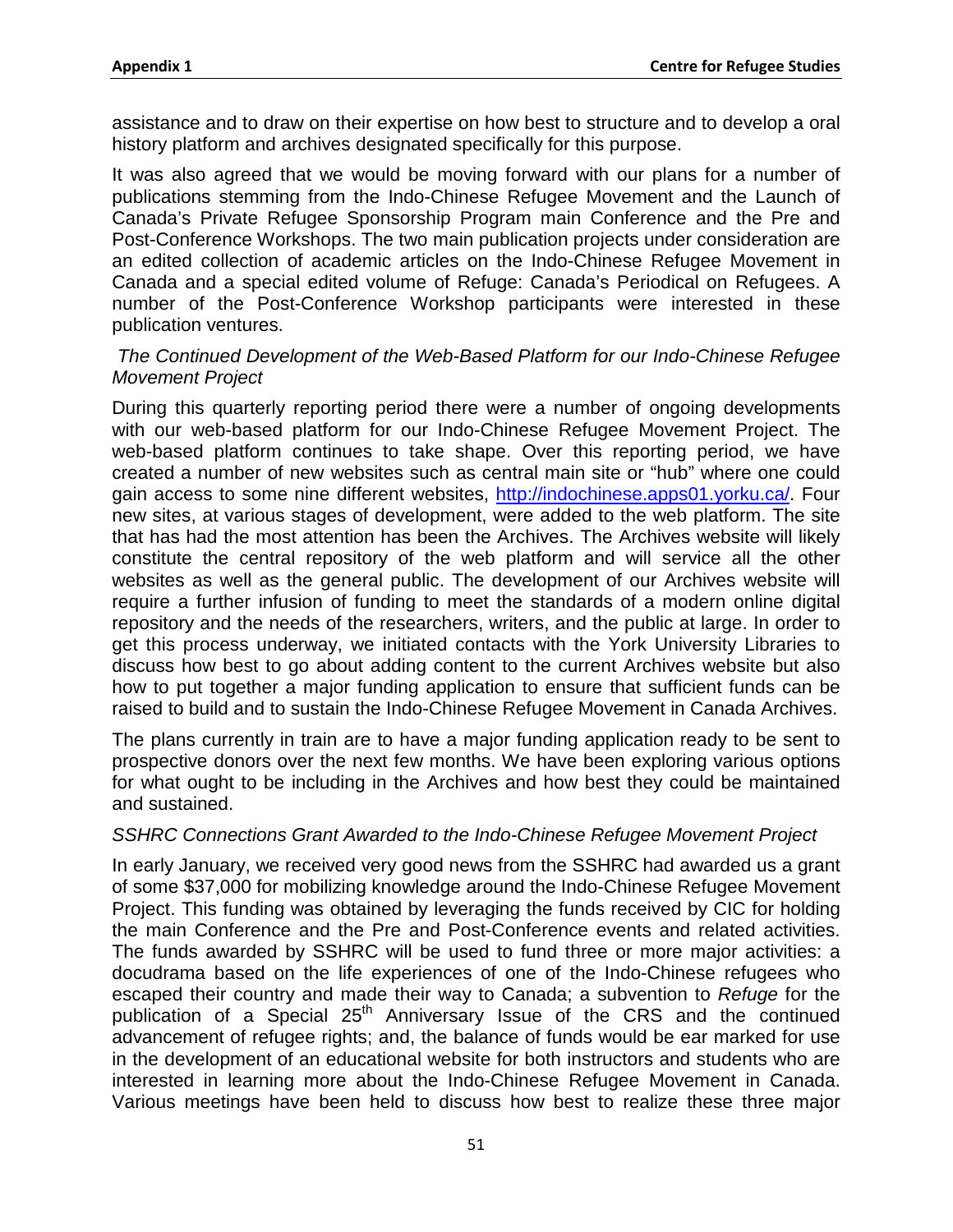initiatives with the SSHRC funds. Professor Emeritus Howard Adelman is taking charge of the docudrama and is working on obtaining additional funds to realize this project. It has been noted that in order to make a quality video it would cost anywhere from \$100,000 to \$150,000. The monies that have been provided for the production of a docudrama will be used to leverage further funding support to for this project.

The special issue of *Refuge* is still being developed and considered by the proposed guest editors, Mike Molloy and Professor James C. Simeon. And, the educational website for instructors and students interested in learning more about the Indo-Chinese Refugee Movement is also underway. The plans here are to hire a doctoral student in the Faculty of Education at York University to try to address the obstacles to teaching and to learning about the Indo-Chinese Refugee Movement in Canada. University Professor Don Dippo has kindly agreed to serve as a consultant on this particular project.

#### *Conclusions*

The Indo-Chinese Refugee Movement Project over the period December  $1<sup>st</sup>$ , 2013 to February 28<sup>th</sup>, 2014, was engaged in a number of very important activities. The principal activities over this period were: holding our Post-Conference Workshop on Friday, January  $24^{\text{th}}$ ; the continued development of our web based platform for our Indo-Chinese Refugee Movement Project; and, leveraging the funds received from CIC to apply and to obtain additional funding for new knowledge mobilization activities following the success of our main Conference and Pre and Post-Conference Workshops.

A wide and diverse range of activities are currently underway and gaining momentum. These include a major policy initiative that is being led by Naomi Alboim and Howard Adelman with the able assistance of Mike Molloy; the development of a oral history capacity at York University and, to this purpose, holding a workshop or symposium to examine and to discuss how this could best be achieved; the publication of an academic and scholarly edited collection based on the main Conference; the further development of our Indo-Chinese Refugee Movement in Canada web platform that will be centered on the creation of a major set of digital Archives for the vast holdings of the Indo-Chinese Refugee Movement; and, the use of our SSHRC awarded funds for the purposes of producing a docudrama; a 25<sup>th</sup> Anniversary Issue of *Refuge* that would be focused, in part, on how the Centre for Refugee Studies was established and how it has remained at the forefront of knowledge and research in the field of refugee issues; the use of a small amount of remaining funds for the creation of a practical, yet important, educational website that would concentrate helping instructors and students overcome the barriers to teaching and to learning regarding the Indo-Chinese Refugee Movement. This wide and diverse range of activities will pre-occupy of the principal researchers, practitioners, and organizers affiliated with this initiative for months to come.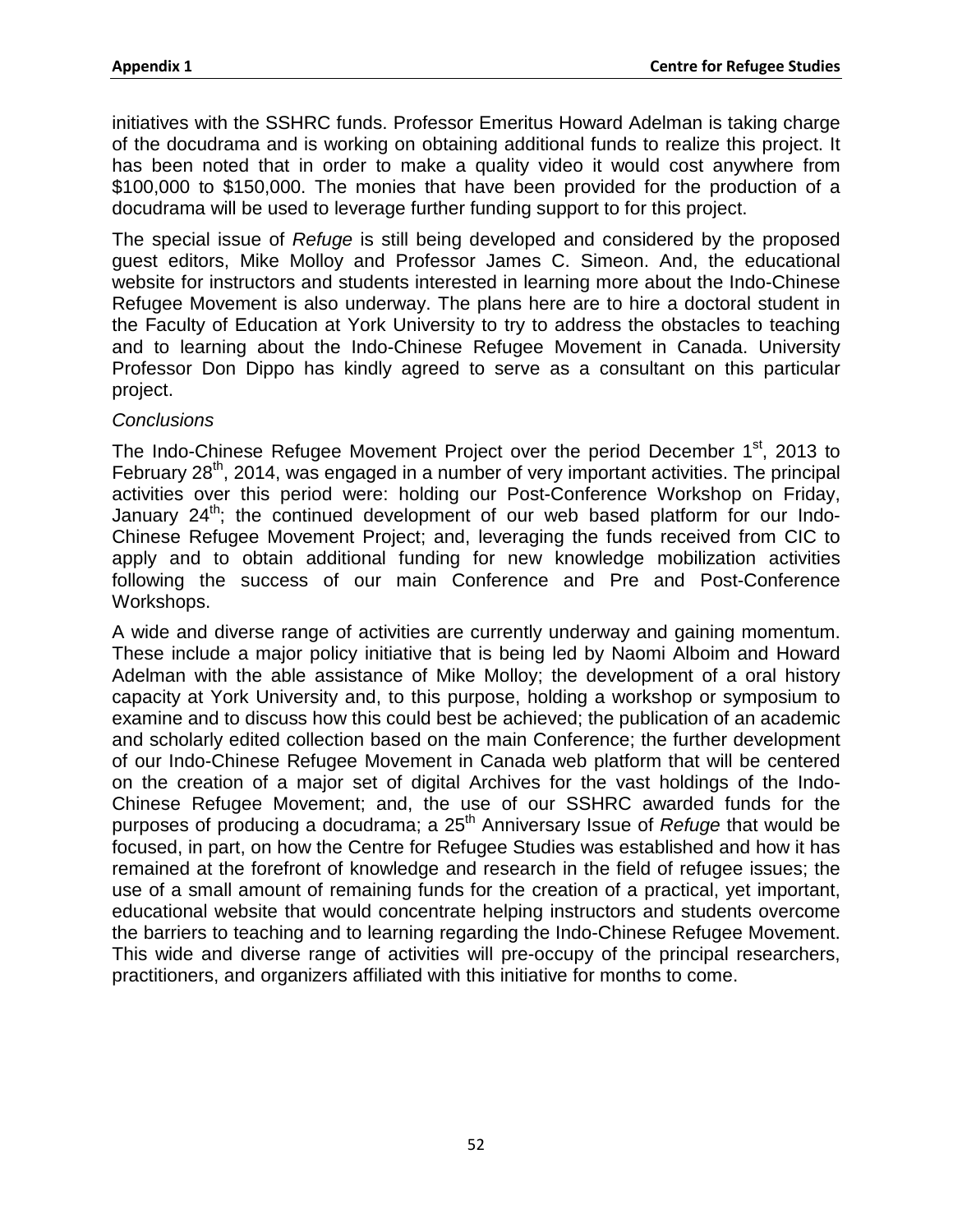

**CRS 2013-2014 SEMINAR SERIES**

# **FALL/WINTER SCHEDULE ALL SEMINARS WILL TAKE PLACE ON THE FOLLOWING DAYS: FALL: TUESDAYS, 2:30PM-4:00PM WITNER: WEDNESDAYS, 11:30AM-1:00PM \* LOCATION OF SEMINARS VARIES \***

**All events listed below are open to the public. Light refreshments will be served.**

# **TUESDAY, SEPTEMBER 24**

LOCATION: 519 Kaneff Tower, York University

*"Impacts of Recent Refugee Reform in Canada: What You Need To Know"* Moderator:

**Jennifer Hyndman**, Director, Centre for Refugee Studies

Panelists: **Sean Rehaag**, Associate Professor, Osgoode Hall Law School, York University

**Carole Simone Dahan**, Director, Refugee Law Office Member, Immigration and Refuge Board (TBA)

## **TUESDAY, OCTOBER 15**

LOCATION: 519 Kaneff Tower, York University

*"Pain, Pride and Politics: Post-War Activism and the Tamil Diaspora in Canada"* Moderator:

**RanuBasu**, Associate Professor, Department of Geography, York University

Speaker: **Amar Amarasingman**, Visiting Scholar, Centre for Refugee Studies

**TUESDAY**, **OCTOBER 22** LOCATION: 626 Kaneff Tower, York University

*"European Perspectives on Humanitarianism and Asylum"*

Moderator: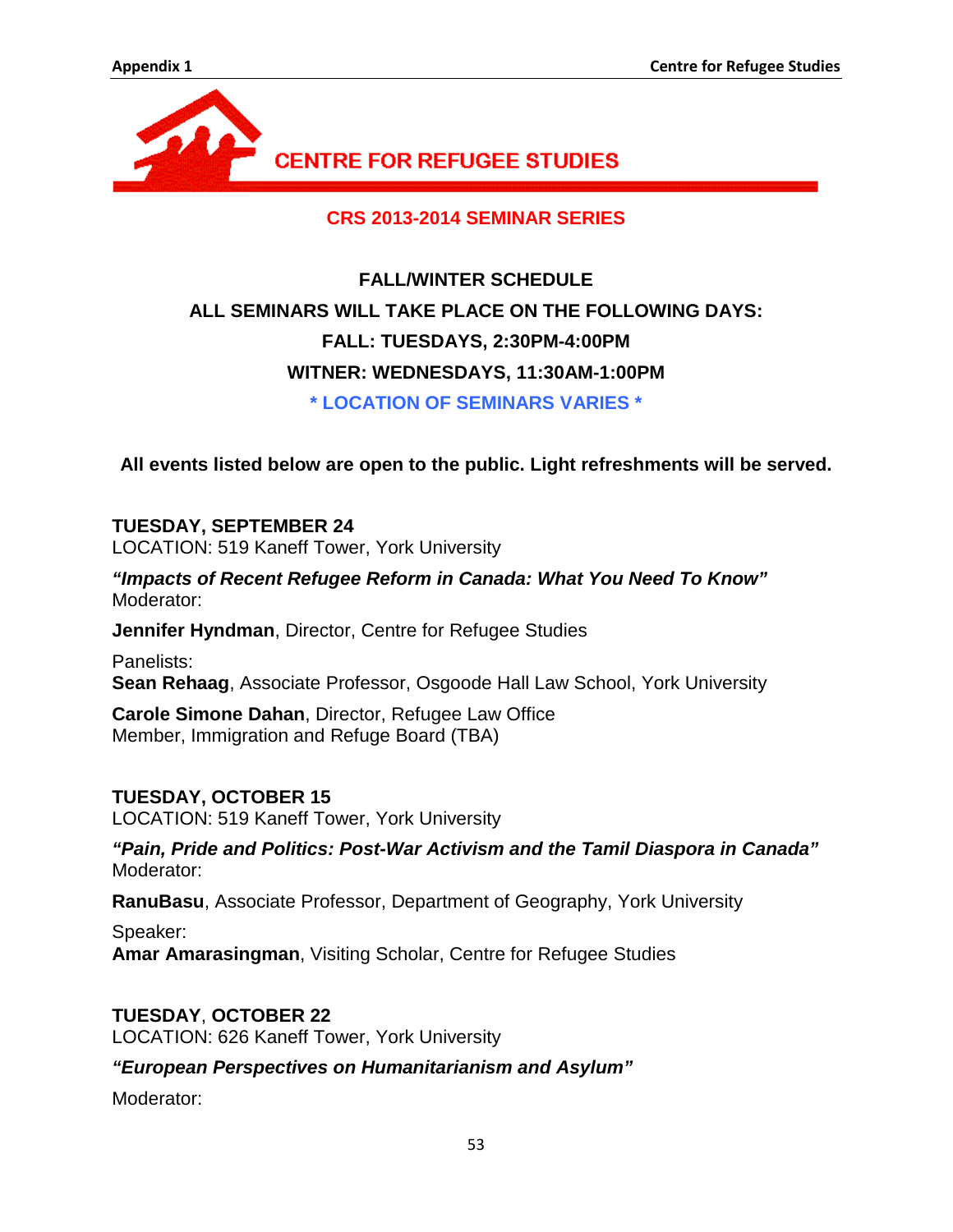**Jennifer Hyndman**, Director, Centre for Refugee Studies

Panelists:

**Chiara Gius**, Visiting Scholar, Centre for Refugee Studies

**Clemens Bernardt**, Visiting Scholar, Centre for Refugee Studies

## **TUESDAY, NOVEMBER 5**

LOCATION: 519 Kaneff Tower, York University *"Representing Roma: Critical Perspectives from Canada and Europe"*

Moderator:

**Gerald Kernerman**, Associate Professor, Department of Political Science, York **University** 

Panelists:

**Gina Csanyi-Robah**, Executive Director, Roma Community Centre

**Natasha Beranek**, Visiting Fulbright Scholar, Centre for Refugee Studies

**Paul St-Clair**, CultureLink / Roma Community Centre

## **TUESDAY, NOVEMBER 19th**

**6th Annual Howard Adelman Lecture at CRS**

**LOCATION: Room 280N,** York Lanes, York University

**TIME: 5:00pm – 8:00pm**

*"One Step Forward, Two Steps Back: Ezokola and the State of Exclusions in Canadian Refugee Law"*

## **SPEAKER**

**Catherine Dauvergne,** Trudeau Fellow, Professor of Law at University of British Columbia (UBC)

## **TUESDAY, NOVEMBER 26**

LOCATION: 519 Kaneff Tower, York University *"The Defector - Escape from North Korea"*

Moderator:

**Ali Kazimi**, Associate Professor, Department of Film, York University

'The Defector - Escape from North Korea'(2012), followed by Q&A with Director, **Ann Shin**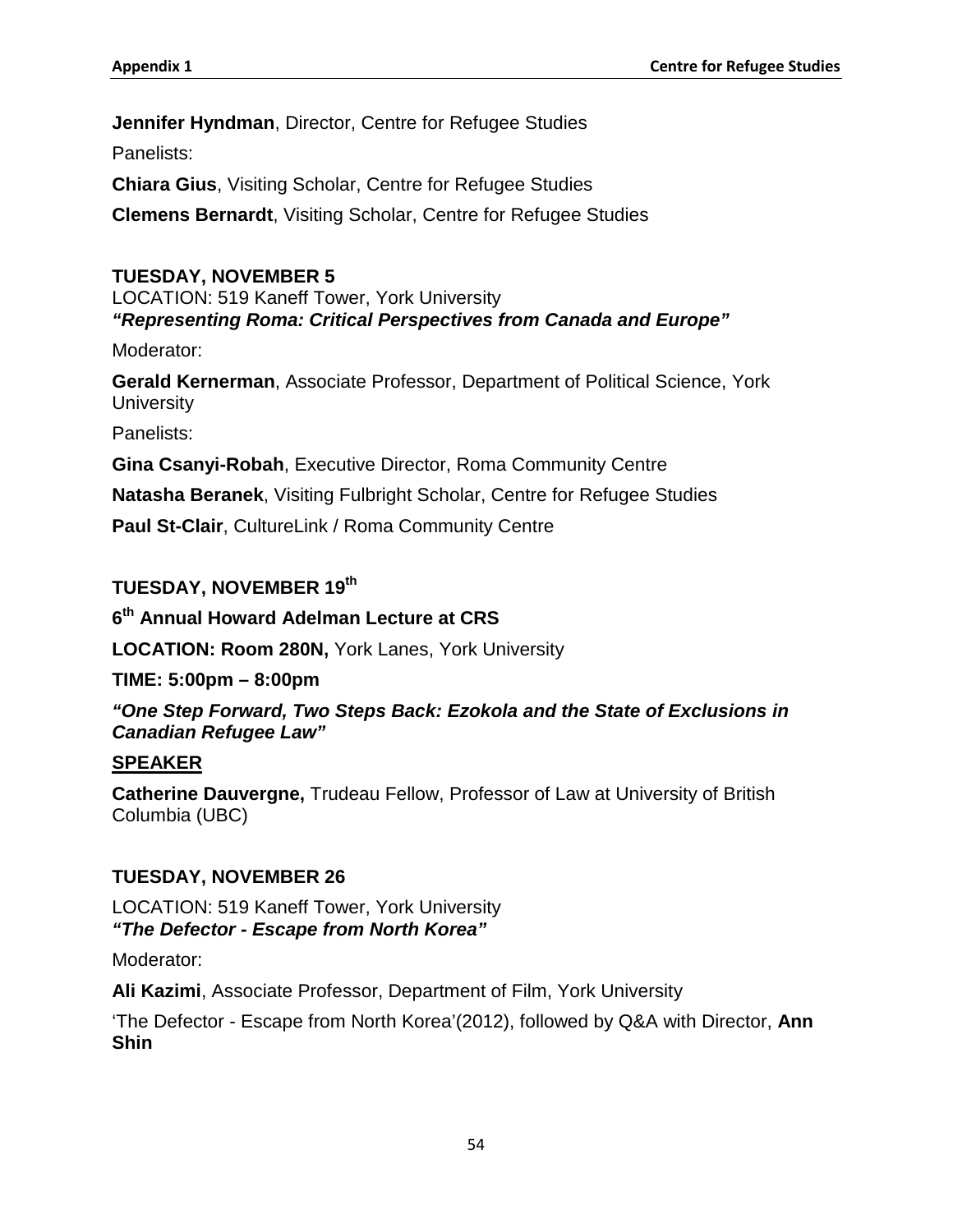## **THURSDAY, NOVEMBER 28th**

# **CRS 25TH Year Anniversary Celebration**

**LOCATION: Room 519,** Kaneff Tower,York University

**TIME: 3:00pm – 5:00pm**

*"Problematizing International Discourses on Displacement and Sexual Violence in Central Africa"*

## **SPEAKER**

**Dr. Patricia Daley,** Oxford University, UK

**THURSDAY, NOVEMBER 28, 2013**

**A Graduate Student Round Table Conversation**

**LOCATION: Room 138,** FES Building **(beside Osgoode Law School),** York University

**TIME: 12:00 – 1: 00pm**

*'Refugees, IDPs and Citizenship Rights: The Perils of Humanitarianism in the African Great Lakes Region'* 

## **SPEAKER**

**Dr. Patricia Daley,** Oxford University, UK

## **WEDNESDAY, JANUARY 8**

LOCATION: 280N York Lanes, York University *"Theorizing Immobility: The Uneven Distribution of the Capacity to Adapt to Crisis Situations"*

Moderator: **Jennifer Hyndman**, Director, Centre for Refugee Studies, York University

Speaker: **Michael Collyer**, Senior Lecturer, Department of Geography, University of **Sussex** 

## **WEDNESDAY, FEBRUARY 12**

LOCATION: 519 Kaneff Tower, York University

## *"The City of No Return? Apartheid Displacements and Post-apartheid Claims in Cape Town"*

Moderator: **Jennifer Hyndman**, Director, Centre for Refugee Studies, York University

Speaker*:* **Myriam Houssay-Holzschuch,** Professor of Geography at the University of Grenoble-Alpes/ Fellow, Institut Universitaire de France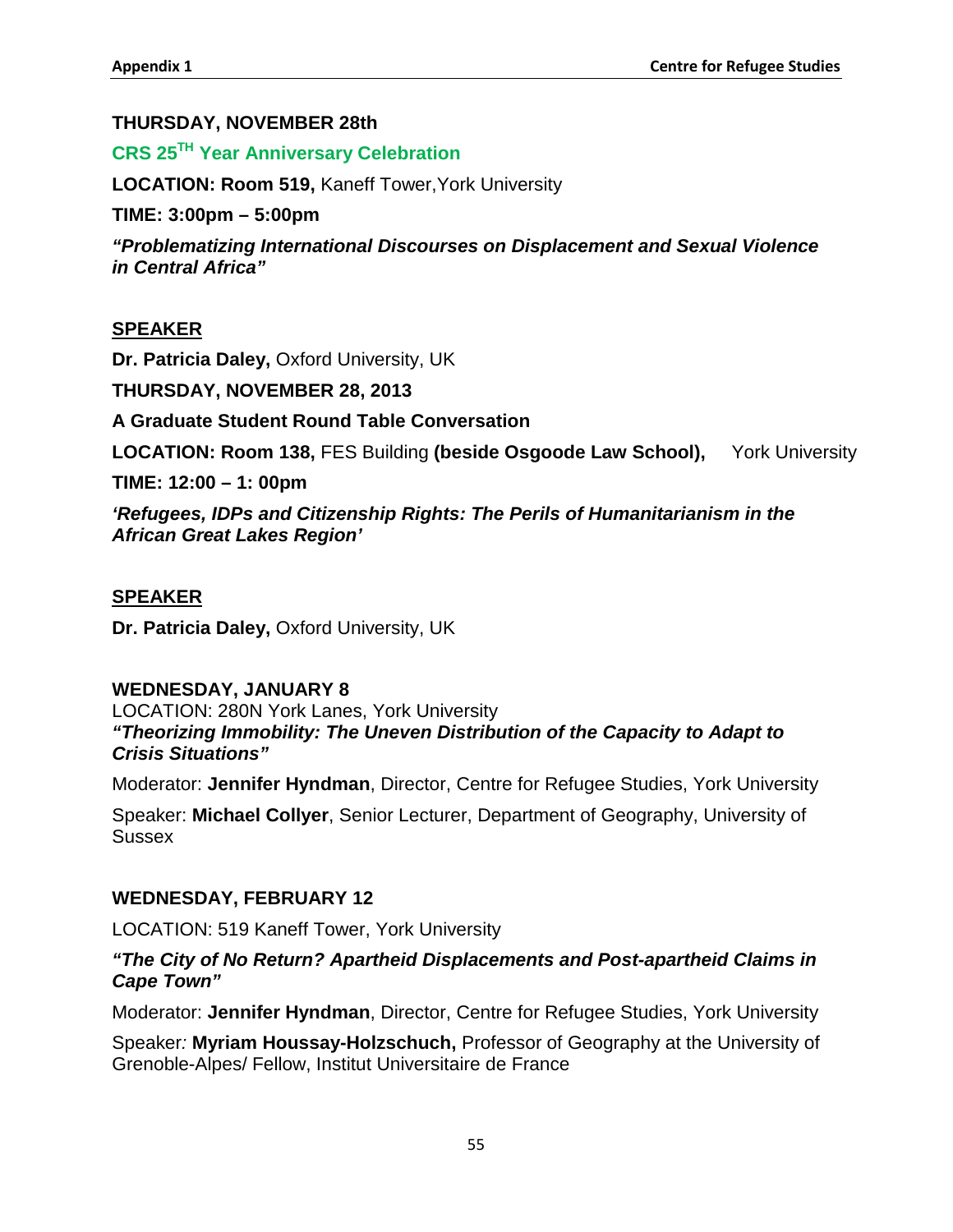## **WEDNESDAY, MARCH 12**

LOCATION: 626 Kaneff Tower, York University *"Stateless Citizenship: The Palestinian-Arab Citizens of Israel"*

Moderator: **Jennifer Hyndman**, Director, Centre for Refugee Studies, York University

Speaker: **ShouridehMolavi**, PhD Candidate, Political Science, York University

## **WEDNESDAY, MARCH 19**

LOCATION: 519 Kaneff Tower, York University *"Border Controls and Access to Asylum in North America and Europe"*

Moderator: **Johanna Reynolds**,PhD Candidate, Department of Geography, York **University** 

Speaker: **IdilAtak**, Assistant Professor, Department of Criminology, Ryerson University

## **WEDNESDAY, MARCH 26** CO-SPONSORED EVENT WITH REFUGEE LAW INITATIVE

LOCATION: Stedman Lecture Hall 120E, York University

**Centre for Refugee Studies (Toronto) – Refugee Law Initiative (London, UK) Special Joint Seminar on Armed Conflict, Generalized Violence and Asylum Law** *"The 'War Refugee' and International Law: New Global Approaches"*

Convenor:

**James Simeon,** Director, School of Public Policy and Administration, Faculty of Liberal Arts and Professional Studies, York University

Panelists:

**Jean-Francois Durieux**, Professor, International Law, Oxford University (retired)

**KeesWouters,** Senior refugee law advisor, Division of International Protection of UNHCR, Geneva

**Joseph Rikhof**, Senior Counsel, Manager of the Law, Crimes Against Humanity and War Crimes Section of the Department of Justice, Government of Canada.

**THURSDAY MARCH 27** CO-SPONSORED EVENT WITH CENTRE FOR FEMINIST RESEARCH

LOCATION: 519 Kaneff Tower, York University

## *"The Inhabitance of Loss in Sri Lanka and Guatemala: A Transnational Feminist Dialogue on Memorialization"*

Moderator: **EnaDua,** Director, Centre for Feminist Research, York University

Panelists: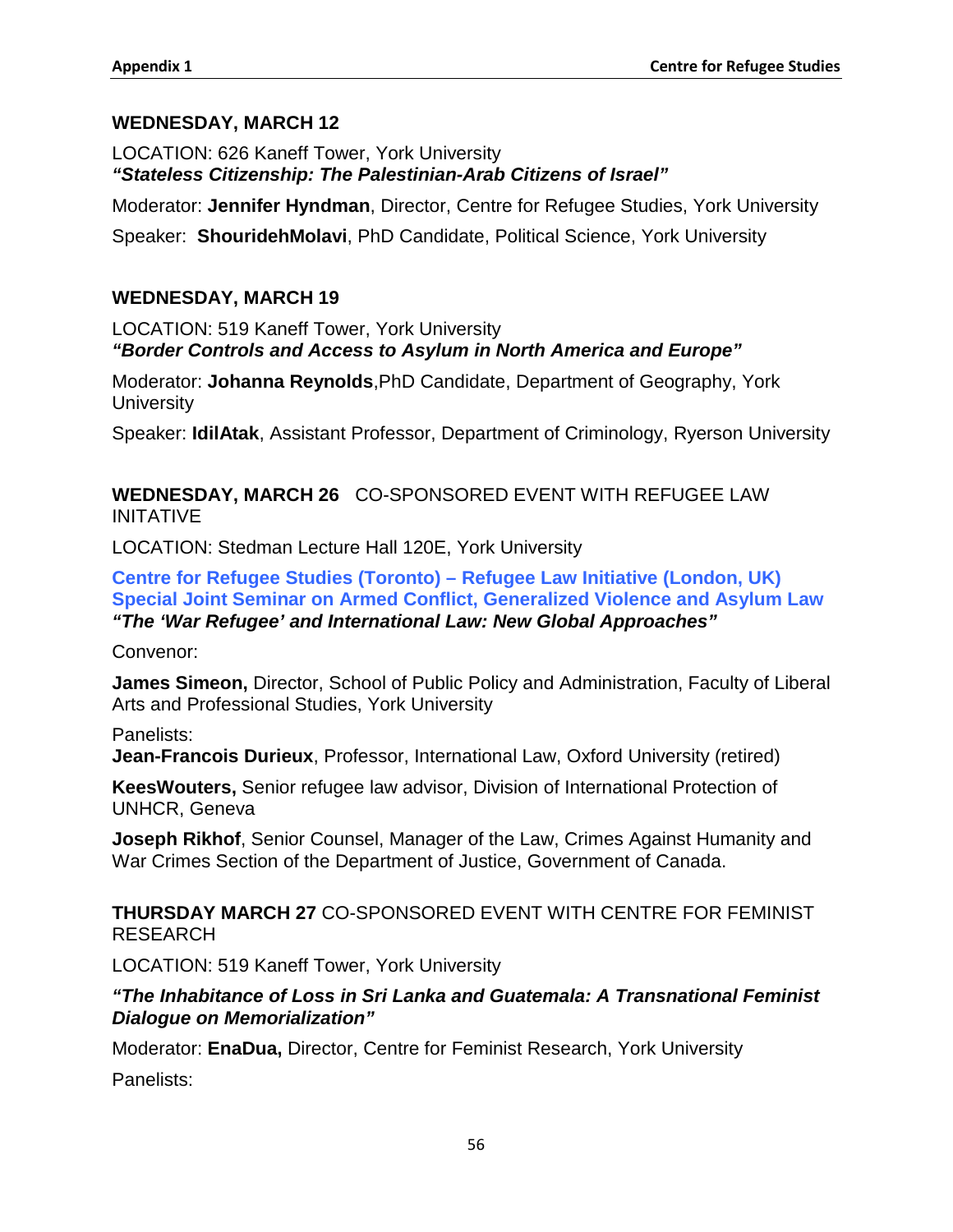**Alison Crosby,** Associate Professor,School of Gender, Sexuality and Women's Studies, York University

**Malathi de Alwis**, Independent Scholar,Open University,Colombo,Sri Lanka

## **WEDNESDAY, APRIL 16**

LOCATION: 626 Kaneff Tower, York University

## *"Celebrities: Humanitarians or Ideologues?"*

Moderator: **Jennifer Hyndman**, Director, Centre for Refugee Studies, York University Speaker: **IlanKapoor**, Professor, Faculty of Environmental Studies, York University

## **Co-Sponsored Events**

**NOVEMBER 7, 2013** (co-sponsored with Cinema and Media Studies, Liberal Arts and Professional Studies (LA&PS), Anthropology Department (LA&PS), York Institute for Health Research)

#### *"Narratives on Ability"*

**Gerardine Wurzburg**, an Academy Award winning documentary producer with an Honorary Doctorate from Syracuse University

## **APRIL 4, 2014** (co-sponsored with McLaughlin College)

## *Refugee Rights Day, "Acknowledging and Advancing Refugee Rights in Canada – April 4th,*

Panelists: **Barbara Jackman**, Jackman, Nazami and Associates;

**Loly Rico**, President – Canadian Council of Refugees, Co-Director – FCJ Refugee Centre;

**Ken Sandhu**, Interim Chairperson – Immigration and Refugee Board of Canada; Panel Moderator: **James C. Simeon**, Director – SPPA

## **APRIL 30, 2014** (co-sponsored with McLaughlin College)

**Special International Joint Public Seminar: Armed Conflict, Generalized Violence, and Asylum Law, "***Regional Perspectives on the Consequences of Displacement: War, Generalized Violence, and Refugee Protection***"**

**Dawn Chatty**, Department of International Development, University of Oxford;

**Susan Akram**, Clinical Professor of Law, School of Law, Director, International Human Rights Clinic, Boston University;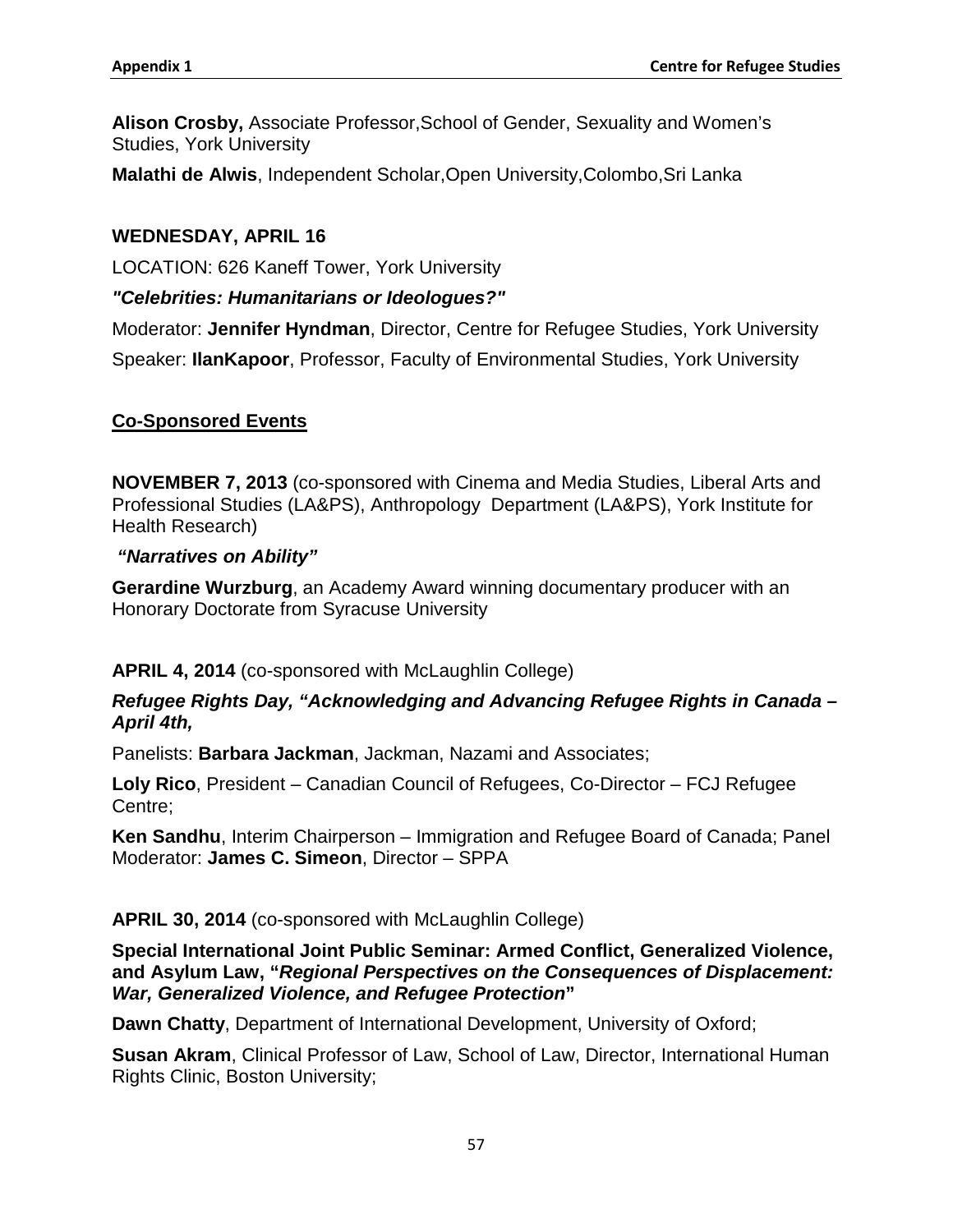**David James Cantor**, Director, Refugee Law Initiative (RLI), School of Advanced Study, University of London;

**Ahmed Arbee**, Head, Africa Chapter (South), International Association of Refugee Law Judges (IARLJ**);** 

**Justice Isaac Lenaola**, Justice, High Court of Kenya, Nairobi, and the United Nations Residual Special Court for Sierra Leone; Moderator:

**James C. Simeon**, Associate Professor and Director, School of Public Policy and Administration, Faculty of Liberal Arts & Professional Studies, York University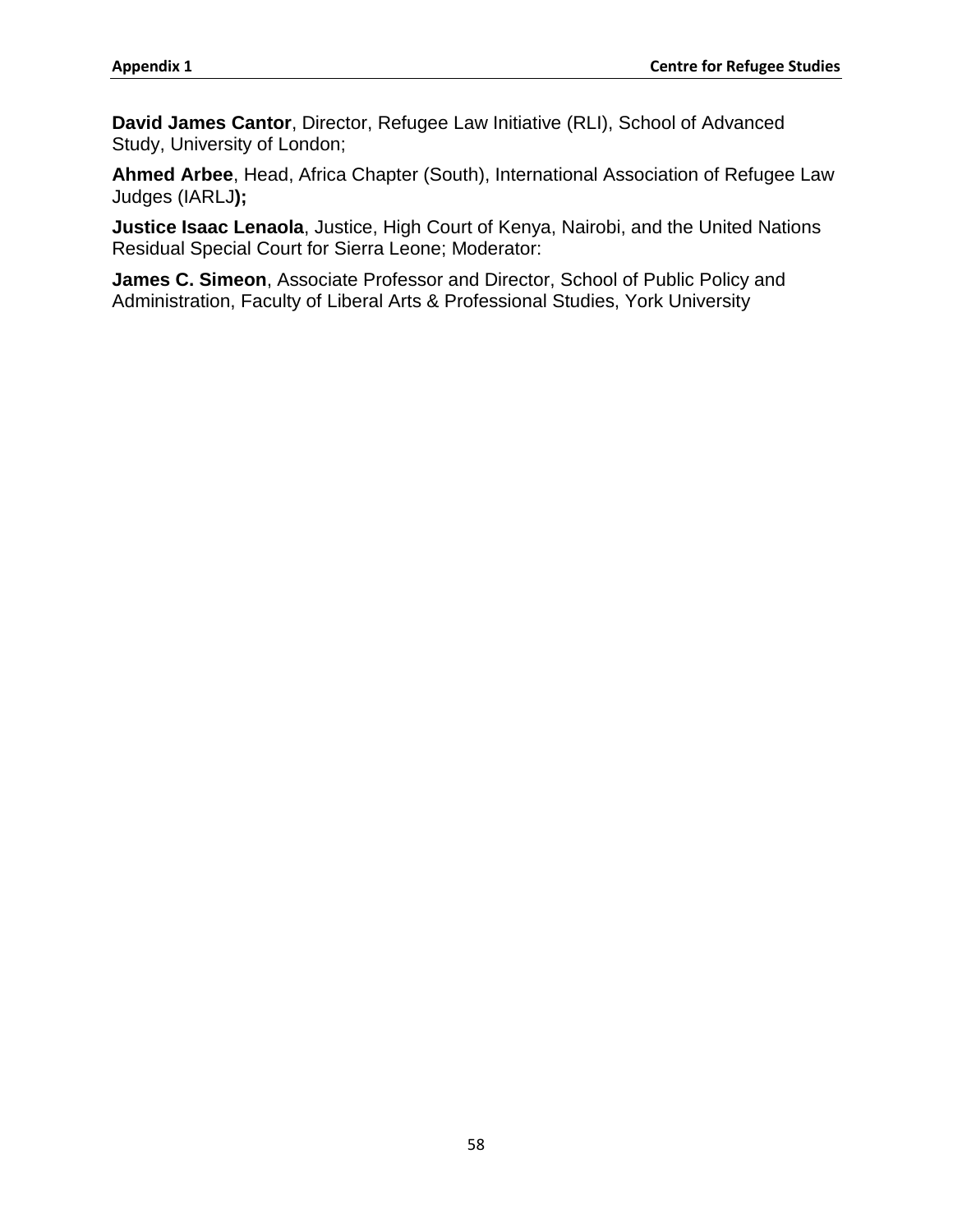# **Migration Matters**



## **\* LOCATION OF SEMINARS VARIES \***

## **JANUARY 22, 2014**

#### **Kickoff Event:** *Migration at the margins: Work, profit, or nation-building?*

**Leah Vosko***,* Department of Political Science; Canada Research Chair, Feminist Political Economy;

**Luin Goldring**, Department of Sociology;

**Andrew Crane***,* Schulich School of Business; Director, Centre of Excellence in Responsible Business

#### **JANUARY 29, 2014**

#### **"***When the Escalator Gets Stuck: Intergenerational Social Mobility in Canada's Filipino Community***"**

Moderator: **Jennifer Hyndman***,* Director of Centre for Refugee Studies; Departments of Geography and Social Science);

**Philip Kelly**, Associate Professor, Department of Geography and Director, YCAR

#### **FEBRUARY 26, 2014**

**Roundtable: "***Beyond identity and integration? Defining citizenship in a transnational age***,"** Moderator: **Luann Good Gingrich**, School of Social Work; Migration Matters Coordinator; Panelists:

**Secil Erdogan**, Department of Sociology;

**Aitana Guia**, Department of History;

**Daphne Winland**, Department of Anthropology

#### **MARCH 13, 2014**

**"***Labour Migration, 'Unfree Labour', and Resistance,"*

**Aziz Choudry**, McGill University;

**Adrian Smith***,* Carleton University;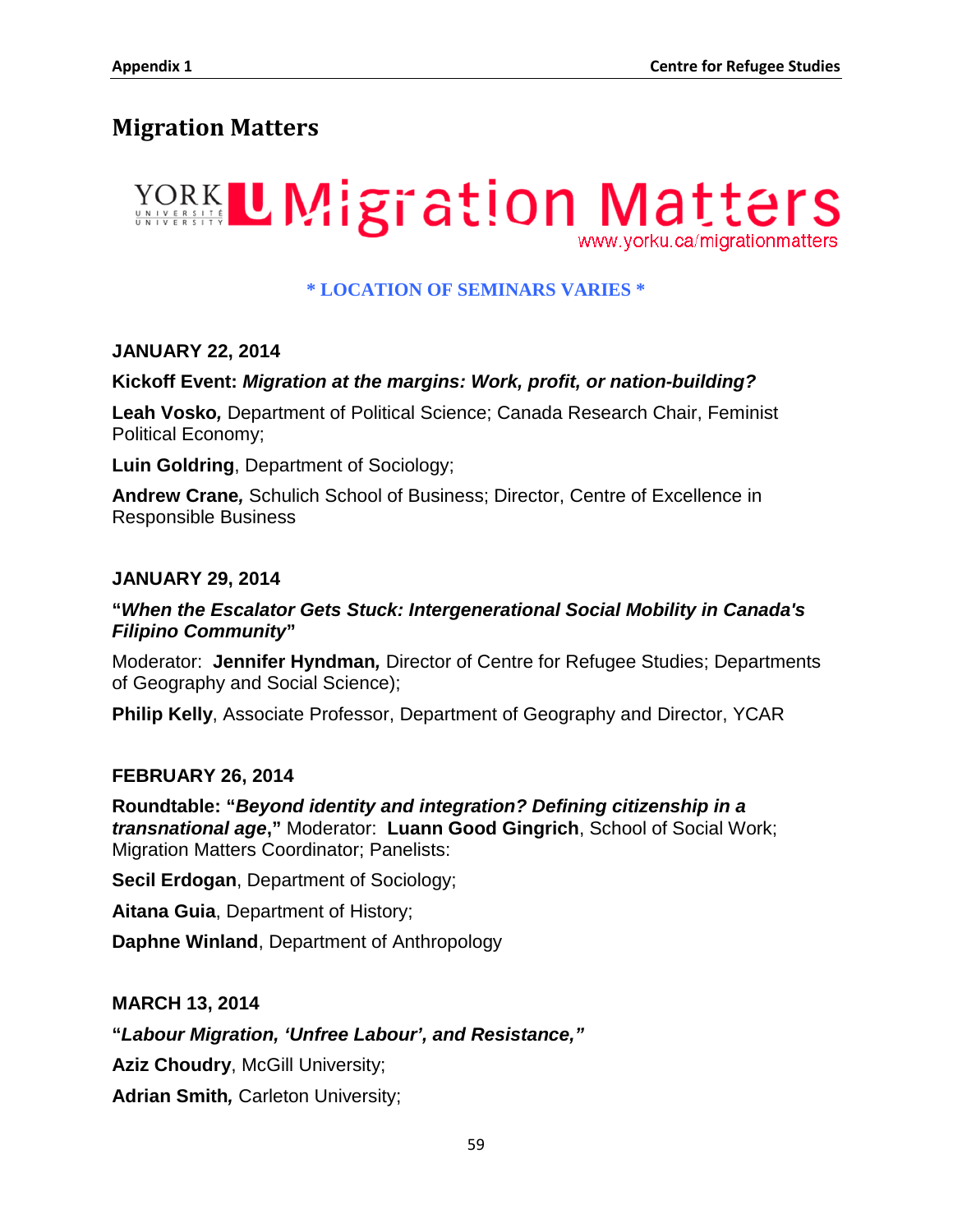**Fay Faraday***,* the incoming Packer Chair in Social Justice at York (co-sponsored with the Global Labour Research Centre, York University)

#### **MARCH 20, 2014**

#### **"***Translating Culture,"*

Moderator: *Christina Clark-Kazak*, International Studies/Professeure agrégée, Études Internationales, Glendon College;

Panelists*:* **Aurelia Klimkiewicz,** Translation & Interpretation, Glendon;

**Sailaja Krishnamurti,** Humanities, Keele;

**Roberto Perin,** History, Glendon

#### **MARCH 28, 2014**

## **"***Borderlands, Transatlantic Diasporas, and Transpacific Networks: The Spatial Turn in Migration History,"*

**William Jenkins,** Departments of History and Geography, York University;

**Laura Madokoro,** McGill University;

**Benjamin Bryce,** University of Toronto (co-sponsored with the Department of History)

#### **APRIL 22, 2014**

#### **"Arts-Based Methodologies in Migration Research"**,

Moderator: **Luann Good Gingrich**, Associate Professor, School of Social Work & Coordinator, Migration Matters,

**Magdalena Kazubowski-Houston**, Assistant Professor, Department of Theatre;

**Modesto Amegago**, Assistant Professor, Department of Dance;

**Deborah Barndt**, Professor, Faculty of Environmental Studies

# **Andrew Forbes Resource Centre**

The Andrew Forbes Resource Centre, located on the  $6<sup>th</sup>$  floor of the Kaneff Tower, has seen increased activity over the last year. Housing CRS' vast collection of key books, articles and grey material, this past year two new collections were donated to the centre by founding Director Howard Adelman and former Director Susan McGrath. They contain important and unique archival materials on refugee issues that are in the process of being catalogued and digitized. The Centre also saw a substantial improvement in students and researchers using the space. Over 100 individuals have accessed the collection in the past year. The entire collection is almost completely recatalogued and made compatible with Scott Library's system. The Resource Centre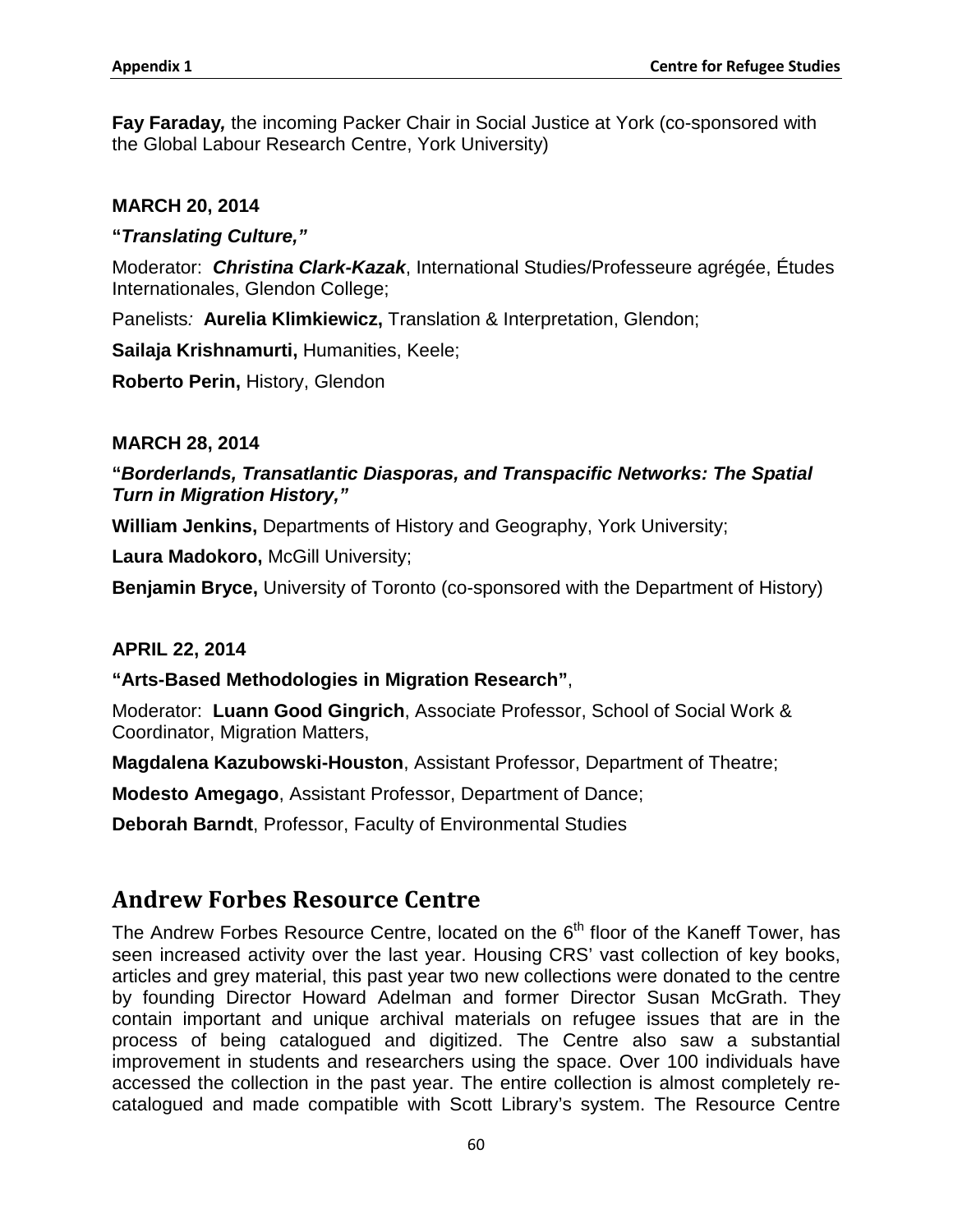Coordinator, Dr. Faida Abu-Ghazeleh, has been a very important member of the CRS staff, and the substantial amount of work that has been completed is due entirely to her perseverance and dedication.

With consultation and direction from the CRS Coordinator, Prof. Jennifer Hyndan, and under the leadership of Resource Centre Coordinator Dr. Abu-Ghazeleh, the Resource Centre team worked hard to reorganize boxed collections of books, documents, journals and research papers into an easily accessible and busy library. All existing materials were re-catalogued and updated on the RefWorks cataloging system. Call numbers were categorized and the physical collection was shelved. The new cataloguing system was developed to improve efficiency in locating and utilizing reference services for local and international scholars, students and researchers in the field of refugee studies.

#### **Achievements**

Over the last 4 years, Resource Centre Coordinator Dr. Abu-Ghazeleh has supervised a project which aimed to digitize, update and reorganize the collection. This projected involved hundreds of new books, articles, journals, VCRs, CDs, DVDs, government resources and archival documents.

Over the last year, the coordinator has made an effort to create an inviting and intellectually stimulating environment for academics, graduate and undergraduate students and visiting scholars. As a result, the Andrew Forbes Resource Centre has developed into a friendly and supportive academic environment. Over the last year, the Centre has had more than 100 people sign-in and use the space

#### **Volunteer and work studies students**

The Resource Centre has two work study students working on two different projects. One student is currently working on a scanning project which creates an online archive for newspapers articles related to refugees and/or immigration internationally. Another student is working on scanning various materials for the Indochinese project.

Over the last year there have been 5 student volunteers each working on small projects including data entry, scanning and shelving.

#### **Completed Projects for the 2013/2014 year**

All VHS cassettes and DVDs have been cataloged, entered in RefWorks, assigned an abstract, assigned call numbers, labeled and shelved.

Paper files have been organized thematically, re-catalogued, granted new call numbers and entered in Refworks.

Academic articles have been organized thematically, granted an acquisition number and entered into Refworks.

Various journal, newsletter and article collections have been re-organized.

All PhD and MA theses have been cataloged and entered in RefWorks.

## **Projects in progress for the 2014/2015 year**

Cataloging new books and updating them RefWorks.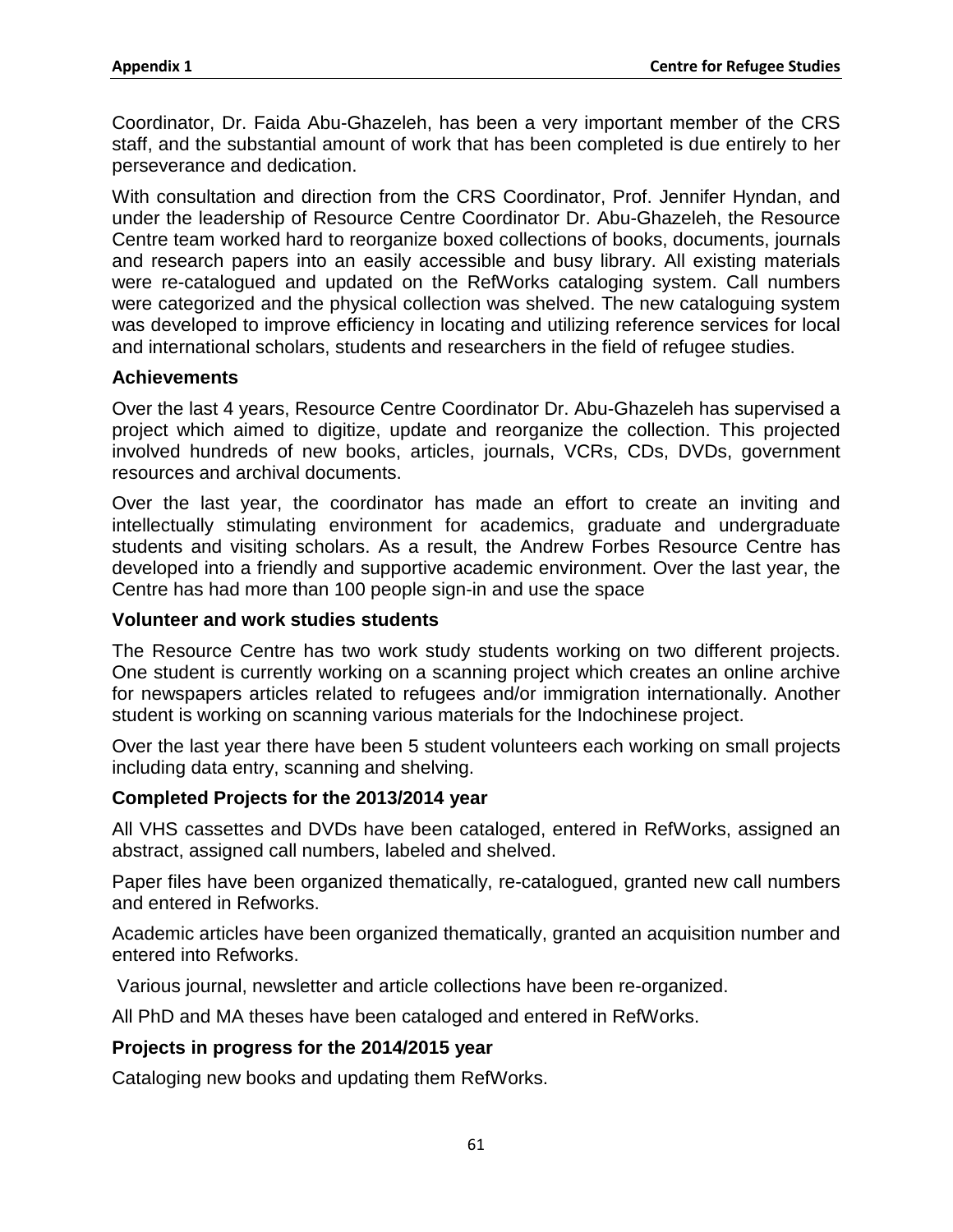CRS storage boxes are being examined; materials before 2007 are being purged and materials before this date are being kept for storage.

Work is continuing on the IRB case archive.

#### **The Howard Adelman Collection**

In November 2013 the Centre received 5 large boxes from CRS founding Director Dr. Howard Adelman. The boxes contained a number of archival resources about refugees. The coordinator is currently working on organizing and scanning materials related to Palestinian refugees written by Howard Adelman so that the material can be digitalized on the CRS website. The files currently being worked on include articles in the UNRWA Archive, articles specifically written on Palestinian and other refugee groups and 47 PDF articles stored and retrieved from a CD in the collection. Thus far 24 articles have been scanned to PDF. A total of 63 books were donated by Dr. Howard Adelman and are currently being catalogued.

#### **Other activities**

45 books were put on reservation from Dr. Luann Good Gingrich

A collection of books, journals, and newsletters were donated by former Director Dr. Susan McGrath and are in need of cataloguing

2 boxes of books were sent to Brazil as a donation to Dr. Andrea Pacheco Pacifico

### **Media Engagement**

Tamil Vision International (Ontario TV cable channel); J. Hyndman and recent grad student, Petra Molnar Diop, discussed the implications of the new refugee adjudication system for 30 minutes on *Crossroads*, a weekly news program.

CBC Ideas – faculty was interviewed for a documentary, *Conflicted Cities*

<http://www.cbc.ca/ideas/episodes/2014/03/20/conflicted-cities/>

*Globe and Mail*- contributed to article on Typhoon Haiyan

*Toronto Star* (online/print editions) – contributed to two articles on Typhoon Haiyan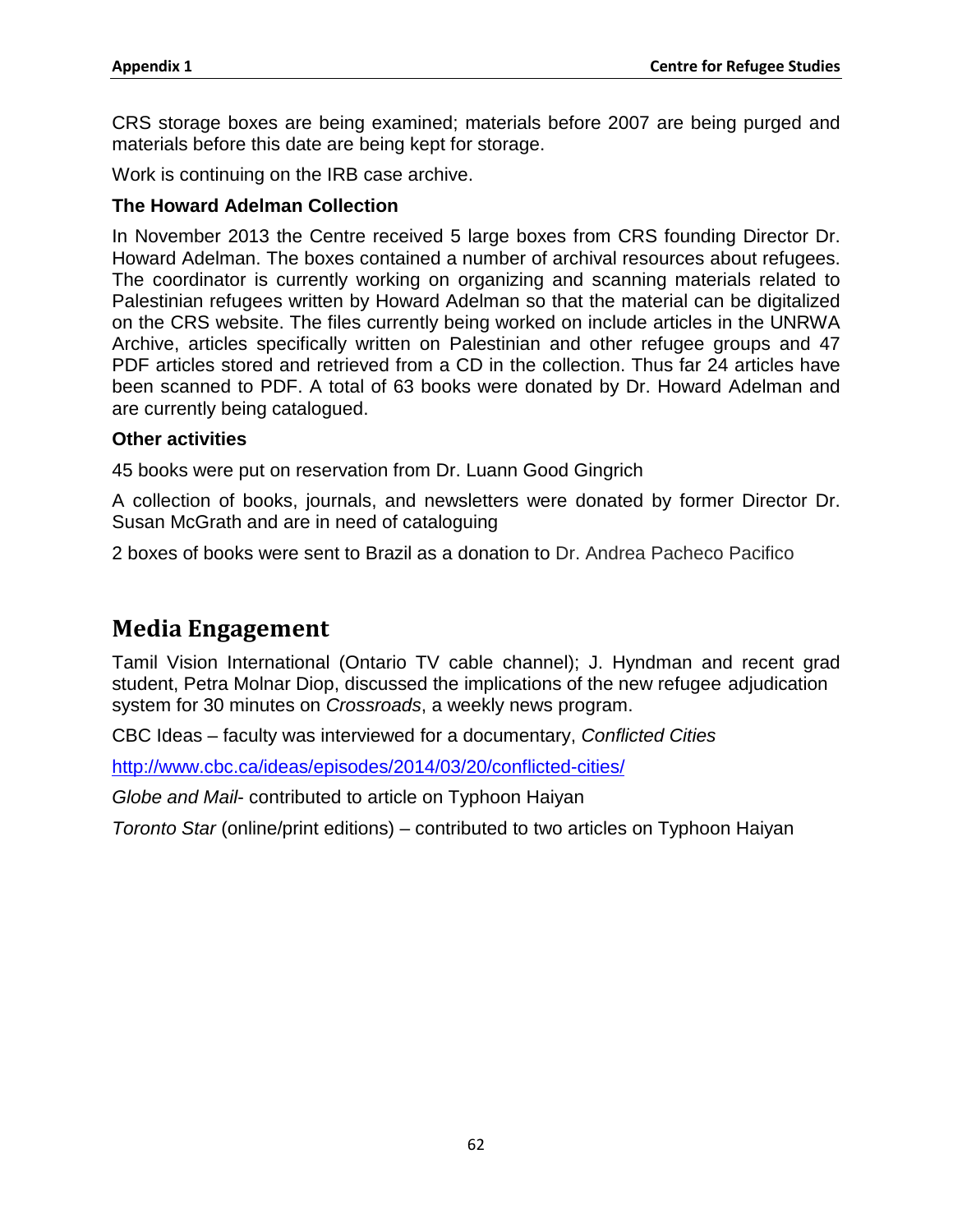### **CERIS**

### **Summary of Activities, 2013-2014**

### **By**

# **Adnan Türegün, Director**

### **May 1, 2014**

CERIS has completed the first year of activities under its two-year Hosting Agreement with York University. During the year, CERIS was involved in both reorganization and fulfillment of its renewed mandate to bridge migration research, policy, and practice.

The CERIS Management Board hired a new Director in September 2013. Following the hiring, the Management Board renewed the terms of reference for its members and its co-chairs, recruited new members, and revised CERIS affiliation policy. This was followed by the hiring of a part-time Coordinator and a full-time Knowledge Exchange Officer for the organization. Rebranding of CERIS communication and dissemination outlets has also been planned.

In line with its renewed mandate, CERIS carried out three main types of substantive activities during the year:

### **1) Research**

With a view to sustaining itself in the long term, CERIS spearheaded a Letter of Intent (LOI) application to SSHRC for a Partnership Grant. York University is the applicant (host institution) and Dr. Valerie Preston the Principal Investigator for the LOI, which asks for \$19,996.20 to develop a full funding proposal in the amount of \$2,499,621. Titled "Migration and Resilience in Canadian Cities: Confronting Risks and Building Capacity," the LOI involves 17 partners and 53 participants from research, policy, and service communities in Ontario and Quebec.

### **2) Research Synthesis**

Via York University, CERIS concluded a Contribution Agreement with the federal Department of Citizenship and Immigration Canada, which is valued at \$136,647. Titled "Synthesizing Knowledge on Five Themes of Canadian Immigration," the project has produced five comprehensive research syntheses in the areas of settlement and integration, foreign credential recognition, citizenship, multiculturalism, and refugees. The project involved lead researchers and research assistants from six Ontario universities, including York University.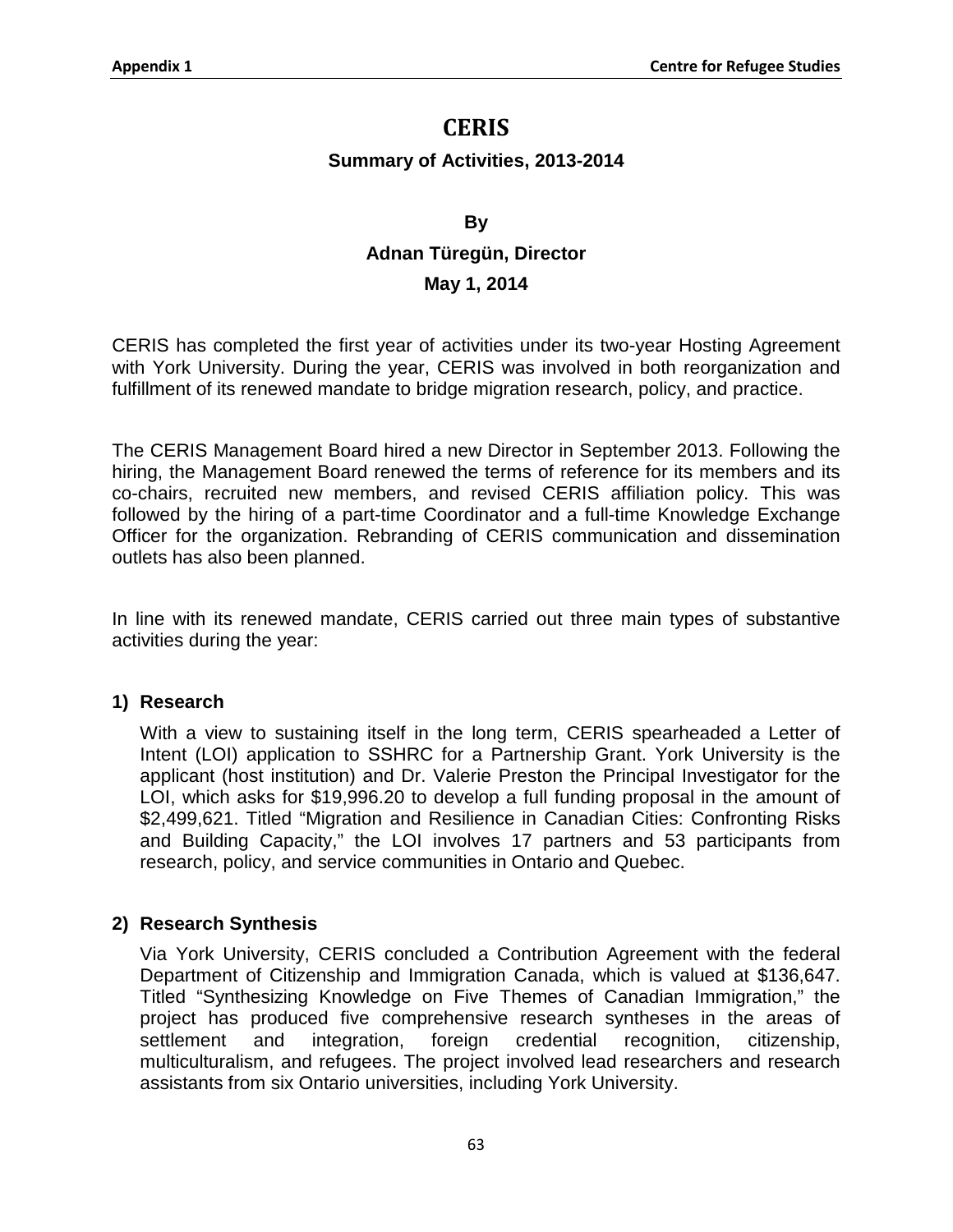### **3) Knowledge Mobilization**

- **a) Seminars and Panel Discussions:** From September 2013 to April 2014, CERIS organized six seminars and panel discussions bringing together representatives from research, policy, and service communities to discuss topical issues in migration and settlement.
- **b) Publishing:** In addition to its online publishing, CERIS sponsored a book titled *Immigrant Integration: Research Implications for Future Policy* drawing on the 2012 Metropolis conference in Toronto.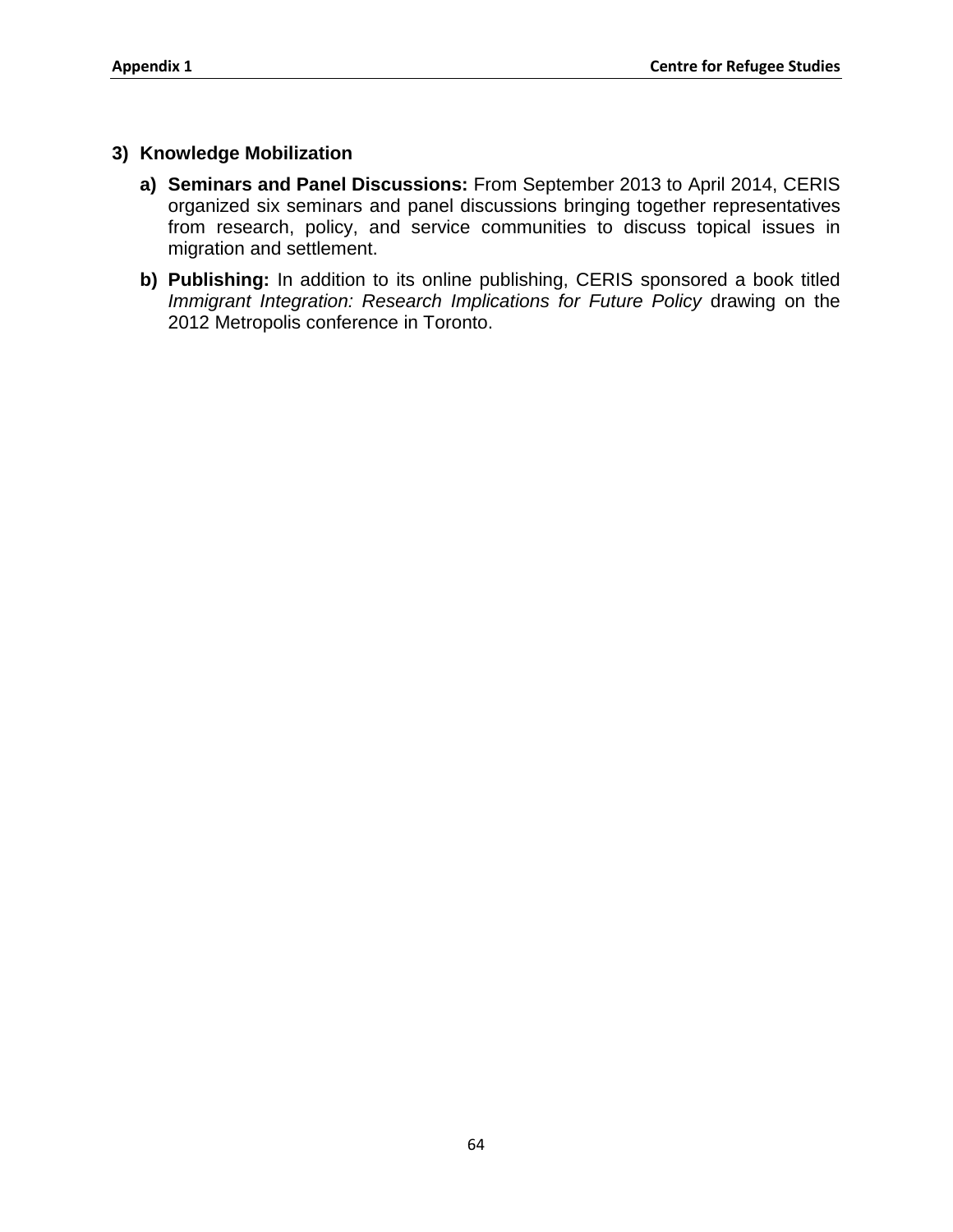# Appendix 2

# **Table of Contents**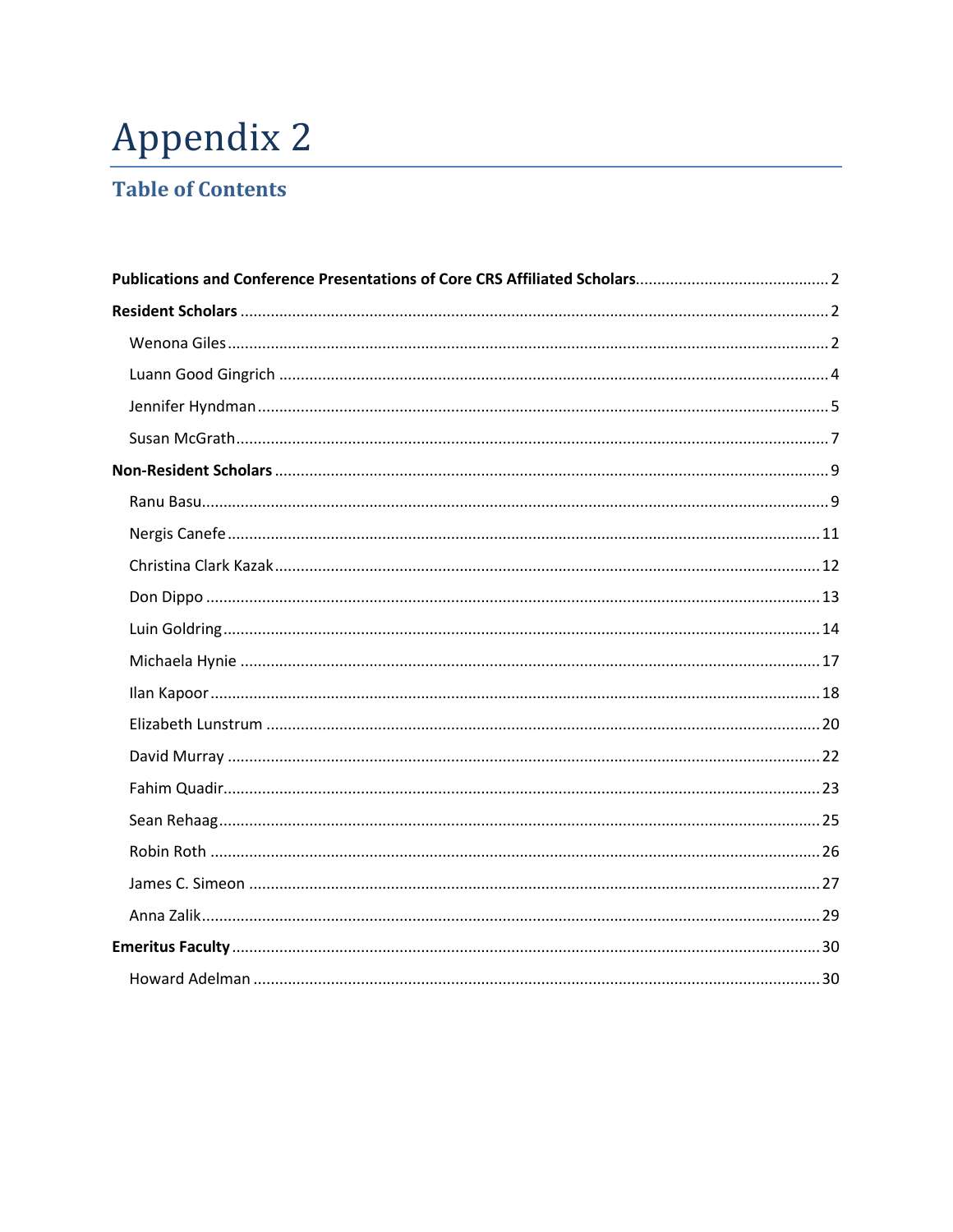# <span id="page-76-0"></span>Publications and Conference Presentations of Core CRS Affiliated **Scholars**

### <span id="page-76-1"></span>**Resident Scholars**

# <span id="page-76-2"></span>**Wenona Giles**

### **Significant Achievement in 2013-14**

2013 Recognition of 2012-13 Research Leaders, York University

### **Scholarly Books**

Romero, Mary; Valerie Preston and Wenona Giles. 2014. *When Care Work Goes Global: Locating the Social Relations of Domestic Work.* UK: Ashgate Publishing.

### **Peer Reviewed Chapters in Books**

Giles, W. 2013. "Women Forced to Flee: Refugees and Internally Displaced Persons" Carol Cohn (Eds), *Women and Wars*. Cambridge UK: Polity Press.

### **Contributed Presentations (peer reviewed)**

"*Permanent Temporariness: Livelihood, Insecurity and Other Consequences for Afghans in Iran*". Conference on *Migration and Displacement in and from Afghanistan.*Sept 20-21, 2013. Department of Social Anthropology and Forum for Asian Studies. Stockholm University, Sweden.

### **Conferences organized**

Co-organizer of Annual Workshop for BHER international partners. June, 2014.

### **Research Funding**

### **External Funding**

2013-18 Principal Investigator. "Building primary/secondary teaching capabilities in the Dadaab refugee camps and locally in Dadaab, Kenya by increasing access to higher education". \$4.5M funding for 5 year project. Canadian International Development Agency. Project is co-led with Prof Don Dippo and Dr. Aida Orgocka. See website: http://crs.yorku.ca/bher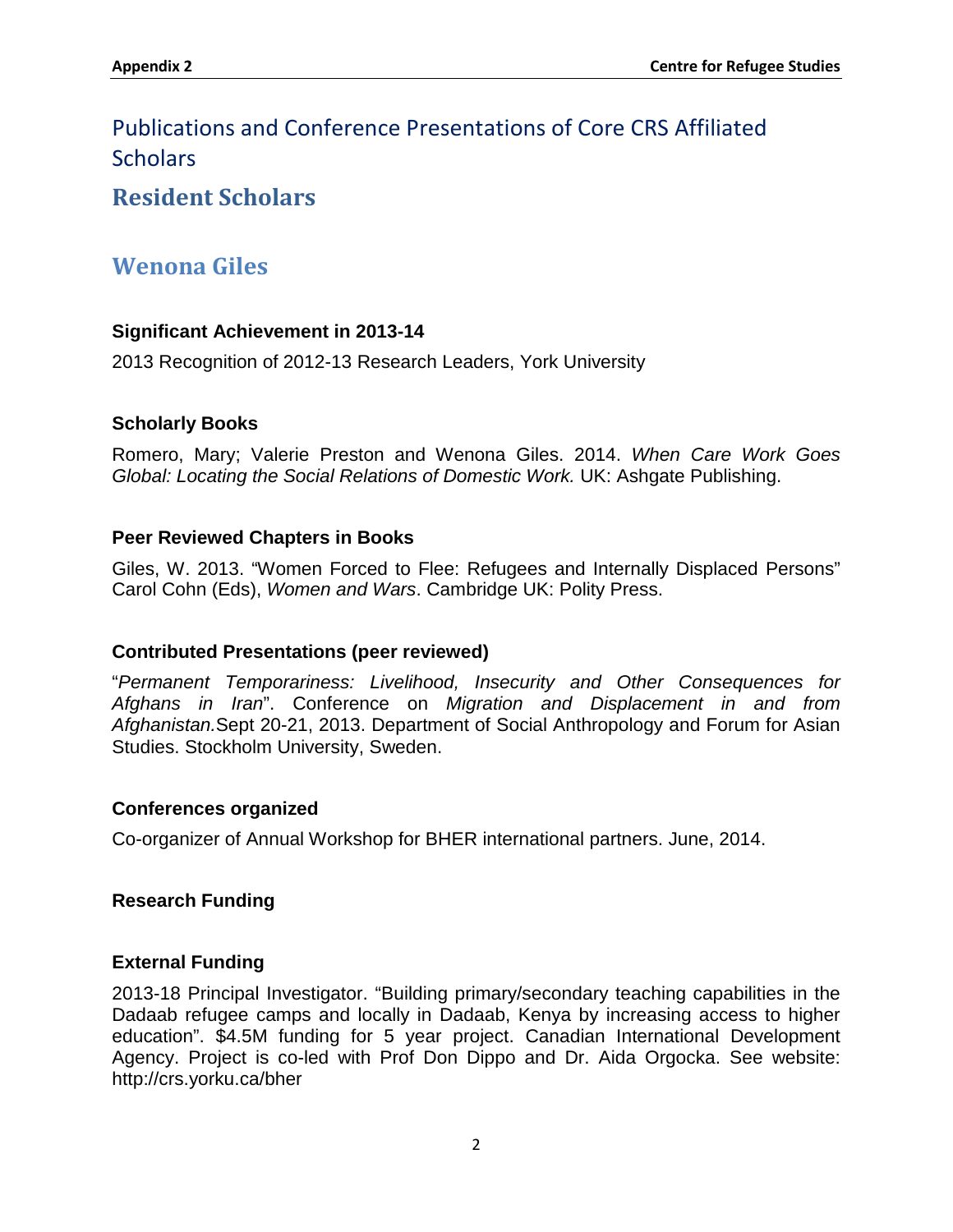## **Wenona Giles – cont.**

### **Research Centre Level Committees**

Director, Borderless Higher Education for Refugees (BHER) project; Chair BHER

Partnership Committee (6 international Partners); Member of other BHER Committees: Gender and Equity, Student Mentorship, Research and Knowledge Mobilization; Engagement in & supervisory involvement of all hires (including 4 York-based staff, 3 Kenyan based staff, 4-5 research assistantships). Oversight on hiring and management of 3 Kenyan based staff, fundraising, further development of partnership.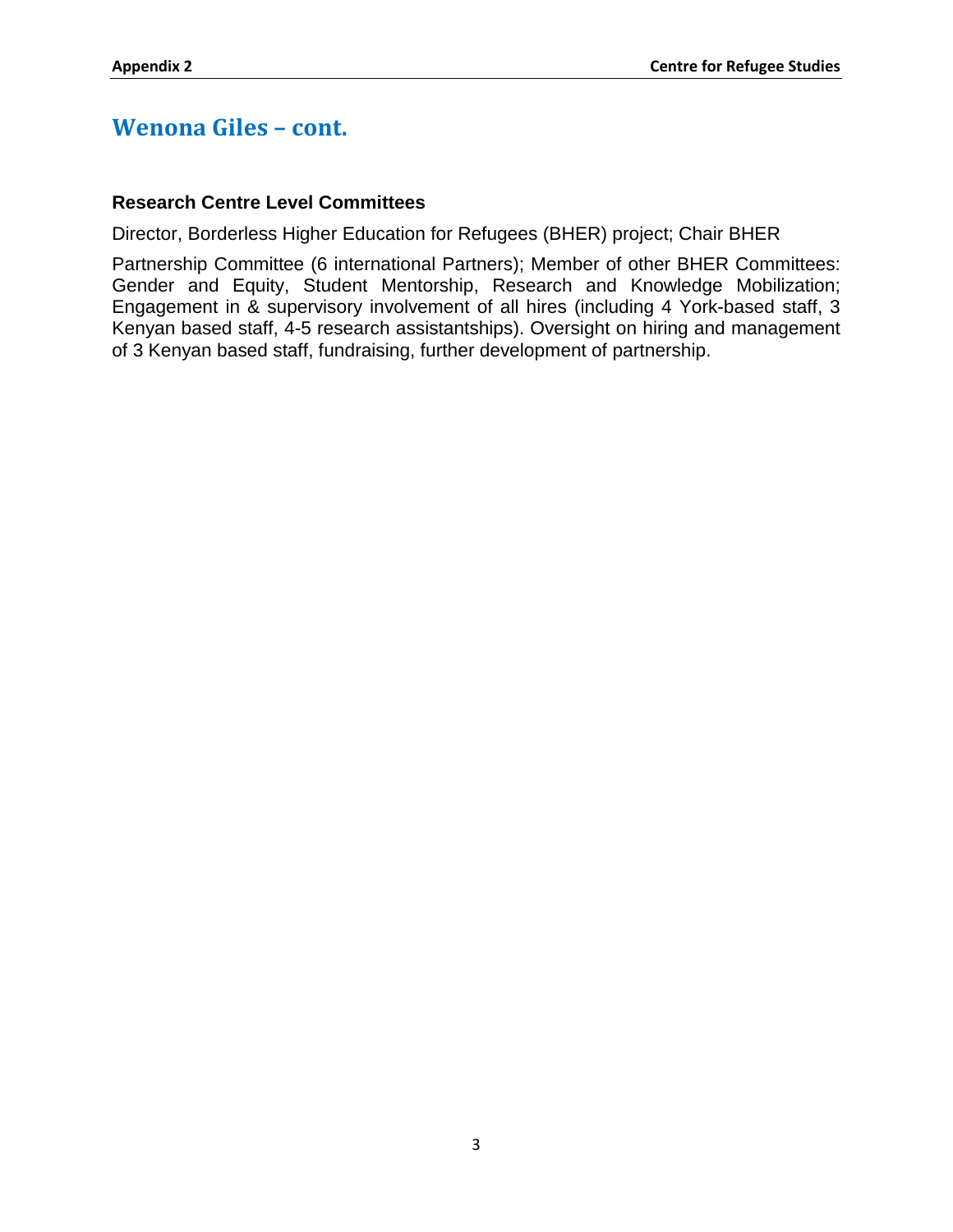# <span id="page-78-0"></span>**Luann Good Gingrich**

### **Co-editor of special issue**.

Good Gingrich, L. & Köngeter, S. (2013). Guest Editors of the Focused Topic "Transnational Social Policy: Families and Care". *Transnational Social Review – A Social Work Journal, 3*(2).

### **Invited workshop presentation**.

"*Managing paradox at home and abroad: Social welfare and the trans/nation state global/local market merger*." International workshop on Translating Welfare and Migration Policies in Canada and Germany. Frankfurt, Germany. October 2013.

#### **Invited lecture.**

"*Ontological and epistemological issues in the empirical study of social inclusion in a 'world on the move'"*. Invited lecture for Research Training Group, University of Hildesheim, Hildesheim, Germany. October 2013.

Coordinator of *Migration Matters*, York University

#### **Conference Paper Presentation** (Peer Reviewed)

"*Exploring economic exclusion trajectories of visible minorities and immigrants in Canada: A Multilevel Model using the 2005-2010 Panel of the Survey of Labour and Income Dynamics."* With Lightman, N. Canadian Research Data Centre Network Conference, Waterloo, Ontario. October 2013.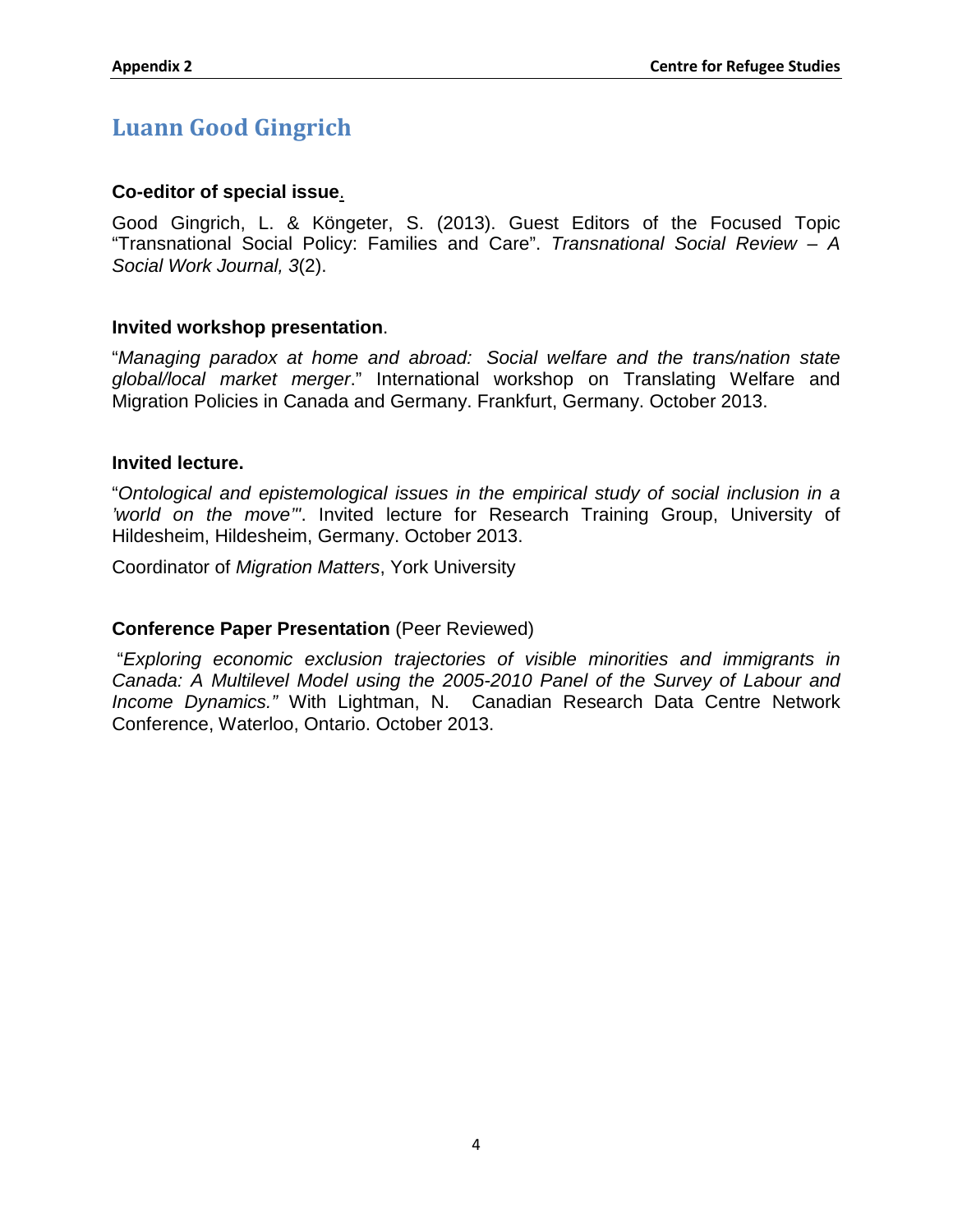# <span id="page-79-0"></span>**Jennifer Hyndman**

### **Significant Achievements in 2013-14**

Invitation to Bergen to workshop a project on forced migration with a dozen research and centre directors in the field.

Hyndman, J., S D'Addario, and M.R. Stevens. (2014). "Refugee Research Synthesis, 2009 – 2013", is a research report commissioned by Citizenship and Immigration Canada (CIC) through CERIS at York (not publishable at this stage, but is an incisive analysis of the state of Canada's refugee resettlement and integration outcomes, representing over 100 hours of work.)

### **Refereed Journal Articles**

Brunner, L. R., J. Hyndman, and A. Mountz. 2014. "Waiting for a Wife: Transnational Marriages and the Social Integration of Refugee", *Refuge*

Hyndman, J. 2013. "A Refugee Camp Conundrum: Geopolitics, Liberal Democracy, and Protracted Refugee Situations", *Refuge* 28 (2): 7-15.

### **Chapters in Books**

Hyndman, J. "'No More Tears Sister': Feminist Politics in Sri Lanka," in *Unravelling Marginalisation, Voicing Change: Alternative Visions and Paths of Development,* M. Jones, P. Blaikie & C. Brun (eds). Farnham/Burlington: Ashgate, pp. 155-167.

Hyndman, J. "Human Security in the Face of Dual Disasters", submitted for United Nations University volume on *Human Security and Disasters*.

Hyndman, J. "Intersecting Disasters: Eschewing Models, Embracing Geopolitics," chapter accepted for M. Acuto (ed.) *Negotiating Relief: the dialectics of humanitarian space*, London: Hurst & Co. and New York: Columbia University Press (forthcoming).

#### **Editorials, and Media Commentaries**

Santur, H. G. 2014. "Conflicted Cities" documentary on CBC *Ideas* (Hyndman featured) Debut on March 20 at<http://www.cbc.ca/ideas/episodes/2014/03/20/conflicted-cities/>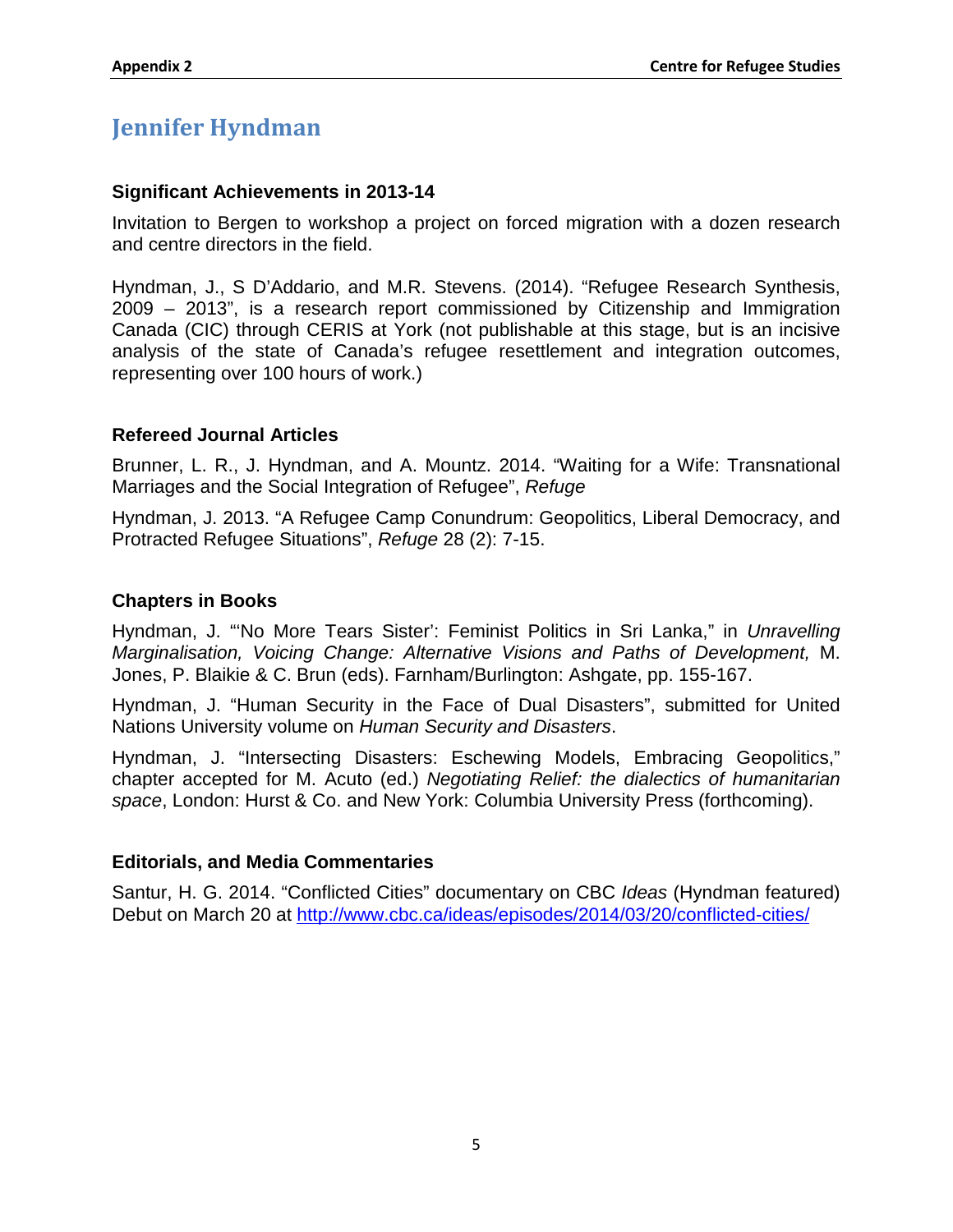### **Jennifer Hyndman – cont.**

#### **Invited Talks and Conference Presentations**

"*Humaniterrorism? When Aid to Refugees Meets the 'War on Terror'*", paper at International Studies Association, Toronto, March 27, 2014.

"*The Perils of Refugee Camping: Scales of Security Beyond the State*", paper at International Studies Association, Toronto, March 27, 2014.

"*Humaniterrorism? Proxy Wars and Economies of Death in Refugee Camps*," paper at Annual Meeting of the AAG, Tampa, April 12, 2014.

"*Counterinsurgency Meets Extended Exile in Kenya: The Place of Humanitarianism*" paper at International Association for Studies in Forced Migration, Bogota, July 2014.

"*Dual Disasters: the Intersection of Conflict & the 2004 Tsunami in Sri Lanka & Indonesia*," invited talk at Institute for Asian Research, UBC, Vancouver, Sept. 21, 2013.

"*To Move or Not To Move: Im/mobility in Sri Lanka's War Without Sound*", invited presentation at Mobilities: Immobilities Workshop, CMI Bergen, September 6-7, 2013.

"*What It Means to Stay Home During Conflict: The Case of Sri Lankan Tamils*," paper at the 4th International Emotional Geographies Conference, Groningen, July 1-3, 2013.

"*Understanding Nationalisms in Post-Conflict Sri Lanka: Touring 'Terrorism' and Seeing What the 'Bad Guys' Did*", invited seminar to Political Geography Group at University of Zurich*,* Zurich,June 20, 2013.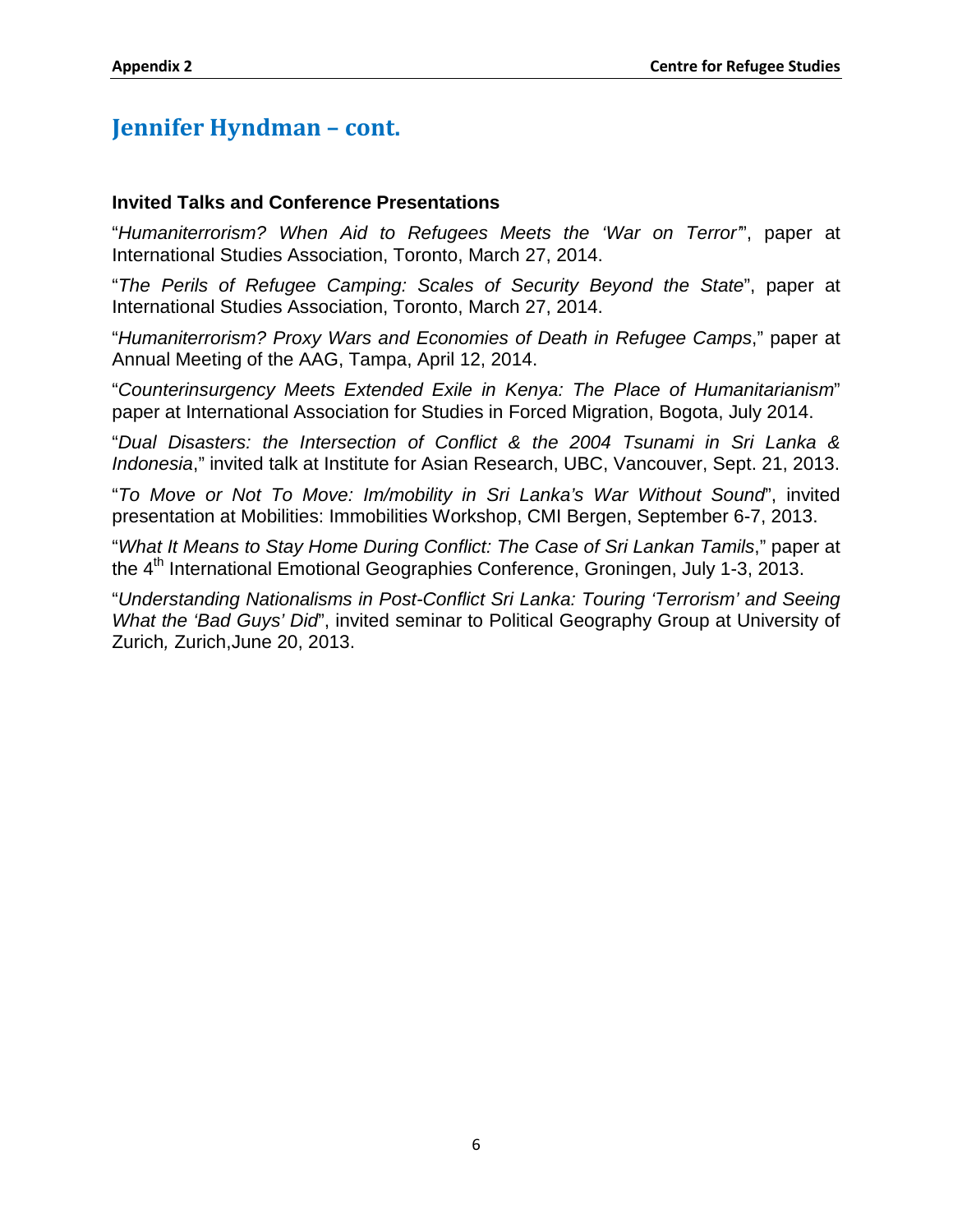# <span id="page-81-0"></span>**Susan McGrath**

### **Significant Achievement in 2013-14**

Nominated by LA&PS and York University for a SSHRC Impact Award.

### **Refereed Journal Articles**

Moffatt, K., M. Carranza, B. Lee, S. McGrath & U. George. (2013). Collective Trauma as a Personal/Social Concern for Persons within Marginalized Communities. *The International Journal of Community Diversity*, 12(4):61-80.

McGrath, S. & I. McGrath. (2013). Funding Matters: The Maze of Settlement funding in Canada and the Impact on Refugee Services. *Canadian Journal of Urban Research*, 22(1):1-20.

### **Conference presentations**

McGrath, S**.,** D. Han, S. Htoo, M. Hynie & D. MacLaren. (2013). *The Karen Settlement Experience in Australia*. Ryerson Centre for Immigration and Settlement, Toronto, Canada, May 15-17.

McGrath, S., Susan Martin, Roberto Vidal, Loren Landau & Galya Ruffer. (2013). *Mobilizing Knowledge Globally: Perspectives of the Refugee Research Network*. International Association for the Study of Forced Migration Conference, Kolkata India, January 8, 2013.

### **Invited Presentations**

McGrath, S. *Welcoming the 'Good' Refugee: Australia and Canada's Response to the Karen.* Australian Catholic University Distinguished Visiting Research Fellow Presentation, Sydney, Australia, May 8, 2013.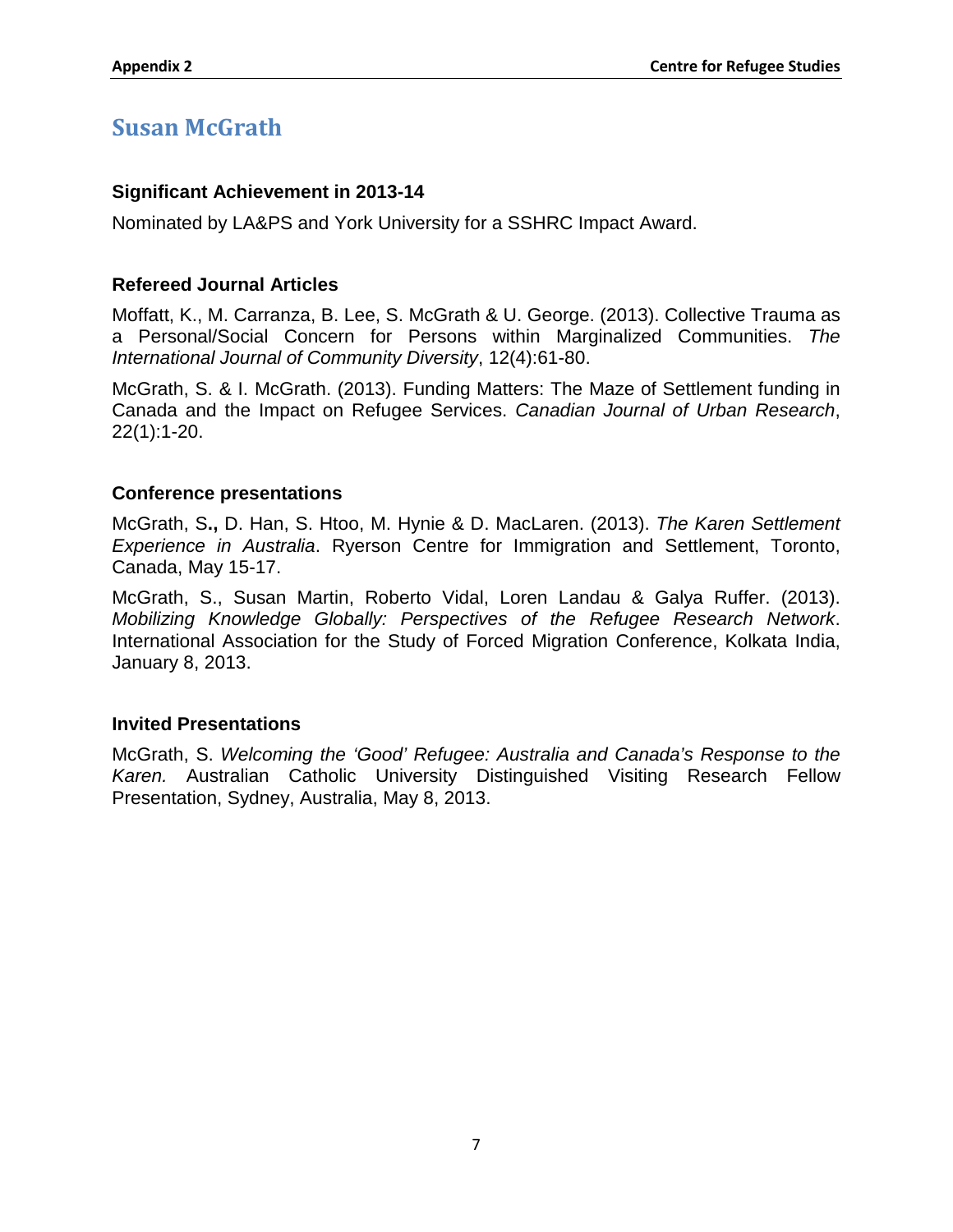### **Susan McGrath – cont.**

### **Research Funding**

Social Science and Humanities Research Council of Canada (SSHRC), Partnership Development Grant, 2013-15. (\$200,000).*Synthesizing Indigenous and International Social Work Theory and Practice in Rwanda*. Applicant: S. McGrath, co-applicants: S. Dudziak, J. Hahirwah, M. Hynie, R. King, C. Kalinganire & C. Rutikanga.

This project is documenting the community-based practice of social work in postgenocide Rwanda and synthesizing those findings with what is considered to be international social work theory and practice

National Science Foundation, 2013-2014. (90,000). *Forecasting the Break: Building Community and Capacity for Large-Scale, Data-Intensive Research in Forced Migration Studies*. Applicants: S. Martin & J. Collman, co-applicants: S. Berkowitz, L. Singh & S. McGrath.

Georgetown University has assembled a multidisciplinary community of scholars and practitioners to create a pilot of a large-scale, data intensive early warning system for detecting forced population displacement

Grand Challenges Canada Mental Health Grant, 2013-15.(\$250,000). *A communitybased mental health intervention for maternal mental health in Rwanda.* Applicant: M. Hynie, co-applicants: Y. Bohr, S. McGrath, Benoite Umubyeyi, Marie Claire GASANGANWA, Regine King.

This project is testing a community-based intervention strategy to demonstrate the impact of social support strategies on the well-being of new mothers in Rwanda

A comparative research study of the settlement experiences of Karen refugees in Canada and Australia is being funded by a 2012 YUFA Leave Fellowship Award (value of \$12,500) and the 2013 Distinguished Visiting Research Fellow at Australian Catholic University (ACU) (value of \$10,000). Team members include Duncan MacLaren of ACU and Michaela Hynie, Ei Phyu Han and Sheila Htoo of York University.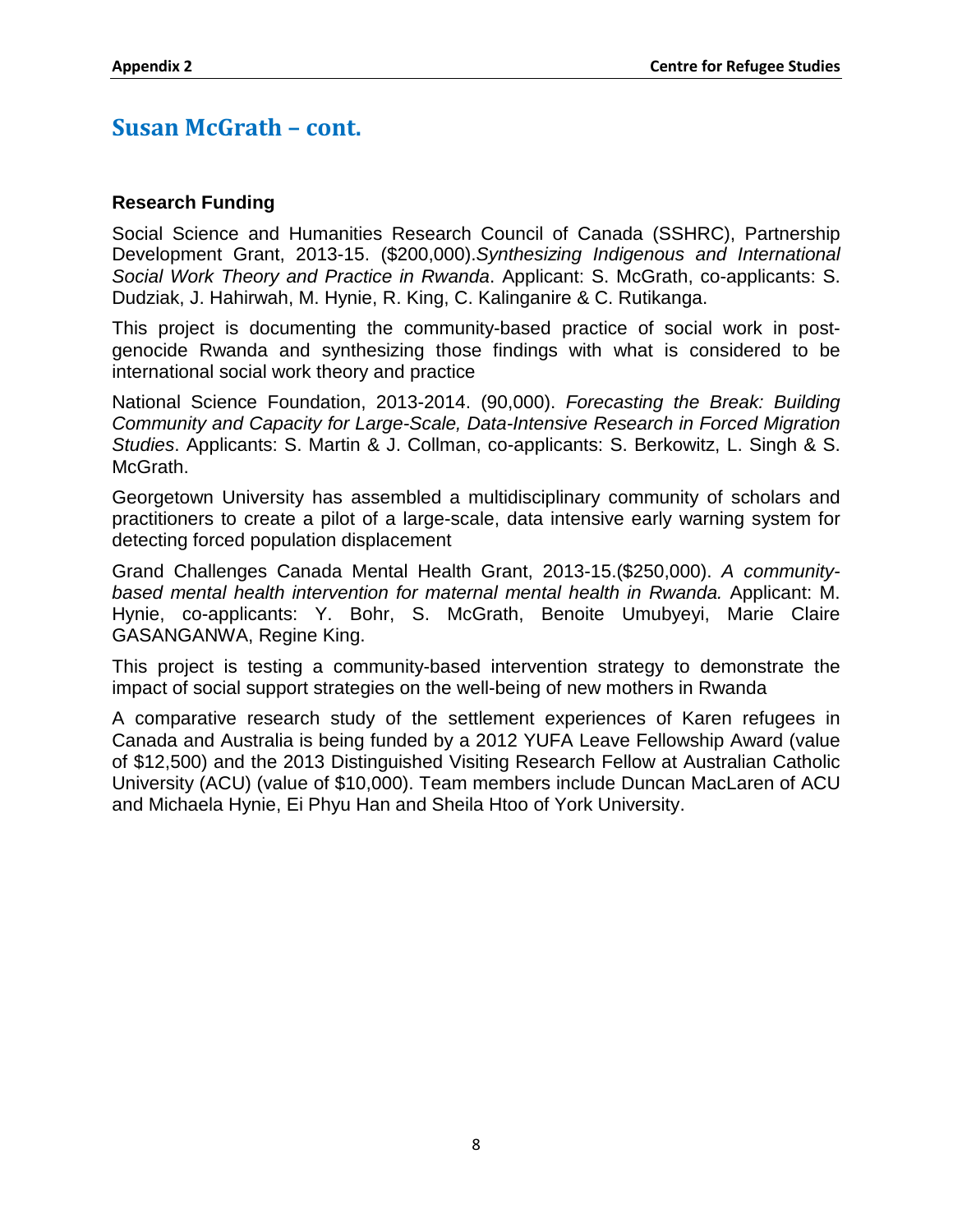### <span id="page-83-0"></span>**Non-Resident Scholars**

### <span id="page-83-1"></span>**Ranu Basu**

### **Guest Edited Journals**

McCreary, T., **Basu, R.** and Anne Godlewska (ed) (2013) Special Issue: *Critical Geographies of Education: Subalterity in the Neoliberal Moment* for the *Canadian Geographer,* Volume 57 (3).

Rahder, B., **Basu, R.,** Gilbert, L., McGrath, S., Wood, P. (2013) Special Issue: *Diversity and Public Space* for the *Canadian Journal of Urban Research*, Volume 22, Issue 1.

### **Refereed journal articles**

**Basu, R.** (2013). Multiplying Spaces of Subalterity in Education: From Ideological Realms to Strategizing Outcomesin *Canadian Geographer* ,Volume 57 (3).

**Basu, R.** (2013). In Search of *Nimmathi* for Social Sustainability? Imagining, Building and Negotiating Spaces of Peace in Toronto's Diverse Neighbourhoods in *Canadian Journal of Urban Research.* Special Issue in Diversity, Volume 21, Issue 1.

### **Edited book chapters**

Murnaghan, A. and **Basu, R.** (2013). "Playfully Negotiating Publics: Children, Space and Activism in the City" in Dutt, Ashok K., Allen G. Noble, Frank G. Costa, Rajiv R. Thakur and Surya Kant (eds) *Spatial Diversity and Dynamics in Resources and Urban Development* (Urban Development - Volume II), Netherlands: Springer

### **Other: Commissioned Reports**

**Basu, R.** with Kate O'Connor, Rob Fiedler, Connie Ko, Nate Prier. (2013). *Integrative Multiplicity through Suburban Realities: Exploring Diversity through Public Spaces in Scarborough*. Report to CERIS – Ontario Metropolis.

http://www.ceris.metropolis.net/wp-content/uploads/2013/02/Final\_Report\_Basu.pdf

http://www.ceris.metropolis.net/wpcontent/uploads/2013/02/Basu\_Research\_Summary.pdf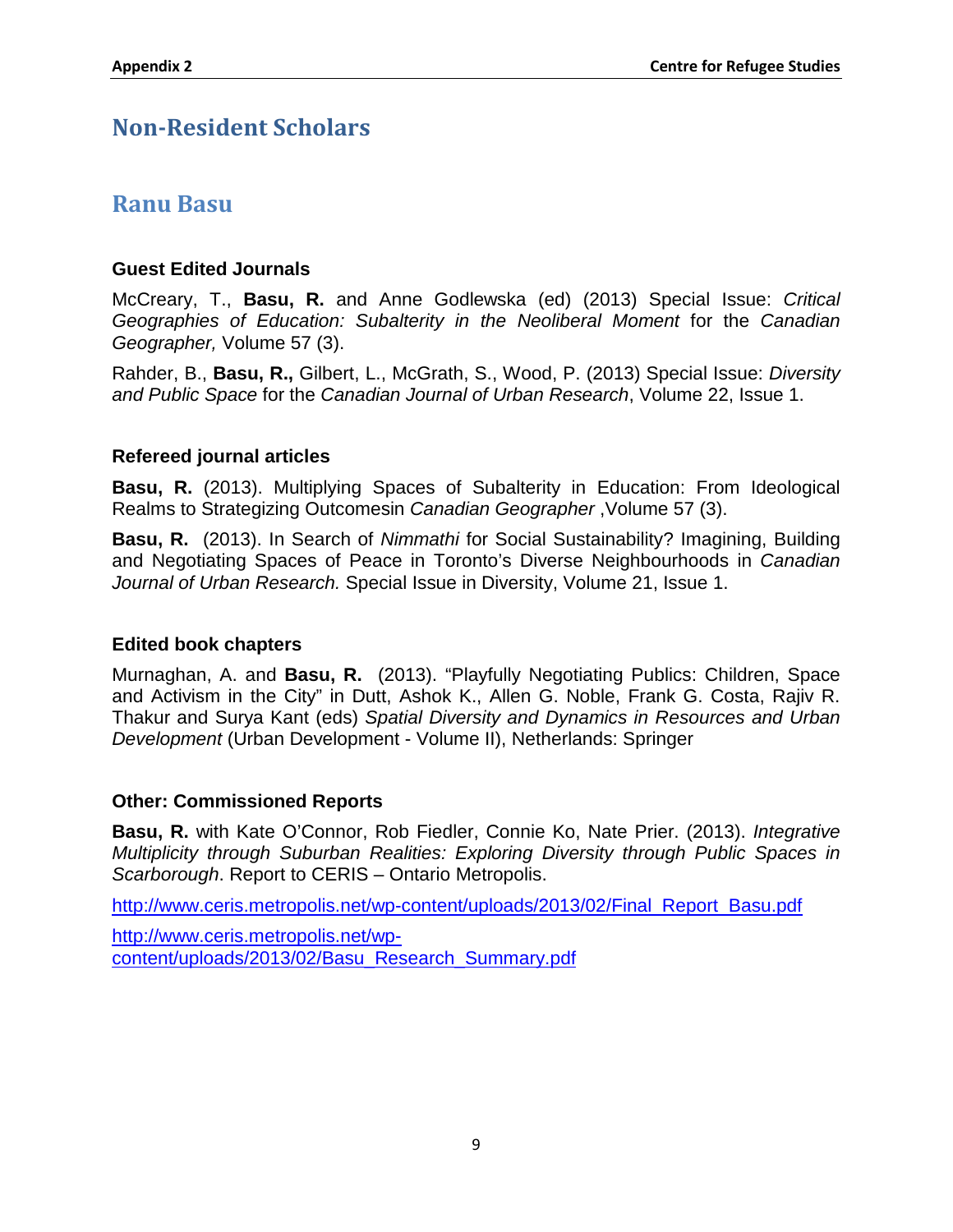### **Ranu Basu – cont.**

**Conference Presentations***Suburban Renewal, Freedom and Transgression: Subaltern Perspectives*, Suburban Revolution Conference, York University, September, 2013.

Discussant*: Empire, City, Nature, IGK 2013.* Session: *Colonization and Space: On the Politics of Gentrification, Segregation and Pacification.* May, 2013, York University.

Refugee Settlement Keynote Panel: *Ryerson Centre for Immigration and Settlement Conference. (RCIS)* May 2013*.*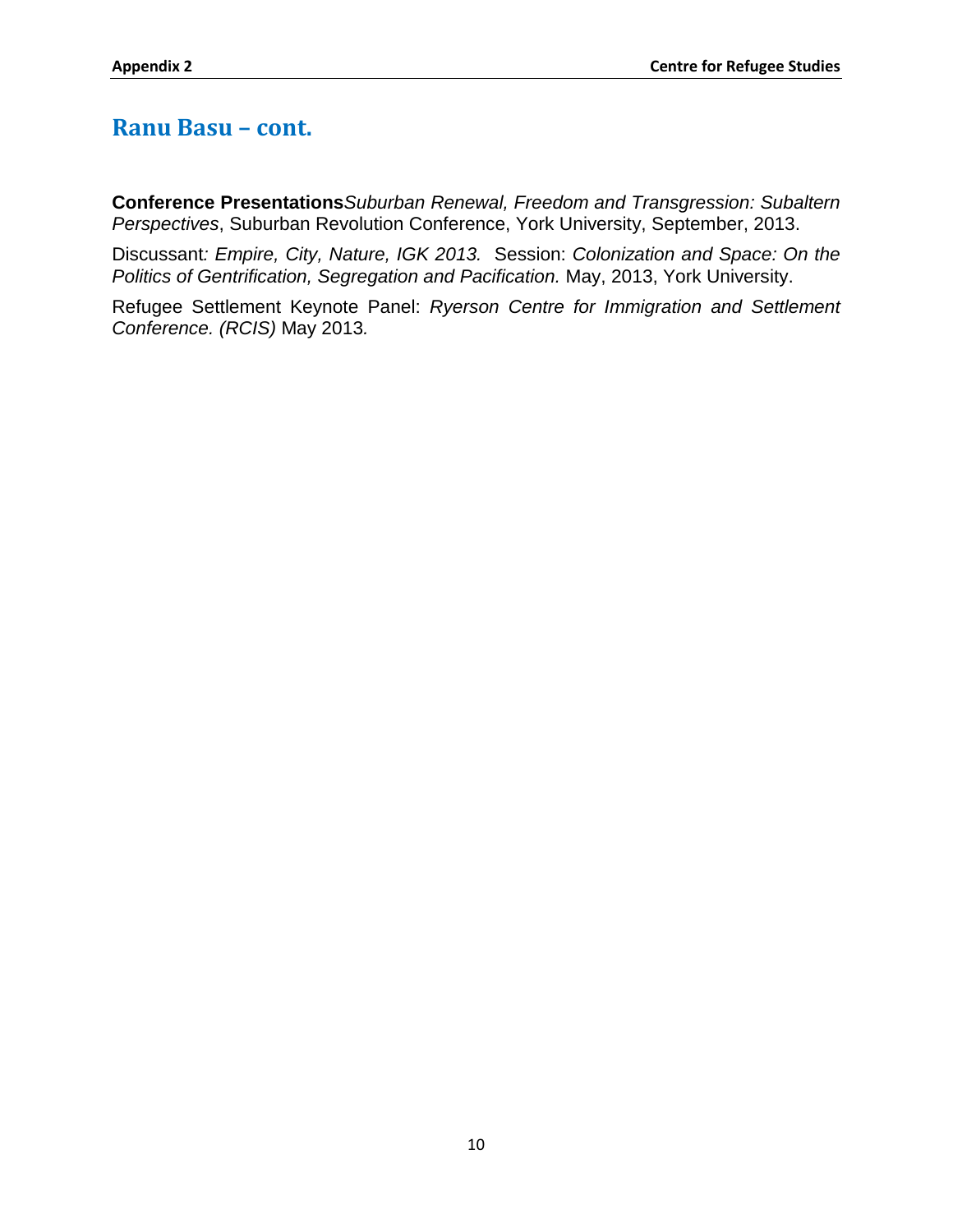### <span id="page-85-0"></span>**Nergis Canefe**

(Dr. Canefe was on medical leave from September 2013 to March 2014)

### **Book Manuscripts**

Canefe, Nergis. (2013). *Transitional Justice and Civil Disobedience* (in print with Bilgi University, Human Rights Law Series, Istanbul, Turkey)

Canefe, Nergis. (2013). *The Jewish Diaspora as a paradigm: politics, religion andBelonging*. Edited volume (in print with Libra Press – Jewish Studies Series)

Canefe, Nergis. (2014). "Middle Eastern Refugees and the Post-Colonial Nation State," *Calcutta Research Group Lecture Series*

### **Media, Public Education and Invited Lecturer**

"*Turkey, Taksim and Trouble*," guest speaker on the TVO program Agenda, June 19, 2013

"*Disappearances and Trauma in Authoritarian States*," Trauma and Memory Speaker Series, York University

"*Dialogue in the Middle East, Refugees and Minorities*," Mosaic Institute, York University Lecture Series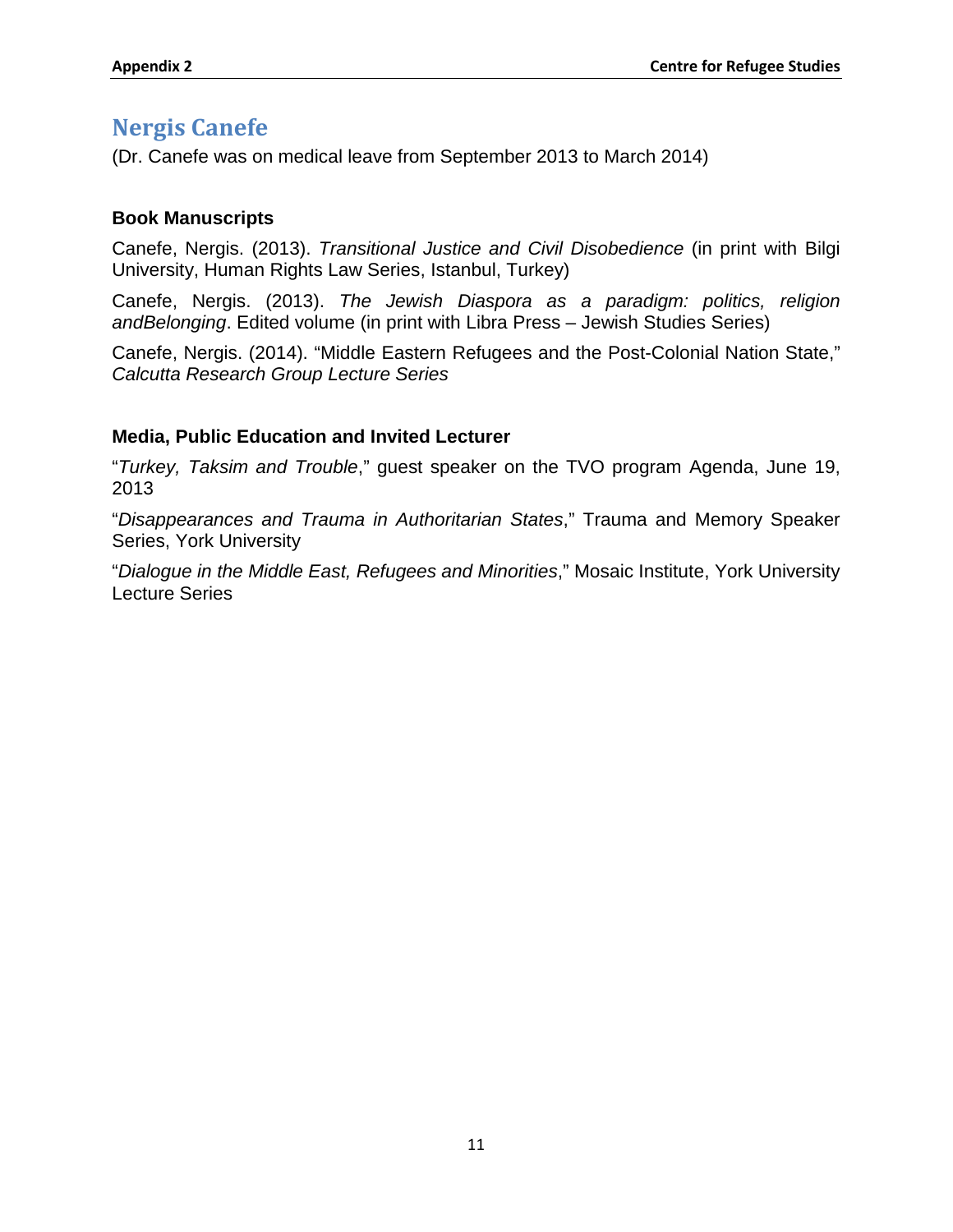# <span id="page-86-0"></span>**Christina Clark Kazak**

### **Significant Achievement in 2013-2014**

Dr. Clark-Kazak becomes Editor-in-Chief of *Refuge*.

#### **Refereed contributions**

Clark-Kazak, Christina. 2014. "A refugee is someone who refused to be oppressed": Self-survival strategies of Congolese young people in Uganda. *Stability: International Journal of Security & Development* 3(1): 1-11.

Clark-Kazak, Christina. 2013. "Theorizing age and generation in migration contexts: Towards social age mainstreaming?" *Canadian Journal of Ethnic Studies* 44(3): 1-10.

Clark-Kazak, Christina (ed.) 2013. "Age and generation in migration contexts in Canada – Practice and policy implications." Special Issue of *Canadian Journal of Ethnic Studies* 44(3).

### **Other research contributions**

Clark-Kazak, Christina. 2013. "Children-in-development" to Social Age Mainstreaming? Practice, Prospects, and Proposals for Canadian Development Policy and Programming.Canadian International Council.

#### **Presentations**

Clark-Kazak, Christina. 2013. "*Beyond the Victim-Villain Dichotomy: Political Strategies of Congolese Young People in Uganda*." Invited Lecture, Migration and Ethnic Research program, Western University, London, 10 October 2013.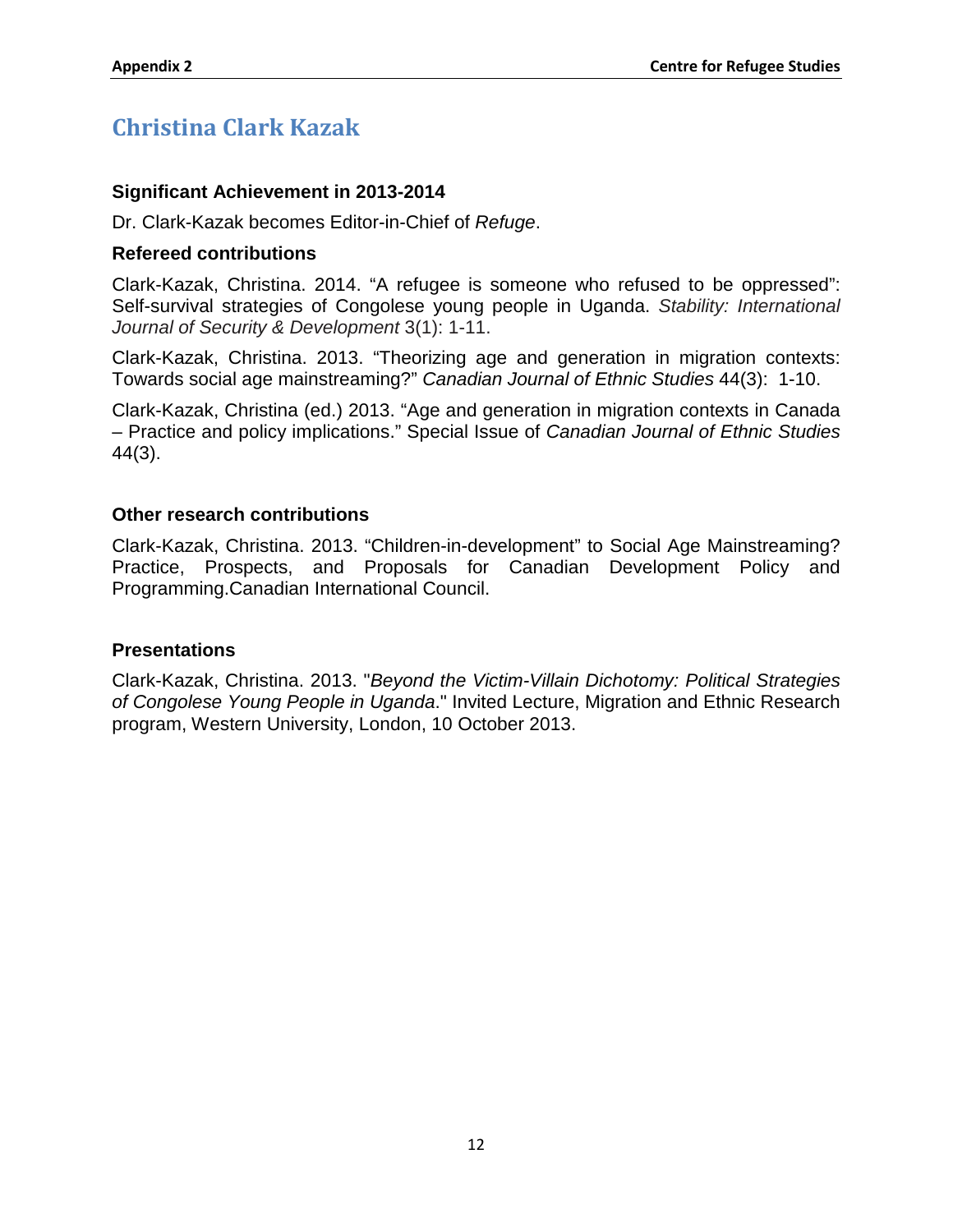### <span id="page-87-0"></span>**Don Dippo**

#### **Significant Achievement in 2013-2014**

Spent several weeks in Kenya, as a 'high value target' researcher in the Dadaab refugee camps for the BHER project, with a York grad student.

### **Abstracts and/or papers presented**

Don Dippo, Emily Antze, Negin Dahya, Sarah Dryden-Peterson, "*Borderless Higher Education for Refugees (BHER)*", Comparative and International Education Society (CIES) Annual Meeting, Toronto, March 2014.

Don Dippo, "*Unsettling Learning: Can Transformative Learning Be Mis-Educative?*", *Bildung* Meets Transformative Learning Conference, Padagogische Hochschule Freiburg, Freiburg, Germany, June 2013.

#### **Invited presentations**:

"*Borderless Higher Education for Refugees (BHER)*", UNHCR Distance Learning Roundtable, Nairobi, Kenya, February, 2014.

Don Dippo and Negin Dahya, "*Borderless Higher Education for Refugees*", Canadian Council for Refugees Consultation, Kitchener, Ontario, November 2013.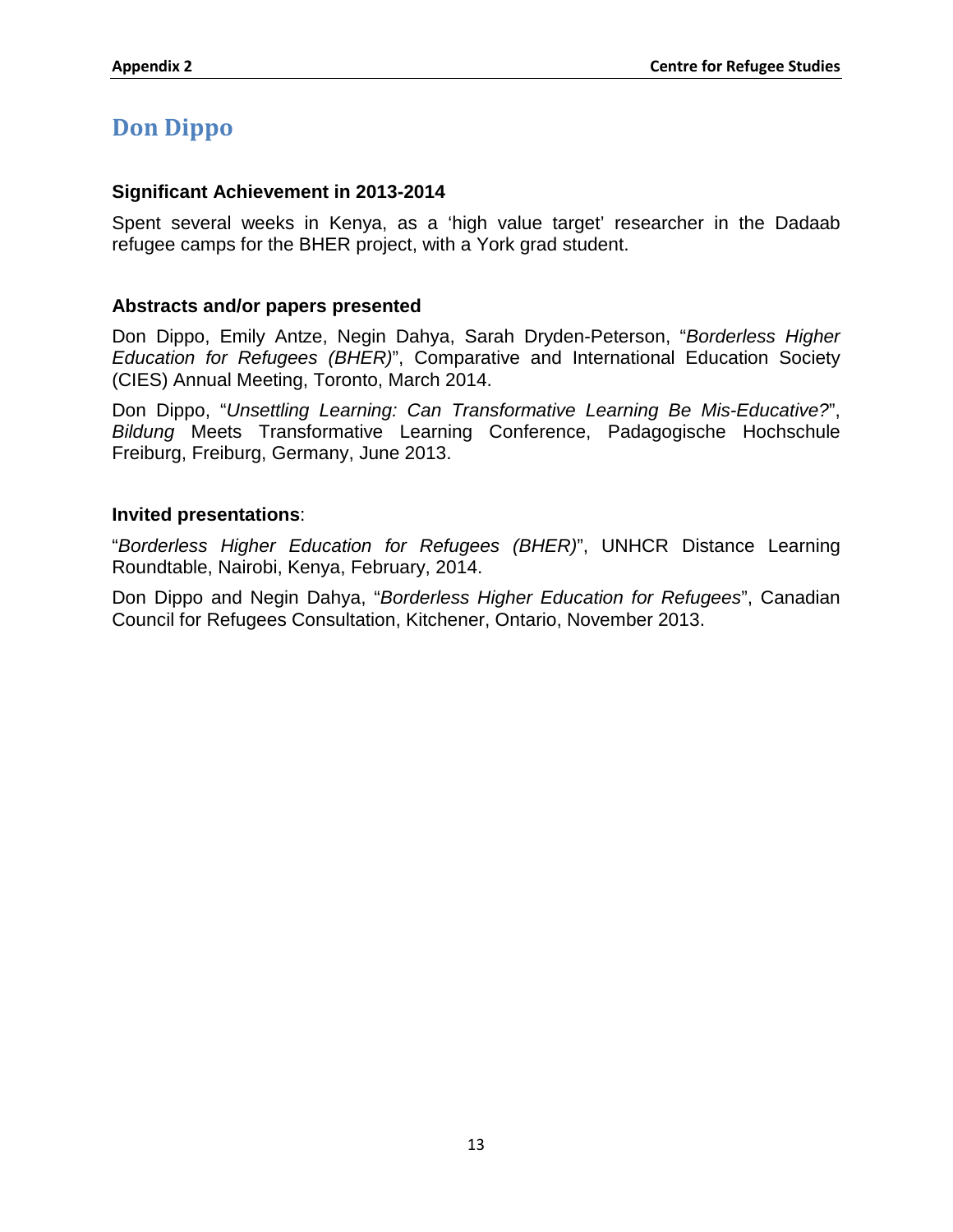# <span id="page-88-0"></span>**Luin Goldring**

### **Significant Achievements in 2013-14**

Research Funding: 2013 "New and old fault lines in the Canadian labour market: the temporal and institutional dynamics of citizenship, legal status and work." 5 year SSHRC Insight Grant. Principal Investigator. Patricia Landolt, co-investigator. Notice: April. (\$374,423)

Blog Post: http://www.broadbentinstitute.ca/en/blog/alarming-new-blueprint-canadiancitizenship-and-immigration-policy

### **Edited Book:**

Goldring, L. and P. Landolt (eds.) 2013. Producing and Negotiating Non-Citizenship: Precarious Legal Status in Canada. University of Toronto Press. (March).

### **Refereed Chapters:**

Goldring, Luin, and Patricia Landolt. 2014. "Transnational Migration and the Reformulation of Analytical Categories: Unpacking Latin American Refugee Dynamics in Toronto." Pp. 103-128 in Liliana Sánchez and Fernando Lozano Asencio (eds). *The Practice of Research on Migration and Mobilities: Springer Briefs in Environment, Security, Development and Peace 14*. [English version of chapter (and volume) published in Spanish, Goldring & Landolt 2009 in Rivera Sánchez and Lozano Asencio 2009].

Goldring, Luin, and Patricia Landolt. 2013. "The Conditionality of Legal Status and Rights: Conceptualizing Precarious Non-citizenship in Canada." Pp. 3-27 in Goldring and Landolt (eds.), *Producing and Negotiating Non-Citizenship: Precarious Legal Status in Canada*. University of Toronto Press.

Landolt, Patricia and Luin Goldring. 2013. "The Social Production of Non-citizenship: The Consequences of Intersecting Trajectories of Precarious Legal Status and Precarious Work." Pp. 154-174 in Goldring and Landolt (eds.), *Producing and Negotiating Non-Citizenship: Precarious Legal Status in Canada*. University of Toronto Press.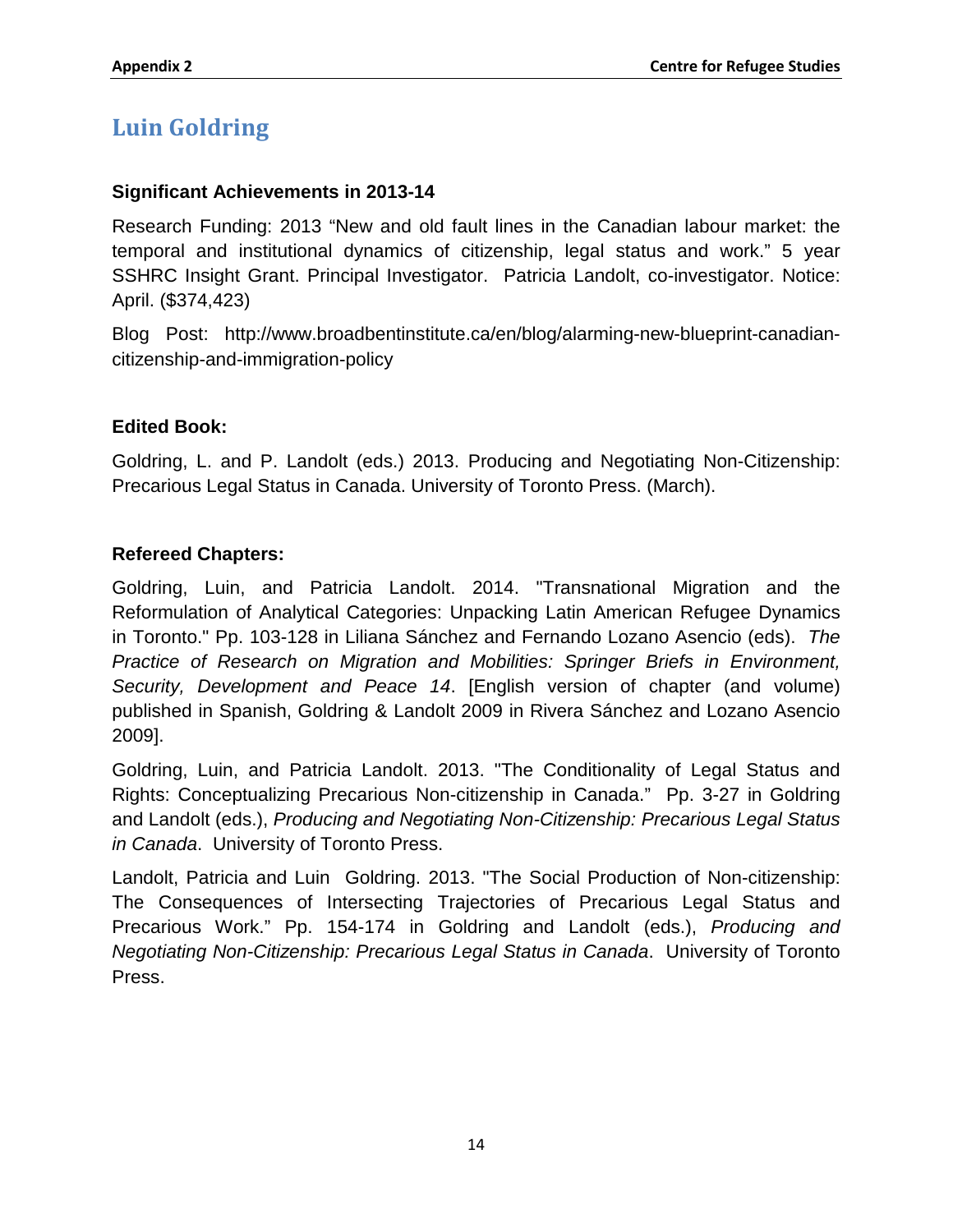# **Luin Goldring – cont.**

### **Refereed articles:**

Riaño-Alcala, Pilar and Luin Goldring. 2014. "Unpacking Refugee Community Transnational Organizing: The Challenges and Diverse Experiences of Colombians in Canada." *Refugee Survey Quarterly 33*(2): 1-28.

Tecle, Samia and Luin Goldring. 2013. "From 'remittance' to 'tax': the shifting meanings and strategies of capture of the Eritrean transnational party-state." *African and Black Diaspora: An International Journal 6*(2): 1-19.

### **Research report:**

Lewchuck, Wayne, Michelynn Lafleche, Luin Goldring, Diane Dyson, Alan Meisner, Stephanie Procyk, Dan Rosen, John Shields, Peter Viducis, Sam Vrankulj. 2013*. It's more than Poverty: Employment Precarity and Household Well-being*. Toronto: United Way of Greater Toronto and McMaster University. February. www.pepso.ca and http://www.unitedwaytoronto.com/whatWeDo/reports/PEPSO.php

### **Other:**

Goldring, Luin and Patricia Landolt. 2013. "*What do we know? Precarious migratory status in Canada."* Final report for Seeking Solutions Symposium, Access to healthcare for the uninsured in Canada 2012. Toronto: SickKids and Women's College Hospital. Pg. 12. http://www.womenscollegehospital.ca/patients-and-visitors/healthequity414/wch-network-on-uninsured-clients417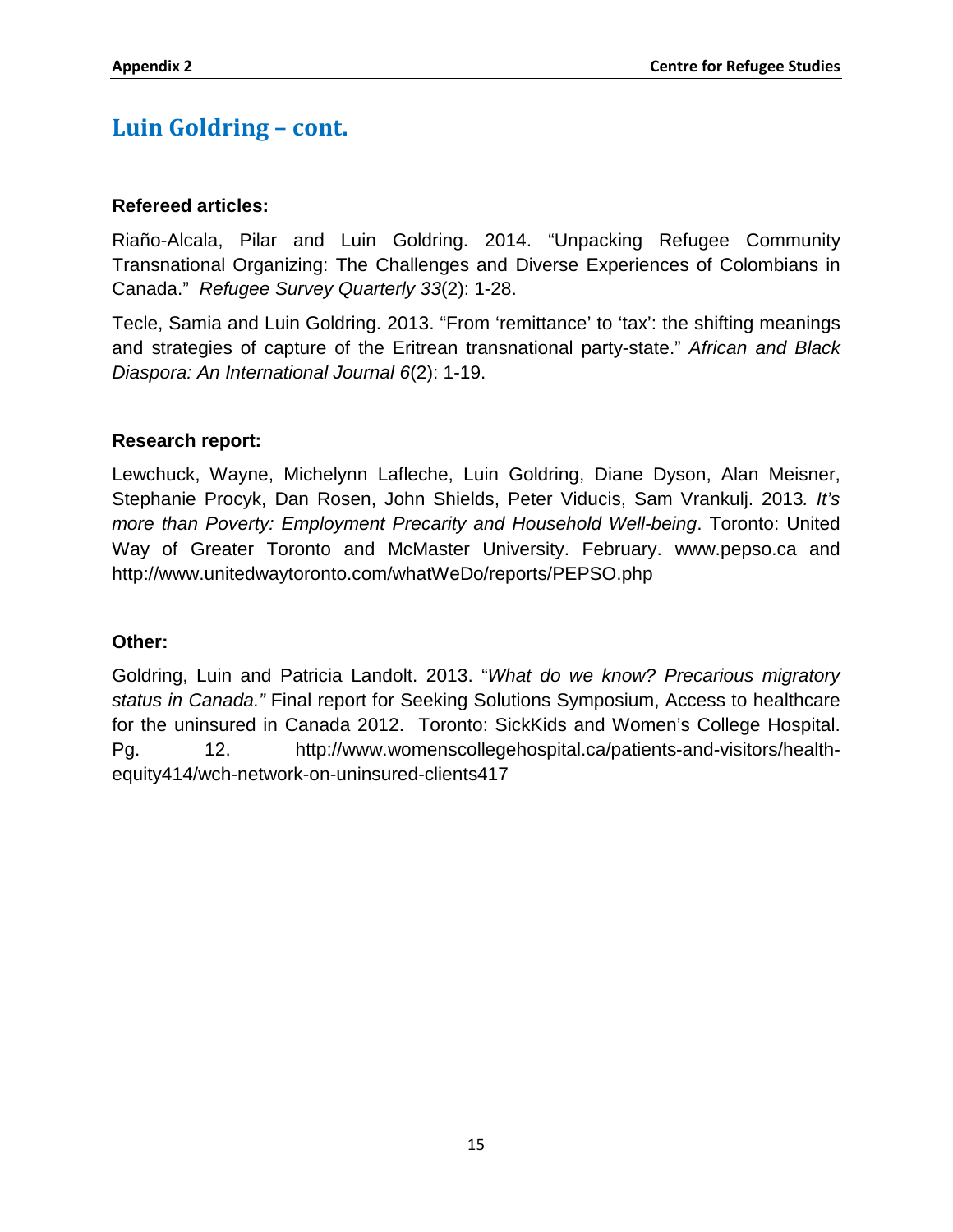# **Luin Goldring – cont.**

### **Presentations:**

Tecle, Samia and Luin Goldring. 2014. "*From 'remittance' to 'tax': the shifting meanings and strategies of capture of the Eritrean transnational party-state*." Conference presentation. International Studies Association. Toronto. (March 27.)

Goldring, Luin. 2014. *"Migration Matters: through the lens of migratory legal status and work*." Inaugural session of the "*Migration Matters*" speaker series. Centre for Refugee Studies. York University. (January 22). (Invited.)

Goldring, Luin and Patricia Landolt. 2013. "*The Production and Negotiation of Precarious Legal Status Trajectories in Canada.*" Keynote presentation. ALAS (Latin American Association of Sociology). Working group #9 (Migration). Santiago, Chile. Sept. 30. (Invited)

Goldring, Luin and Patricia Landolt. 2013. "*Producing and Negotiating Non-citizen Precarious Status in Canada*". Book presentation and discussion. Instituto Mora. Mexico City. Sept. 27. (Invited.)

Goldring, Luin and Patricia Landolt. 2013. "*Theorizing the chutes and ladders of noncitizenship as systemic contingency*." XXXI Meeting of the Latin American Studies Association. Washington, D.C., May 29-June 1.

Goldring, Luin. 2013. "*Re-thinking the precarity of legal status: temporariness, precarity and conditionality*." Conference on Immigration and Settlement: Precarious Futures? Ryerson University. Toronto: May 15-17.

### **Research Funding**

2013. "*Patchworks of access to public services and negotiated boundaries of inclusion: exploring the lives of precarious legal status families in Toronto*." Faculty of Liberal Arts & Professional Studies, Minor Research Grant. December (\$4,250)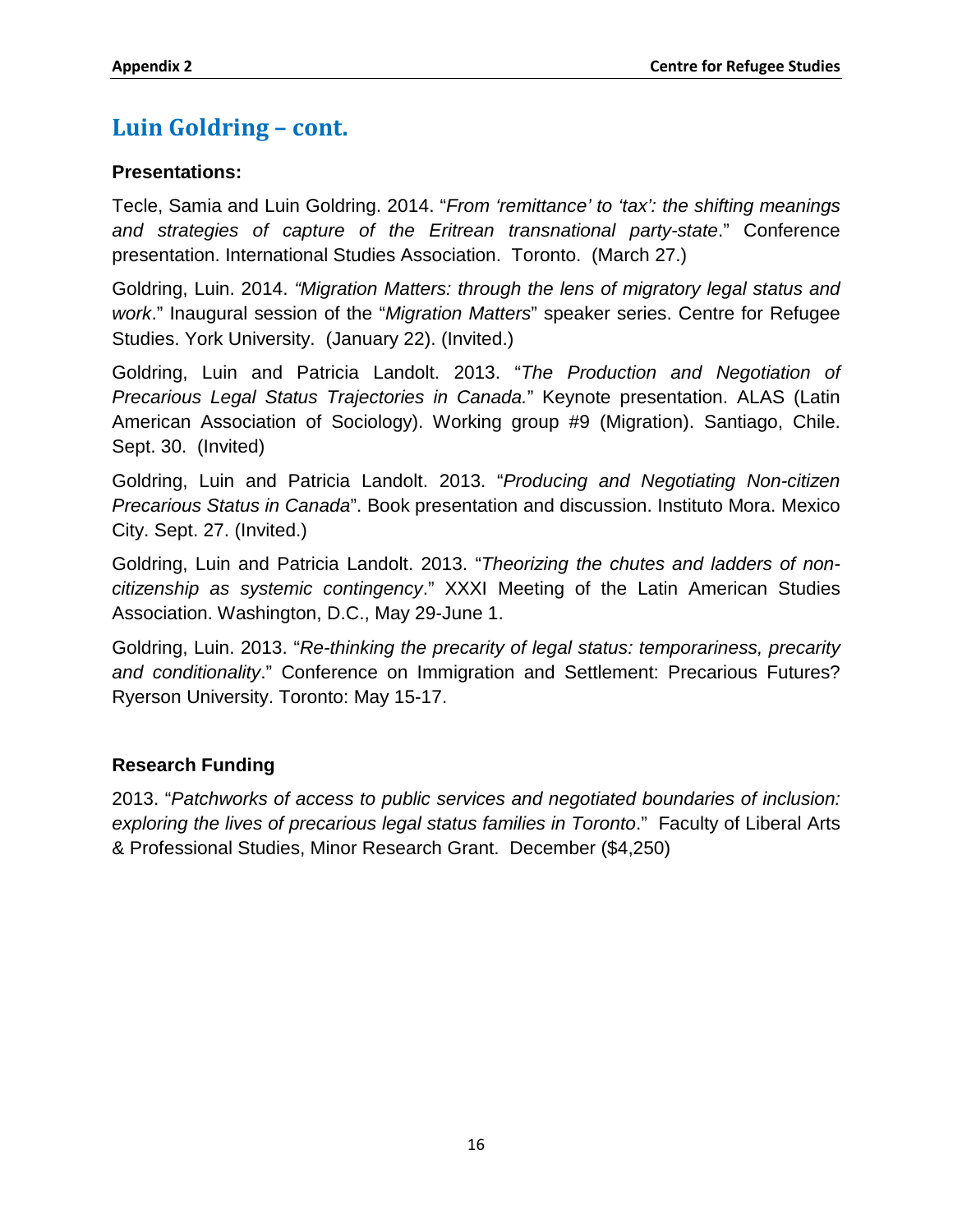# <span id="page-91-0"></span>**Michaela Hynie**

### **Significant Achievements in 2013-14**

2013-2015 Grand Challenges Canada. A community-based mental health intervention for maternal mental health in Rwanda (\$269,653)

2013-2015 SSHRC Partnership Development Grant. *Living with Climate Change: Mapping Experience and Adaptation in the Global South and North* (\$197,000)

2013-2016 CIHR Operating Grant (co-applicant). *Accessibility and costs of healthcare for refugee claimants following changes to the Interim Federal Health Program* (\$766,175)

### **Chapters in Books**

Shakya, Y.B., Guruge, S., Hynie, M., Htoo, S., Akbari, A., Jandu, B., Spasevski, M., Berhane, N., & Forster, J. (2014). "Newcomer refugee youth as 'resettlement champions' for their families: Vulnerability, resilience and empowerment." In L. Simich& L. Andermann (Eds.).

### **Articles in Refereed Journals**

Salahi, R., Hynie, M., & Flicker, S. (accepted) "Factors associated with access to sexual health services among immigrant teens in Toronto." *Perspectives on Sexual and Reproductive Health.*

Uskul, A., & Hynie, M. (2014). "The role of self-aspects in emotions elicited by threats to **physical Health."** *Psychology and Health***, 29(2), 199-217.**

Accepted Chapters in Preparation

Bory, Y., & Hynie, M. "Reflecting on sources of resilience in immigrant women's mental health in Canada." In N. Khanlou & B. Pilkington (Eds.) *The Social and Societal Context of Women's Health.*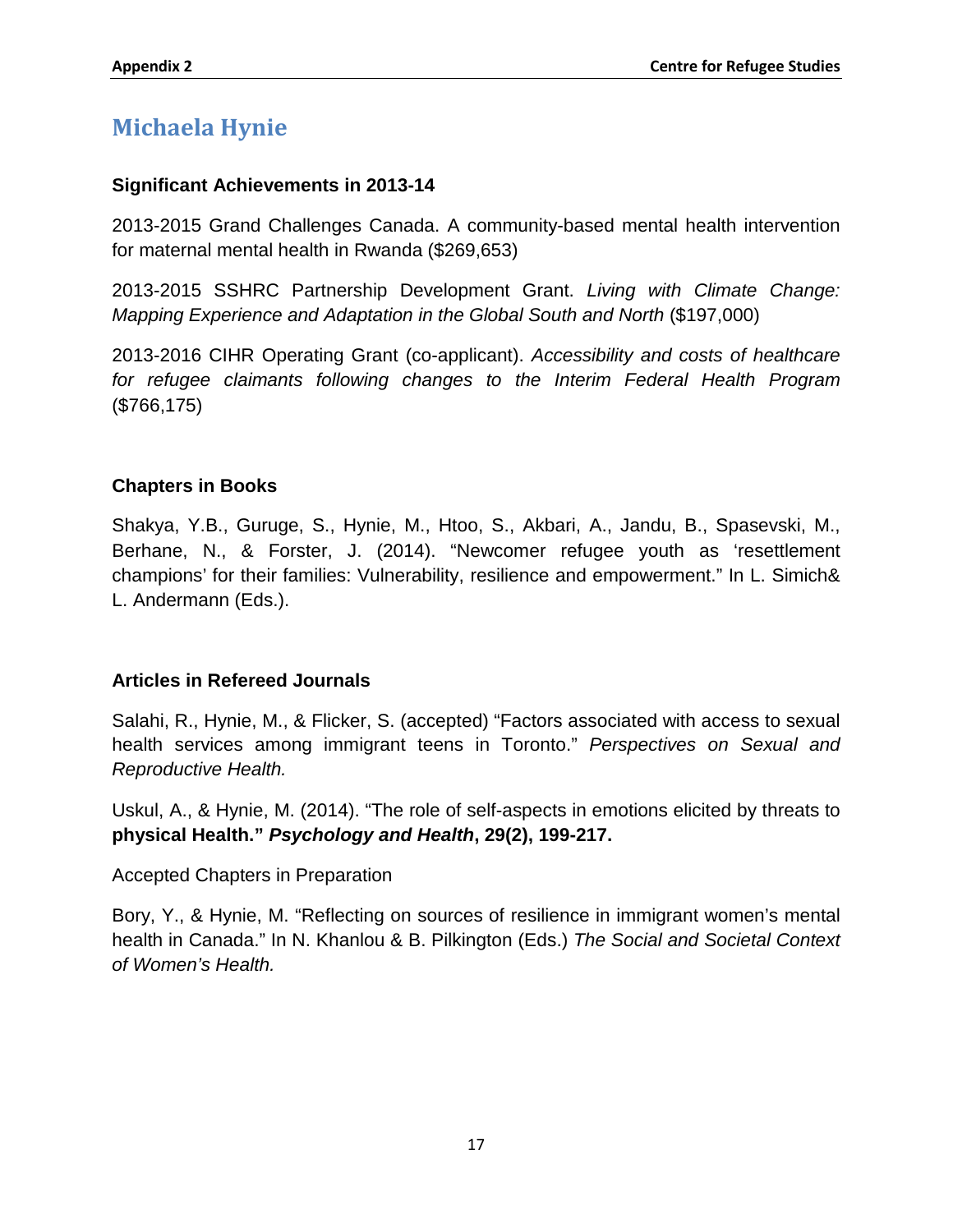# <span id="page-92-0"></span>**Ilan Kapoor**

### **Significant Achievements in 2013-14**

- (i) 3 keynotes and 4 invited lectures on celebrity humanitarianism, and on postcolonialism and development;
- (ii) guest editor of theme issue on "Psychoanalysis and Development" for *Third World Quarterly* (issue is forthcoming in Fall 2014);
- (iii) invitation to join editorial board of *Third World Quarterly* ;
- (iv) organized ISA panel of "Psychoanalysis and Development", Toronto, March 2014 and participated as presenter and discussant on two other ISA panels;
- (v) refereed chapter in book: "Humanitarian Heroes?," in *Age of Icons: Exploring Philanthrocapitalism in the Contemporary World* , G. Fridell and M. Konings (eds), pp. 26-49,Toronto: University of Toronto Press (2013).

### **Scholarly Books**

2013. *Celebrity Humanitarianism: The Ideology of Global Charity* (London & NewYork: Routledge).

### **Articles in Refereed Journals**

2014."Psychoanalysis and Development: Contributions, Examples, Limits," *Third World Quarterly*, 35(7) (forthcoming).

### **Chapters in Books (Refereed)**

2014. "Billionaire Philanthropy: 'Decaf Capitalism,'" in *International Handbook of Wealth and the Super-Rich,* J. Beaverstock and I. Hay (eds), Cheltenham: Edward Elgar (forthcoming).

2013. "Humanitarian Heroes?," in *Age of Icons: Exploring Philanthrocapitalism in the Contemporary World*, G. Fridell and M. Konings (eds), pp. 26-49, Toronto: University of Toronto Press.

### **Encyclopedic Entry**

2014. "Subaltern Studies," *Encyclopedia of Action Research*, D. Coghlan and M.Brydon-Miller (eds), London: Sage.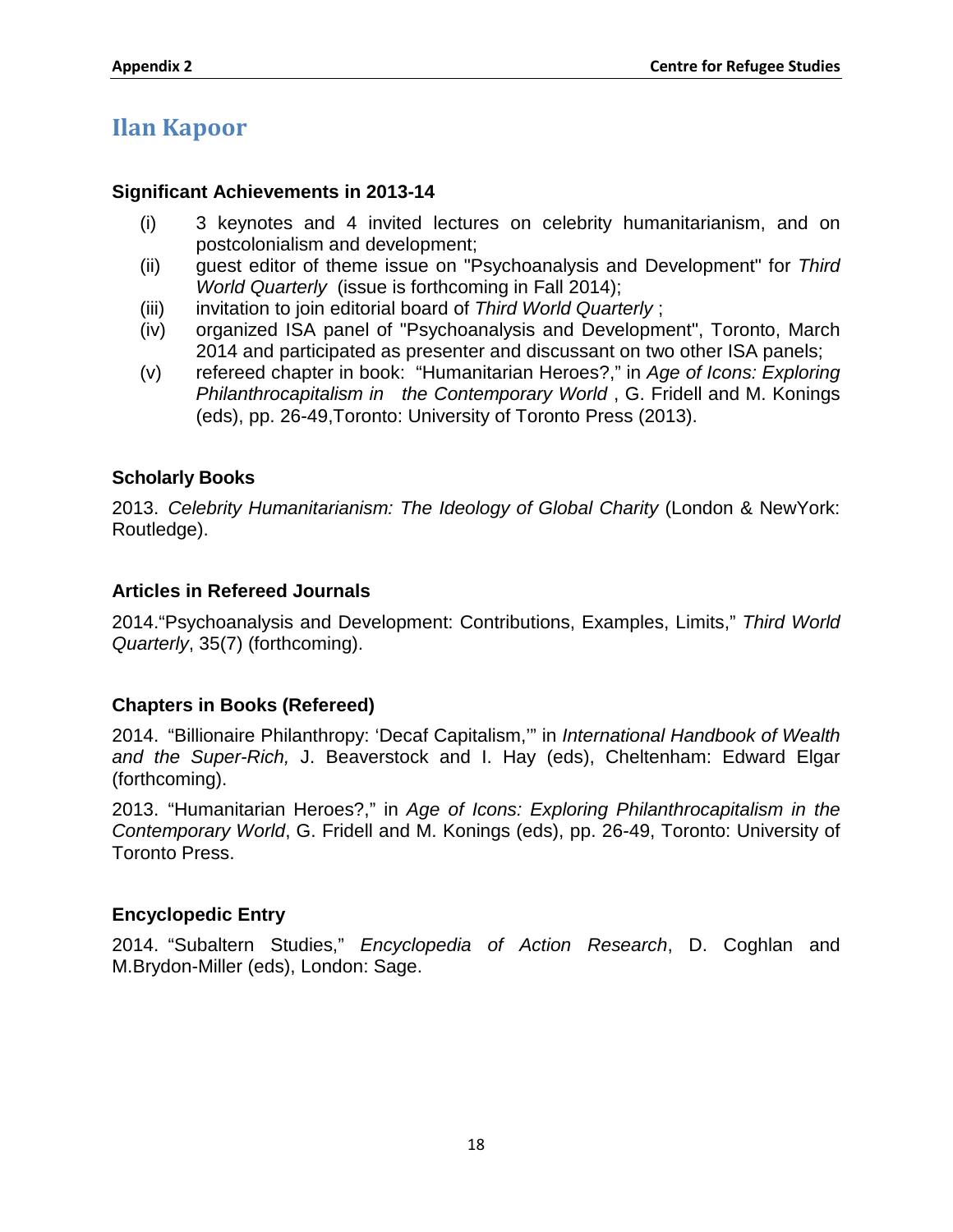### **Ilan Kapoor – cont.**

### **Keynotes, Invited Lectures**

2014 - Keynote, "*Celebrities: Humanitarians or Ideologues?*," International Symposium on the Celebrity-Business-Development Nexus, Roskilde University, Copenhagen, May 8- 9.

Keynote, "*Celebrity Humanitarianism and Ideology*," Conference on "Development and Humanitarianism," Virginia Tech, Blacksburgh, April 11-12.

Keynote, "*Postcolonialism and Development*," International Development Conference, University of Toronto-Scarborough, Feb. 8.

Invited Speaker, "*Celebrities: Humanitarians or Ideologues?*," Centre for Refugee Studies, York University, April 16.

Invited Speaker, "*Celebrity Humanitarianism: the Ideology of Global Charity*," Centre for Global Studies, Indian Institute of Technology (IIT)-Gandhinagar, India, May (forthcoming, date TBA).

Invited Speaker, "*Celebrity Humanitarianism*," Harvard University, Kennedy School of Government (forthcoming, date TBA).

2013 - Invited Speaker, "*Celebrity Humanitarianism*," University of Toronto-Scarborough (Critical Development Studies), November 20.

Invited Speaker, "*Participatory Development: Political and Postcolonial Critiques*," Conference on "Decolonizing International Relations," Department of International Relations, PUC-Rio, Rio de Janeiro, Brazil, October 28-30.

Invited Speaker, "*Canada and Development in Fragile States*," University ofOttawa, Ottawa, Feb. 8.

### **Conference Papers, Presentations**

2014. Chair and Panelist, "*Psychoanalysis and Development: Contributions, Examples, Limits*" and Chair, Panel on "Psychoanalysis and Development," International Studies Association Annual Conference, Toronto, March 28.

Panelist, "*Spectacular NGOs: Activism Without Action*," Panel on "Interrogating the Places and Spaces of Social Reproduction in Global Development," International Studies Association Annual Conference, Toronto, March 28.

Discussant, Panel on "*Celebrities, Sovereignty and Performances of Transnational Charismatic Authority*," International Studies Association Annual Conference, Toronto, March 27.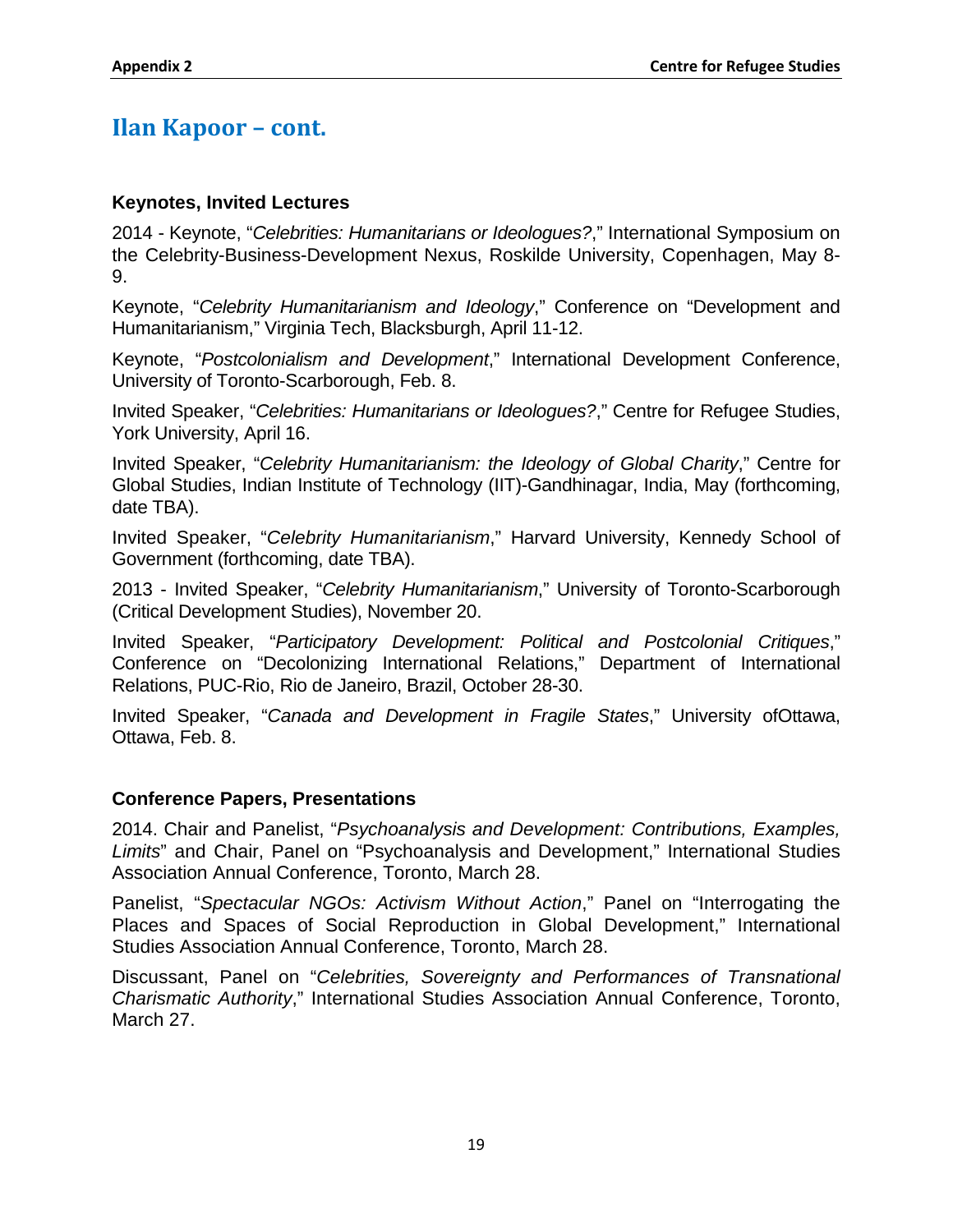# <span id="page-94-0"></span>**Elizabeth Lunstrum**

### **Publications:**

Bose, P. & E. Lunstrum. 2014. Introduction: Environmentally Induced Displacement and Forced Migration. *Refuge* 29 (2): 5-10.Introduction to a special issue of *Refuge* on Environmentally Induced Displacement and Forced Migration, co-edited by Pablo Bose and Lunstrum.

Lunstrum, E. 2013. Articulated sovereignty: extending Mozambican state power through the Great Limpopo Transfrontier Park. *Political Geography*, 36: 1-11

Massé, F., and E. Lunstrum.2013. Annotated bibliography on nature-society relations in and of international borders. Refugee Research Network, Centre for Refugee Studies, York University.

### **Conference Presentation:**

2013. *Rhino poaching in and through the GLTFCA: A Preliminary Socio-ecological Discussion*. Presented at the Workshop on The Great Limpopo Transfrontier Conservation Area (GLTFCA) a Decade after Inception: Taking Stock of Current Socio-Ecological Research, Sothern African Wildlife College, July.

#### **Workshop Organization:**

*The Great Limpopo Transfrontier Conservation Area (GLTFCA) a Decade After Inception*. Organized with Clara Bocchino AHEAD-GLTFCA Network Coordinator, University of Pretoria) and Teresa Connor (Fort Hare Institute of Social and Economic Research); Southern African Wildlife College, July, 2013. [the workshop covered questions of conservation-induced displacement]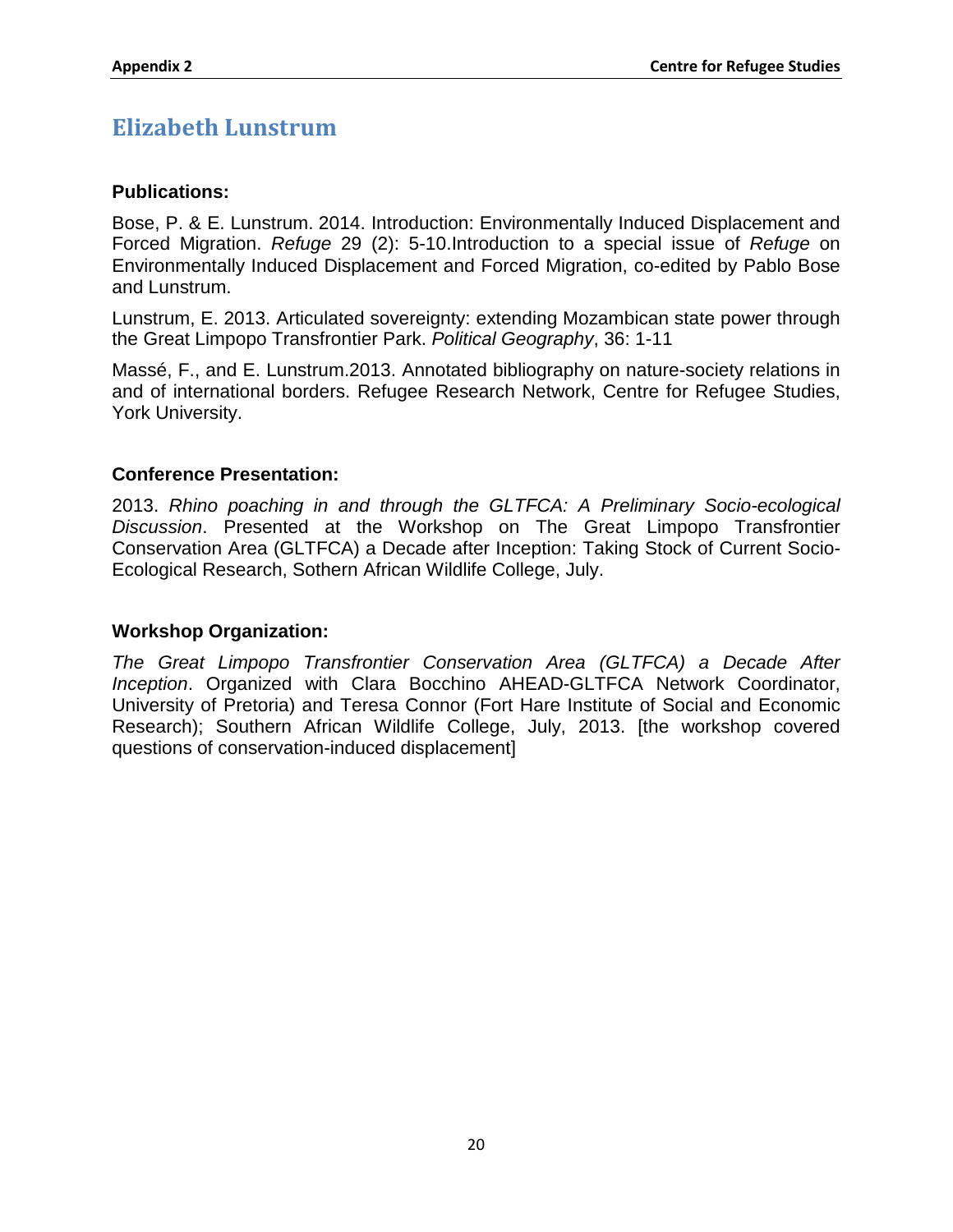### **Elizabeth Lunstrum – cont.**

### **Presentations**:

2014. [with Francis Massé]. *Accumulation by Securitization: Neoliberal Conservation and the Creation of New Wildlife Frontiers*. Presented at the Annual Conference of the Association of American Geographers, Tampa, April. [Paper will also be presented at the Conference on "Green Economy in the South - Negotiating Environmental Governance, Prosperity and Development," University of Dodoma, Tanzania, July 2014.]

### **Publications:**

Lunstrum, E. Green Grabs, *Land Grabs, and the Spatiality of Displacement: Eviction from Mozambique's Limpopo National Park*. Submitted to *Area* under review; submitted revised paper April 2014; 26 pages].

Lunstrum, E., P. Bose, and A. Zalik. *Environmental Displacement: The Common Ground of Climate Change, Extraction, and Cons*ervation. Introduction to a special issue of *Area* on "Environmental Displacement in a Global Context," organized by Bose, Zalik, and Lunstrum; Fall 2014.

Massé, F. and E. Lunstrum. Accumulation by Securitization: Neoliberal Conservation and the Creation of New Wildlife Frontiers. Journal article to be submitted to *Geoforum*, Fall 2014.

Lunstrum, E. and F. Massé. A Political ecology of International Borders.Journal TBD, Winter 2015.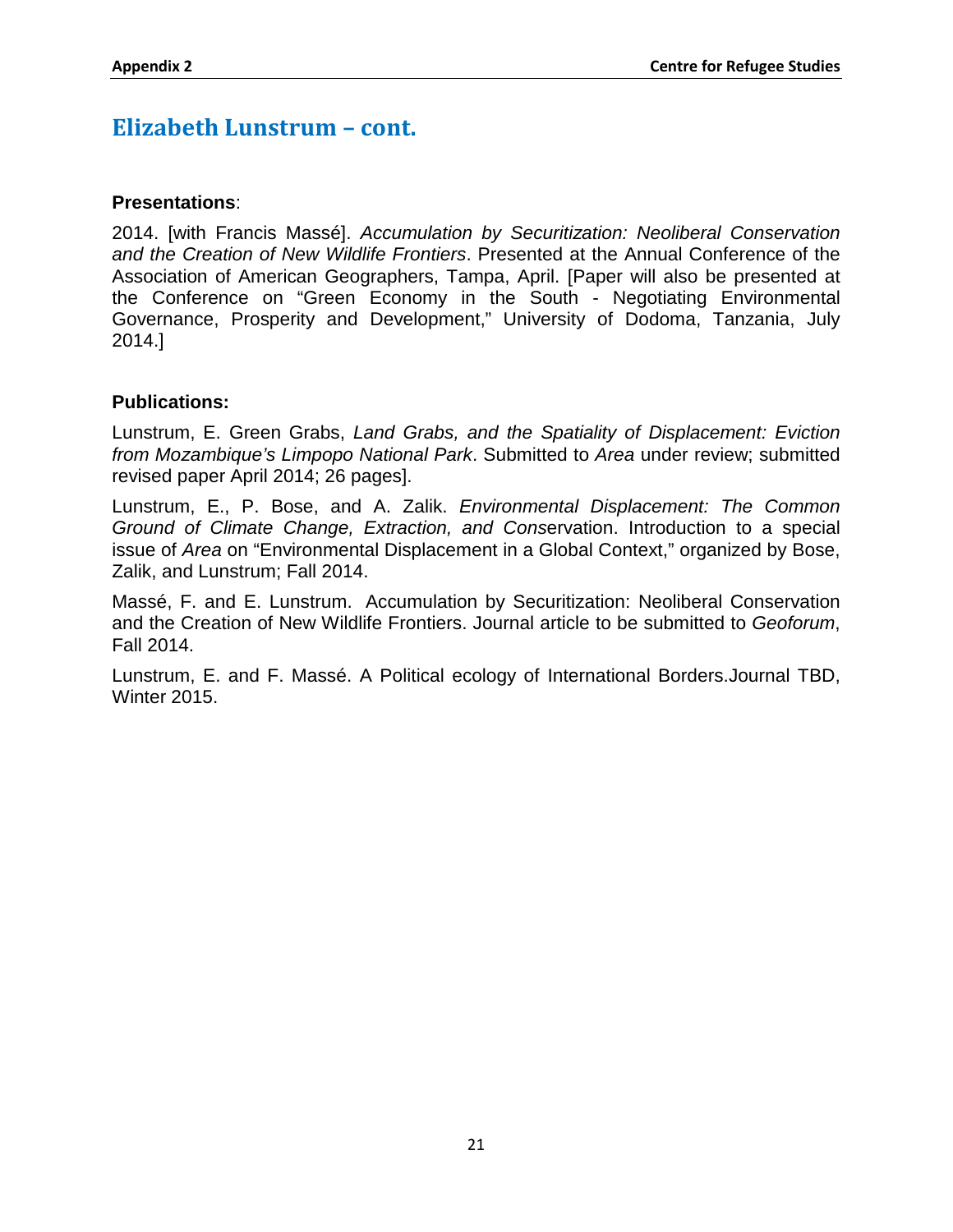### <span id="page-96-0"></span>**David Murray**

### **Edited Journal Volume**

2014. Guest Editor, "Queering Borders: Language, Sexuality, and Migration. Special Issue, *Journal of Language and Sexuality* 3(1).

### **Articles (refereed)**

2014. "Real Queer: Homonormativity and LGBT Refugees in Canada". *Anthropologica* 56:21–32

2014. "Prefac" and "To Feel the Truth: Discourse and Emotion in Canadian Sexual Orientation Refugee Hearings". *Journal of Language and Sexuality* 3(1):1-5, 6-27

### **Conference Presentations**

National Women's Studies Association Annual Conference, Cincinnati, November 2013; Invited Paper: *Document Production and Homonormativity in Canadian Sexual Orientation Refugee Claims*

2013 International Association for the Studies of Sexuality, Culture and Society Conference, Buenos Aires, Argentina. August 2013; *Please Fill in This Form: Producing Documentation in Sexual Orientation Refugee Cases*

Invited Paper, Institute for Gender and Development Studies Seminar Series, University of West Indies, Cave Hill, Barbados. February 2014; *"Caribbean Sexualities in Canadian Immigration and Refugee Board National Documentation Packages and Expert Statements"*.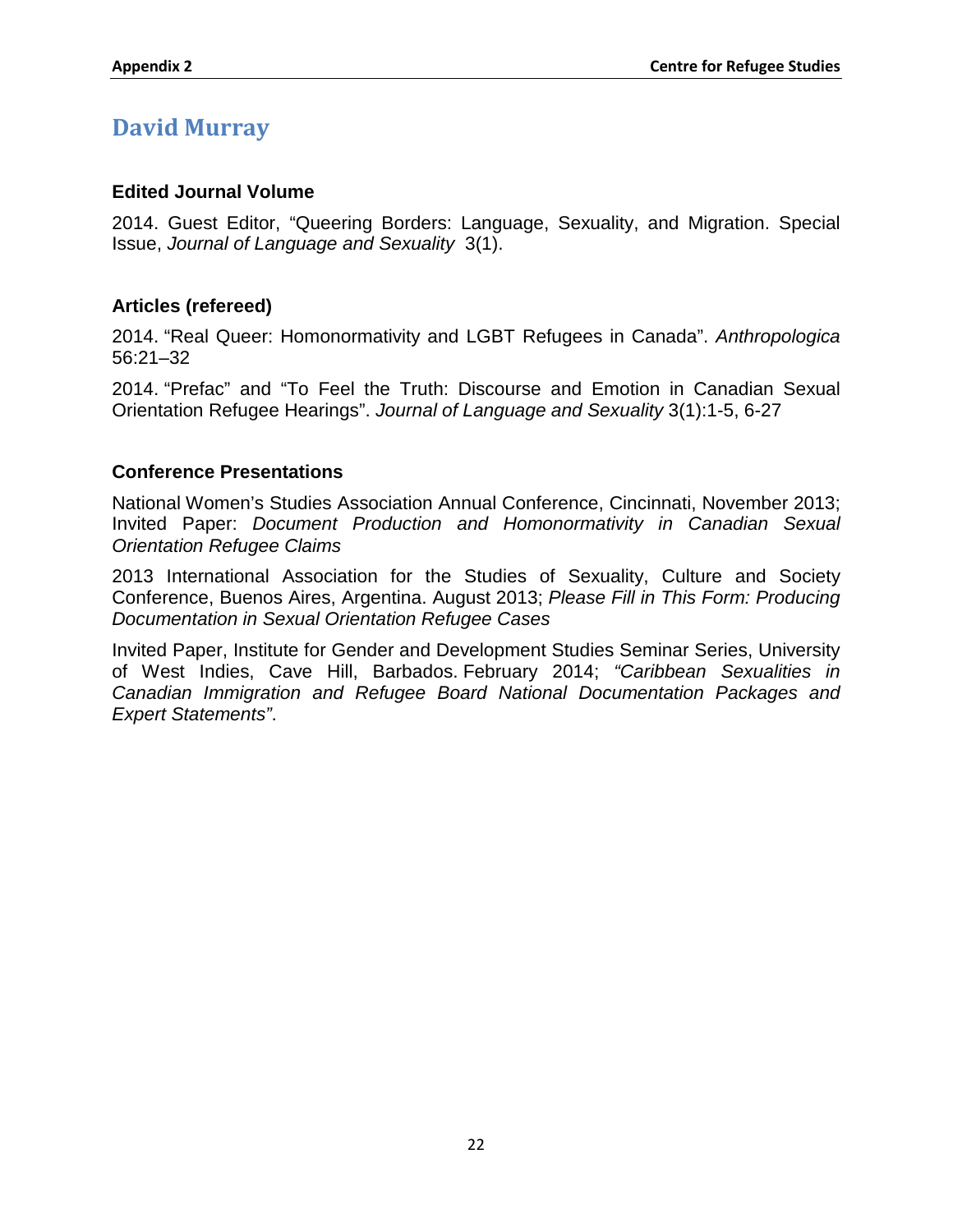# <span id="page-97-0"></span>**Fahim Quadir**

### **Book**

*Aid Effectiveness, Civil Society and the Narrative of South-South Co-operation: understanding the future of autonomous development*, Wilfrid Laurier University Press, 2015 (the manuscript is accepted; a revised manuscript will be submitted in December, 2014).

### **Edited Book**

Quadir, Fahimul and Tsujinaka, Yutaka (eds). 2014. *Civil Society in Bangladesh: in search of democracy and development*, Aldershot: Ashgate.

### **Book Chapter**

"Questioning the Role of Civil Society in Democracy: partisan politics, regulated space, and the rise of 'illiberal democracy' in Bangladesh", in Fahimul Quadir and Yutaka Tsujinaka (eds.), *Civil Society in Bangladesh: in search of democracy and development*, Aldershot: Ashgate, 2013 (forthcoming).

### **Article in Refereed Journal**

Quadir, Fahimul, Cameron, John, and Tiessen, Rebecca. 2013. "A Changing Landscape for Teaching and Learning in International Development Studies: An Introduction to this Special Issue", *Canadian Journal of Development Studies* 34(3): 349-363.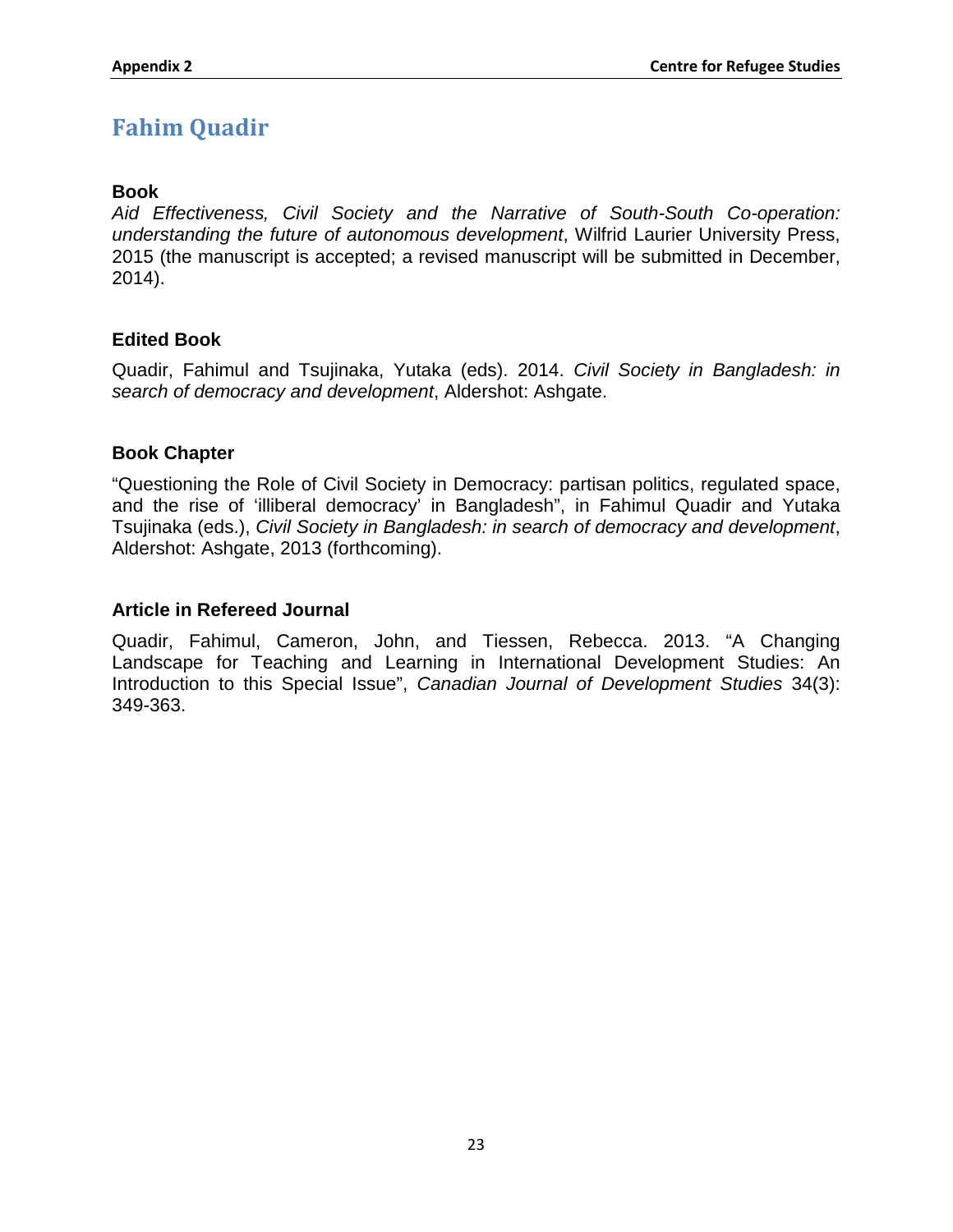# **Fahim Quadir – cont.**

### **Presentations**

2014 "*South-South Cooperation, Realpolitik, and the Changing Global Aid Architecture: exploring the evolving role of China and India as aid providers in Africa*", 55th Annual Convention of the International Studies Association (ISA), March 26 – 29, 2014, Toronto.

2013 "*Investing in People's Sustainable Livelihoods: are there any grounds for optimism?",* Sudan/South Sudan Symposium, Centre for Refugee Studies, York University, July 3-5.

"*Teaching Development in the 21st Century: understanding the tension between professionalization and critical interdisciplinarity*", Annual Meeting of the Canadian Society for the Study of International Development (CASID), June 5-6, 2013, University of Victoria, BC.

"*A Changing Landscape for Teaching International Development Studies: an introduction to the special issue*" (with John Cameron and Rebecca Tiessen), Annual Meeting of the Canadian Society for the Study of International Development (CASID), June 5-6, 2013, University of Victoria, BC.

### **Media**

2014 Appeared as a panelist on The Agenda, a flagship current affairs show of TVO hosted by Steven Paikin, on *Democracy in a Globalizing World*, on March 24.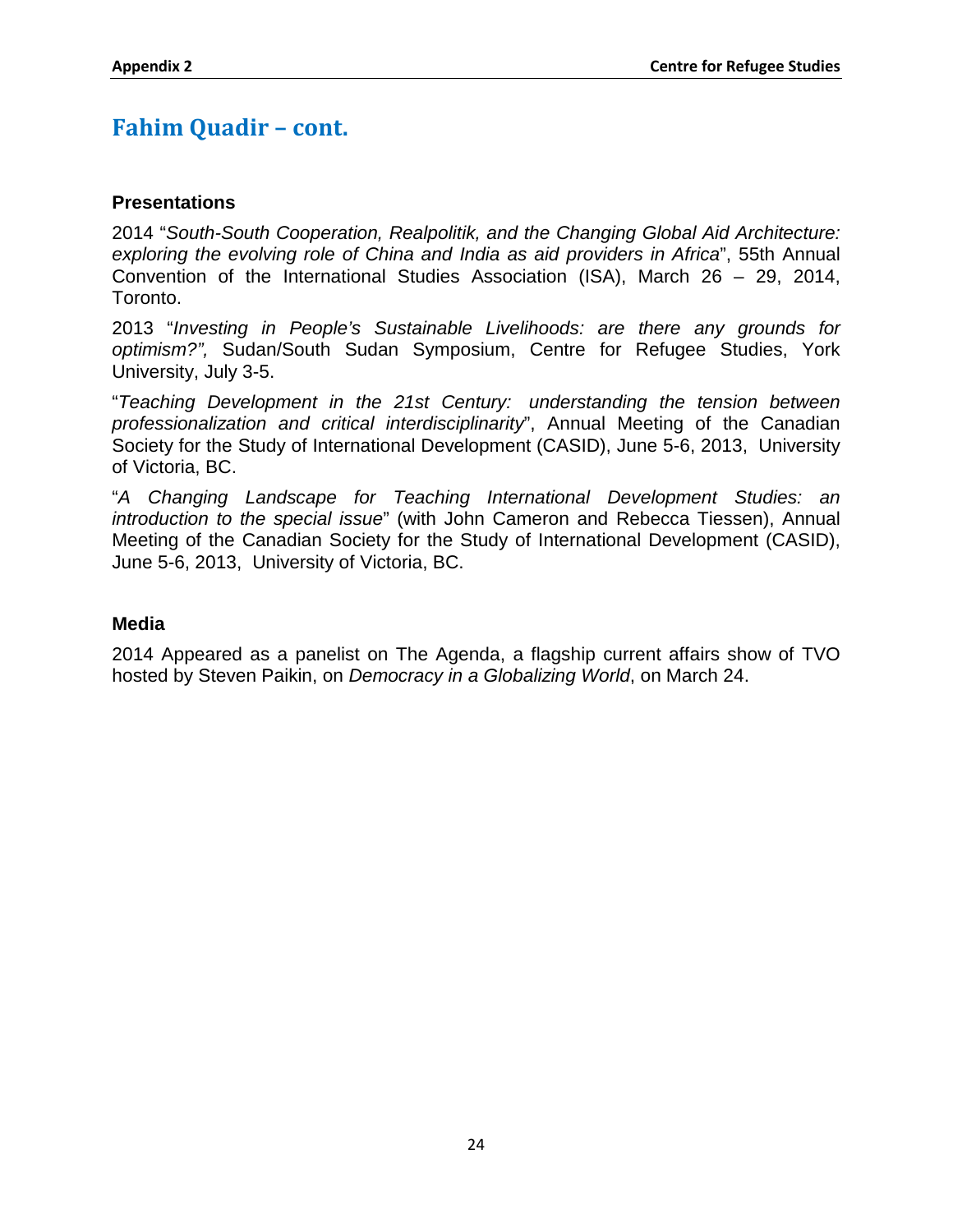# <span id="page-99-0"></span>**Sean Rehaag**

### **Significant Achievements in 2013-14**

(1) Received the Canadian Association of Law Teachers Scholarly Paper Award for my Queen's Law Journal article entitled: "Judicial Review of Refugee Determinations: The Luck ofthe Draw?""www.osgoode.yorku.ca/node/24385

(2) Received a SSHRC Insight Grant for "Seeking asylum: an empirical assessment of Canada's new refugee determination system" (\$162,348) (still under communications embargo).

(3) Served as the Law Commission of Ontario Scholar in Residence: <http://www.osgoode.yorku.ca/node/24229>

(4) Received a grant from the Costs of Justice Project for "No Refuge: Hungarian Romani Refugee Claimants in Canada" (\$1,500 -- shared with two co-authors).

(5) Research was the subject of a front page National Post article:

[http://news.nationalpost.com/2014/04/15/refugee-claim-acceptance-in-canada-appears](http://news.nationalpost.com/2014/04/15/refugee-claim-acceptance-in-canada-appears-to-be-luck-of-the-draw-despite-reforms-analysis-shows/)[to-be-luck-of-the-draw-despite-reforms-analysis-shows/](http://news.nationalpost.com/2014/04/15/refugee-claim-acceptance-in-canada-appears-to-be-luck-of-the-draw-despite-reforms-analysis-shows/)

### **Media Publications**

Rehaag, S. and Csanyi-Robah, G. (2013). "Time for lawyers to confront anti-Roma stereotypes" in *Law Times* (2 December).

### **Websites**

"Refugee Claim Data & IRB Member Grant Rates" (2013). Canadian Council for Refugees, online: [http://ccrweb.ca/en/2012-refugee-claim-data.](http://ccrweb.ca/en/2012-refugee-claim-data)

### **Presentations**

"*Canada's Revised Refugee Determination System: A Preliminary Assessment*", Canadian Law and Society Association (Vancouver, 2013).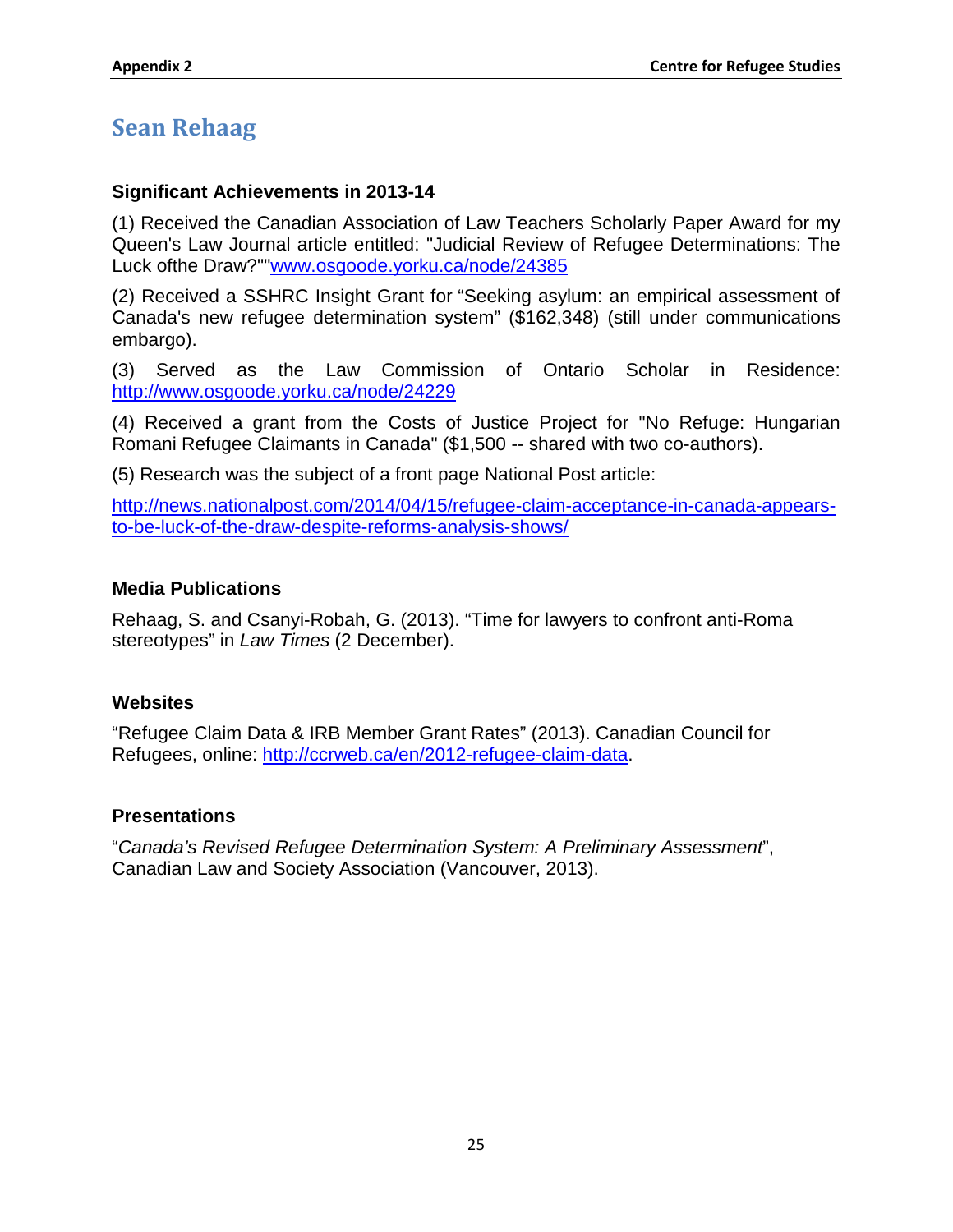# <span id="page-100-0"></span>**Robin Roth**

### **Research**

2011-2014 Lead onIntercultural learning through virtual and on-site exchanges between York University students, refugee students on the Thai Burma border and displaced migrant students in Ranong, Thailand **York University AIF \$100 228**

### **Presentations**

Roth, R. *Opening Courses and Curricula for Intercultural Learning*. Canada's Collaboration for Online Higher Education and Research. Richmond BC. October 24, 2013.

Roth, R. and Lunstrum, E. *Internationalizing the Classroom: two models of online intercultural learning.* Teaching In Focus. York University. May 23, 2013.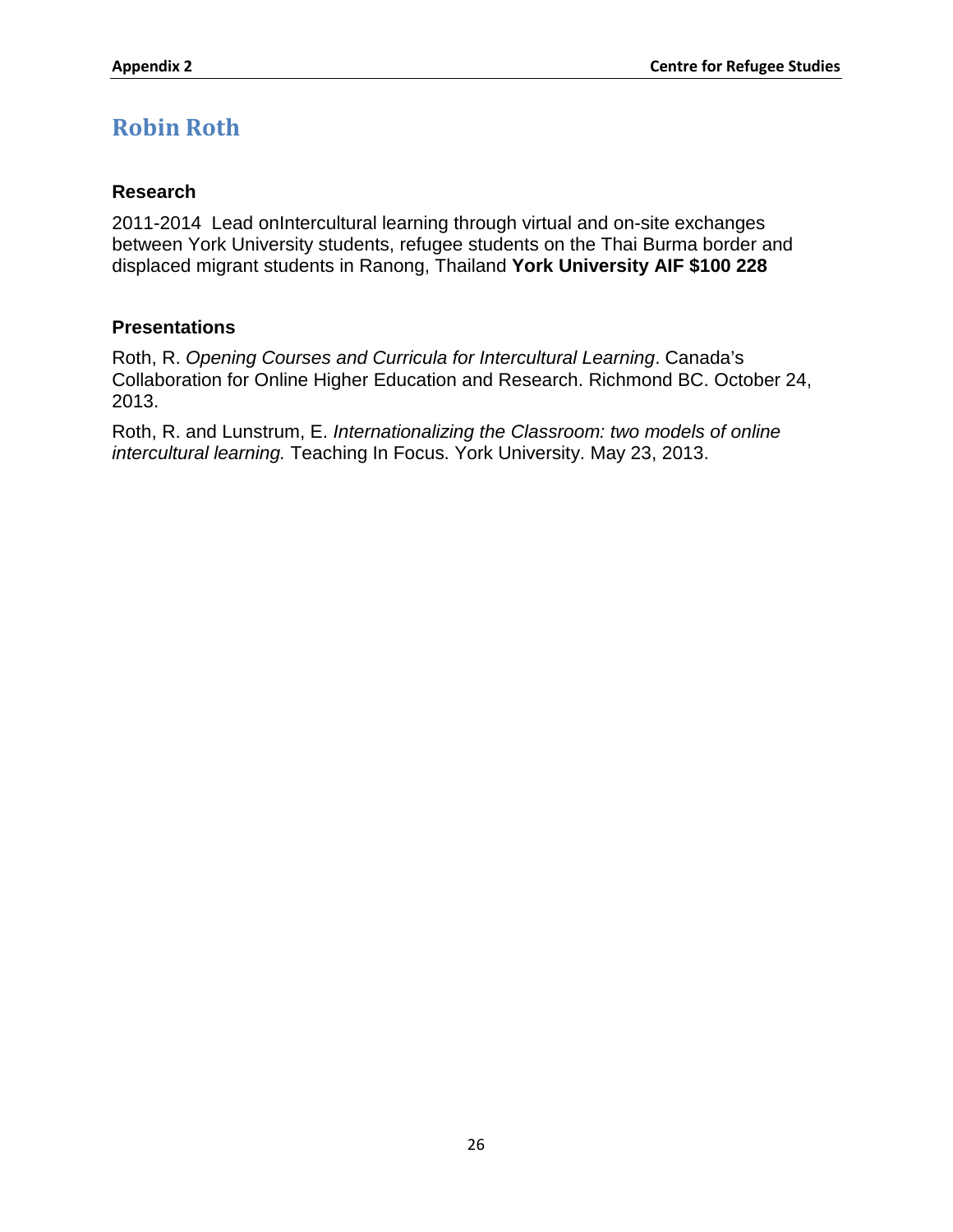## <span id="page-101-0"></span>**James C. Simeon**

### **Significant Achievements in 2013-14**

Research Funding: The Indo-Chinese Refugee Movement, 1975-1980, and the Launch of the Canadian Private Refugee Sponsorship Programme Conference, Pre-Conference and Post-Conference (P.I. with CIC and SSHRC funding)

Canadian Association for Refugee and Forced Migration Studies (CARFMS) Annual Conference, University of Montreal, Montreal, Quebec -- Conference Planning Committee & Executive Committee Member (Member at Large)

### **Academic activities**

"The Evolution and the Development of the Refugee Status Adjudication System in Canada and the *Balanced Refugee Reform Act," Migrants and the Courts: A Century of Trial and Error?* Edited by G. Care, Ashgate Publishing, 2013, pp. 213-248. <http://www.ashgate.com/isbn/9781409451969>

"Ethics and the exclusion of those who are "not deserving" of Convention Refugee Status," *Contemporary Issues in Refugee Law*, Edited by S. Singh Juss and C. Harvey, Cheltenham, UK: Edward Elgar Publishing Limited, 2013.pp. 258-288.

"Strengthening International Refugee Rights Through the Enhanced Supervision of the *1951 Convention* and its *1967 Protocol*," *The Ashgate Research Companion to Migration Law, Theory & Policy*. Edited by S. Singh Juss, Farnham: Ashgate Publishing Limited, 2013., pp. 103-128.

*Critical Issues in International Refugee Law: Strategies Towards Interpretative Harmony*, Cambridge: Cambridge University Press, First paperback edition released in 2013.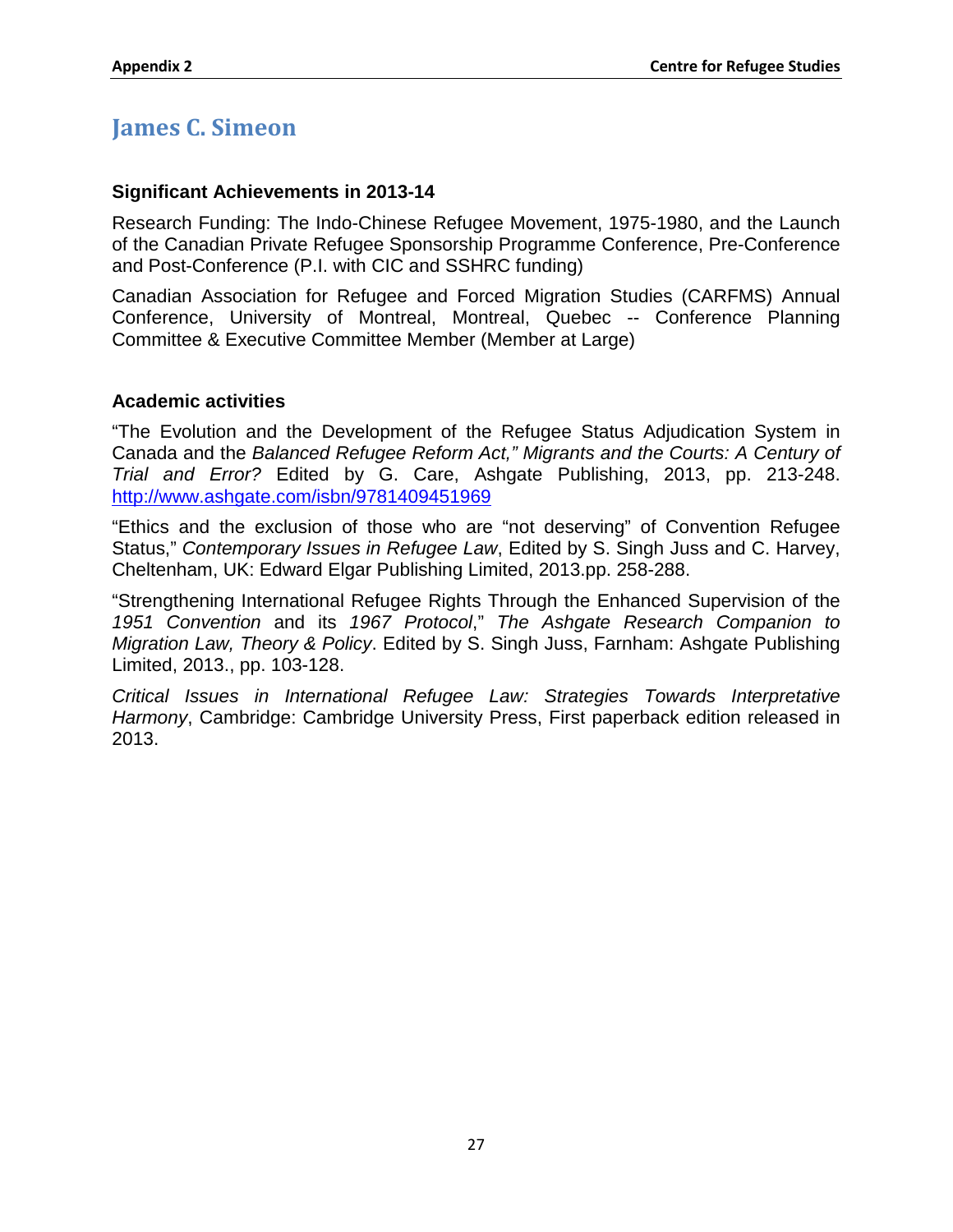### **James C. Simeon – cont.**

### **Presentations**

"*A Critical Assessment of the Supreme Court of Canada's Judgement in Ezokola*" and Invited guest speaker for the Immigration and Refugee Board of Canada's Professional Development Day, March 20<sup>th</sup>, 2014.

"*The Complex, Subtle, and Interdependent Dynamics of Refugee and Asylum Policy Change in Canada*," presented at the "Determinants of Refugee and Asylum Admission Policy in Comparative Perspective" Conference at the University of California at San Diego, November 15-16, 2013.

"*The Human Rights Bases for Refugee Protection in Canada: Beyond the Constitutional Recognition of International Standards for the Grant of Convention Refugee Status*," presented at the "On the Borders of Refugee Protection? The Impact of Human Rights Law on Refugee Law – Comparative Practice and Theory" Conference, Refugee Law Initiative, University of London, November - 14<sup>th</sup>, 2013.

"*From 'personal and knowing participation' to 'significant and knowing contribution:' A Critical Examination of the Supreme Court of Canada's Judgement in the Ezokola Case and its new Standard for Complicity in Serious International Crimes,*" McLaughlin College Lunch Time Talks, September 17, 2013.

Sudan/South Sudan Symposium, York University, July - 5<sup>th</sup>, 2013. See Symposium website at [www.yorku.ca/soss/.](http://www.yorku.ca/soss/)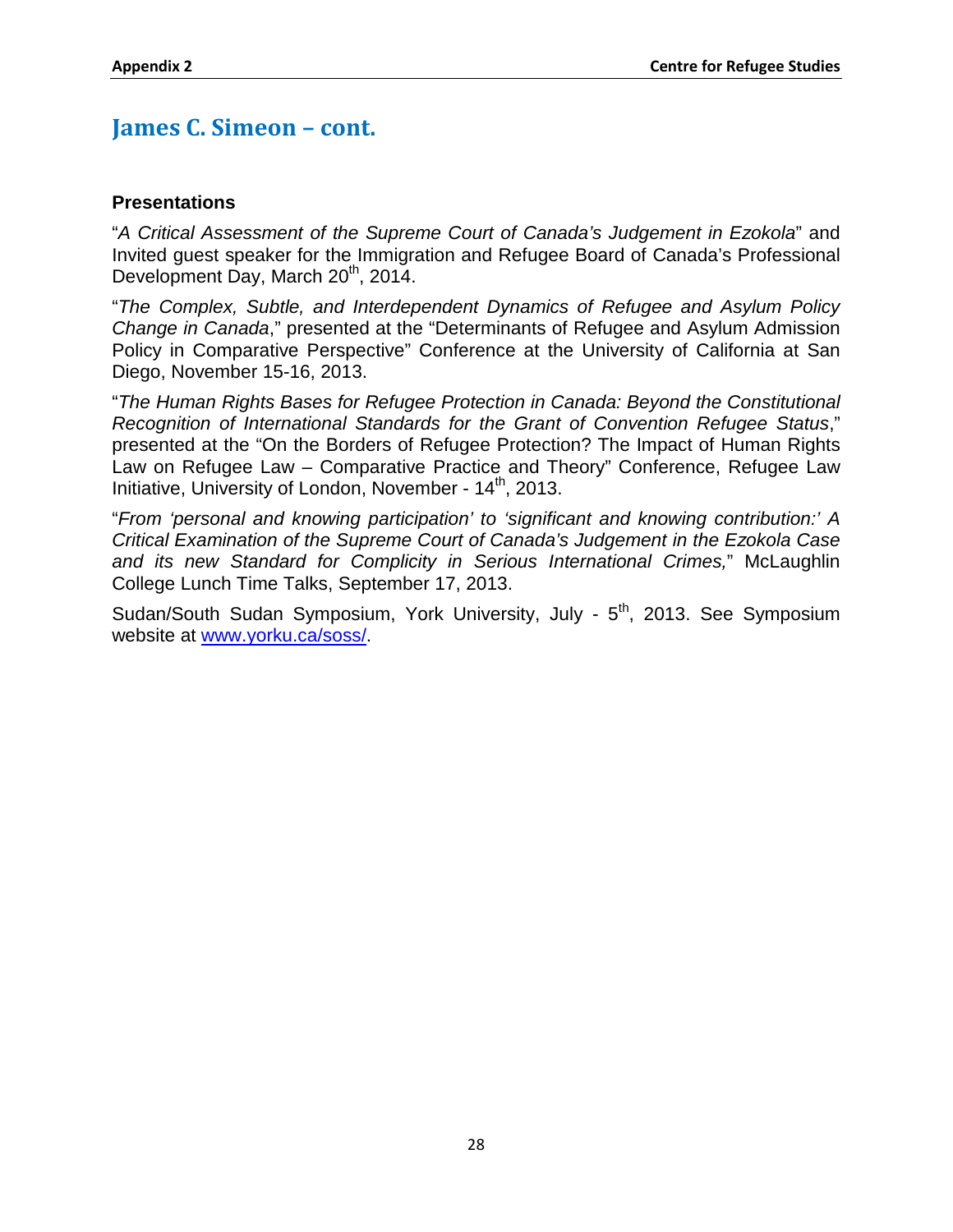# <span id="page-103-0"></span>**Anna Zalik**

### **Forthcoming**

Submitted October 2013, "Trading on the Offshore: Territorialization and Extractive Access in the International Seabed" to Gavin Fridell, edited volume on *New Directions in Trade and Development.* Workshop at St. Mary's University, Halifax. Nov 1-2 2013.

### **Non-refereed publications**

Zalik, A. and Ghomeshi, K. 2013. "Corporate Privacy and Environmental Review at Export Development Canada" at [http://antipodefoundation.org/2013/10/23/corporate](http://antipodefoundation.org/2013/10/23/corporate-privacy-and-environmental-review-at-export-development-canada/)[privacy-and-environmental-review-at-export-development-canada/](http://antipodefoundation.org/2013/10/23/corporate-privacy-and-environmental-review-at-export-development-canada/) Intervention to Antipode Foundation site.

### **Invited conference papers**

2013. "*Trading on the Offshore: Nautilus Minerals at the International Seabed Authority*" to New Directions in Trade Workshop, St. Mary's University October

2013. "*Labour as Nature and Labour versus Nature in the Oil Complex: The Mexican, Nigerian and Canadian Oil Industries*", conference on Comparative Social Histories of Labour in the Oil Complex, International Institute of Social History, Amsterdam, NL.

### **Invited presentations**

2014. "*The Ocean Grab: Extractive in the Deep Blue*" Keynote Speaker, Energy and Environment Specialty Group, American Association of Geographers, April

2014. "*Trading on the Offshore*", University of Toronto, Geography Seminar Series, February

2014. '*Enclosing the Area: Mining Capital at the International Seabed Authority*", University of Guelph Geography Seminar Series

2013. '*So Far from God, So Close to the United States': The Mexican Gulf 75 Years after the Expropriation*. Department of Geography, Rutgers University, Seminar Series, December.

2013. "*Resource Sovereignties*" at University of Aberdeen conference The Politics of Oil and Gas in a Changing UK

### **Participation in Public Tribunal**

Presented written submission and oral evidence to Shell Jackpine Mine Expansion Joint Panel Review Hearing (with AsumeOsuoka), Alberta Government/Federal Government environmental review, Fort McMurray October 2012. See www.ceaaacee.gc.ca/050/documents/p59540/81950E.pdf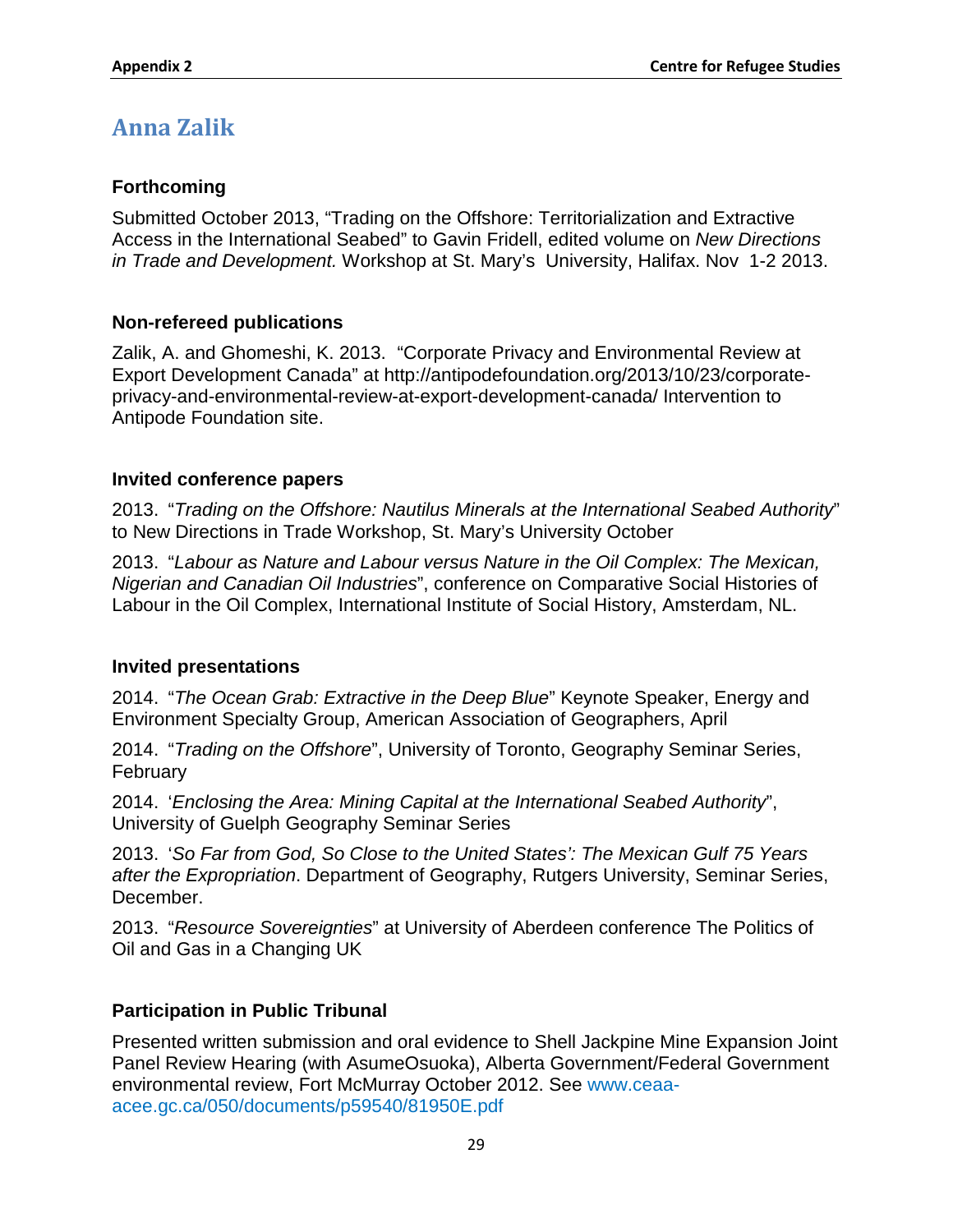# <span id="page-104-0"></span>**Emeritus Faculty**

### <span id="page-104-1"></span>**Howard Adelman**

### **Significant Achievement in 2013-2014**

Dr. Adelman was a co-chair of the Indochinese Refugee Conference held in November 2013; he was involved in the production of several films as part of and outcomes of the conference. As we celebrated the 25<sup>th</sup> anniversary of CRS, we also celebrated Dr. Adelman's founding of CRS in 1988.

### **Chapters in books:**

Adelman, Howard. (2014). "Anti-Semitism in Ukraine," in Jews and the Ukraine, ed. Lubomyr Luciuk, Queen's University Press.

Adelman, Howard. "Iraqi Refugees," (2014). Chapter 12 in Benjamin Isakhan (ed.) The Legacy of Iraq: Intervention, Occupation and Withdrawal, Edinburgh University and Oxford University Press.

Adelman, Howard. (2013). "The Law of Return and the Right of Return," in M Rafiqul Islam, Azizur Rahman Chowdhury and Jahid Hossain Bhuiyan (eds.) An Introduction to International Refugee Law, Leiden: BRILL, Netherlands, pp. 291-318.

Adelman, Howard. (2013). "Jonah and Socrates as Refugees: Repentance, Redemption and Responsibility," in The Ashgate Research Companion to Migration Law, Theory and Policy, Farnham, Surry, England: Ashgate Publishing Ltd., pp. 79-102.

Adelman, Howard. (2013). "The Law of Return and the Right of Return," in M Rafiqul Islam, Azizur Rahman Chowdhury and Jahid Hossain Bhuiyan (eds.) An Introduction to International Refugee Law, Leiden: BRILL, Netherlands, pp. 291-318.